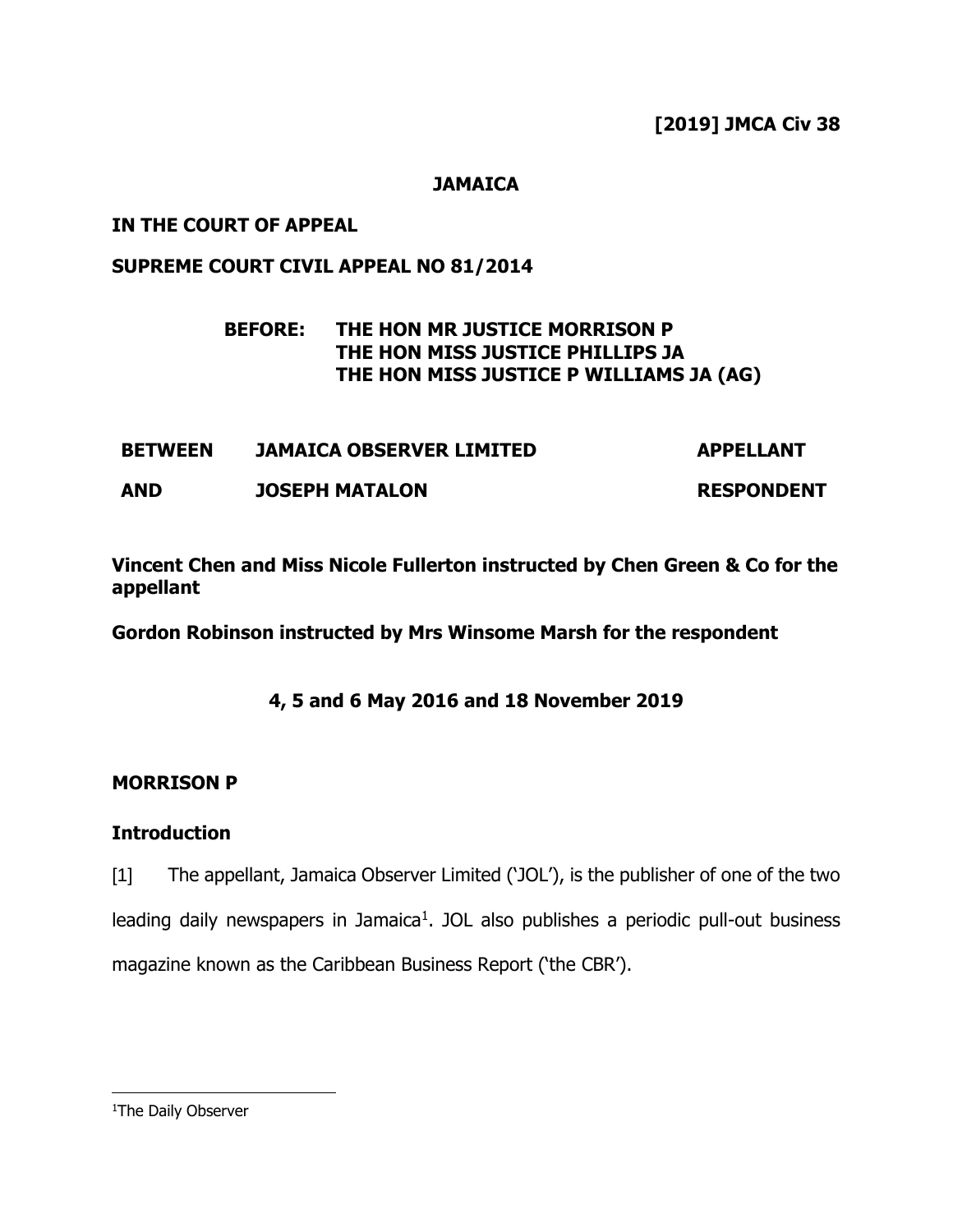[2] The respondent is a leading member of the Matalon family, a well-known Jamaican family of businesspersons. Just as the trial judge did, I will refer to the respondent as 'Joseph M' and to the family collectively as 'the Matalons'.

[3] Joseph M and his late father, the Honourable Mayer Matalon, OJ ('MM'), brought action against JOL in the court below to recover damages for allegedly libellous statements published of them in the CBR. But MM unfortunately died before the matter came on for trial and the matter proceeded with Joseph M as the sole claimant.

[4] In a judgment given on 14 August 2014, Sykes J (as he then was) ('the judge') found for Joseph M. As a result, the judge awarded Joseph M damages in the sum of \$4,379,310.34, with costs to be taxed if not agreed.

[5] The allegedly libellous statements were contained in an article published by JOL in the CBR on 3 October 2008 entitled: '**The trouble with toxic bonds**: **How Mechala bond holders lost out**<sup>2</sup> ('the article'). A photograph of Joseph M appeared prominently on the front page of the magazine and a second appeared in the body of the article itself. The author of the article was Mr Al Edwards, an employee of JOL and the then editor of the CBR.

<sup>2</sup> Emphasis as in the original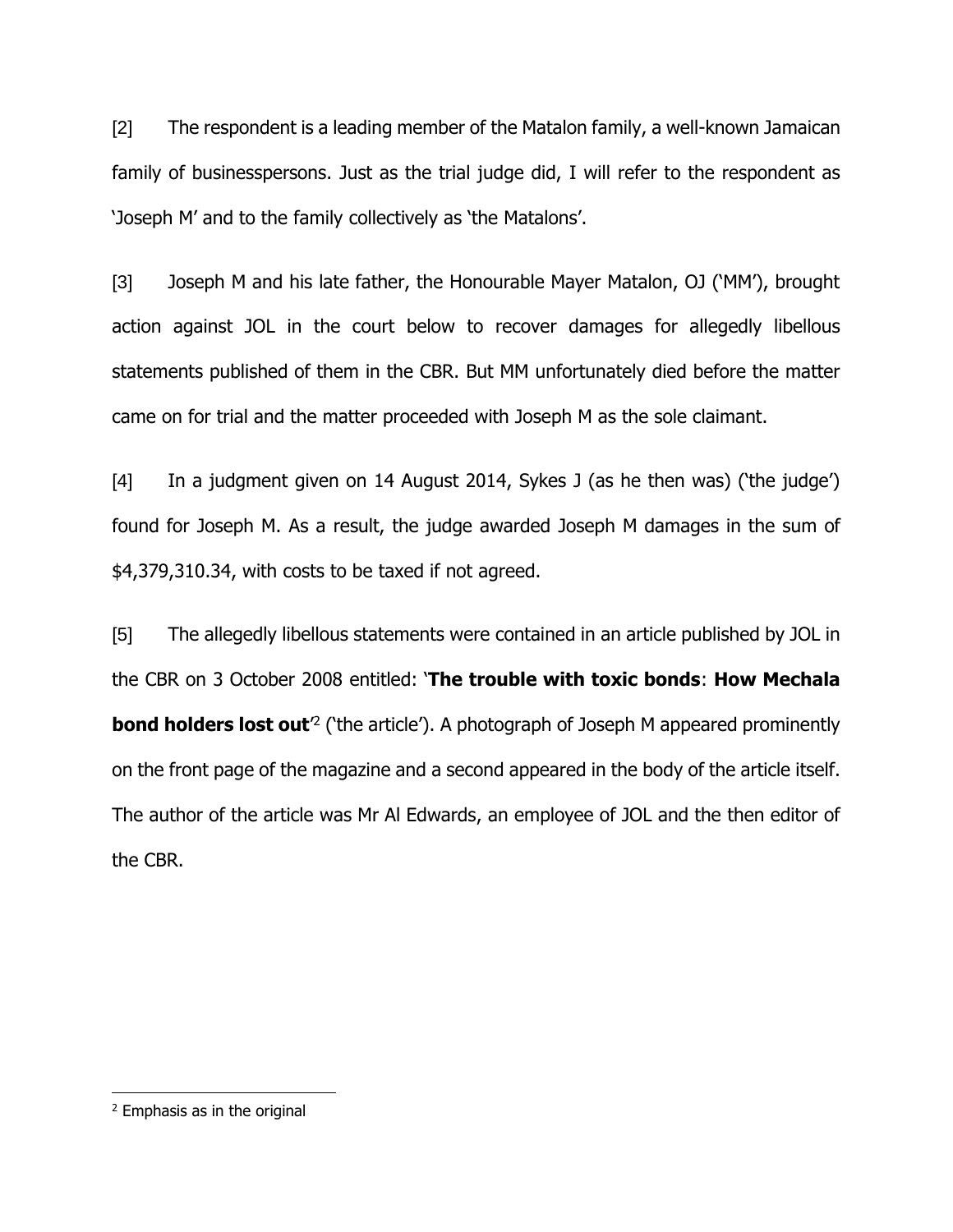[6] Mechala Group Jamaica Limited Ltd ('Mechala')<sup>3</sup> is a holding company beneficially owned by the Matalons<sup>4</sup>. Mechala has limited assets of its own and conducts substantially all of its business through various subsidiaries, which are in turn all companies owned and operated by the Matalon family. Joseph M was employed to Mechala in various positions up until September 1997, when he left the company. He re-joined the company in late 1999 and became its chairman in 2000. Immediately prior to that, the president and chief executive officer of the company was Joseph M's cousin, Mr Joseph A Matalon ('Joseph A').

[7] The article purported to be an account of, firstly, the circumstances in which Mechala floated two United States dollar-denominated bonds ('the bonds') on the international bond market in late 1996 and early 1997 ('the bond issue'); and, secondly, the sequel to the bond issue, which saw the buy-back of the bonds by Mechala as issuer at a greater than 50% discount in 2000.

[8] Joseph M complained that the words of the article, by their natural and ordinary meaning and taken in their full context, suggested that, in relation to the bond issue and its sequel, he was, as the judge put it<sup>5</sup>, "part and parcel of a plot to (a) take money from investors under false pretences; (b) lie to investors by misstating the true financial

<sup>4</sup> The evidence was that the shares in the company were owned directly by a company called Mediterranean St Lucia Limited, the shares in which were directly owned by members of the Matalon family – see Joseph M's evidence under cross-examination on 6 March 2013, Core Bundle II(a), pages 123-124 5 Judgment, para. [3]

<sup>&</sup>lt;sup>3</sup> Originally incorporated as Mechala Investments Limited in 1995, the company subsequently changed its name to Mechala Group Jamaica Limited with the approval of the Registrar of Companies – see Witness Statement of Mayer M Matalon dated 4 February 2014, para. 5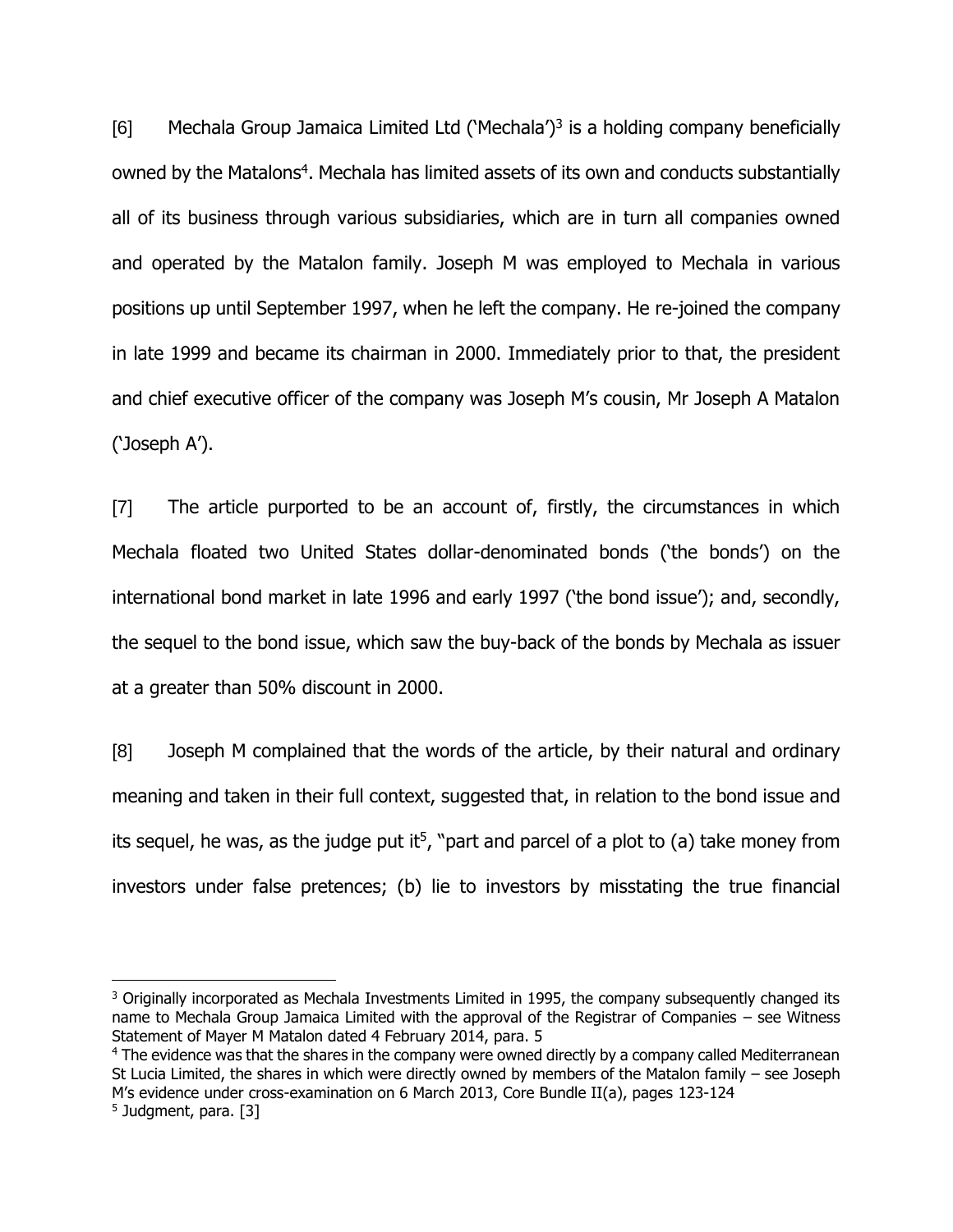position of the company raising the money; (c) use that money to capitalise the family companies; [and] (d) use the money for the personal benefit of the family".

[9] In its defence, JOL (i) admitted publication of the article; (ii) denied that the words complained of in the article could in their natural and ordinary meanings convey any imputations defamatory of Joseph M; and (iii) pleaded that the article was fair comment on a matter of public interest, and that it was published on an occasion of qualified privilege.

[10] The judge found that the article was indeed defamatory of Joseph M: by characterising the Mechala bonds as "toxic bonds", the article suggested that Joseph M, as chairman of the Mechala Group, had taken the lead on behalf of the Matalon family in issuing or causing to be issued bonds which were "toxic", or poisoned, and therefore inherently worthless. The defences of fair comment and qualified privilege were rejected by the judge. As regards fair comment, the defence failed primarily because of the judge's finding that the article not only contained significant inaccuracies, but also omitted "material facts concerning the bonds [which] would have changed the tenor of the article had those facts been referred to<sup>n6</sup>. And as regards qualified privilege, the defence failed because of the judge's finding that, in writing and publishing the article, JOL had fallen short of the standards of responsible journalism.

<sup>6</sup> Judgment, para. [82]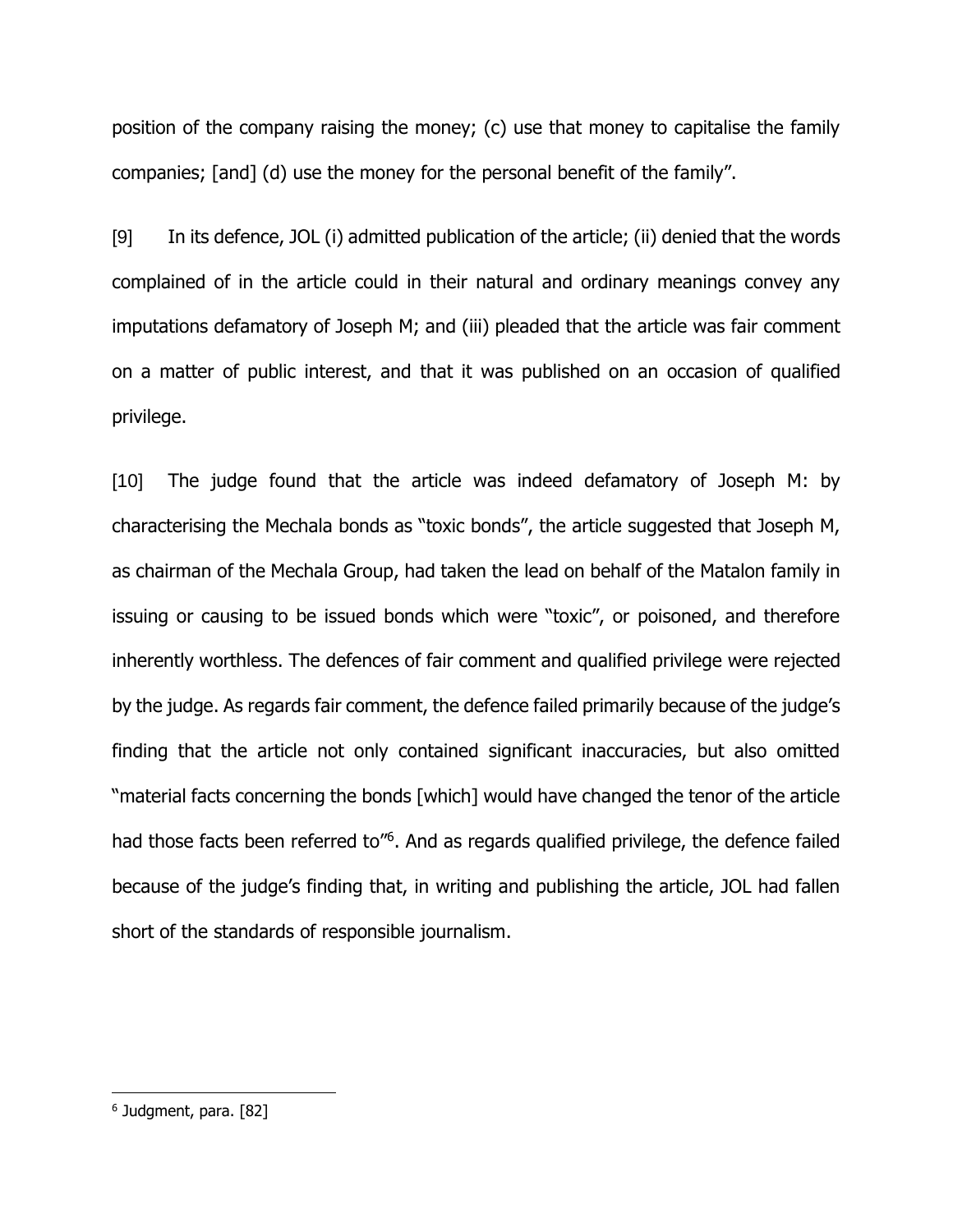[11] JOL has appealed against the judgment<sup>7</sup>. It contends that the judge erred in attributing meanings to the words used in the article, particularly the phrase "toxic bonds", which were "plainly and simply wrong"<sup>8</sup>. JOL also contends that the judge erred in rejecting the defences of fair comment and qualified privilege.

[12] For his part, Joseph M has filed a counter-notice of appeal<sup>9</sup>. He contends that the judge's award failed to take into account the grave effects of the libel, and that the judge erred in not including an award for aggravated and/or exemplary damages in the amount awarded to him for damages.

[13] In this judgment, I will (i) set out the article in its entirety; (ii) summarise the background to its publication; (iii) summarise Joseph M's complaints about the article and JOL's defence to the action; (iv) summarise the judge's judgment; (v) summarise JOL's and Joseph M's complaints against the judgment; (vi) discuss the issues arising on the appeal and the cross-appeal; and (vii) state my conclusions.

[14] For the reasons which follow, my conclusions are that (i) the appeal should be dismissed and the judge's decision on liability affirmed; (ii) the cross-appeal should be allowed and the judge's award of \$4,379,310.34 for general damages set aside; and (iii) an award of general damages of \$10,200,000.00 should be made in its stead.

<sup>7</sup> Notice and Grounds of Appeal dated and filed 23 September 2014

<sup>8</sup> Appellant's Submissions and Authorities filed 17 February 2016, para. 25

<sup>9</sup> Counter-Notice of Appeal dated 30 September and filed on 1 October 2014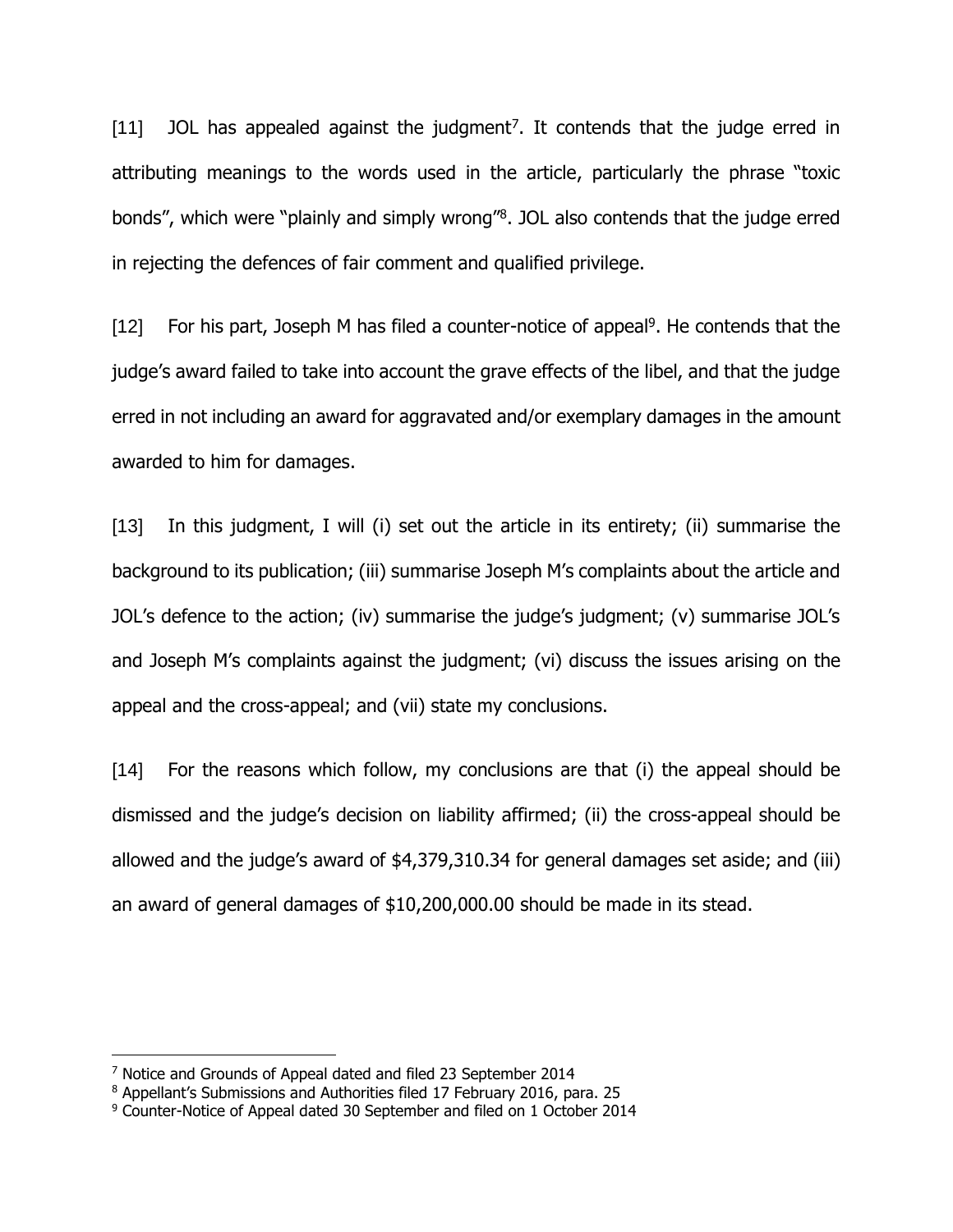### **The article**

[15] As I have noted, the article appeared in the issue of the CBR published on 3 October 2008. The front page of the magazine foreshadowed what was to come on the inside with the headline, '**THE MATALONS – A story of family bonds**'. The full text of

the article was as follows:

# "**THE TROUBLE WITH TOXIC BONDS**

# **How Mechala bond holders lost out**

The crisis of the United States financial system meltdown has drawn comparisons with the Jamaican landscape of the 90s and more particularly the failings of some of its leading indigenous financial institutions. A look back at the Mechala bond offering by the Matalons is both apt and instructive at this time.

# **Fictitious capital**

The reason many of Wall Street's leading institutions are experiencing difficulties is because of a liquidity problem transmuting into an insolvency problem. Why? Because many of them are going broke, thus leading to a banking crisis.

There are those who surmise the crisis is not as a result of insufficient money flows making their way throughout the financial system. Many of the citadels of Wall Street – Bear Stearns, Lehman Brothers, Wachovia – held billions in depreciated mortgage backed securities that nobody wanted to buy whether they were called Collateralised Debt Obligations (CDOs) or Asset Backed Commercial Paper. What is happening is that these instruments are now worth far less than their original price and as a result, these toxic instruments are written down; those who invested in them have to settle for far less and as a consequence end up having to bite the bullet. The premise of these so-called assets is that you are buying not into actual wealth, but future wealth that is not yet generated.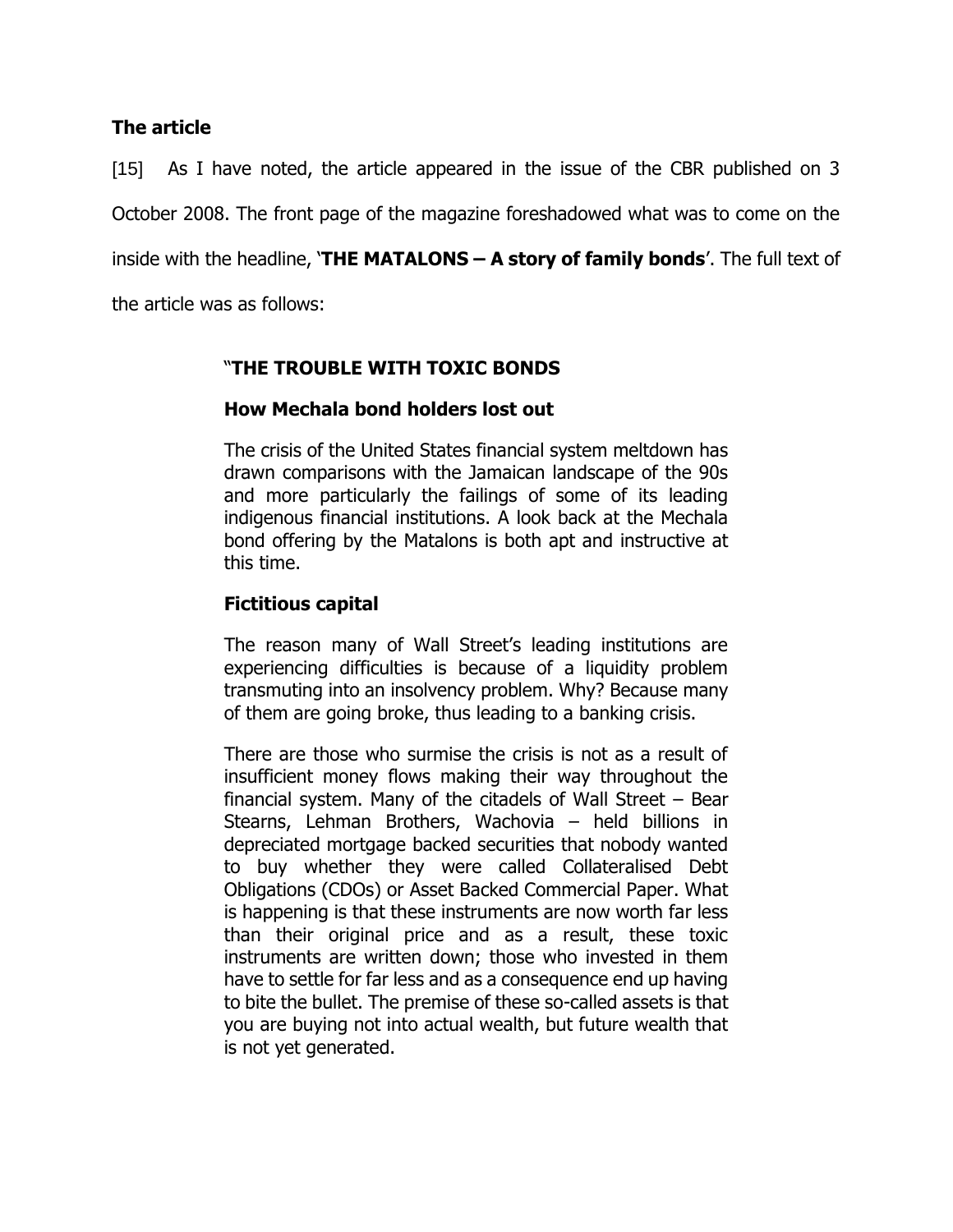By the mid-nineties the Matalon family had a huge debt obligation, which threatened the viability of the family run business empire which at one time had 32 subsidiaries which stretched from banking, construction, dairy operations, pharmaceuticals sales and a host of other businesses. In 1995, the Mechala Group was incorporated as the operating holding company for all the Matalon subsidiaries.

The Matalon family took the decision to rationalise its operations and change its management structure with Joseph A Matalon (Big Joe) making way for Joseph M Matalon (Little Joe) as president and CEO of the family empire.

The new vehicle for the Matalon family business interests would be called Industrial Commercial Developments (ICD) with the Matalons offloading many of its interests and focusing on core activities. 'We will now focus primarily on seeking investment opportunities for further growth and development of the ICD group while still providing broadbased policy direction and legal services for the subsidiaries', said Joseph M Matalon back in 2000.

What is very clear is that the Matalon group of companies, which was established way back in 1962, had by the midnineties become desperately short of capital and had to reconfigure its balance sheet. It would have to acknowledge that it was no longer the corporate force it once was, and find a way of increasing its equity stake in companies that once were synonymous with corporate Jamaica run by the first family of Jamaica.

### **Turning to the International Capital Market**

With a debt of almost US\$70 million in a high interest rate regime, the Matalons turned to the international capital market in an effort to rescue a business dynasty. The bonds were predicated on the reputation of the Matalon family, and its position in corporate Jamaica. As the US firm Donaldson, Lufkin & Jenrette Securities who later served as the Matalons' financial advisor put it: 'Mechala is one of the largest companies in Jamaica. It is a diversified business enterprise engaged in three principal lines of business: development and construction; manufacturing and trading; and financial services.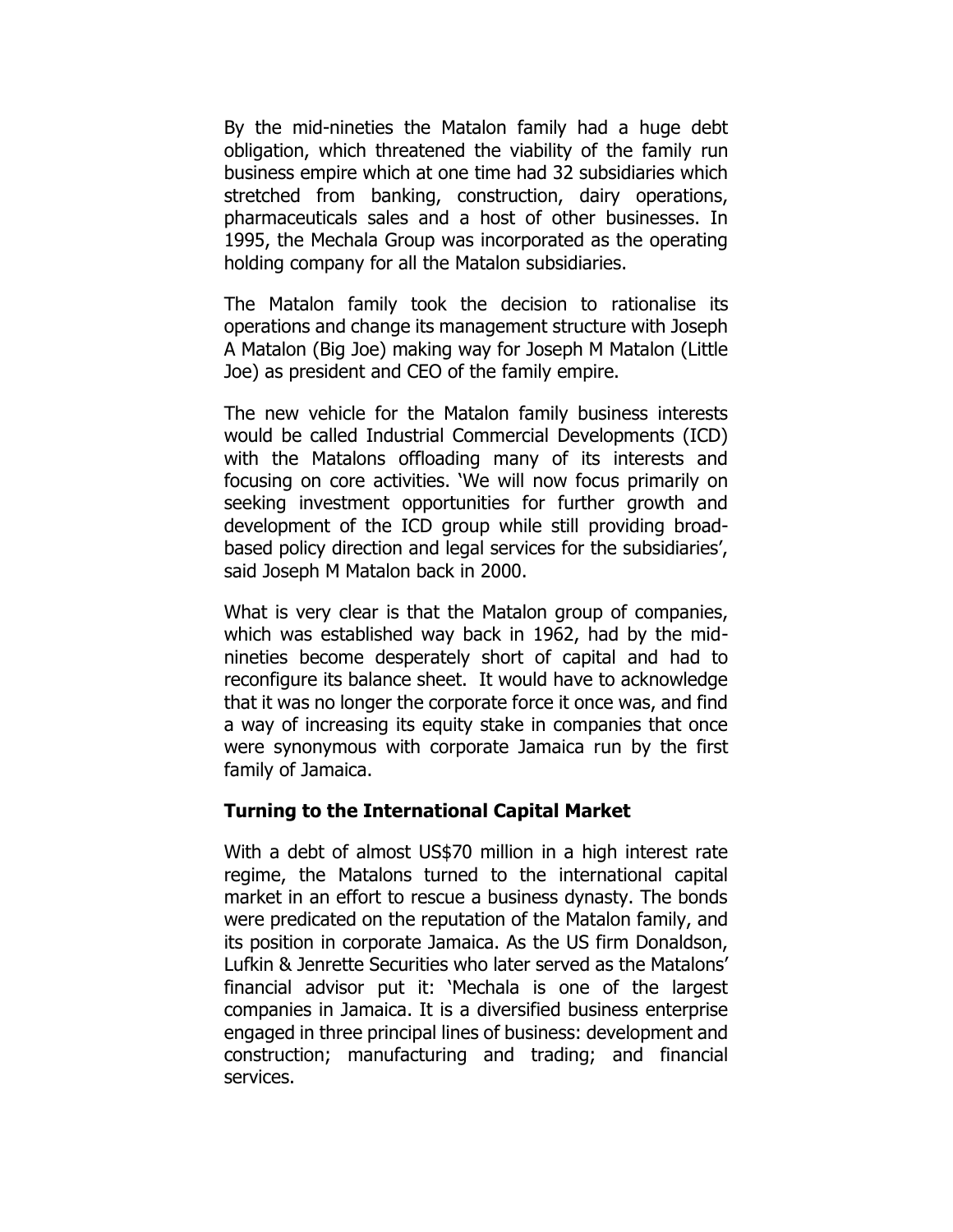'Mechala and its subsidiaries are together Jamaica's largest developer of housing and related social and commercial infrastructure; a major distributor of foods, hardware, pharmaceutical, personal care and other consumer products; and a major provider of insurance investment management and other financial products and services.'

This is how investors would be hooked, and it would be a sovereign bond that would put Jamaica on the map with other companies expected to follow in the footsteps of the Matalons.

The Matalons raised US\$100 million which allowed them to address their debt and clean up the balance sheet, but the bond offering was an abject failure. The Matalon companies failed to perform and the trading of the bonds became illiquid. It sullied the reputation of Jamaica on the international capital market and other leading Jamaican players could no longer go this route. The Matalons saw their credit rating downgraded and the value of the bonds depreciated fast. Those who bought into the bonds were badly burnt with the Matalons unable to pay out what they should have.

Bear in mind that a bond is a debt security in which the authorised issuer owes the holders a debt and is obliged to repay the principal and interest (the coupon) at a later date, termed maturity. The Matalons in effect used other people's money to capitalise their businesses, eradicate debt and because of the poor performances of their companies were unable to make good. It was an embarrassment of humungous proportions.

### **Matalon bondholders got burnt**

A bondholder who was traumatised by the experience said: 'Looking back, there are a number of us that felt disgruntled and unhappy with the bond issue. One of the problems with that bond offering was that the Matalon group of companies are [sic] private, not listed, so no one really knew what was going on. We had to take their word for it and the picture they painted was rosier than really was the case.'

Merrill Lynch was the lead institution of the Matalon bonds, which was [sic] subscribed by mainly overseas investors. It touted US\$75 million in senior notes, which were set to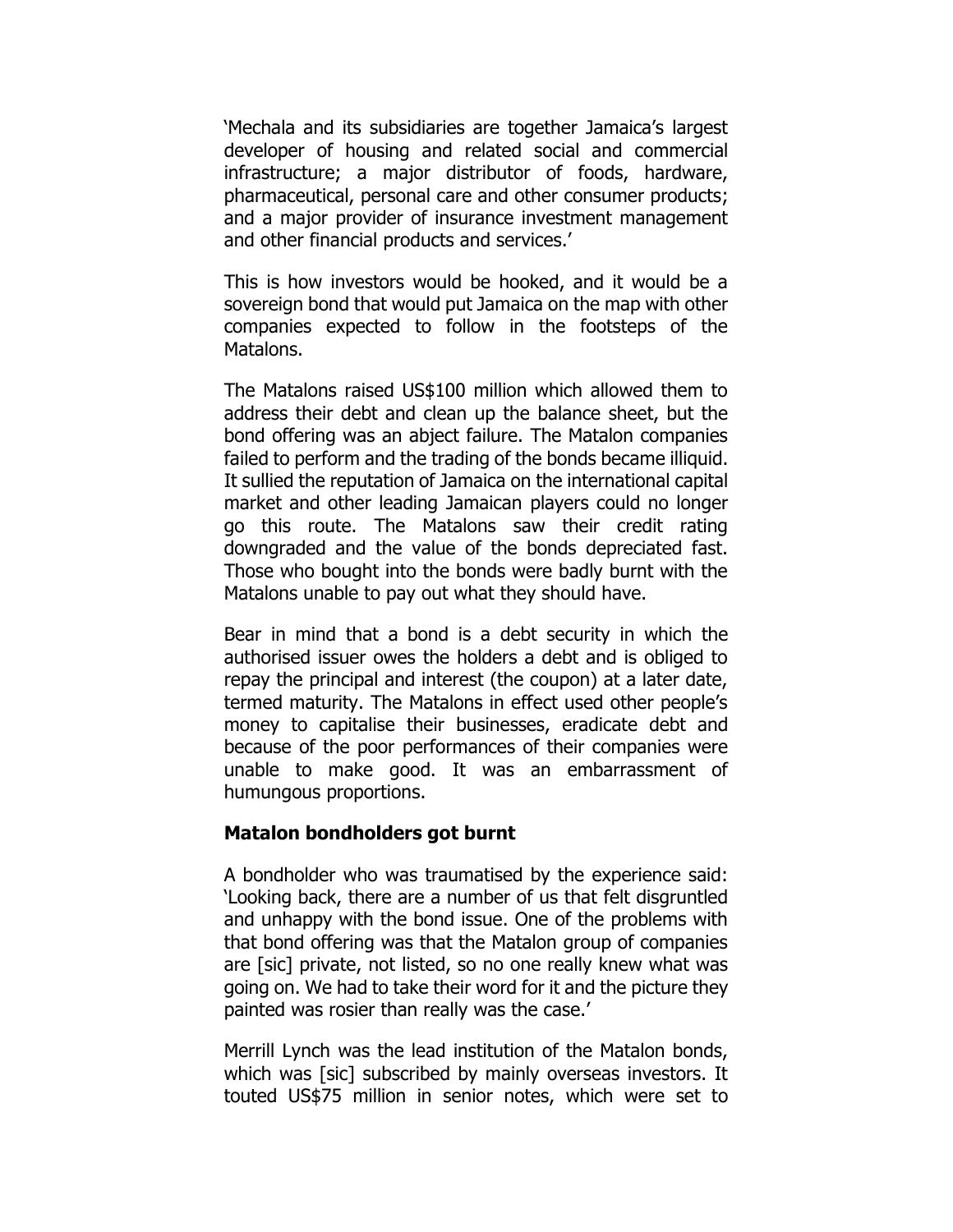mature at the end of 1999 and another US\$25 million in senior notes due to mature in December 2002.

Many Jamaicans were not inordinately impressed with the Matalon bonds and so the family went on a road show to sell them in the Eastern Caribbean.

With the bonds proving to be a damp squib and investors losing out big time, the Matalons, with US\$100 million in their pockets, paid bondholders a paltry 47 cents on the dollar to buy back the bonds.

The Bank of Nova Scotia, Jamaica's leading commercial bank, where Mayer Matalon played an integral role, rode to the family's rescue. In July 1999, the Mechala Group announced that it had obtained a preliminary commitment from the Bank of Nova Scotia group for US\$20 million of the US\$35 million required to complete the purchase of the two tranches of its senior notes, which were the subject of its tender offer. Coupled with the commitment of US\$10 million from an investor group led by Joseph M Matalon, Mechala had available funding for US\$30 million of the US\$35 million necessary to fund the purchase under the tender offer if all of the senior notes were tendered.

At the time Joseph M Matalon said: 'Our family has decided to use US\$5 million of the funds which it would have received under the tender offer to maintain total amount available under the tender offer at US\$35 million, as contemplated by the tender offer at the time it was commenced. Under the circumstances, Matalon family members note holders believe that we should take this step in order to maintain the price level in the tender offer.'

The Mechala Tender Offer was to purchase all of Mechala's US\$75 million 12¾% senior notes due 1999 at US\$351.57 per US\$1,000 principal amount (including all accrued and unpaid interest through the expiration date) and all of its outstanding US\$25 million 12% Senior Notes due 2002 at US\$345.28 per US\$1,000 principal amount, subject to the terms and conditions set forth in the Offer to Purchase dated June 24, 1999.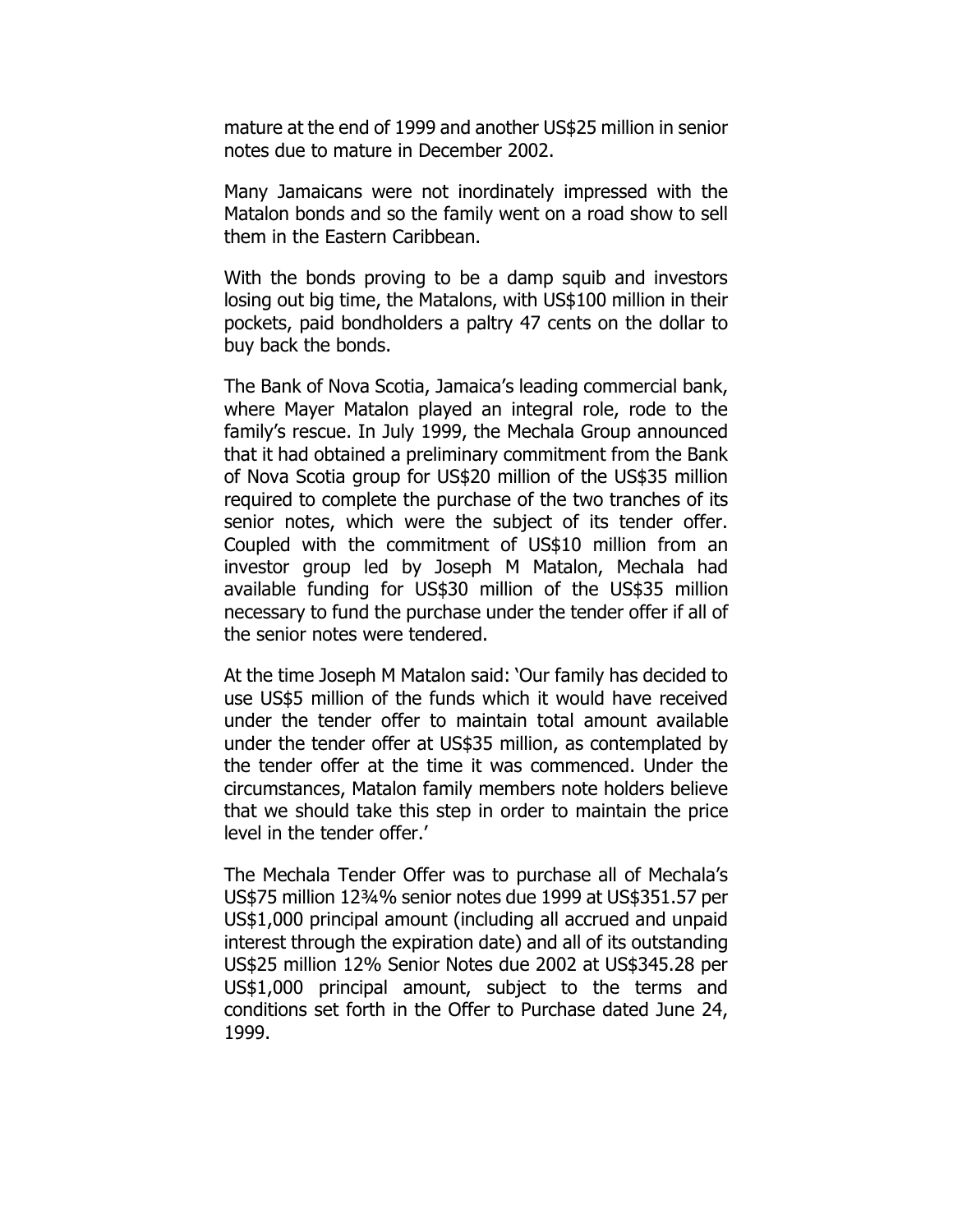By this time Donaldson, Lufkin & Jenrette were brought on to act as financial advisor to Mechala in connection with the Offer and Consent Solicitation, and related matters.

In short, Matalon bondholders were paid a reduced sum in lieu of their investment in bonds valued at US\$100 million. Feeling aggrieved and hard done by the Matalons, three US mutual funds, Federated Strategic Income Fund, Federated International High Income Fund and Strategic Income Fund who had invested US\$5 million in the Matalon bonds sued to recover more money and sought to obtain 70 cents on the dollar from the subsidiaries of the Mechala Group.

Rocked by heavy losses and indebtedness, the Mechala Group decided to offload its holdings in Facey Commodity Merchandise, excluding the assets and business of the pharmaceutical and hardware divisions, selling it to the Desmond Blades-controlled Musson Jamaica Ltd. The Matalons would later sell Shoppers Fair Supermarkets to Progressive Grocers and its life insurance portfolio to the Guardian group.

### **Matalons restructure again**

Come 2005, the Matalons underwent yet another restructuring exercise. Now called Industrial Commercial Developments Limited, and after selling its merchant bank Manufacturers Sigma to Pan Caribbean Financial Services, the once mighty business empire that comprised 32 subsidiaries was reduced to its construction arm WIHCON, WIHCON Properties; its general insurance firm BCIC, and its insurance brokerage IIB/CGM.

Peter Melhado was appointed president and COO of ICD with Joseph M Matalon serving in the role as both Chairman and CEO.

The running of these four Matalon entities was outsourced to Hyperion Capital Limited, headquartered on downtown Kingston's Harbour Street. The idea was for Hyperion – run by the Matalons – to seek investment opportunities for the growth and development of ICD.

Back in July 1999, the late eminent columnist Morris Cargill, commenting on the changing fortunes of the once mighty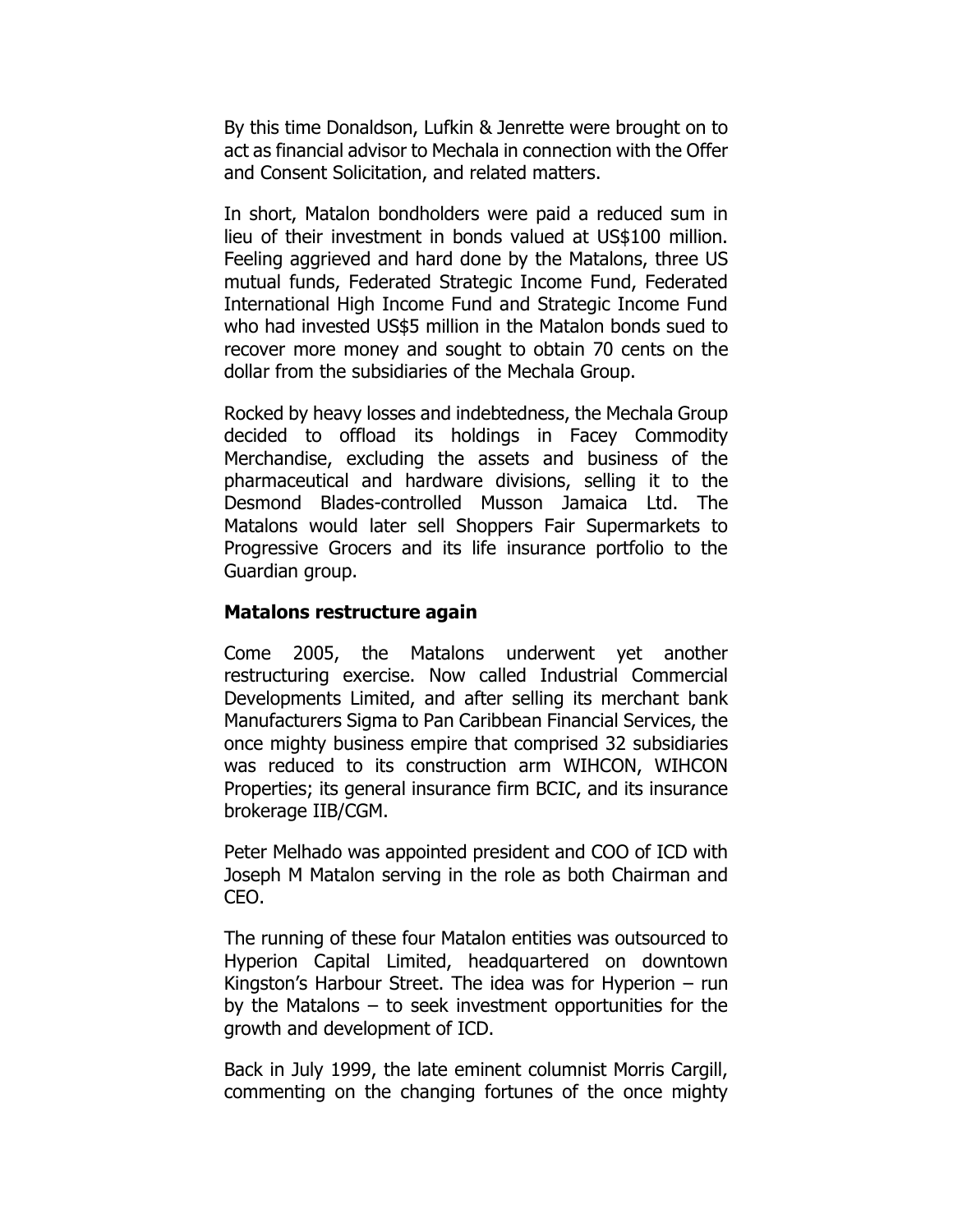Matalon family, wrote: 'On the subject of misfortunes I see that Mechala is teetering on the edge of collapse. This really worries me even more than the usual spate of business failures. I have always regarded the Matalons as exceptionally able and exceptionally rich. If they are now in trouble then all of us are. However, I am intrigued by the latest proposal of Mechala.

'It sold bonds in its businesses to various people. As the profitability of Mechala declined the value of those bonds also declined, and it seems they are worth on the market about one-third of what they were worth before. In consequence, Mechala is proposing to buy back these bonds at about onethird of the price at which they were originally sold.

'This will neatly cancel two-thirds of their original debt. This is a smart piece of financing, entirely legal and entirely within the rules of the games which people like that play.

'I have never played according to those rules. The consequences have been, not unexpectedly, that I am relatively poor, nevertheless I thank the Lord Buddha that I have been spared these activities. I sleep well at night and do not have to indulge in situations which made me want to go outside and throw up.'"

# **Joseph M and MM immediately protest about the contents of the article**

[16] Through his attorney-at-law, Mrs Winsome Marsh, the publication of the article elicited virtually immediate protest from Joseph M. In her letter dated 7 November 2008 to JOL, Mrs Marsh described the article as defamatory of Joseph M; rehearsed the history of the bond issue in some detail; pointed out that the facts were "easily available to your reporter had he wanted to know the truth"; and asserted that the reporter had instead "rushed to print with a series of falsehoods, innuendoes and modifications of the historical sequence in order to paint [Joseph M] and other members of his family as pirates". The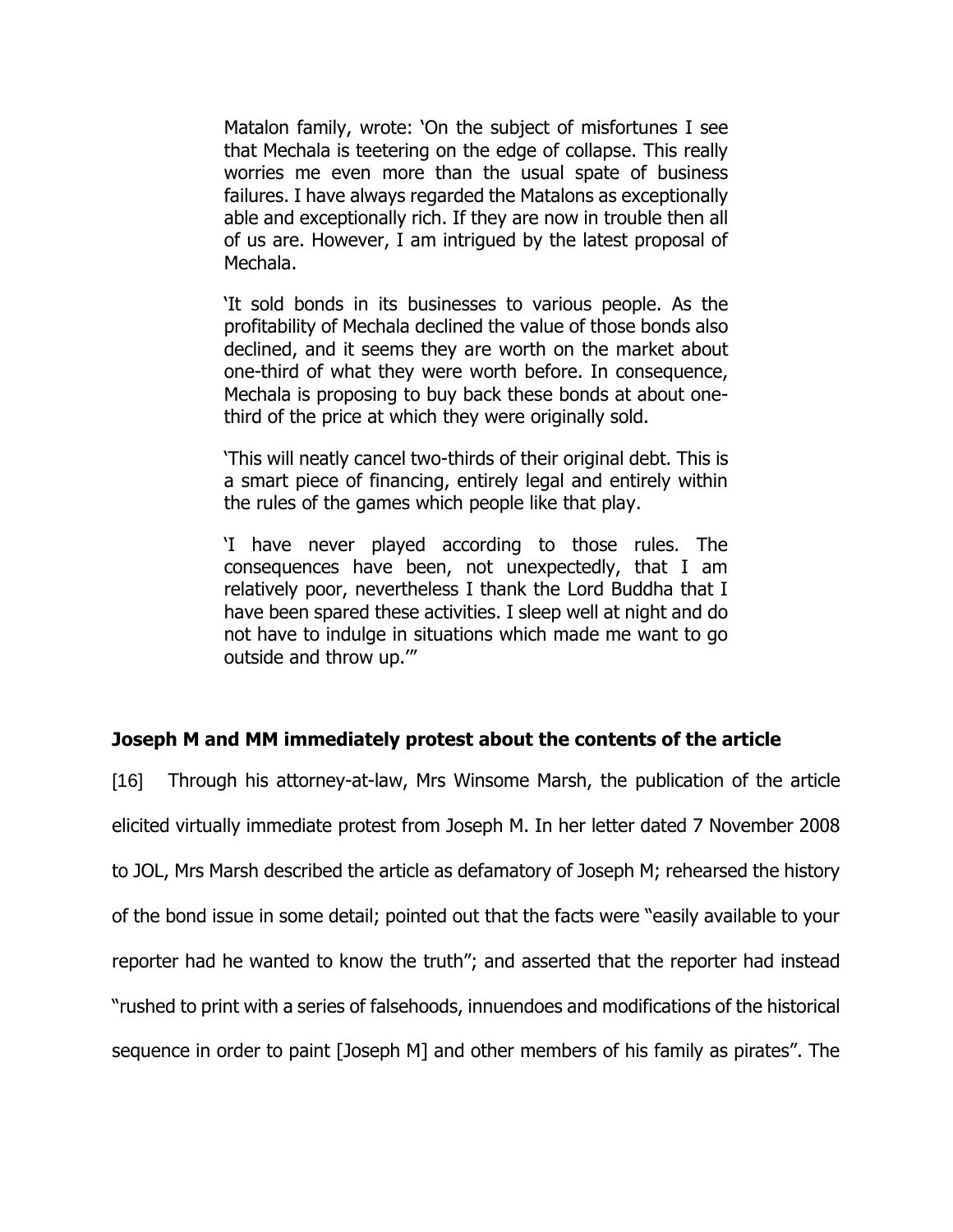letter ended with an invitation to JOL to publish an apology and retraction and to enter into negotiations, "with a view to settling the claim for damages against you".

[17] In a further letter to JOL dated 4 December 2008, Mrs Marsh contended that MM had also been libelled by the article and gave notice of a claim on his behalf as well.

[18] Inconclusive correspondence between Mrs Marsh and JOL's attorney-at-law then ended in a letter from the latter dated 19 December 2008 rejecting the claim. However, "in the interest of free speech", JOL offered<sup>10</sup> to "make the pages of  $[JOL]$  available for [Joseph M and MM] to publish [their] perspective on the issues raised in your letter". This offer was not accepted and Joseph M and MM proceeded to file action against JOL.

# **The pleadings**

[19] In their particulars of claim filed on 12 January 2009<sup>11</sup>, Joseph M and MM ascribed the following as the natural and ordinary meanings of the words of the article:

- "10. The words in their natural and ordinary meaning taken in the context of the entire article including the headlines meant and were understood to mean that: -
	- (a) there was a disagreement between the elder and younger Matalons regarding the way forward including the plan to raise funds on the international capital market;
	- (b) the disagreement was resolved by a coup resulting in [Joseph M] taking over control of the Group from [Joseph A] and thereafter [Joseph M] led the decision making process resulting in the bond issue of 1996;

<sup>&</sup>lt;sup>10</sup> Letter dated 19 December 2008, JOL to Mrs Marsh

 $11$  At para. 10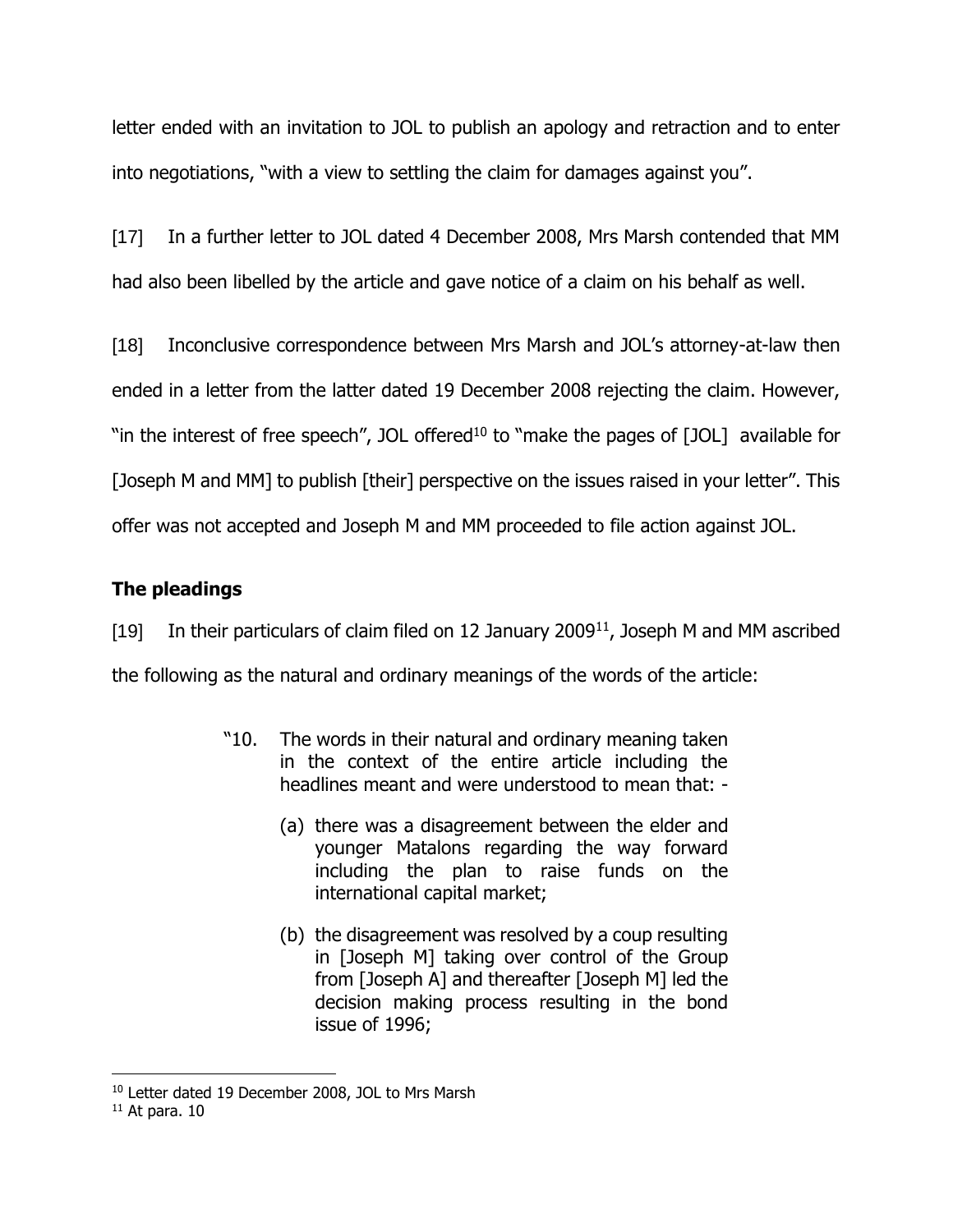- (c) the bond issue was an insincere and disingenuous plot by [Joseph M and MM] or, alternatively, [Joseph M] to obtain money from investors under false pretences and to use that money: -
	- (i) to increase the value of [Joseph M's] own shares and those of his family members;
	- (ii) for [Joseph M and MM's] or alternatively [Joseph M's] personal benefit; and
	- (iii) for the personal benefit of other members of the Matalon family.
- (d) As a part of this plot, the bonds were issued to unsuspecting Jamaican individuals through a private, unlisted group of companies based on an unregulated prospectus in which [Joseph M and MM] were able to say whatever they liked and did in fact seek to mislead the public by describing the bond offer in more favourable terms than were actually and factually the case;
- (e) [Joseph M and MM] lied to prospective bondholders and to the public at large, especially to Jamaican investors, in order to encourage them to invest in the bond issue;
- (f) When the lies, misrepresentations and other schemes did not attract Jamaican investors, [Joseph M and MM] repeated the strategy in the Eastern Caribbean in a further insincere attempt to get individuals to take up the bond offer;
- (g) The actions of [Joseph M and MM] in hatching and implementing this said plot had the direct result and consequences of traumatizing bond holders;
- (h) the plot was successful; that [Joseph M and MM] and their family members were able to put US\$100 million in their pockets; to capitalise their businesses, eradicate debt and to successfully use other people's money for these illicit purposes as a result of which those other people were badly burnt by losing their money to the benefit of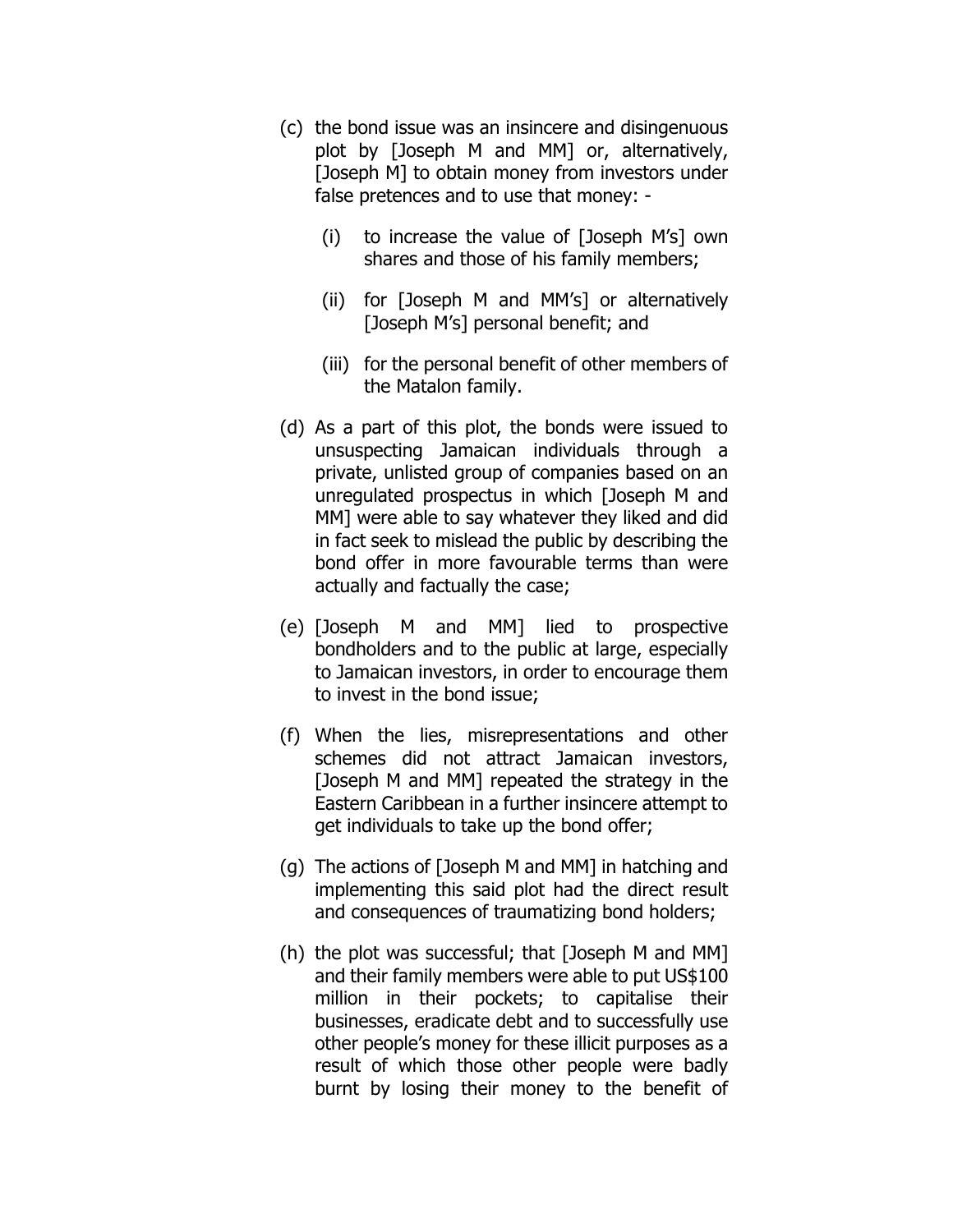[Joseph M and MM] and their family members as was pre-planned by [Joseph M and MM];

- (i) [MM] abused his position and power as a Director of the Bank of Nova Scotia to seek a benefit for his family to which they would not otherwise have been entitled."
- [20] Further, Joseph M and MM averred that  $12$ :
	- "14. The said words were calculated to disparage [Joseph M and MM] as Businessmen, Bankers and Financiers and were intended to cause and did cause them damage as such.
		- 15. [JOL], in publishing the said words, acted out of improper motives and the publication was high-handed and contumelious. [JOL] made no attempt to contact [Joseph M and MM] or any of them for comment on the allegations before the words were published either with full knowledge that they were libellous of [Joseph M and MM] or with a reckless disregard as to whether they were libelous and with the expectation that the salacious nature of the Article would help to increase the circulation of [JOL's] newspaper and, accordingly, its sales and profits in excess of any amount that could be awarded to [Joseph M and MM] in a simple suit for damages."

[21] In its defence filed on 26 February 2009, JOL (i) denied<sup>13</sup> that "the words used in the article in their natural and ordinary meaning are capable of the meanings attributed to them [in paragraph 10 of the particulars of claim]"; (ii) averred<sup>14</sup> that "the article is fair comment on a matter of public interest and that the said publication was not

 $12$  At paras 14-15

 $13$  Defence, para.  $3(i)$ 

<sup>&</sup>lt;sup>14</sup> Ibid, at para. 6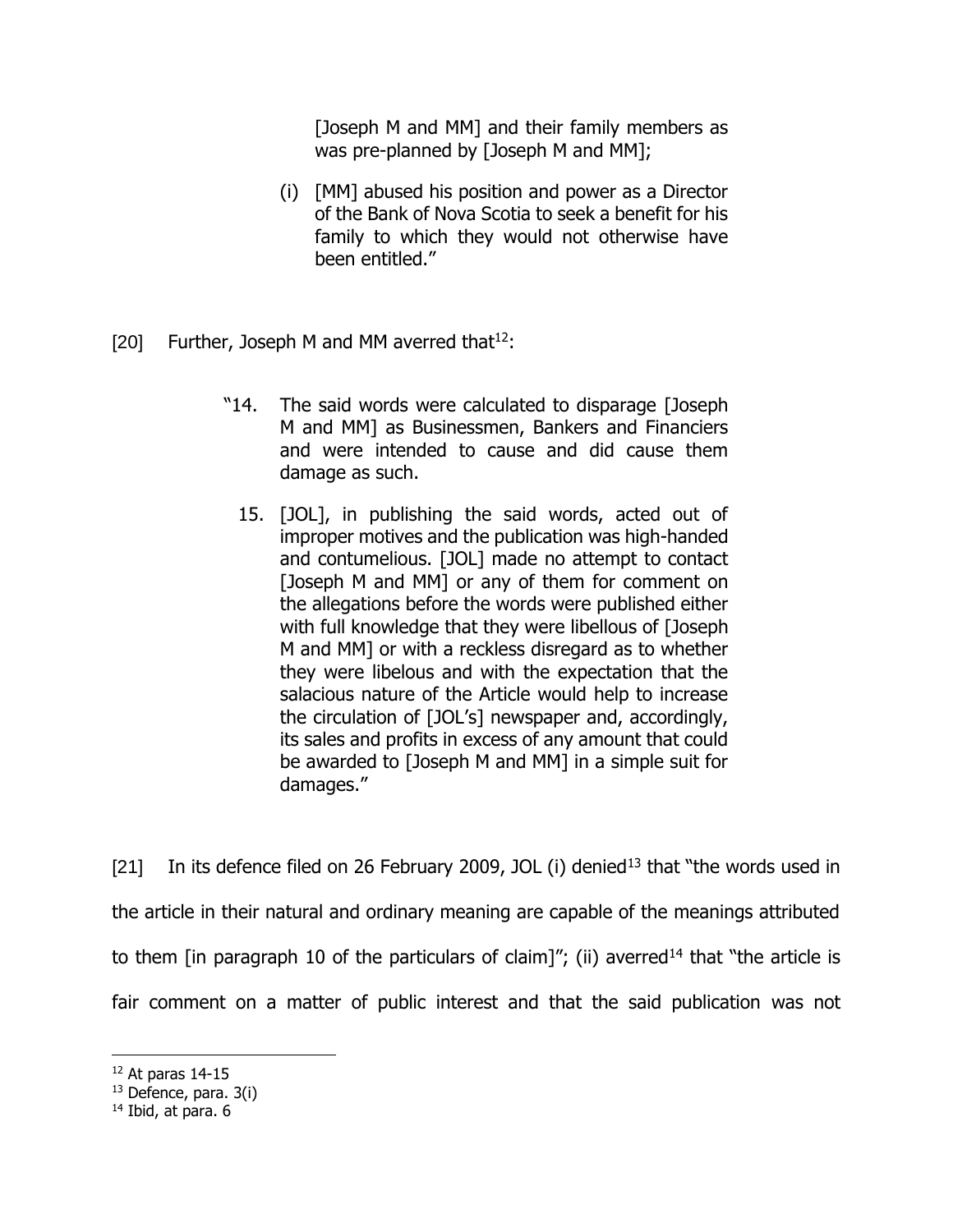defamatory or intended to defame [Joseph M and MM]"; and (iii) stated<sup>15</sup> that the article was "objectively written in good faith … on a matter involving the public interest on an occasion of qualified privilege". JOL provided copious particulars in support of the pleas of qualified privilege and fair comment, emphasising the importance of the interest of the Jamaican public in the bond issue and its relationship to the then still unfolding collapse of several significant players in the United States ('US') economy.

[22] In addition, JOL signalled<sup>16</sup> its intention to rely on section 8 of the Defamation Act as far as applicable. As is well known, in a proper case, section 8 protects a defence of fair comment from failing "... by reason only that the truth of every allegation of fact is not proved …".

[23] In a reply dated 10 March 2009, Joseph M and MM challenged JOL's right to rely on the defences of qualified privilege and fair comment. As regards the former, they denied that the article was published on an occasion of qualified privilege, averring<sup>17</sup>, among other things, that it was in any event "a result of irresponsible journalism including that neither [Joseph M nor MM] was approached or offered an opportunity to comment". And, in relation to the latter, they pleaded that, in publishing the article, JOL was actuated by express malice.

<sup>15</sup> Ibid, at para. 12

<sup>16</sup> Ibid, at para. 18

 $17$  Reply to Defence, para.  $6(c)$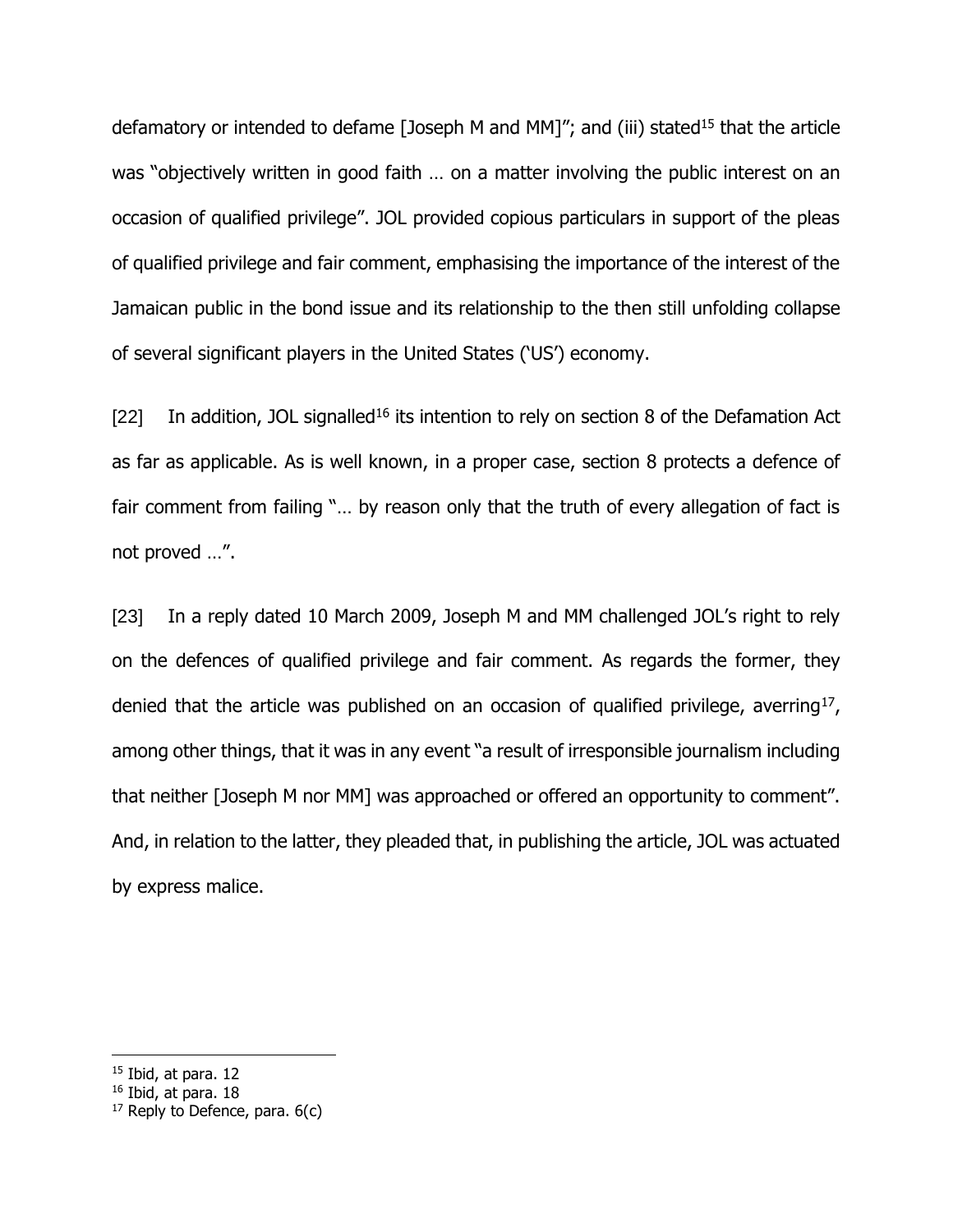#### **A summary of the evidence**

[24] In addition to Joseph M himself, both Mr Stephen Bornstein, an attorney-at-law who was at that time general counsel of Bear Sterns Asset Management Inc ('BSAM'), which controlled a substantial portion of the bonds; and Mr Hanworth, an experienced accountant with professional qualifications in England and Wales, and the US, who was employed by the company in December 1998 in the capacity of Chief Financial Officer ('CFO'), gave evidence in support of the claim. Further, a witness statement dated 4 February 2011 and signed by the late MM was admitted into evidence pursuant to an order made at a pre-trial review $^{18}$ . The author of the article, Mr Edwards, was JOL's sole witness. For the purposes of this summary, I have relied on those aspects of the evidence of the witnesses which are not in controversy. I have also relied on the judge's account, again to the extent that, so far as the facts are concerned, it is not seriously challenged in this appeal.

[25] In describing the overall context, the judge observed<sup>19</sup> that "[i]t is well known that Jamaica underwent a period of exceptionally high interest rates (at times over 50%)". By the mid-1990s, as Joseph M explained<sup>20</sup>, the companies in the Mechala Group "were caught up in the prevailing high interest rate regime and its debt stock had become unsustainable". In these circumstances, the company sought advice from financial<sup>21</sup> and

<sup>&</sup>lt;sup>18</sup> Order of P Williams J (as she then was) made at third pre-trial review on 11 October 2012 <sup>19</sup> Judament, para. [11]

<sup>&</sup>lt;sup>20</sup> Witness Statement of Joseph M Matalon dated 4 February 2011, para. 10

<sup>&</sup>lt;sup>21</sup> Price Waterhouse Jamaica, Price Waterhouse New York and Merrill Lynch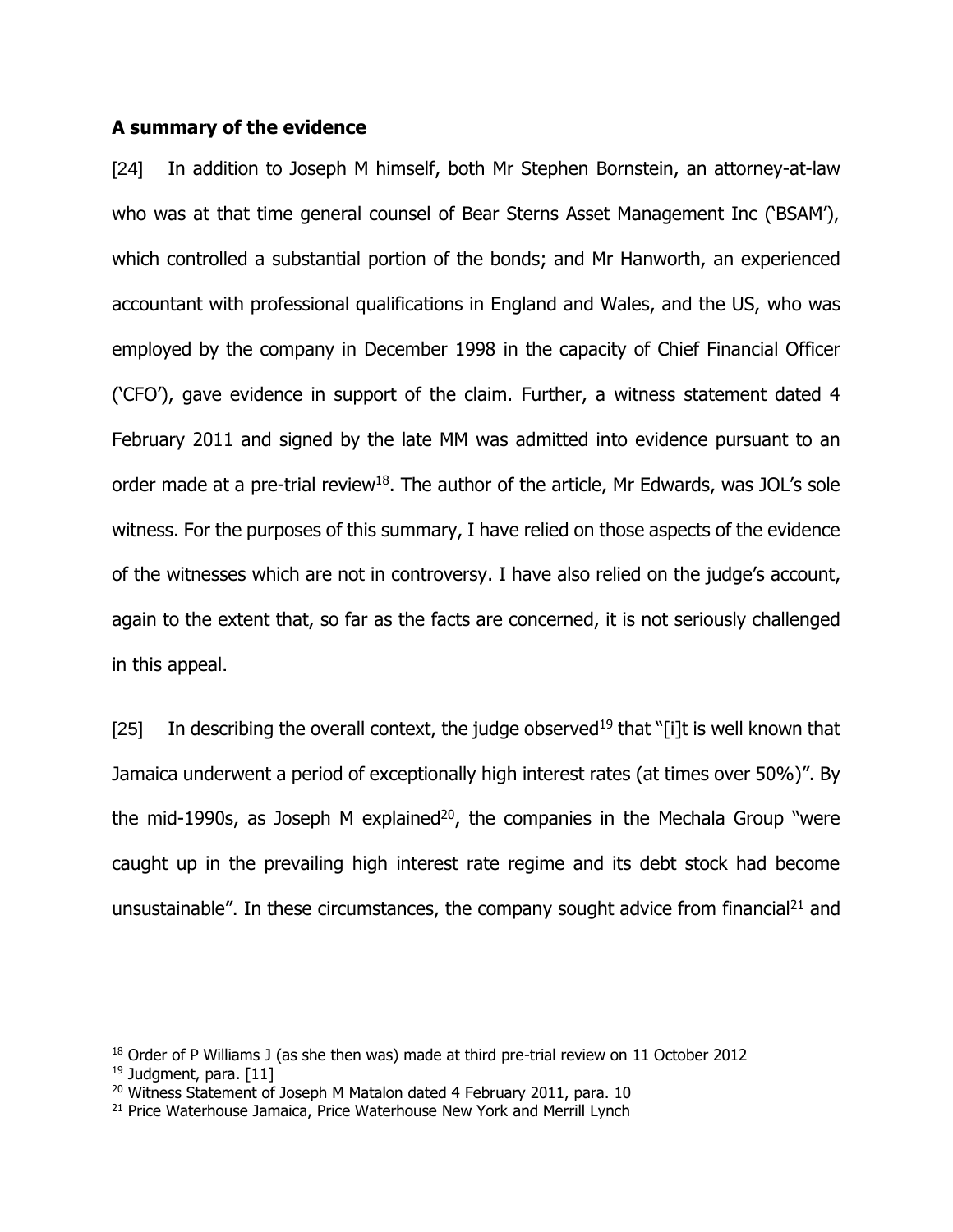legal<sup>22</sup> advisors in Jamaica, the Cayman Islands and New York as to the most effective means of mitigating the deleterious impact of the debt burden.

[26] Based on the advice it received, Mechala's original intention was to put together an Initial Public Offering ('IPO') with a view to raising equity financing for the company. Much preparatory work was in fact done in relation to the IPO option during 1996. However, again based on advice and taking into account the potential viability of an IPO in the Jamaican market at the time, it was finally decided to go the route of an International Bond Issue. Mechala was advised to make offers to qualified institutional buyers on the international scene only, and the intention was that no offer was to be made to any person or entity in Jamaica.

[27] Based on two indentures between Mechala and The Bank of New York, dated 24 December 1996 and 26 February 1997 respectively, Mechala issued Notes for (i) US\$75,000,000.00, due on 31 December 1999 ('the 1999 Notes'); and (ii) US\$25,000,000.00, due on 31 December 2002 ('the 2002 Notes').

[28] The bond issue was subject to the laws of the state of New York and had to be registered with the US Securities and Exchange Commission ('SEC'). Accordingly, it had to be compliant with all of the SEC's regulatory requirements. These included filing an Offering Memorandum and restating Mechala's accounts in accordance with US General Accounting Procedures ('GAP'). They also included periodic filings of both its unaudited

<sup>22</sup> Myers Fletcher & Gordon and Baker & McKenzie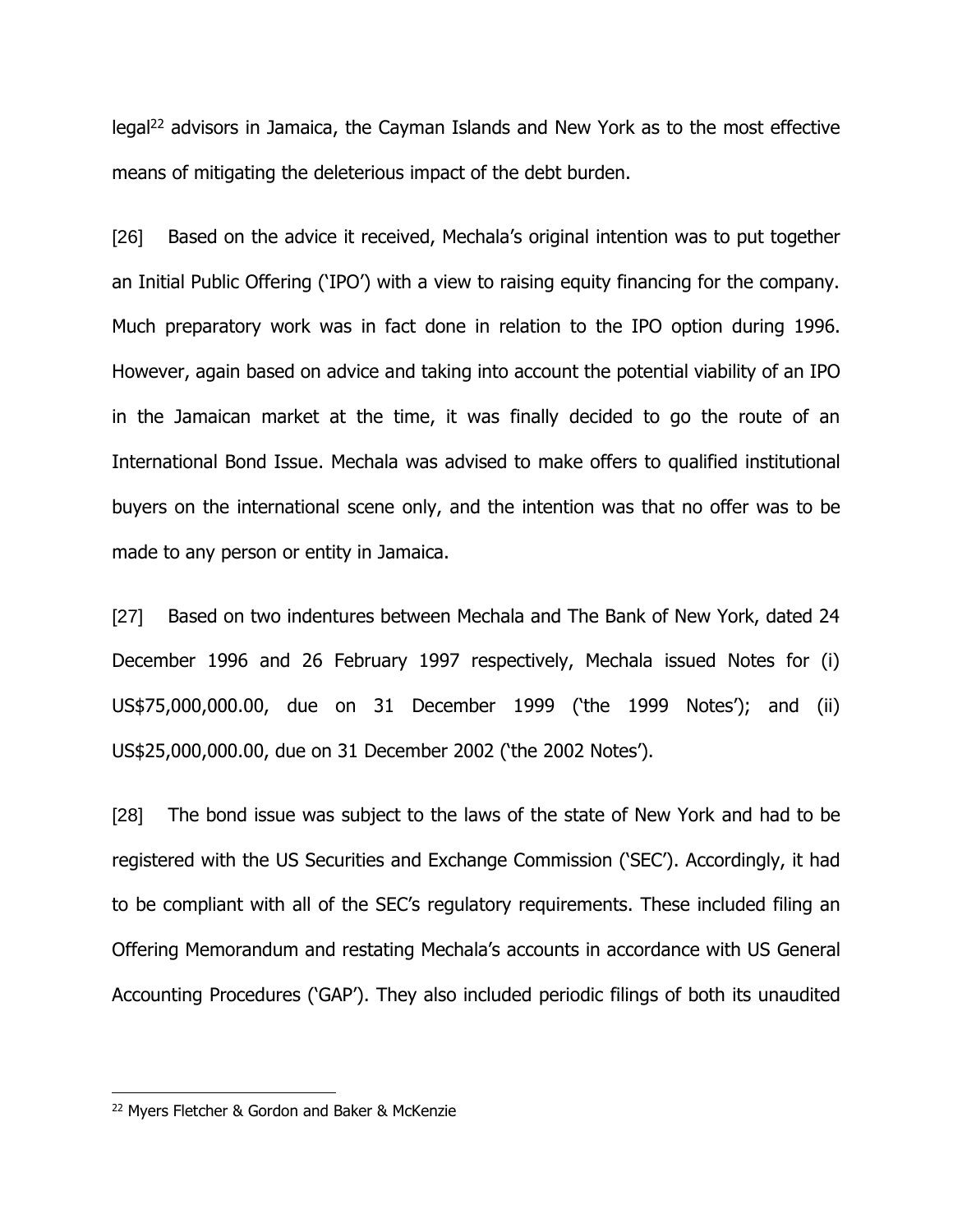and audited financial statements<sup>23</sup>. Although it does not appear that there was in fact any single document or group of documents bearing the title, the copious documentation which Mechala was obliged to file in order to satisfy the SEC requirements was compendiously referred to in the evidence and by the judge as 'the prospectus' or 'the prospectuses'.

[29] This is how Mr Hanworth described the process<sup>24</sup>:

"… the prospectuses issued in relation to the bond offer were filed **and approved by** the SEC. Those prospectuses contained a significant amount of historical information on all of the group's activities and, critically, a detailed list of all risk factors warning potential investors of the various risks which could have caused the Group to be unable to repay the bonds at maturity. Additionally, every foreign issuer of SEC registered securities is required to file with the SEC an annual return (known as a 20-F) and a half yearly return (known as a 6-K). The 20-F in particular requires a significant level of commentary on the issuing company or group's activities, a comprehensive Management Discussion and Analysis, and audited financial statements. The Groups went to the original investors with a detailed prospectus, the entire issue was the subject of an SEC filing and SEC regulations, the Group consistently met its filing requirements on a timely basis, and as such information was available to anyone who chose to read it." (Emphasis as in the original)

[30] And this is the judge's summary of the principal features of the documentation<sup>25</sup>:

"[13] The documentation stated explicitly that there was a risk involved with purchasing the bonds that were to be issued by Mechala. The SEC took the decision that the bonds should

<sup>&</sup>lt;sup>23</sup> Witness Statement of Paul Hanworth dated 10 February 2011, para. 14

 $24$  Ibid, para. 9

 $25$  Judgment, paras [13]-[20]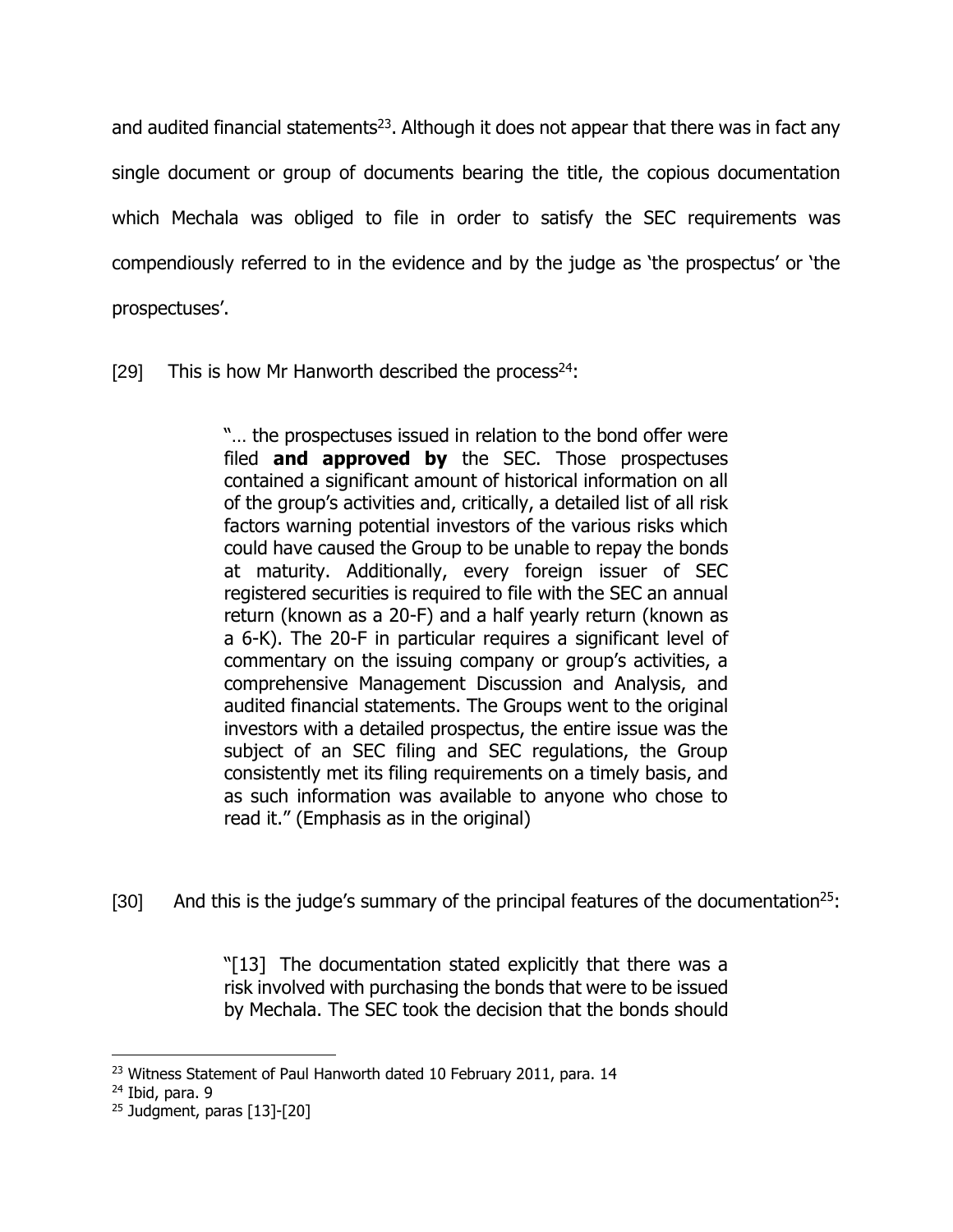be issued only to qualified institutional investors. It is common ground in this case that all the relevant prospectus document [sic] was available on the SEC's website. Mr Edwards admitted that he saw the prospectus on the website.

[14] The SEC required all the risks to be specifically identified. This was done. In order to give a flavor of the risk [sic] identified, a few will be stated. In the Offering memorandum in respect of the US\$75,000,000.00 12¾% Senior Notes due 1999, under the heading 'Risk Factors' it was stated that Mechala had limited assets of its own and that the ability of Mechala to pay interest on notes or repay the notes on maturity or otherwise would be dependent on cash of the subsidiaries and payment of funds by those subsidiaries to Mechala. It was also stated that Mechala was highly indebted. It was noted that Mechala collected substantially all of its revenue in Jamaican dollars in a context where the company was raising money in United States currency and the Jamaican dollar has experienced significant depreciation against the United States dollar.

[15] The document indicated that there was no market for the bonds; that there was no assurance that any secondary market would develop and even if such a market developed the prices at which the notes would be traded could not be stated with any degree of certainty.

[16] Investors were specifically told that Mechala would not be required to file reports with the SEC but that the company would, so long as the bonds remain outstanding, provide information to the holders and to securities analysts and prospective investors on request.

[17] Under the heading country risks, it was stated that virtually all the group's operations are located in Jamaica where the dollar depreciated significantly against the United States currency. It was noted that there were high levels of inflation.

[18] Under the heading risks related to the company. The offering memorandum noted that there were net losses of US\$5.3m (1994), US\$0.3m (1995) and US\$5.2m (first half of 1996).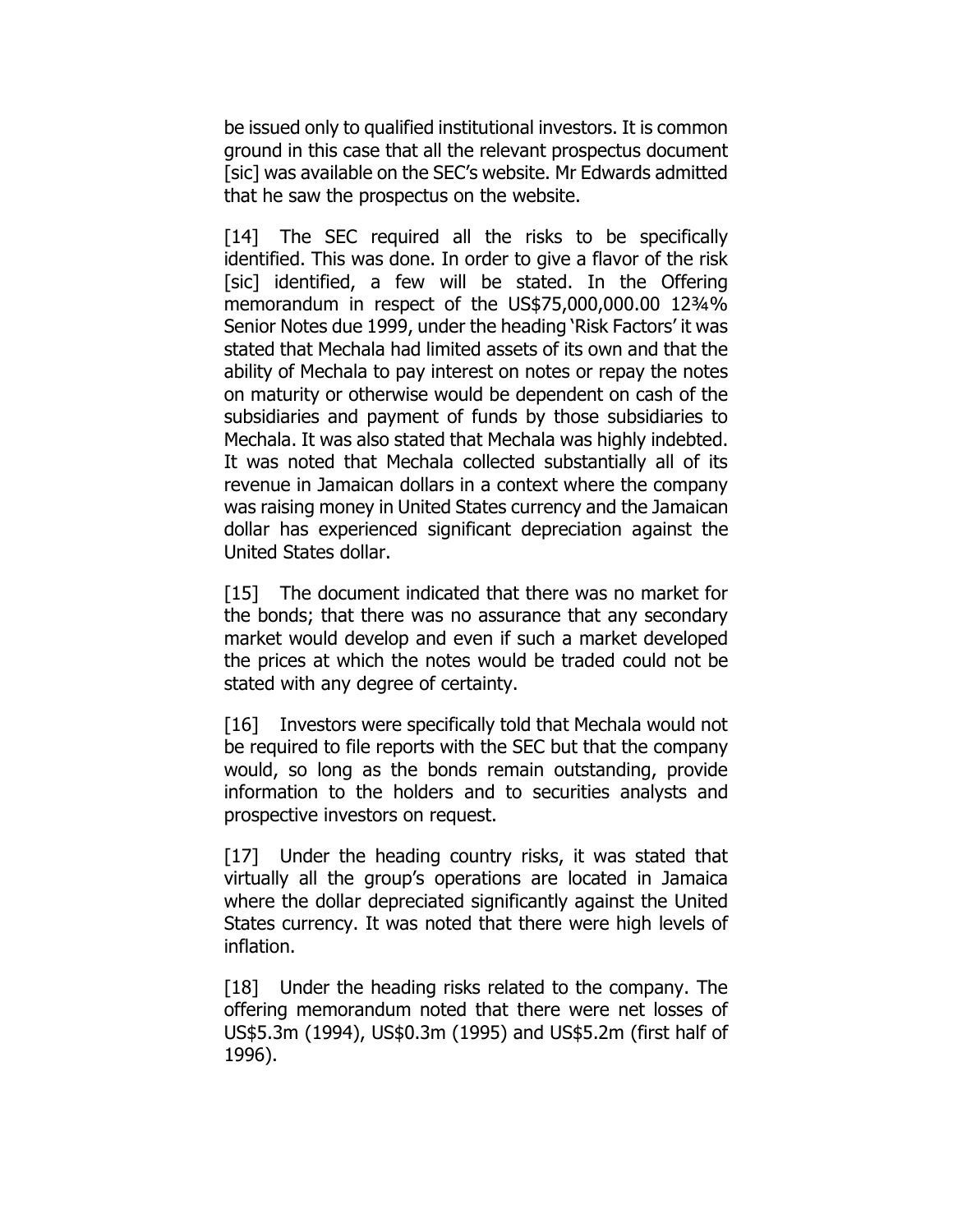[19] In the section headed 'Notice to Investors' it was specifically stated that the notes were not registered under the Securities Act and are not to be sold in the United States of America. Later on in that section, it was stated that each purchaser will be deemed to be purchasing the note for his own account or on account of his or her sole investment discretion.

[20] The documentation put it beyond doubt that any issuing or selling or dealing with the bonds in breach of the SEC's requirements would be visited with serious consequences, including but not limited to criminal sanctions."

[31] Both bond offerings were successful, raising over 100% of the required funding. So the bond issue was in fact over-subscribed<sup>26</sup>, with the bonds all being taken up by qualified institutional buyers, mainly investment banks. The net proceeds realised from the 1999 Notes were approximately US\$70,800,000.00, US\$56,500,000.00 of which was used to refinance Mechala's existing Jamaican dollar denominated debt. The balance was used to complete Mechala's acquisition of the of Bank of Nova Scotia Jamaica Limited's 50% shareholding in Industrial Finance Holding Limited ('IFH'), a purchase to which Mechala was already committed. The net proceeds from the 2002 Notes were approximately US\$24,000,000.00, all of which was used to refinance Mechala's existing Jamaican dollar denominated debt.

[32] In accordance with the SEC requirements, the bonds were only offered to qualified institutional buyers and none was offered to any individual in Jamaica or the rest of the Caribbean. While it might have been the case that individual investors subsequently

<sup>&</sup>lt;sup>26</sup> Witness Statement of Paul Hanworth, para. 8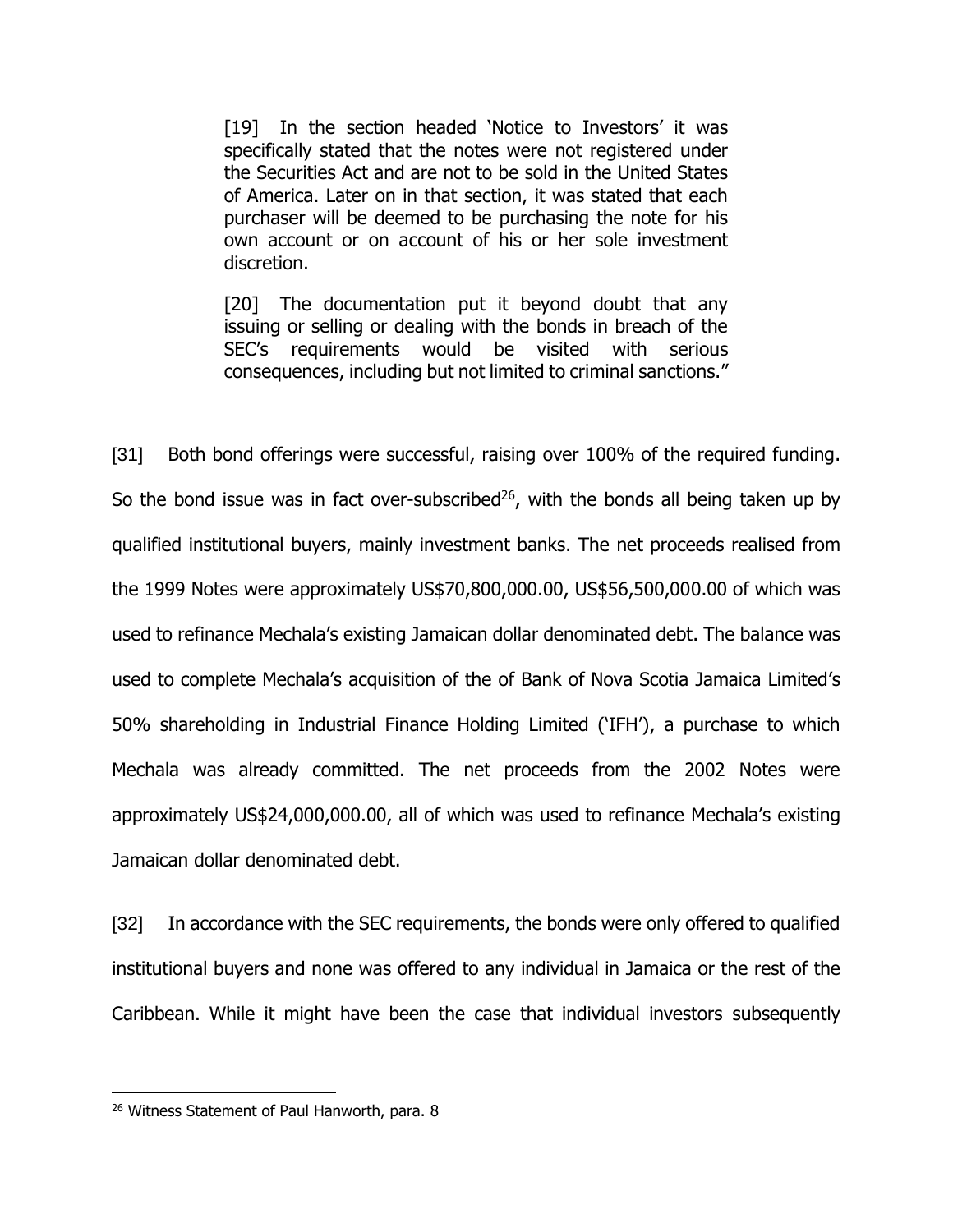purchased the bonds on the secondary and tertiary markets at discounted rates in the expectation of making profits, there was no evidence that either Mechala or any member of the Matalon family had anything to do with that activity.

[33] Despite the success of the bond issue, Mechala's fortunes failed to improve significantly; or, as the judge put it<sup>27</sup>, "things did not go according to plan". The company was adversely affected by a protracted decline in the Jamaican economy during 1997 and 1998, and it failed to meet interest payments due on the 1999 and 2002 Notes on 30 June 1999 and 15 August 1999 respectively. In late 1998, Mechala was advised that it would in all probability be unable to repay the 1999 Notes when they became due on 31 December 1999. In these circumstances, a new Chief Financial Officer, Mr Hanworth, to whom I have already referred, was employed by the company to assist in the formulation of an appropriate strategy. As part of this effort, the US-based firm of Donaldson, Lufkin & Jenrette Securities ('DLJ') was also engaged as Mechala's Group Financial Advisors.

[34] After much discussion and negotiation, in which Joseph M played a leading role on behalf of the company, Mechala offered US\$0.35 on the dollar to buy back the bonds from the bond holders. This offer was not accepted by the bondholders, who were being advised by a well-established and respected global investment firm $^{28}$ . So Mechala increased the offer to US\$0.47 on the dollar, which is the price that was finally agreed.

<sup>&</sup>lt;sup>27</sup> Judgment, para. [21]

<sup>&</sup>lt;sup>28</sup> Houlihan, Lokey, Howard & Zukin - Witness Statement of Paul Hanworth, para. 17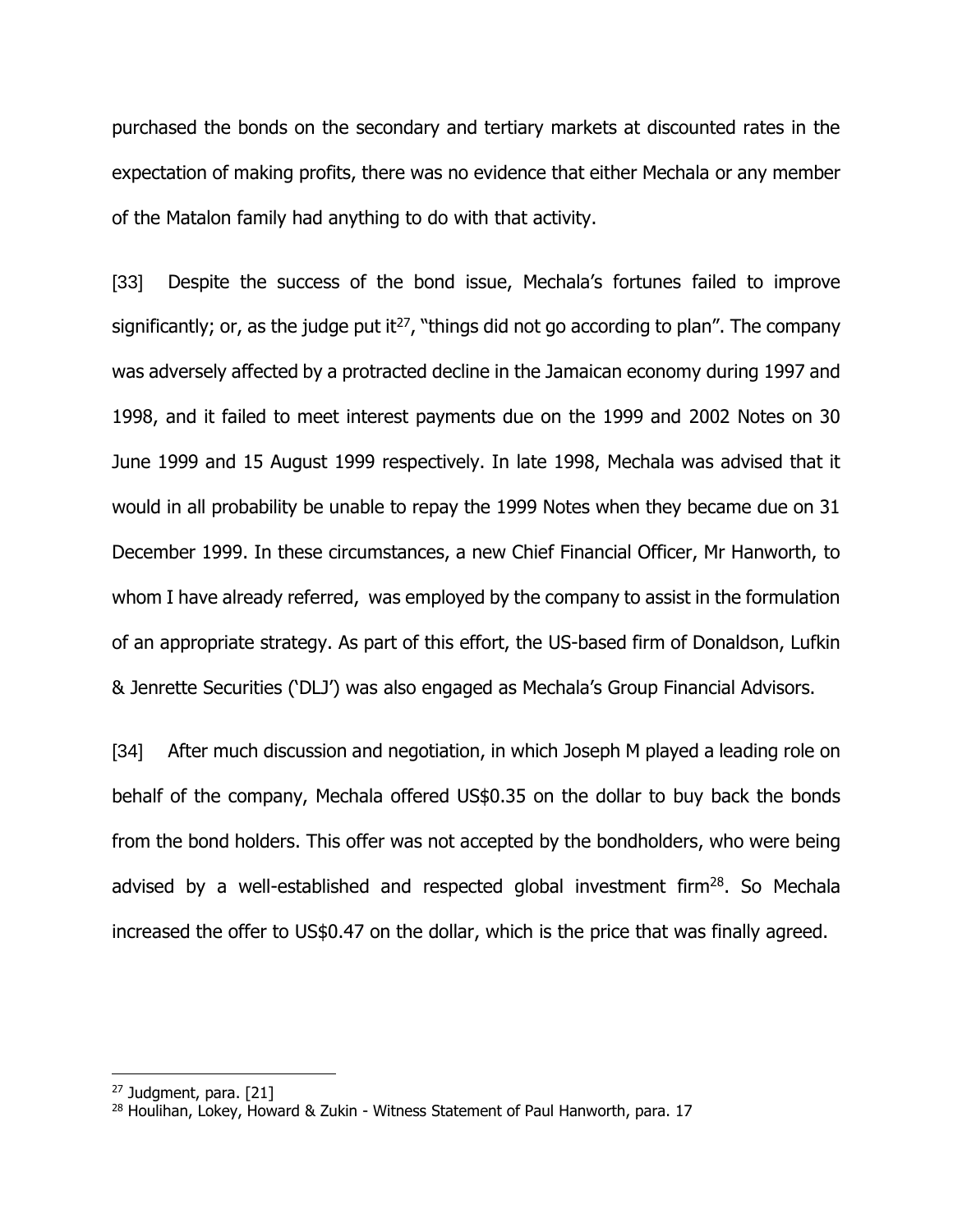[35] The final negotiations leading up to the buy-back agreement were conducted between Mr Bornstein for the bondholder group and a representative of DLJ acting on behalf of Mechala. Mr Bornstein also served as chairman of the creditors' committee which had been formed to represent the bondholders in connection with Mechala's tender offer.<sup>29</sup> All of the costs incurred by this committee in securing independent legal and financial advice in connection with the tender offer were borne by Mechala<sup>30</sup>.

[36] The increased offer of US\$0.47 was only made possible by the injection of additional funds by the Matalon family, including US\$20,000,000.00 contributed by Joseph M personally. In addition, both Joseph M and MM assumed personal liabilities to Bank of Nova Scotia Jamaica Limited ('BNS') by way of personal guarantees to help secure funding for the buy-back of the bonds<sup>31</sup>. In Mr Borstein's assessment, "[t]he Creditors Committee viewed the willingness on the part of the Matalons to come out-of-pocket to consummate the tender offer as further testimony to their integrity and decency as businessmen vis-à-vis their creditors and to their sense of responsibility to the Jamaican business community as a whole"<sup>32</sup>.

[37] In the result, each bondholder ended up suffering a loss of just over 50% on the original investment. This is how the judge described what had happened $33$ :

> "[23] This plan saw Joseph M, on behalf of the owners of the family, putting up some JA\$20 $m<sup>34</sup>$  of their private money. It

<sup>&</sup>lt;sup>29</sup> Witness Statement of Stephen Bornstein dated 3 February 2011, paras 5 and 13

<sup>30</sup> Witness Statement of Paul Hanworth, para. 17

 $31$  Ibid, para. 21

<sup>&</sup>lt;sup>32</sup> Witness Statement of Stephen Bornstein dated 3 February 2011, para. 14

<sup>33</sup> Judgment, para. [23]

<sup>&</sup>lt;sup>34</sup> It is common ground that this figure was in fact US\$20 million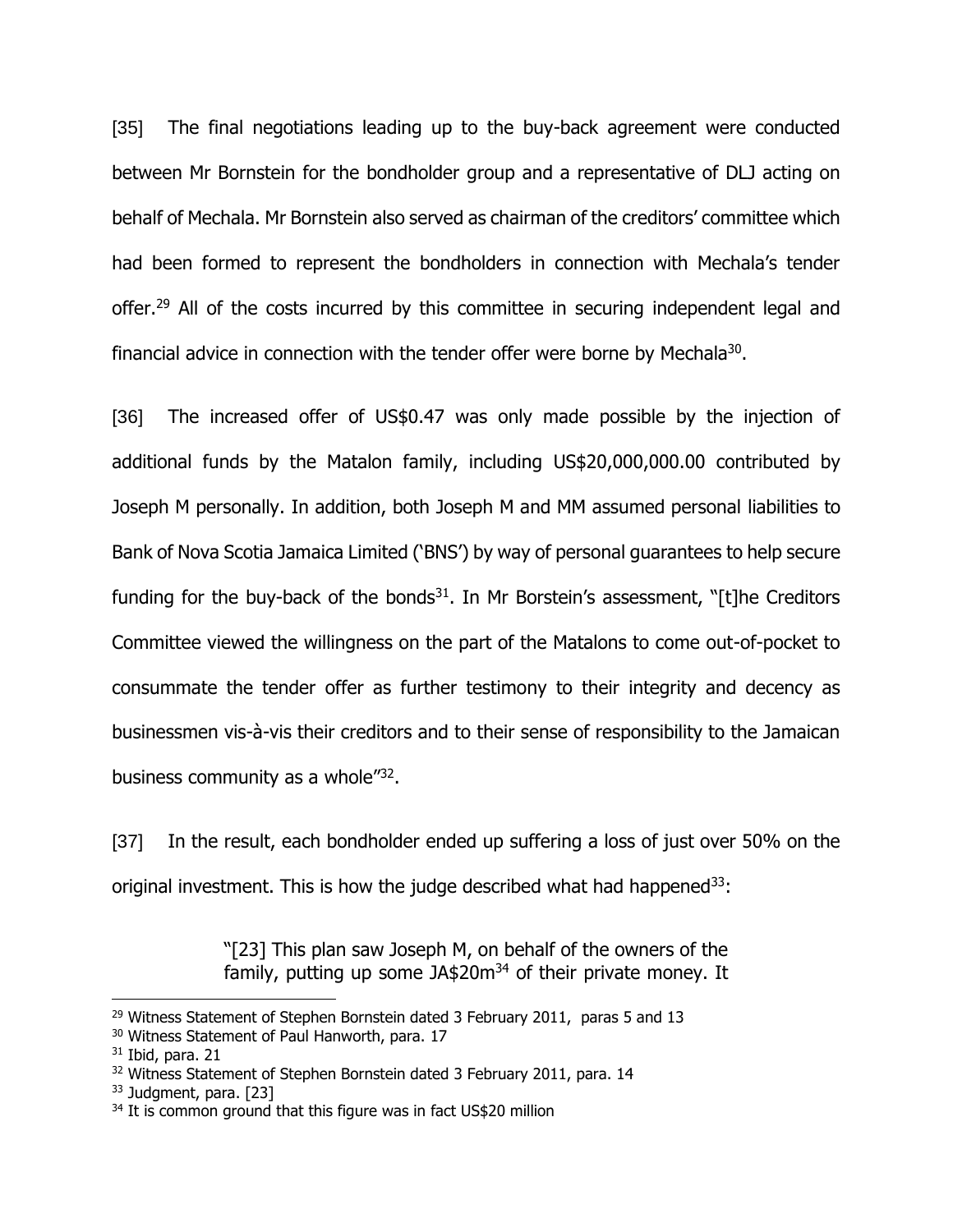took the form of additional equity into the company and giving up their bonds without compensation, that is to say, those members of the family who held bonds put them into the pool without getting the US\$0.47 per dollar to which they would be lawfully entitled. This contribution by the Matalons enabled the investors (other than the Matalons) to get an increased payout from US\$0.35 per dollar to US\$0.47 per dollar. In short, they too suffered like the other bond holders. There is no evidence to suggest that the Matalon family bond holders came out better than the other investors. They were in fact worse off because they put up additional money and lost the value of their bonds. This process was completed by 2000/2001. The article appeared in November 2008."

[38] The agreement was in due course given formal effect by a scheme of arrangement under the Companies Act. The scheme was accepted by "an overwhelming majority of the bondholders"<sup>35</sup>, and ultimately approved in proceedings in the Supreme Court and later on appeal to this court.

[39] Joseph M described the article's comparison of the troubles that had assailed Mechala in 1996-2000 with the financial meltdown in the United States which had triggered a worldwide recession in 2008, as a "patently false" and "disingenuous excuse" to disparage him and his family. He complained that the article had deliberately confused the chronology of the events which led to the change in leadership of the family business from Joseph A to Joseph M in 2000: by juxtaposing the change in leadership with events which had in fact taken place in 1995, the article made it appear that Joseph M had been the driving force behind the bond issue in 1995. According to Joseph  $M^{36}$ , this was

<sup>&</sup>lt;sup>35</sup> Witness Statement of Paul Hanworth, para. 19

<sup>&</sup>lt;sup>36</sup> Witness Statement of Joseph Matalon, para. 24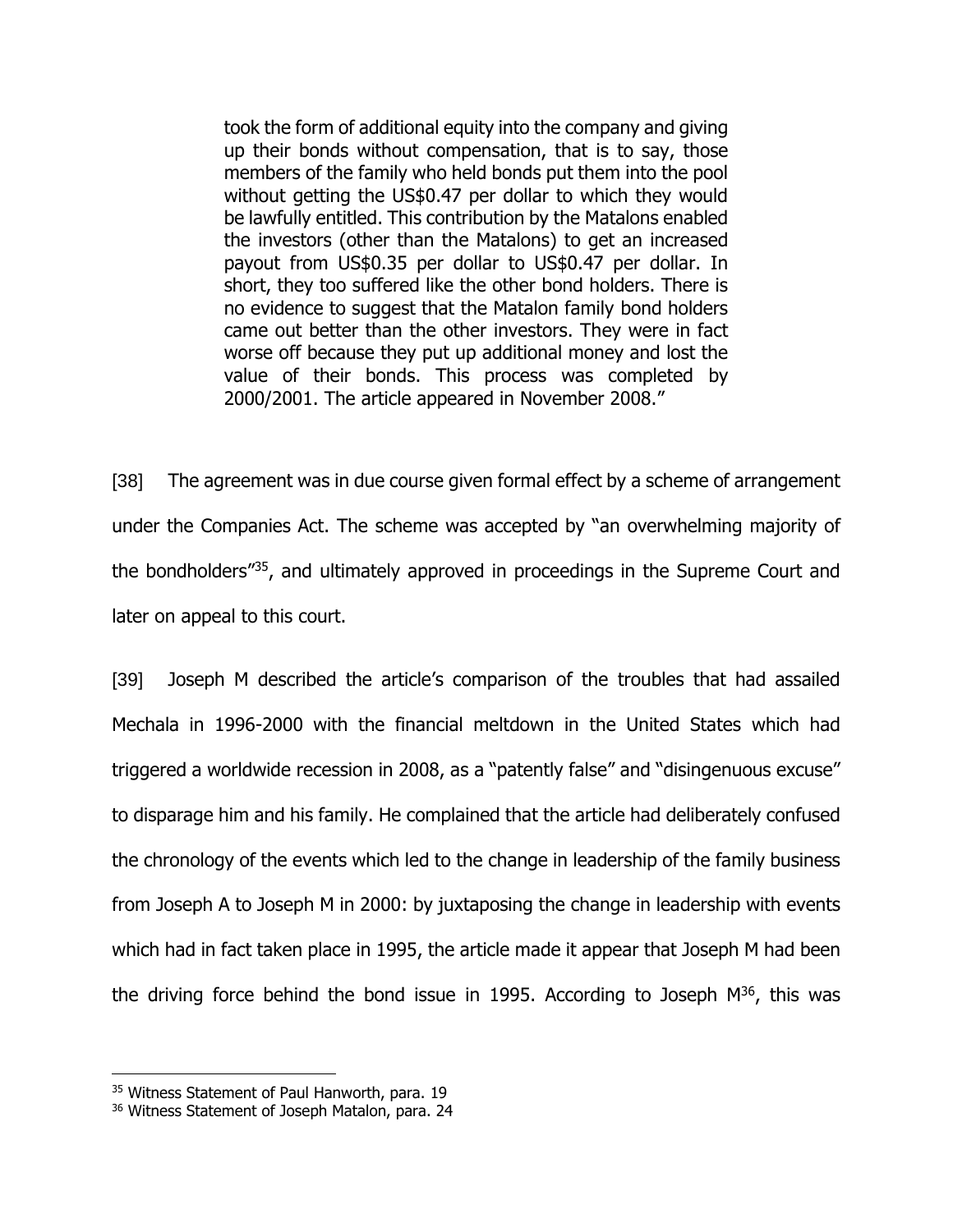"another signal to me that the motivation behind the article was to discredit me personally at a time when, in my capacity [as] Chairman of Ackendown, I was leading a company in a commercial dispute with a company led by Gordon 'Butch' Stewart whose ownership interest in [JOL] is notorious".

[40] (Ackendown New Town Development Company Ltd ('Ackendown') was a publicly owned company of which Joseph M was the chairman. I will come back to the relevance which Joseph M contends that it has to the case in due course.<sup>37</sup>)

[41] Finally, Joseph M said this  $38$ :

"30. The allegation that the Matalons ended up with '\$100 million in their pockets' is false and egregiously so since the Observer ought to know that this is not the usual destination of funds raised by international bond issues. Furthermore, as a result of the regular SEC filings that were required and in fact made, it would have been a simple task for the Observer to find out where these funds actually went, were that newspaper interested in publishing the truth instead of salacious libel. Again, the obvious motive is to damage my personal reputation in the eyes of the public at a time when a company led by me was in a commercial dispute with a company led by Gordon 'Butch' Stewart. The Observer's allegation that the money was also used to capitalize the companies is also false and internally contradictory of the Observer's own allegations. So anxious was the Observer to paint me and my family as pirates that it alleged that we put '\$100 million', the entire amount raised by the bond issue, directly into our pockets in the same article that it was alleged that the funds were used to capitalize the companies and to pay down debt.

 $37$  See paras [176]-[178] below

<sup>38</sup> Witness Statement of Joseph Matalon, paras 30-31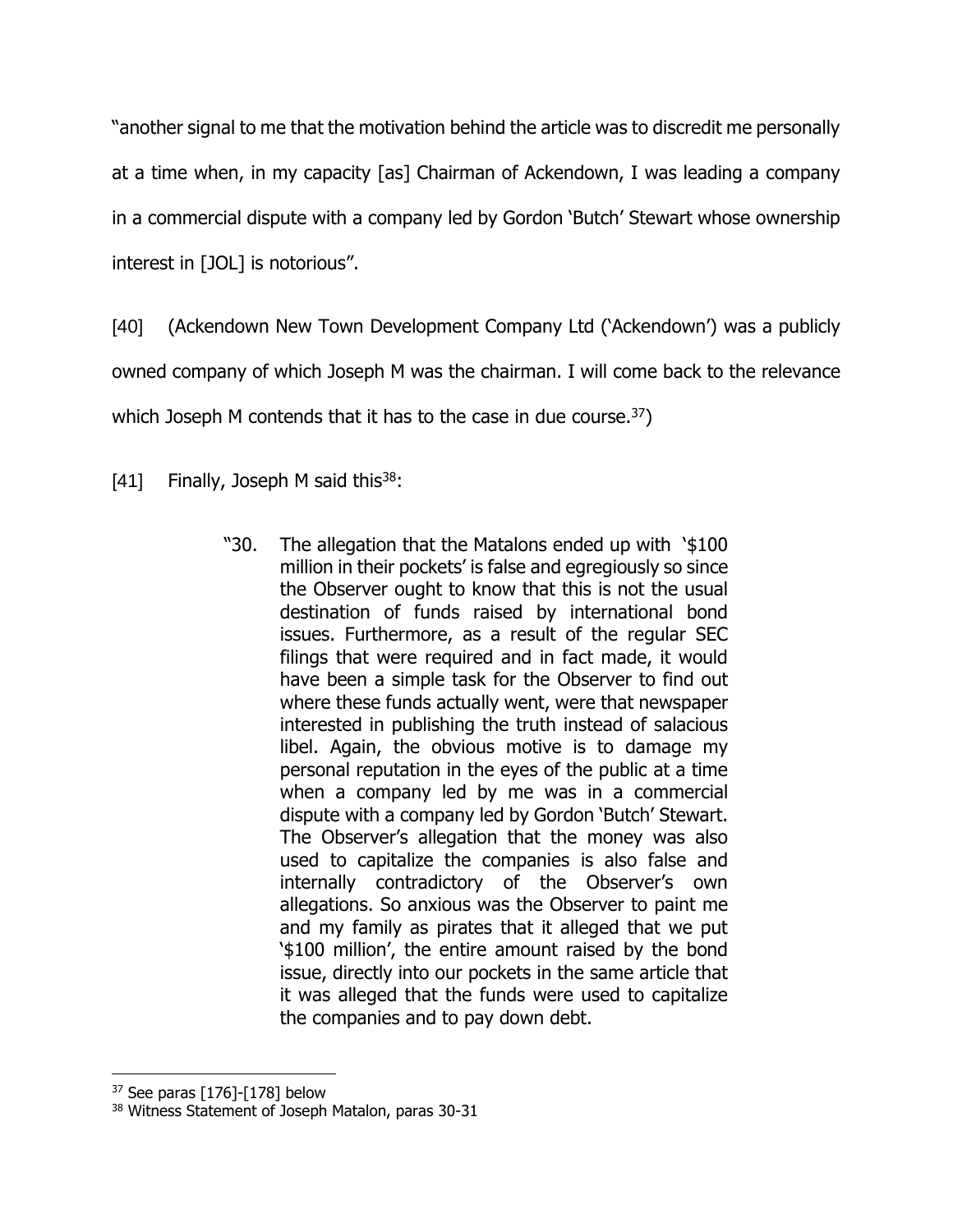31. I was stunned when I read the article in the Caribbean Business Report section of the Observer's publication on the morning of October 3, 2008. Shortly thereafter I started to receive phone calls from family friends and business associates which, together with my own conclusions, convinced me that I needed to take immediate steps to have the many falsehoods and inaccuracies throughout the article corrected by a retraction and offer of amends from the Observer."

[42] As already noted, Mr Edwards was JOL's sole witness at trial. He was at pains to point out that before writing the article, he had done "a considerable amount of research and … relied on facts which were in the public domain and which had been widely discussed in the media<sup>"39</sup>. With a view to explaining his objectives in writing the article, Mr Edwards said this $40$ :

- "3. In paragraph 1 of the article I intend to set the tone and make a comparison between the financial crisis in the United States and the financial crisis in Jamaica in the 1990s.
- 4. The article expresses my conclusion drawn from the material available to me in the public domain in newspaper articles and my own investigations that bonds or investment instruments that are created to raise capital that then dramatically lose their value largely due to inadequate performances, an overestimation of potential earnings or indeed a failure to fully discern the company or institution's true worth leave a trail of disenchantment and unhappy investors with a lack of confidence reposed in financial institutions and their leaders. The Mechala bonds were a case in point and draws interesting parallels with the US financial crisis in 2008 which I considered to be

<sup>&</sup>lt;sup>39</sup> Witness Statement of Al Edwards dated 15 February 2011, para. 2

<sup>40</sup> Ibid, paras 3-5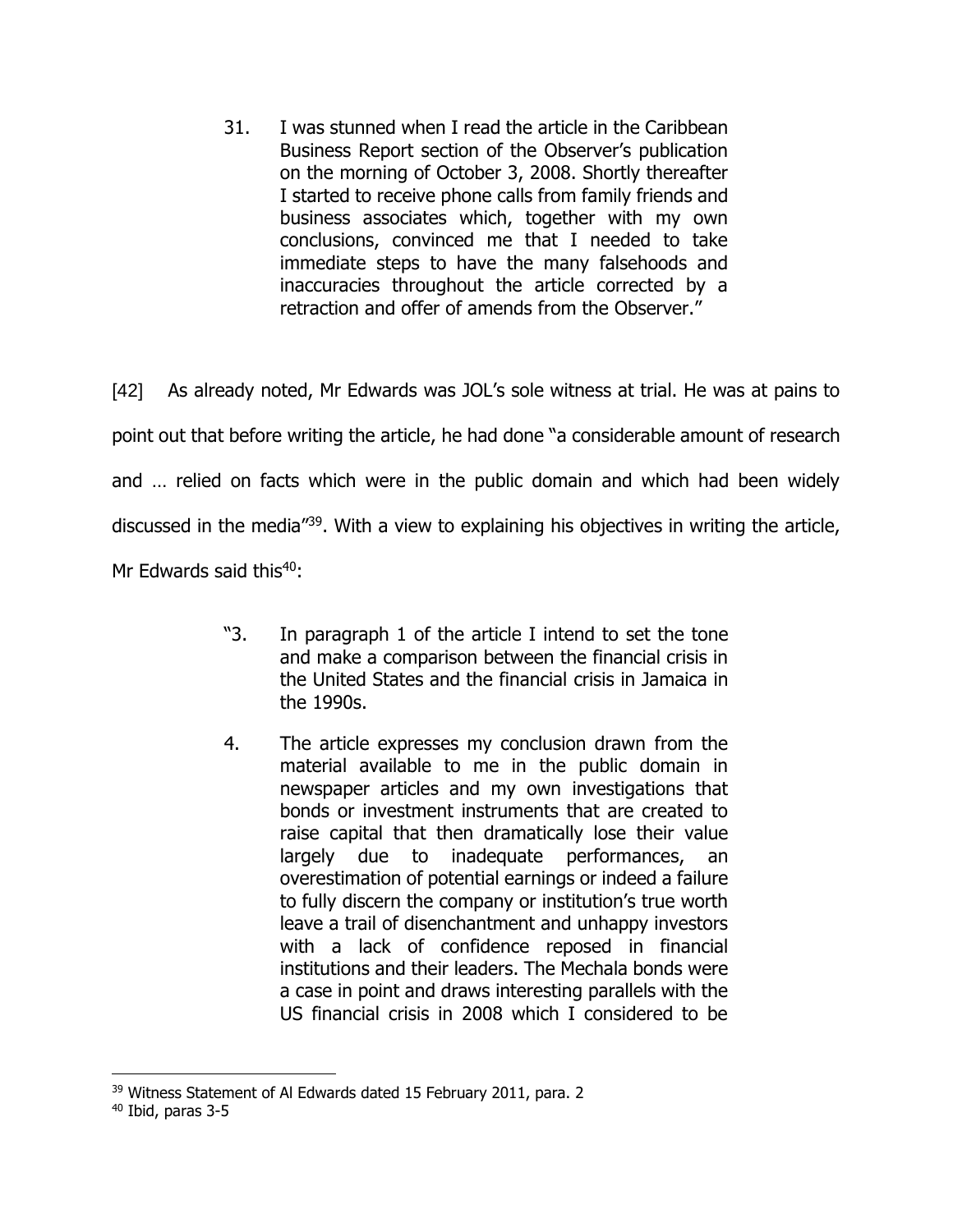worthy of consideration and I considered this to be a matter in the public interest.

5. Nowhere in the introductory paragraph or in any other part of the article do I state or even suggest that the Mechala bond issue either affected or had an impact upon the global financial crisis. Paragraph 2 reasons that many institutions on Wall Street had a liquidity problem that turned into an insolvency problem."

[43] Mr Edwards then went on to undertake a paragraph by paragraph analysis of the article, stating his objectives in making the statements he made in it and identifying the source or sources of his information. With regard to the extent of the indebtedness of the Mechala Group in the mid-1990s, for instance, he referred<sup>41</sup> to an article which appeared in the Daily Gleaner newspaper of 11 May 2005 $42$ ; with regard to the management changes which led to Joseph M's taking over leadership of Mechala from Joseph A, he referred<sup>43</sup> to articles in the Weekend Observer of 13 March 1998<sup>44</sup>, the Financial Gleaner of 15 November 1996<sup>45</sup> and the Financial Gleaner of 26 May 2000<sup>46</sup>; and, with regard to the depreciation of the bonds and the downgrade of Mechala's credit rating, he referred<sup>47</sup> to the Moody's Report, November 2007, Latin American Corporate Default and Recovery Rates, 1990-H1 2007.

 $41$  Ibid, para. 7

<sup>&</sup>lt;sup>42</sup> 'ICD Group Restructures Once More'

<sup>&</sup>lt;sup>43</sup> Witness Statement of Al Edwards, para 8

<sup>&</sup>lt;sup>44</sup> 'Changes at the top to Mechala'

<sup>45</sup> 'Restructuring of the family business'

<sup>46</sup> 'Back from the Brink'

<sup>&</sup>lt;sup>47</sup> Witness Statement of Al Edwards, para. 14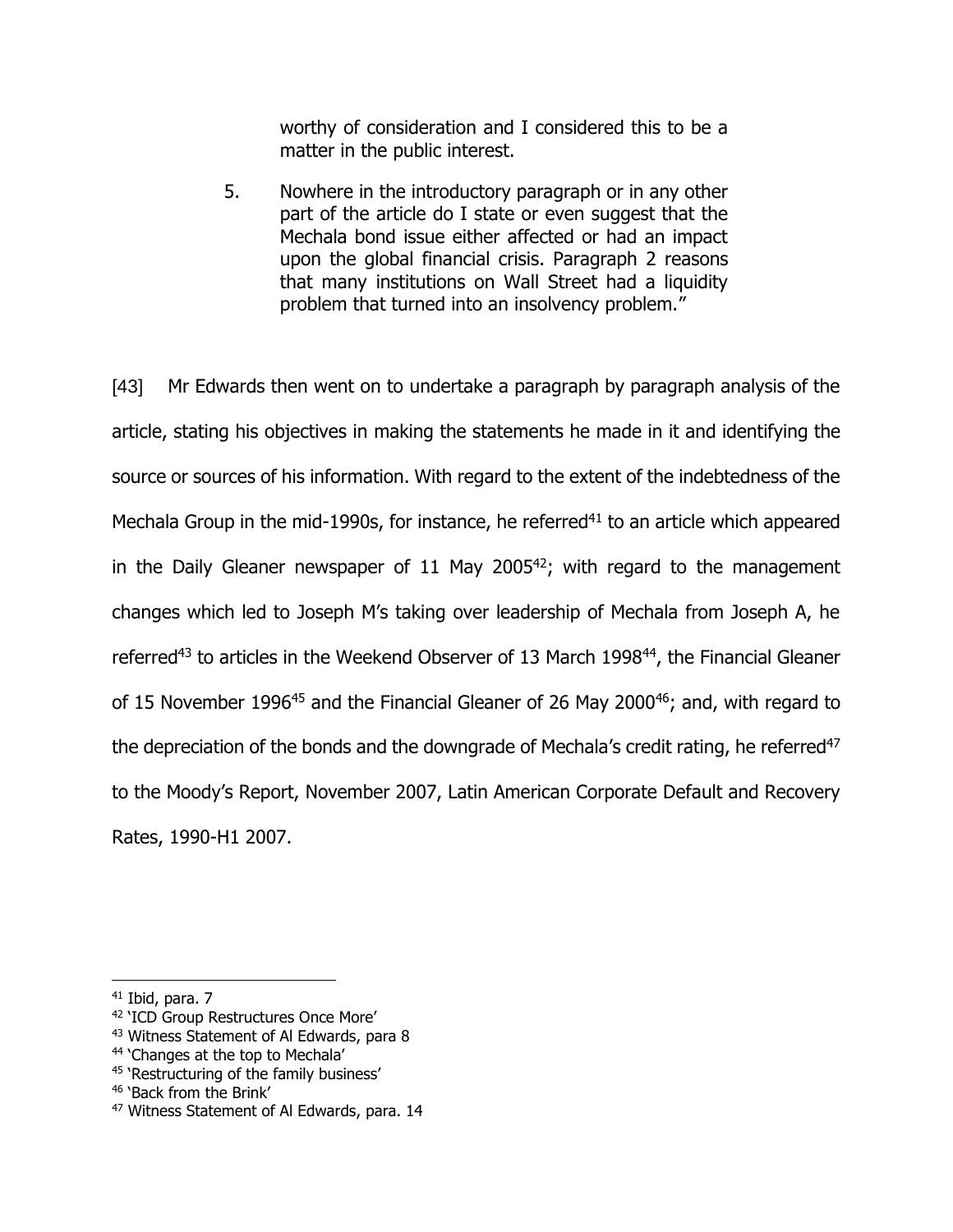[44] In relation to the statement in the article<sup>48</sup> that "[m]any Jamaicans were not inordinately impressed with the Matalon bonds and so the family went on a road show to sell them in the Eastern Caribbean", Mr Edwards described it<sup>49</sup> as a "known fact that the bonds were touted in the Eastern Caribbean in an effort to sell them in that jurisdiction". But in any event, he maintained, "[n]owhere in this paragraph or anywhere else in the article do I suggest nor do I intend to imply that there were deliberate lies, misrepresentations and other schemes on the part of the Matalons designed to attract Jamaican investors and that when this failed they repeated the strategy in the Eastern Caribbean".

[45] At several other points in his witness statement, Mr Edwards repeated this disavowal of any intention to imply or suggest any disingenuousness on the part of the Matalons in relation to the bond issue and its sequel.

[46] And finally, in answer to the complaint that he had taken no steps to secure comments from Joseph M, MM or any other member of the Matalon family in preparing to write the article, Mr Edwards said this $50$ :

- "25. I did not contact [Joseph M or MM] since the facts on which the article is [sic] based were well known from my extensive research. Further, the facts in issue were the subject of statements and assertions made directly by representatives of Mechala including [Joseph M]".
- 26. I had no improper motive in writing this article and all expressions of my opinion were based on my honest

<sup>48</sup> Para. [15] above

<sup>49</sup> Witness Statement of Al Edwards, para. 17

<sup>50</sup> Ibid, paras 25-26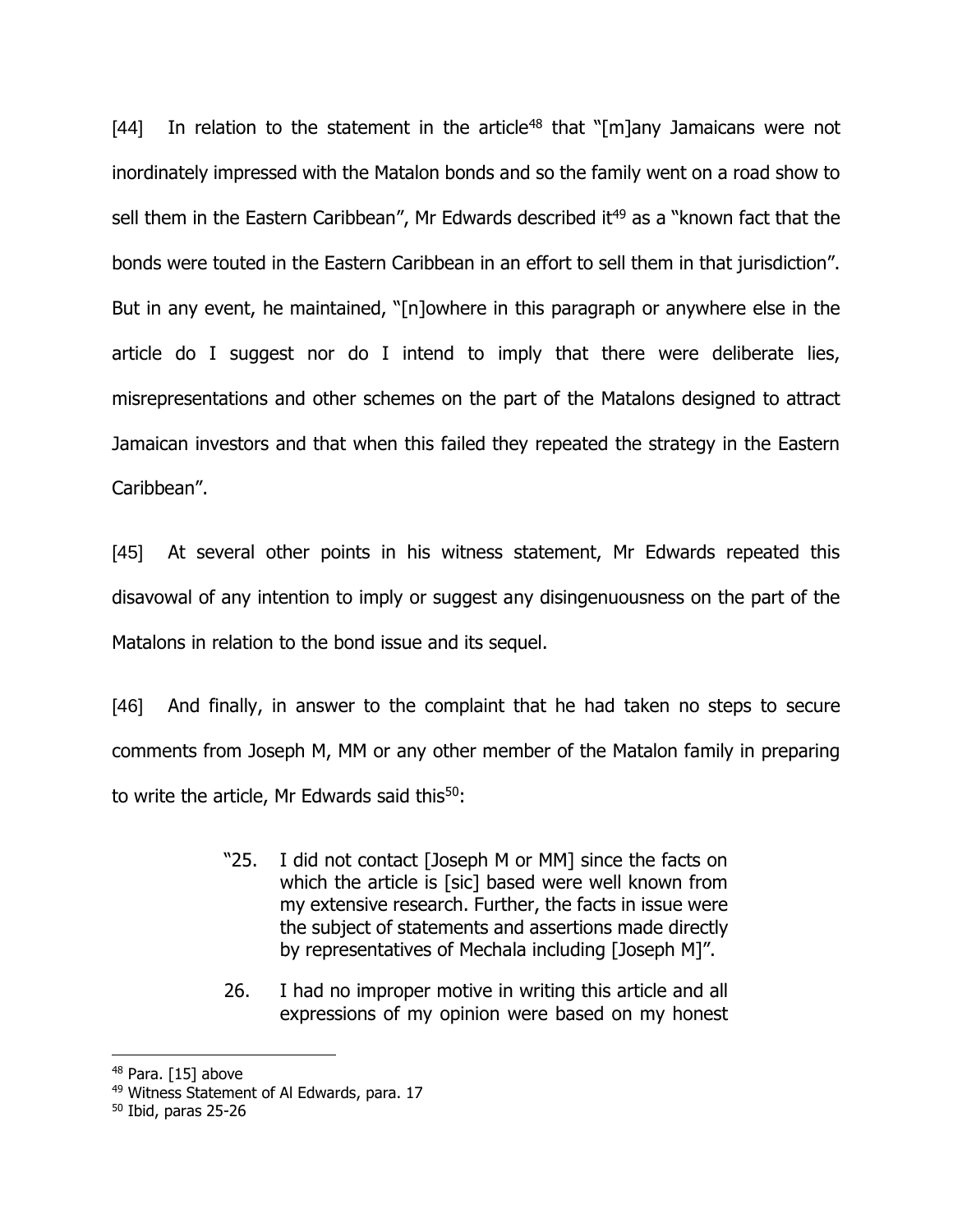and sincere belief in the facts which existed at the time and which were well known."

#### **How the judge saw the case**

[47] As regards the phrase 'toxic bonds' used in the title of the article, the judge accepted<sup>51</sup> Joseph M's contention that, "the phrase is associated with bonds which the issuers knew from the outset were totally worthless as distinct from a bond issued in good faith that runs into difficulty because of poor performance by the bond issuer". Accordingly, the judge considered<sup>52</sup> that an honest, [and not] unduly suspicious reader<sup>53</sup> would have concluded from reading the article that "Joseph M was associated with selling bonds known to Joseph M to be dodgy but he sold them nonetheless". Further<sup>54</sup>, taking the article as a whole, "[t]he title and subtitle … are indeed capable of suggesting that Joseph M, took a lead role in the Matalon family and issued or caused to be issued or was very instrumental [in] having sold bonds which were 'toxic' and therefore inherently worthless".

[48] The judge rejected the defence of fair comment because, in his view, the article contained, firstly, a number of significant inaccuracies; and secondly, omitted material information, such as the fact that all risks associated with the purchase of the bonds were fully disclosed to prospective purchasers in the prospectus. In these circumstances, the

<sup>51</sup> Judgment, para. [80]

<sup>52</sup> Judgment, para. [93]

<sup>&</sup>lt;sup>53</sup> The actual words as they appear at para. [93] of the judgment are "an honest, unduly suspicious reader", but it is clear from the context that the word "not" was inadvertently omitted from the sentence. <sup>54</sup> Judgment, para. [80]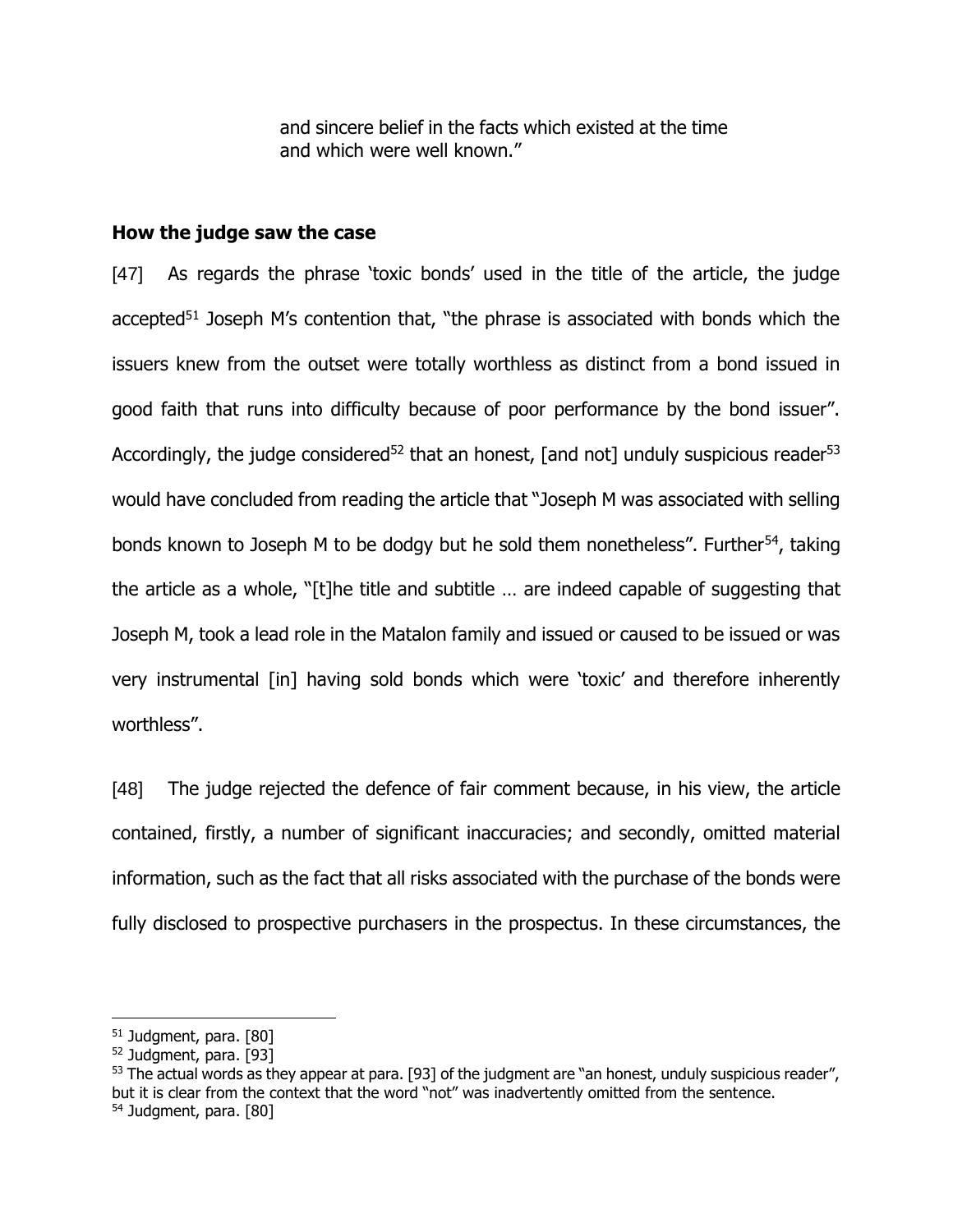judge considered<sup>55</sup> that, "[w]hile the law tolerates minor inaccuracies, omissions and juxtapositioning which have the effect of conveying misleading facts is not acceptable".

 $[49]$  On the question of damages, the judge took the view<sup>56</sup> that, despite the seriousness of the libellous allegations which the article made in respect of him, "from all indications Joseph M is none the worse". In this regard, the judge had in mind Joseph M's own evidence which, according to the judge<sup>57</sup>, suggested that "no loss of reputation seemed to have ensued". Accordingly, despite the fact that Joseph M's counsel contended for damages in the region of JA\$50,000,000.00, the judge treated this case as being "at the low end of defamation awards" and awarded general damages of JA\$4,379,310.34.

#### **The grounds of the appeal and the cross-appeal**

[50] JOL filed a total of 25 grounds of appeal<sup>58</sup>. But Mr Chen happily made it unnecessary to set them out in full in this judgment by very helpfully subsuming the grounds under the following broad areas of complaint:

> 1. The judge accepted a meaning of the words "toxic bonds" which was plainly and simply wrong, because the words, applying the standard of the ordinary reader, carried no imputation of dishonesty. 59

<sup>55</sup> Ibid, para. [82]

<sup>56</sup> Ibid, para. [99]

<sup>57</sup> Ibid, para. [95]

<sup>58</sup> See Appendix A for the full text of the grounds of appeal

 $59$  Grounds (i)-(iv) and (vi)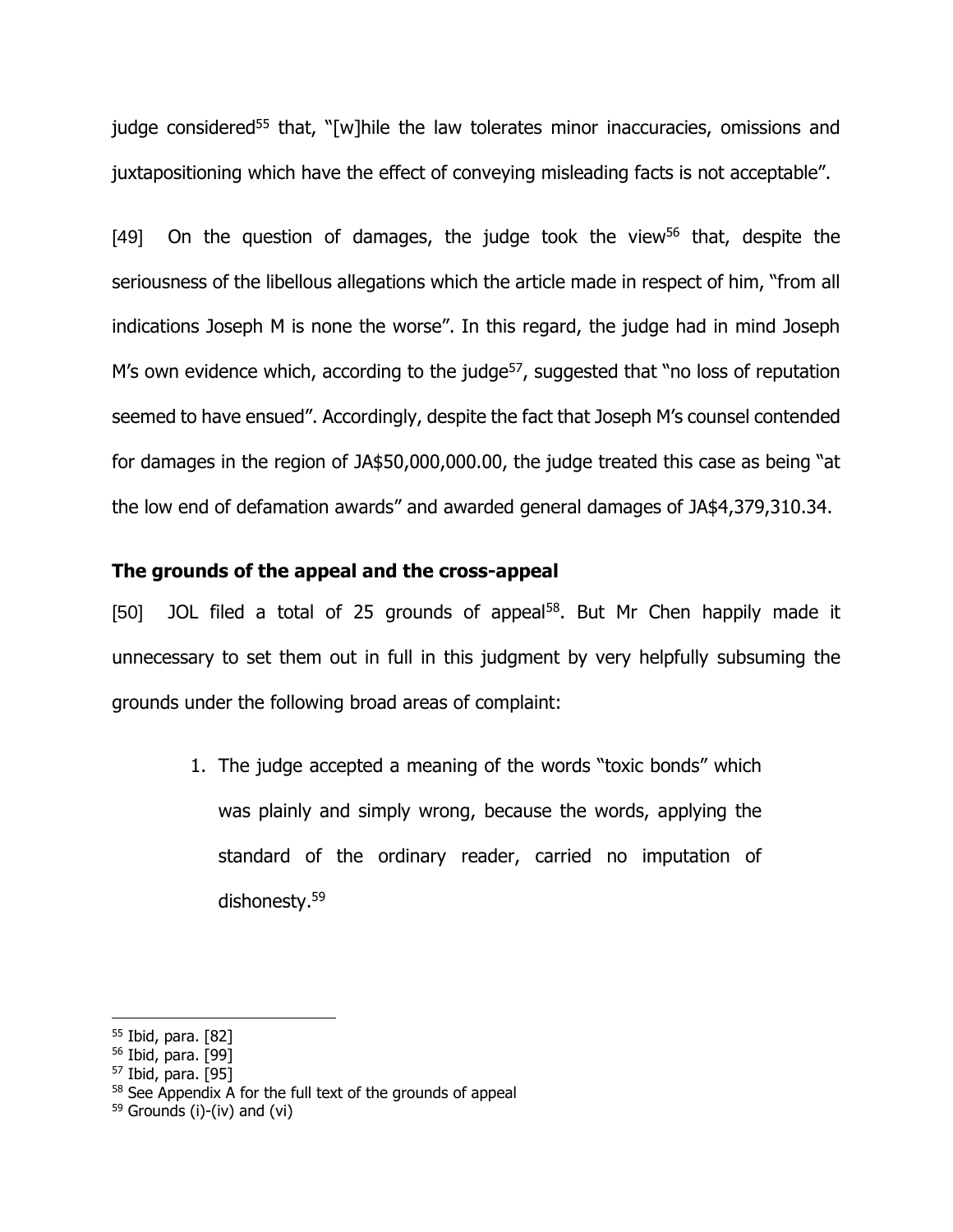- 2. The judge mistakenly laid too much emphasis on the fact that the Mechala prospectus for the bond issue included warnings and identified the risks of the investment.<sup>60</sup>
- 3. By failing to appreciate the difference between the initial sale of the bonds on the New York market and later sales of the bonds on the secondary market, the judge erroneously rejected the evidence that the Matalons took the bonds into the Eastern Caribbean. Alternatively, even if it was in fact untrue that the Matalons took the bonds to the Eastern Caribbean, this was a minor error of fact that entitled JOL to the protection of section 8 of the Defamation Act. $\rm ^{61}$
- 4. The judge erred in attributing defamatory meanings to several parts of the article that did not and could not possibly have that effect. 62
- 5. Even if the words used in the article could be given a defamatory meaning, the judge erred in rejecting the defences of fair comment and qualified privilege. Further, even if the words were capable of bearing the meanings attributed to them by the judge, they were

<sup>&</sup>lt;sup>60</sup> Ground (vii)

<sup>61</sup> Grounds (xiii)-(xvi)

<sup>62</sup> Grounds (xvii)-(xxi)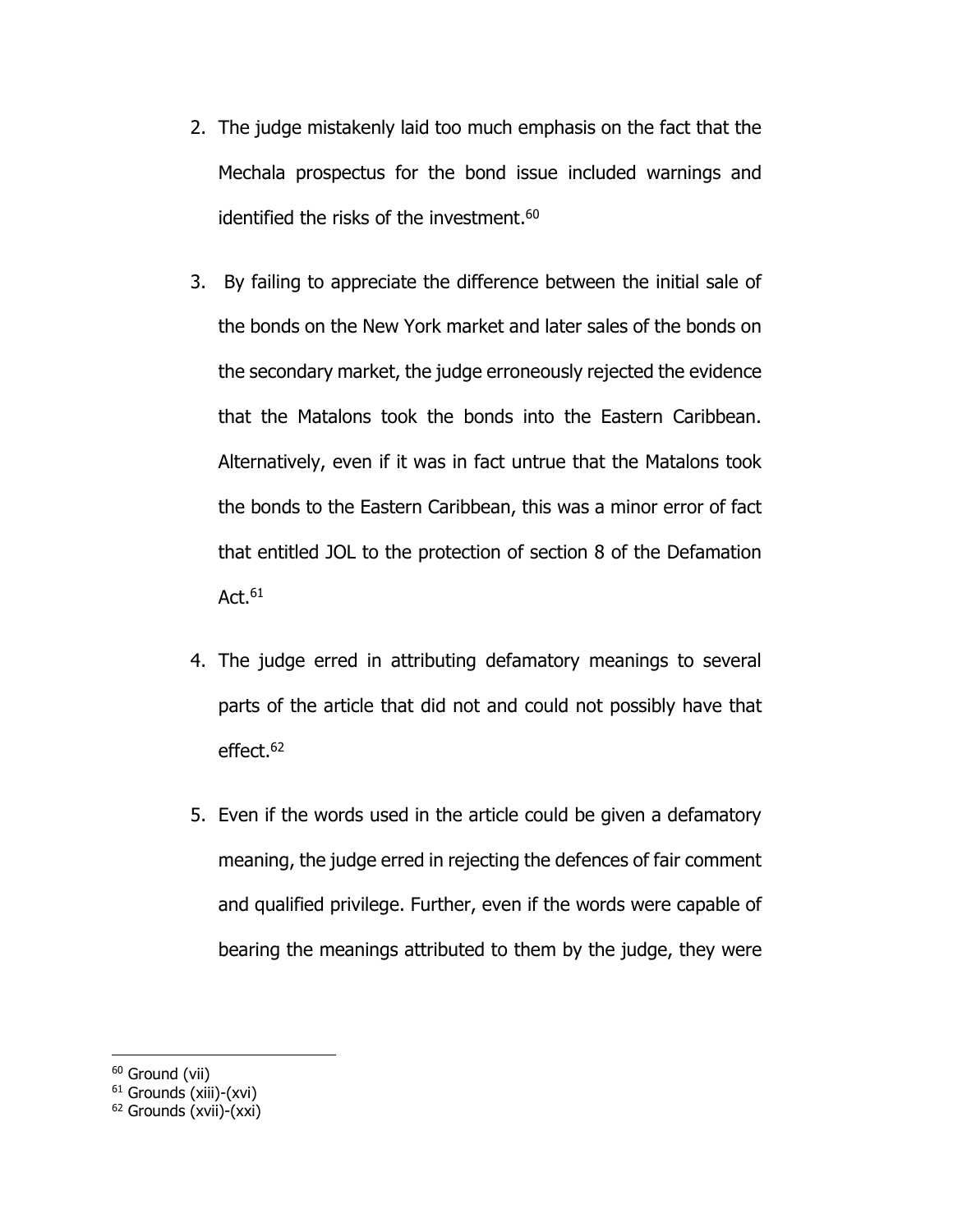at least ambiguous and the defence of fair comment should therefore have succeeded.<sup>63</sup>

6. Even if this court were to find that the article was defamatory, then any award of damages to Joseph M should be purely nominal. In any event, the cross-appeal should be dismissed.<sup>64</sup>

[51] In the cross-appeal, Joseph M complained that the sum which the judge awarded him for general damage was far too low. In this regard, it was submitted that the judge erred, by failing (i) to take into account the egregious nature of the defamation and JOL's persistently aggravating behaviour in, among other things, refusing to offer an apology; (ii) to appreciate the effect that the libel had had on Joseph M; and (iii) to award any sum for aggravated or exemplary damages.

[52] I will deal with the issues which arise in the appeal under the following headings and in the following order:

- 1. The allegedly defamatory words/the meaning of the phrase "toxic bonds"
- 2. The Eastern Caribbean "road show"

 $63$  Grounds (v), (xi), (xxii) and (xxiv)

<sup>64</sup> Ground (xxv)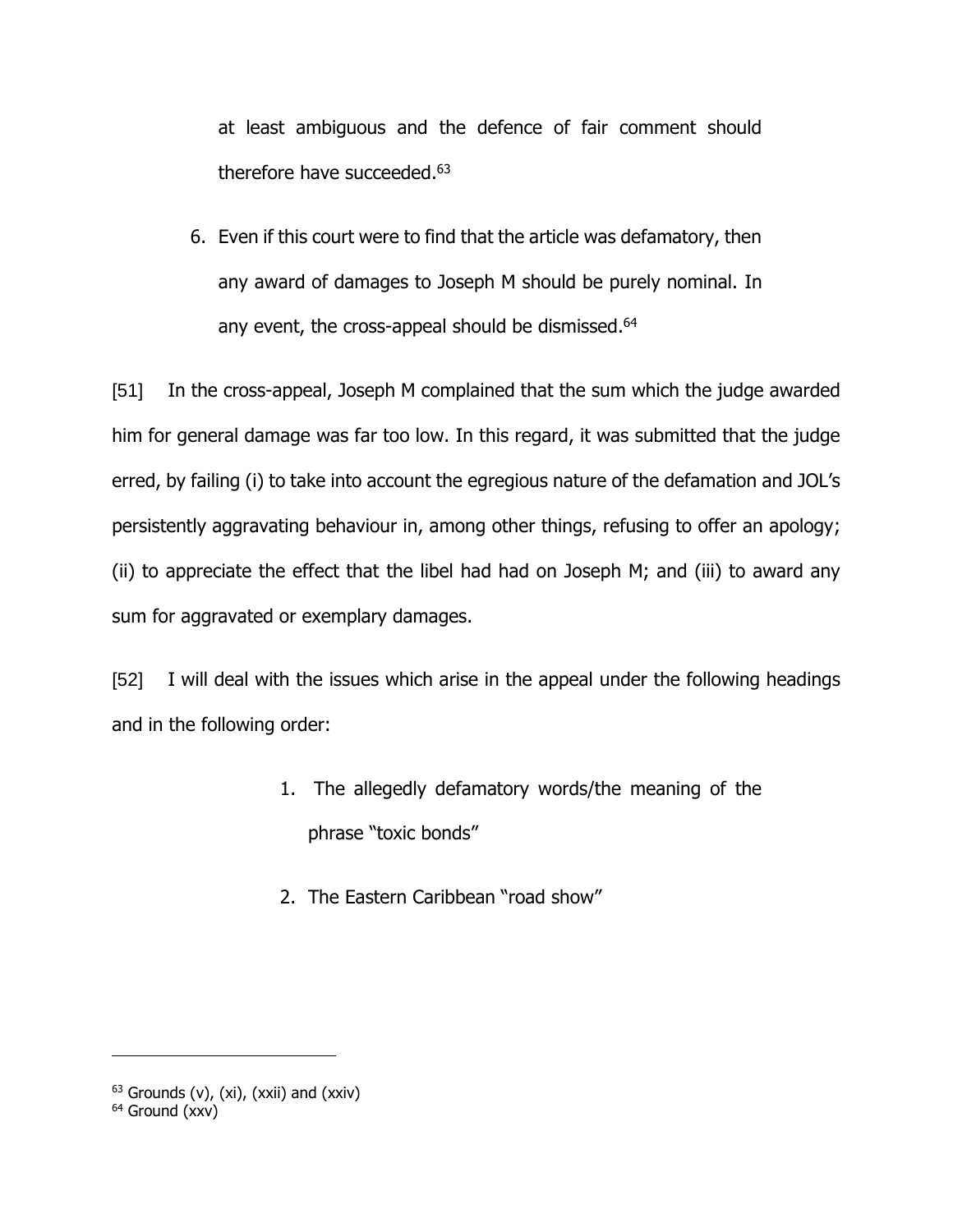- 3. The defence of fair comment and the effect of the Mechala prospectus
- 4. The section 8 point
- 5. The defence of qualified privilege
- 6. Damages

### 1. The allegedly defamatory words/the meaning of the phrase "toxic bonds"

[53] The law of defamation is concerned with the protection of reputation<sup>65</sup>. As Lord Nicholls observed in the landmark case of **Reynolds v Times Newspapers Ltd and Others ('Reynolds')<sup>66</sup>,** "[r]eputation is an integral and important part of the dignity of the individual". Over the years there have been many attempts at a definition of what might amount to a defamatory statement. Among the best known of the older ones is that put forward by Parke B in **Parmiter v Coupland**<sup>67</sup>, which is whether the words complained of would expose a person to "hatred, contempt or ridicule". In **Sim v Stretch**<sup>68</sup>, after canvassing a number of earlier authorities, Lord Atkin proposed the simple test which has since gained wide acceptance: "would the words tend to lower the plaintiff in the estimation of right-thinking members of society generally?"

[54] The starting point in any libel case must therefore be to ascertain whether the words complained of were in fact defamatory of the claimant in any of the senses

 $65$  See generally Carter-Ruck on Libel and Privacy,  $6<sup>th</sup>$  edn, para. 2.1

<sup>66</sup> [1999] 4 All ER 609, 622

<sup>67</sup> (1840) 6 M & W 105,108

<sup>68</sup> [1936] 2 All ER 1237, 1250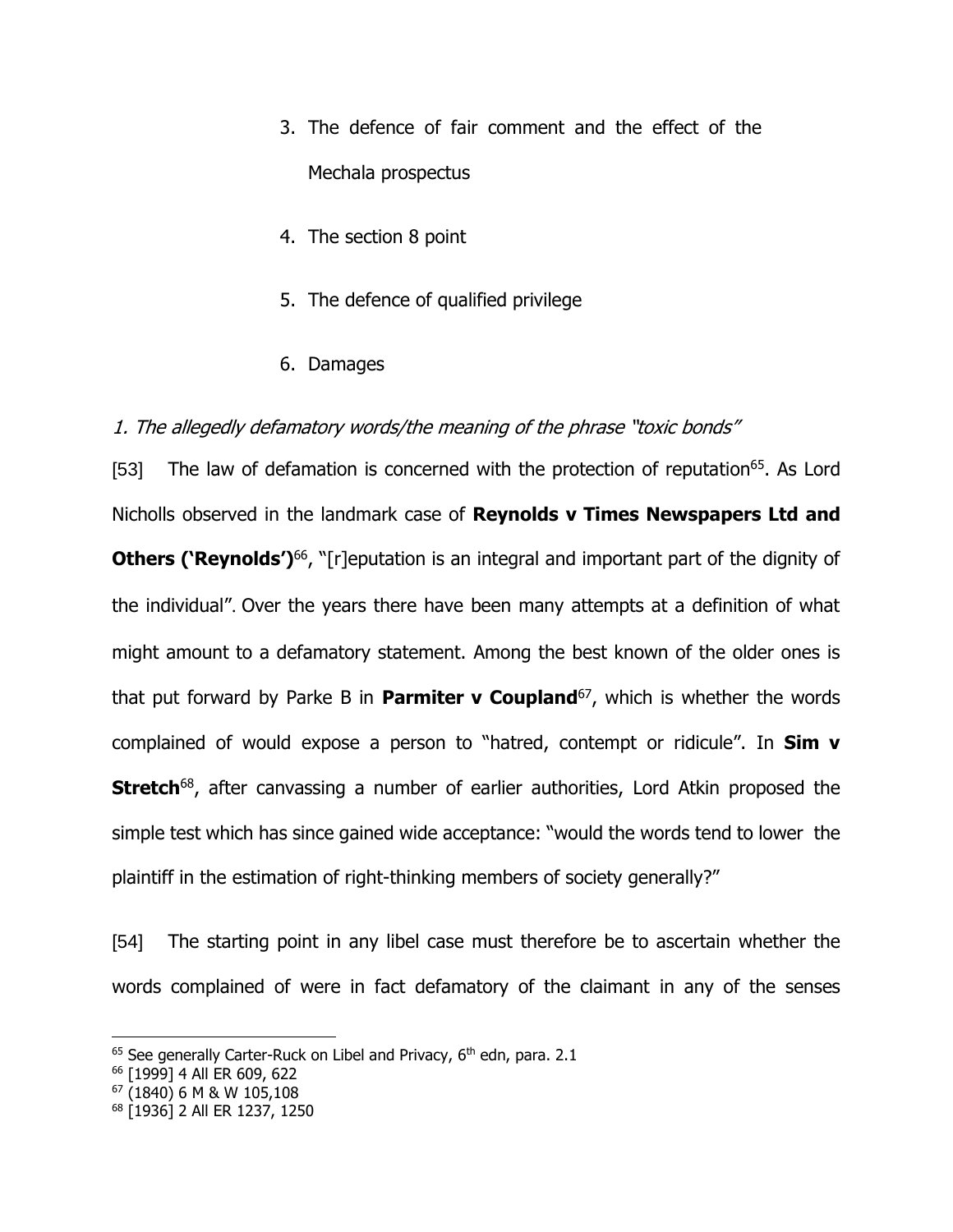mentioned above. It may therefore be helpful at the outset to say something briefly about

the approach to the ascertainment of meaning in such cases.

[55] Happily, there is no controversy on this aspect of the matter. Mr Chen very helpfully referred us to the judgment of Sir Anthony Clarke MR in **Jeynes v News Magazines Ltd & Another**<sup>69</sup>, where the leading modern authorities are conveniently summarised as follows:

> "14. The legal principles relevant to meaning have been summarized many times and are not in dispute ... They are derived from a number of cases including, notably, **Skuse v Granada Television Limited** [1996] EMLR 278, per Sir Thomas Bingham MR at 285-7. They may be summarized in this way: (1) The governing principle is reasonableness. (2) The hypothetical reasonable reader is not naïve but he is not unduly suspicious. He can read between the lines. He can read in an implication more readily than a lawyer and may indulge in a certain amount of loose thinking but he must be treated as being a man who is not avid for scandal and someone who does not, and should not, select one bad meaning where other non-defamatory meanings are available. (3) Over-elaborate analysis is best avoided. (4) The intention of the publisher is irrelevant. (5) The article must be read as a whole, and any 'bane and antidote' taken together. (6) The hypothetical reader is taken to be representative of those who would read the publication in question. (7) In delimiting the range of permissible defamatory meanings, the court should rule out any meaning which, 'can only emerge as the produce of some strained, or forced, or utterly unreasonable interpretation…' (see Eady J in **Gillick v Brook Advisory Centres** approved by this court [2001] EWCA Civ 1263 at paragraph 7 and Gatley on Libel and Slander ( $10<sup>th</sup>$  edition), paragraph 30.6). (8) It follows that 'it is not enough to say that by some person or another the words *might* be understood in a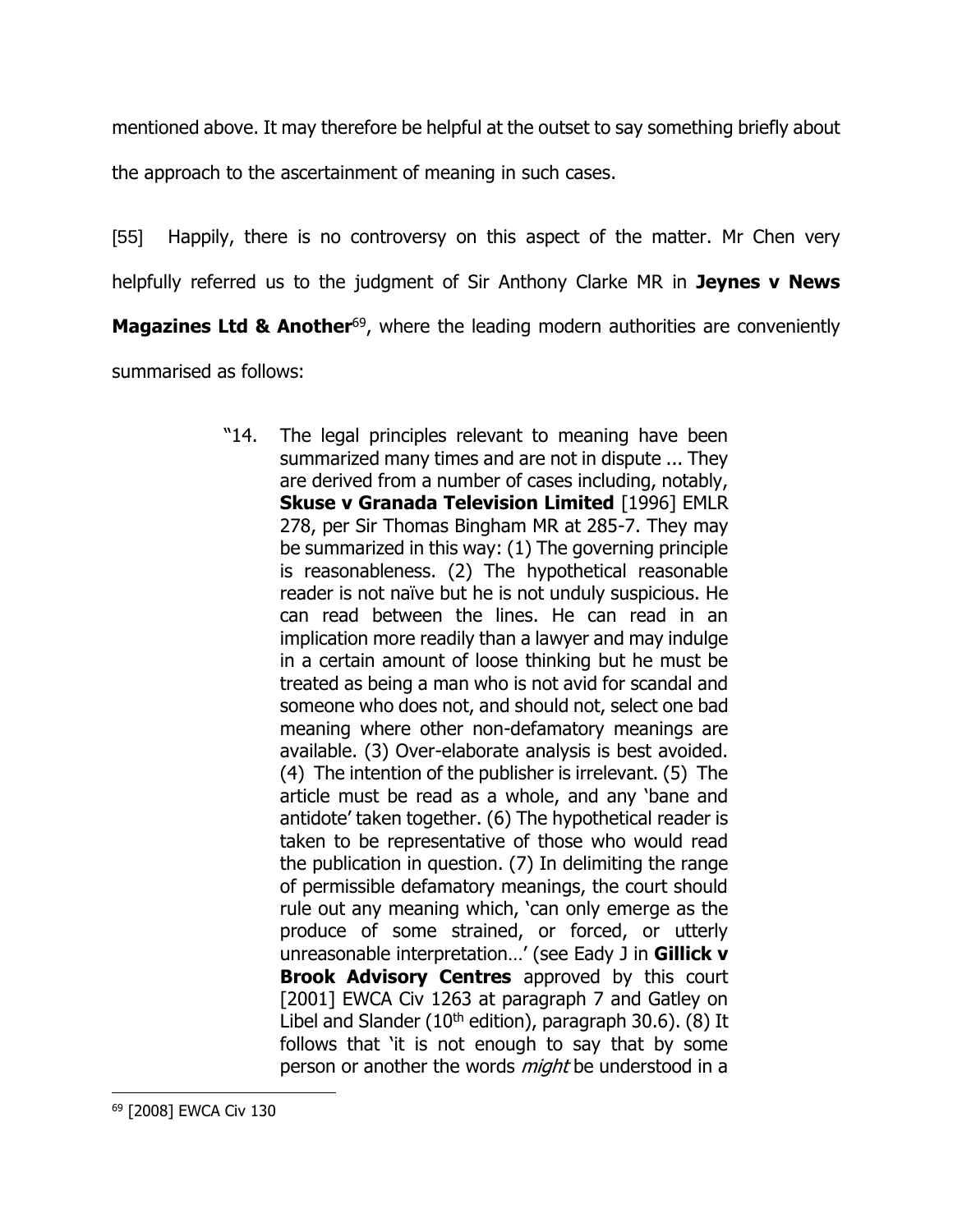defamatory sense.' **Neville v Fine Arts Company** [1897] AC 68 per Lord Halsbury LC at 73.

15. Those are the principles applicable to the determination of meaning at a trial and thus in a jury trial by the jury. …"

[56] To this summary, I would only add two points. First, as Lord Halsbury LC observed in the leading older case of **Lord William Nevill v The Fine Art and General Insurance Company, Limited**<sup>70</sup>, "it is necessary to take into consideration, not only the actual words used, but the context of the words, and the persons to whom the communications were made". And second, as Lord Nicholls reminded us in **Bonnick v** 

**Morris & Others**<sup>71</sup>, a decision on appeal from this court, "[a]n appellate court should

not disturb the trial judge's conclusion unless satisfied [that] he was wrong".

[57] There can therefore be no complaint (and Mr Chen made none) about the judge's

approach to the question of meaning, which was along essentially similar lines<sup>72</sup>:

"[65] The reasonable, ordinary reader must be one in Jamaica who is familiar with the social context of the publication and how words and phrases are understood in the particular social milieu. So too, the judge, in order to carry out his role … must be aware of his society and how the reasonable, ordinary reader would understand the words in the context in which they are used. It is not the judge's subjective opinion that matters.

[66] The judge then, should try to look at the matter in the round, without being unduly technical, without being hostile to the press while being informed by the ordinary, reasonable reader in the context of the constitutional right to free speech

<sup>70</sup> [1897] AC 68, 72

<sup>71</sup> [2002] UKPC 31, para. 9

 $72$  Judgment, paras [65]-[66]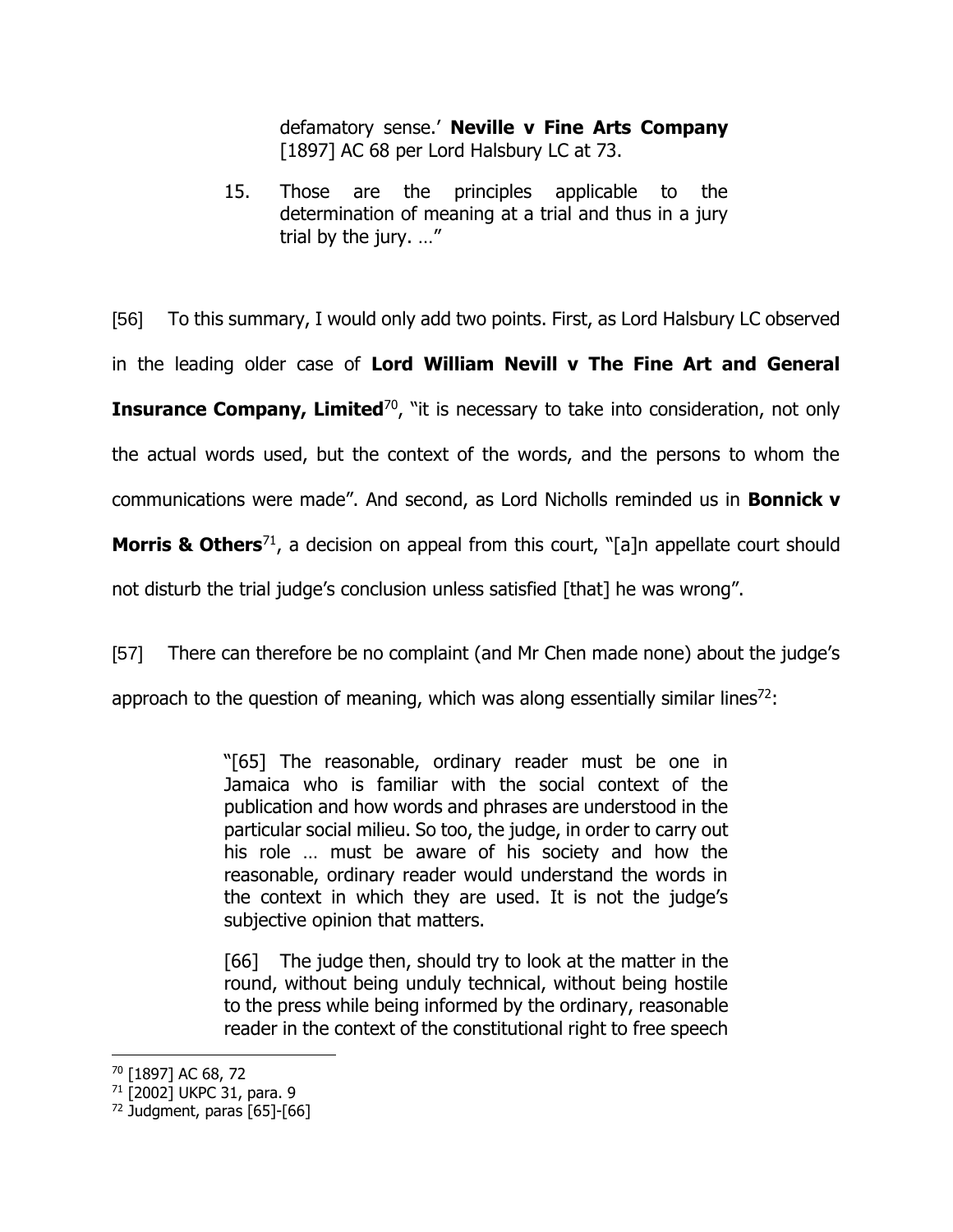and having due regard to the right of the individual not to have untruths told about him."

[58] JOL's principal complaint on appeal relates to the meaning which the judge attributed to the phrase "toxic bonds". As I have indicated, the judge accepted Joseph M's evidence that, "the phrase is associated with bonds which the issuers knew from the outset were totally worthless as distinct from a bond issued in good faith that runs into difficulty because of poor performance by the bond issuer". Mr Chen submitted that the judge's finding on this point was "simply wrong", and was a fundamental error which completely eroded the basis of the judge's decision. As he had done below, Mr Chen maintained that a bond issued in good faith that runs into difficulties because of poor performance by the bond issuer is also a toxic bond: the expression simply means that the bonds have become toxic (that is, harmful) to their holders. So, far from being defamatory, the phrase was a perfectly appropriate characterisation of what had taken place. It gave rise to no connotation or implication of dishonesty in relation to the bond issue.

[59] Mr Robinson submitted that the judge's decision as to the meaning of the phrase "toxic bonds" was amply supported by the evidence, common sense and the context in which they were used in the article. With regard to the evidence, Mr Robinson placed particular reliance on the largely uncontradicted testimony of Messrs Hanworth and Bornstein.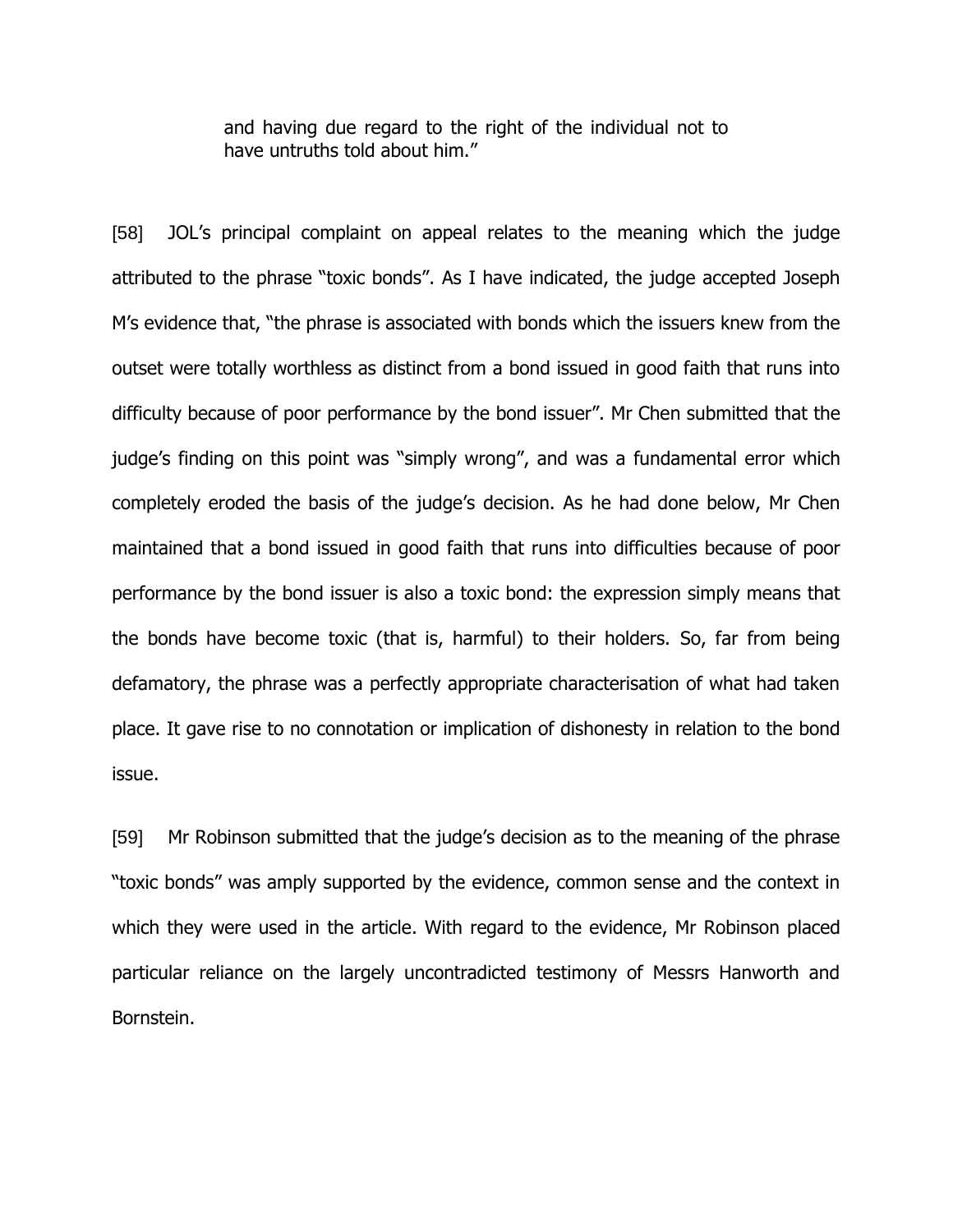[60] The question is therefore how would the ordinary reader have interpreted the phrase "toxic bond", as used in the title to the article and taken in the context of the article as a whole. Would he or she consider, as the judge found, that in its natural and ordinary meaning, the phrase described bonds which were poisoned from the outset; or, as Mr Chen maintained, to bonds which, though unimpaired at their inception, became poisonous over time due to the poor performance on the part of the underlying security?

[61] Taken by themselves, the dictionary meanings of 'toxic' are not particularly helpful. According to the editors of Chambers<sup>73</sup>, to cite but one, the word can either mean "poisonous" or "poisoned". But, with specific reference to a financial asset, the same entry also includes, "liable to cause a loss". In similar vein, Mr Hanworth testified<sup>74</sup> that, in accounting circles, the phrase 'toxic bonds' "clearly implies that a poor level of due diligence had been done before the bonds were issued, and/or that the credit (the debtor) was inherently faulty".

[62] In search of further clues to the meaning to be ascribed to the phrase as it appears in the title, I make note, firstly, of the subtitle, "How Mechala bond holders lost out", which appear immediately after the words, "The trouble with toxic bonds". Read together, I agree with the judge<sup>75</sup> that the title and the sub-title indicate that the Mechala bonds were in fact being characterised as "toxic bonds".

<sup>73</sup> The Chambers Dictionary, 12<sup>th</sup> edn, page 1651

<sup>74</sup> Witness Statement, para. 6

<sup>75</sup> Judgment, para. [24]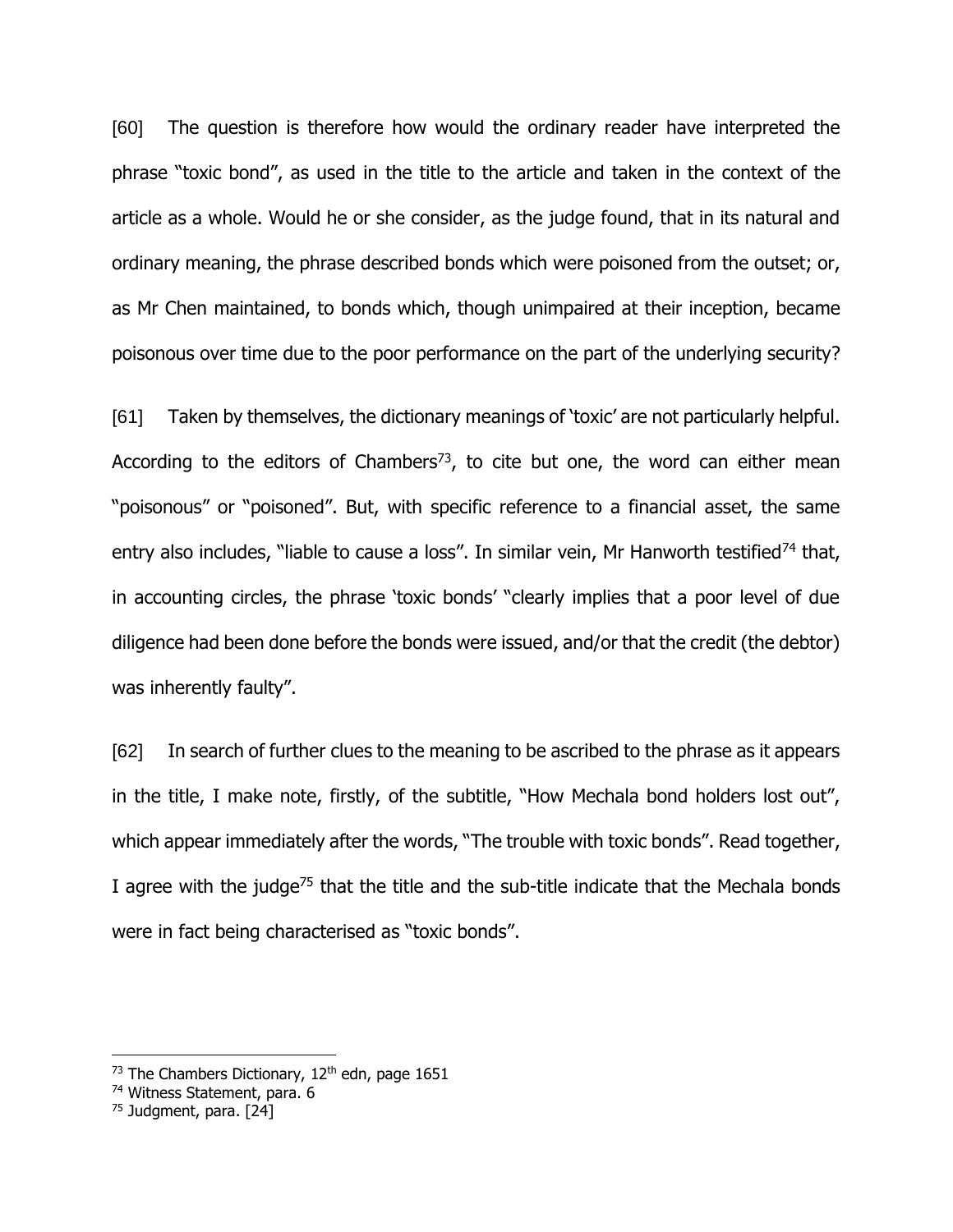[63] Next, I come to the article itself. It commences with a reference to then current "crisis of the United States financial system meltdown [which] has drawn comparisons with the Jamaican landscape of the 90s and more particularly the failings of some of its leading indigenous financial institutions". It is on this basis that the reader was accordingly invited to take a look back at "the Mechala bond offering by the Matalons".

[64] Reference is next made to the various venerable Wall Street financial institutions which were, at the time of writing of the article, experiencing liquidity problems and going broke as a result. The article then segues seamlessly – albeit back in time - to the midnineties and the "huge debt obligation, which threatened the viability of [the Matalon] business empire which at one time had 32 subsidiaries which stretched from banking, construction, dairy operations, pharmaceuticals sales and a host of other businesses". It is against this background that, "[w]ith a debt of almost US\$70 million in a high interest rate regime, the Matalons turned to the international capital market in an effort to rescue a business dynasty". Then, after citing DLJ's description of Mechala as "one of the largest companies in Jamaica … a diversified business enterprise engaged in three principal lines of business: development and construction, manufacturing and trading, and financial services …", the article goes on to state that, "[t]his is how investors would be hooked … The Matalons raised US\$100 million which allowed them to address their debt and clean up the balance sheet, but the bond offering was an abject failure". The article then makes the assertion that the Matalons "in effect used other people's money to capitalise their businesses, eradicate debt and because of the poor performances of their companies were unable to make good".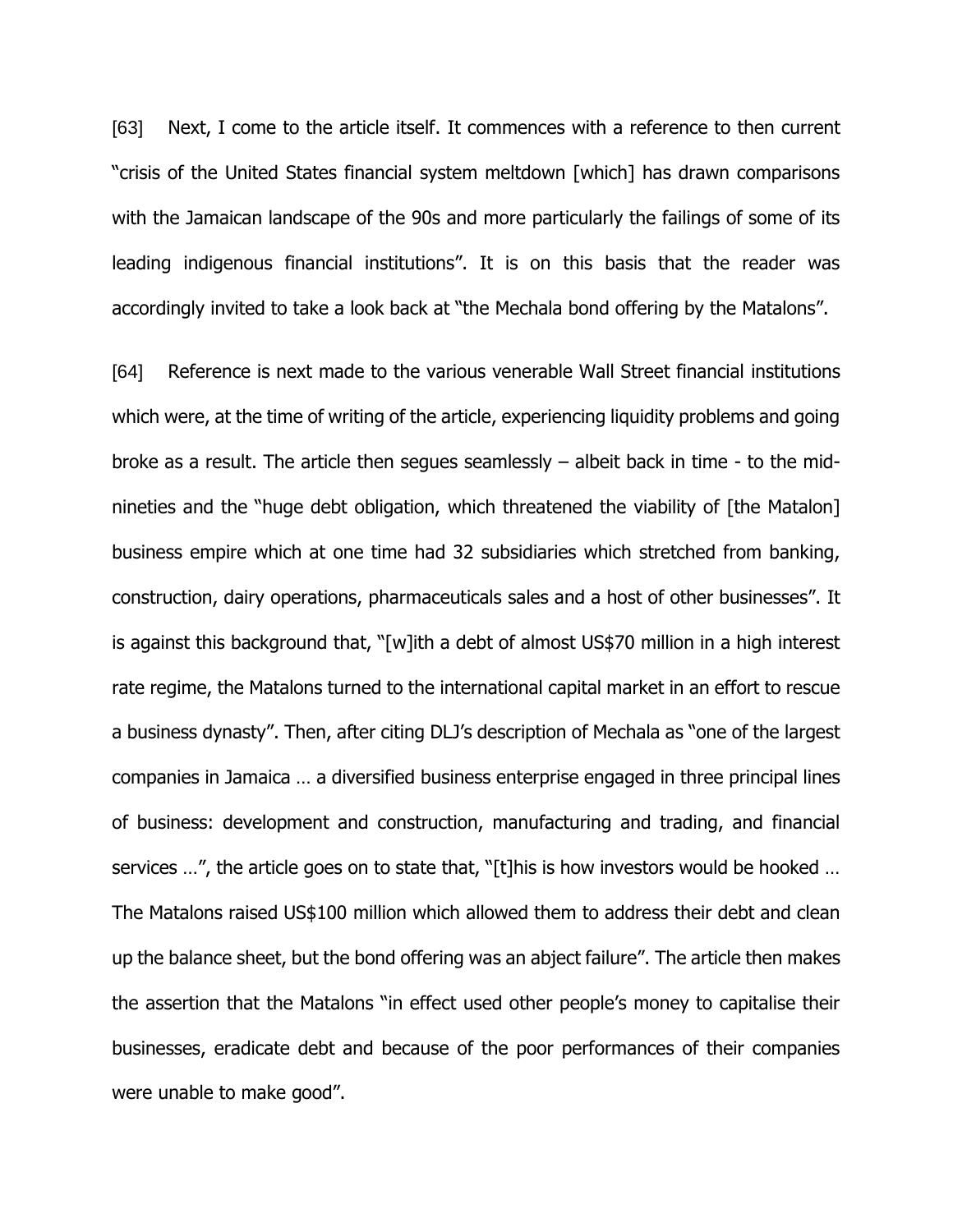[65] Next, under the rubric "Matalon bondholders got burnt", the article goes on to report the views of "a bondholder who was traumatised by the experience". Specific reference is made to the bondholder's comment that, "[o]ne of the problems with that bond offering was that the Matalon group of companies are private, not listed, so no one really knew what was going on. We had to take their word for it and the picture they painted was rosier than really was the case".

[66] Next, the article states that the Matalon family "went on a road show to sell [the bonds] in the Eastern Caribbean".

[67] Then the article asserts that, "[w]ith the bonds proving to be a damp squib and investors losing out big time, the Matalons, with US\$100 million in their pockets, paid bondholders a paltry 47 cents on the dollar to buy back the bonds".

[68] In the light of the evidence in the case, most of it uncontroverted, there are a number of observations that can be made about those parts of the article which I have mentioned in paragraphs [62]-[67] above. First, there is the distinctly dubious analogy between, on the one hand, the debt problem faced by the Matalon enterprises in the 1990s, which, on the evidence, came about as a result of massive operational debt in a high interest rate regime; and, on the other hand, the US financial meltdown of the late 2000s, which came about because of the fact that, as the article itself stated, the various institutions "held billions in depreciated mortgage-backed securities that nobody wanted to buy …". As Mr Bornstein observed without contradiction from his vantage point as a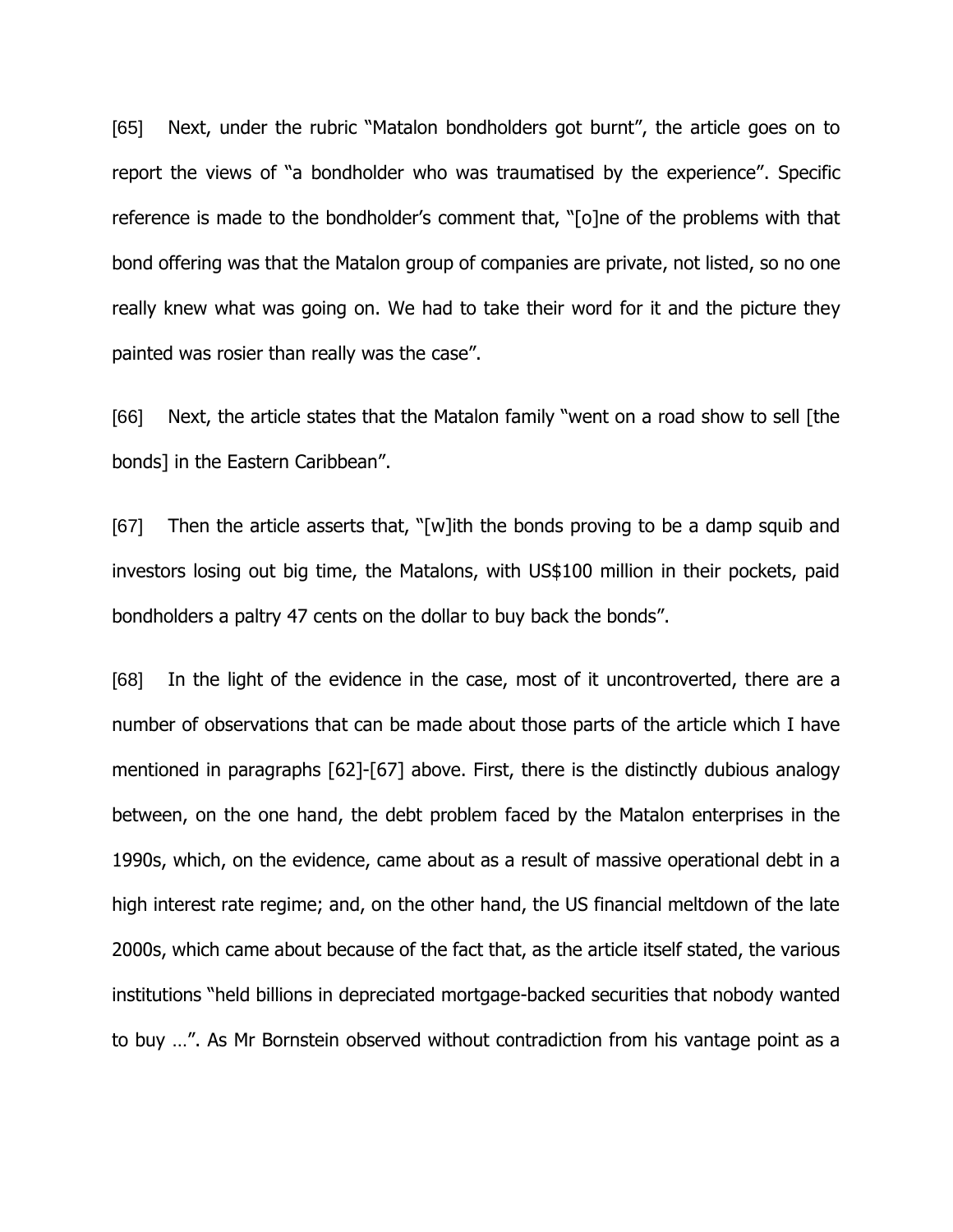30 year veteran of the financial services industry<sup>76</sup>, "the former simply reflected the financial difficulties suffered by a single business entity (which happens every day of the week) while the latter was attributable to a widespread housing bubble induced by imprudent lending practices, financial wizardry, excessive leverage and perverted compensation incentives at numerous commercial, investment and mortgage banks throughout the world".

[69] Second, there is the praying in aid of a statement made by DLJ in the context of an account of the background to the bond issue in 1995. DLJ, as the evidence showed, played no part in the bond issue in 1995-1996, and only came on board as a Mechala advisor for the purpose of the buy-back in 2000. It is in fact in that context that the statement attributed to the firm in the article was actually made.

[70] Third, there is the reference to investors being "hooked". Taken by itself, the verb 'to hook' is, of course, one that is apt to convey several perfectly innocuous meanings. But it may also mean to "ensnare" or "trap"<sup>77</sup>. Read in the context of the article as a whole, it seems to me that it was clearly apt to denote some kind of deliberate contrivance.

[71] Fourth, there is the description of the bond offering as "an abject failure": this was a patently inaccurate statement, given the clear evidence that the bond issue was in fact over-subscribed.

<sup>76</sup> Witness Statement, para. 16

<sup>77</sup> Chambers, op cit, page 733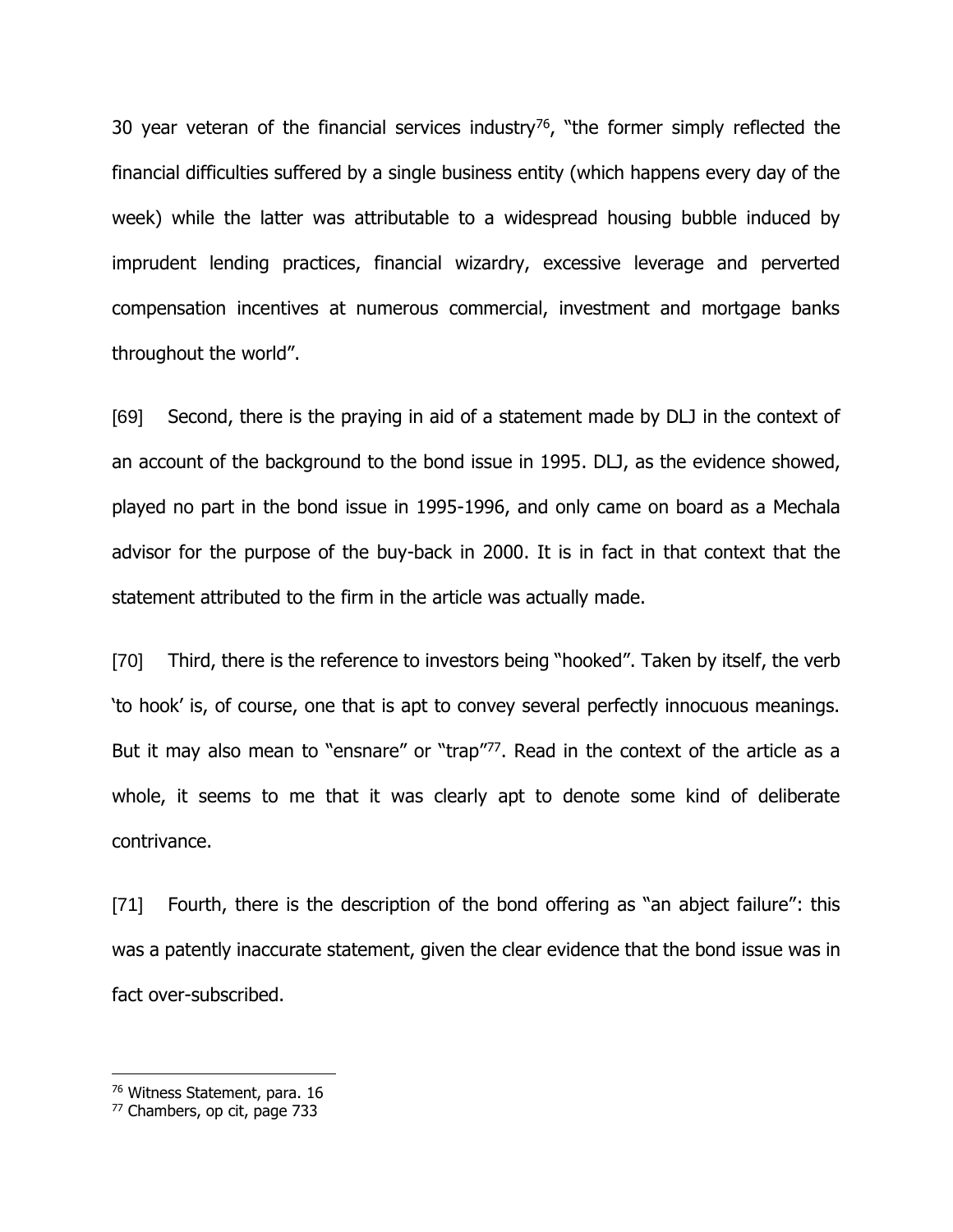[72] Fifth, there is the statement attributed to the traumatised bondholder that "no one really knew what was going on [with Mechala]", so potential investors "had to take their word for it and the picture they painted was rosier than really was the case": this was, again, a completely inaccurate statement since, as has been seen from the judge's summary of the disclosure given in the prospectus<sup>78</sup>, the risks of purchasing the Mechala bonds were explicitly identified. These risks included the high level of indebtedness of the Mechala Group, against the background of significant past losses; the foreign exchange risk inherent in a borrowing transaction denoted in United States dollars, given Mechala's status as a Jamaican dollar earner in a high inflation environment with a history of significant currency depreciation; and the absence of any market for the bonds. As the judge observed<sup>79</sup>, "[e]ven the most obtuse could not fail to appreciate the risks involved".

[73] Sixth, there is the reference to the alleged Eastern Caribbean road show: the evidence, which the judge accepted, was that no member of the Matalon family went or participated in any such road show to offer bonds for sale. As this finding is the subject of separate and specific complaint, to which I will have to return<sup>80</sup>, I will say nothing further about it for the moment.

[74] Seventh, and finally, there is the article's conclusion that, "[w]ith the bonds proving to be a damp squib and investors losing out big time, the Matalons, with US\$100 million in their pockets, paid bondholders a paltry 47 cents on the dollar to buy back the bonds".

- <sup>78</sup> Para. [30] above
- $79$  At para. [24]

<sup>80</sup> See para. [79] below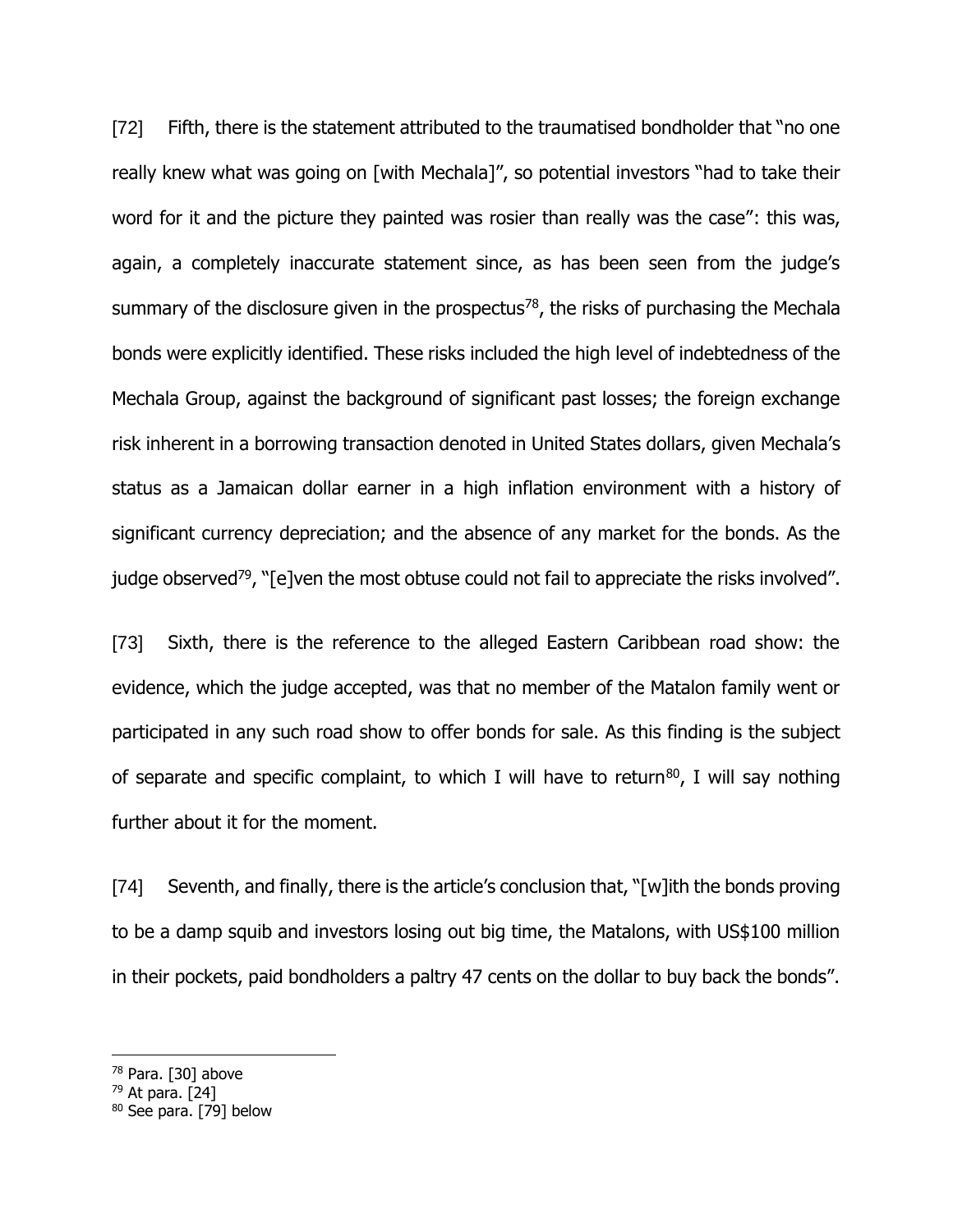In one sense, this statement could be seen as no more than a gross over-simplification – and misrepresentation - of what had happened. But, even more significantly for present purposes, it seems to me that it carried the clear implication that, at the end of the day, against the backdrop of all that had gone before, in exchange for "a paltry 47 cents on the dollar" returned to investors who had been "burnt" as a result of the deliberate withholding of important information which could have influenced their decision to invest in the first place, the Matalon family walked away with US\$100 million of investors' money "in their pockets". As the judge explained $81 -$  in my view correctly – "the expression 'in their pockets' often times has a negative connotation in Jamaica"; and, taken in the context in which it appeared in the article, "clearly suggests or implies that some sort of sleight of hand was afoot".

[75] By incorrectly placing him at the helm of Mechala at the outset of the bond issue in the middle of the 1990s, Joseph M contended that the ordinary reader of the article would inevitably conclude that he was the mastermind, the driving force behind the issue of these "toxic bonds".

[76] As it seems to me, the ordinary reasonable man or woman reading the article as a whole would inevitably have been led to conclude that the phrase "toxic bonds" referred to the Mechala bonds. Further, that its use as part of the article's title was intended to convey that those bonds were, to the knowledge of Joseph M and his family, poisoned, that is, fatally impaired, from the very outset of the bond offering. In this regard, I have

<sup>81</sup> Judgment, para. [77]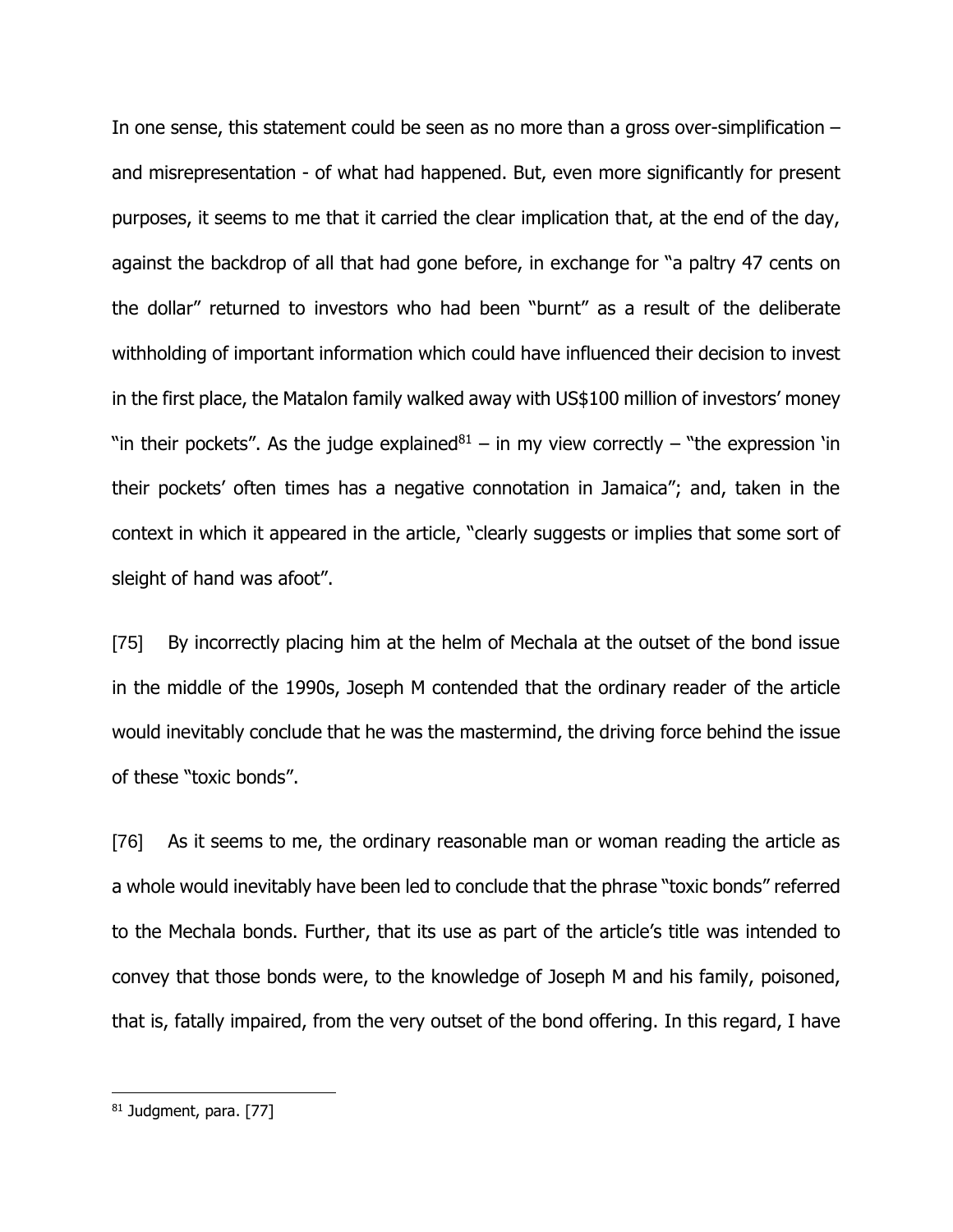in mind in particular, though not exclusively, the references in the article to (i) investors being "hooked"; (ii) the Matalons painting a picture of the viability of the bond offering that "was rosier than really was the case"; (iii) the Matalons, having tried unsuccessfully (contrary to the express prohibition in the prospectus) to attract investors in Jamaica, going on a road show to the Eastern Caribbean to market the Mechala bonds; (iv) the Matalons walking away at the end of the day "with US\$100 million [of investors' money] in their pockets"; and (v) the Matalons – led by Joseph M - deliberately orchestrating a chain of events which, though entirely legal, was of such a nature as to cause an eminent newspaper columnist to "want to go outside and throw up".

[77] I therefore agree with the judge that the phrase "toxic bonds" used in the subtitle to the article, when read together with the article as a whole, would have been associated by the ordinary reader "... with bonds which the issuers knew from the outset were totally worthless as distinct from a bond issued in good faith that runs into difficulty because of poor performance by the bond issuer"<sup>82</sup> . And further, in a comment with which I also agree $^{83}$ , that:

> "[89] Matters were not helped by the reference to toxic bonds which has come to mean, according to the evidence, bonds which the issuers knew from the outset were deeply flawed, based on unsound lending practices and that information was concealed. It must be said that having regard to the disclosures in the Mechala prospectus it was indeed unfortunate to link the Mechala bonds to the expression toxic in the light of the meaning which it acquired over time. In other words there is a world of difference between a toxic bond and a bond issued in good faith with full, complete and

<sup>82</sup> Ibid, para. [80]

<sup>83</sup> Ibid, para. [89]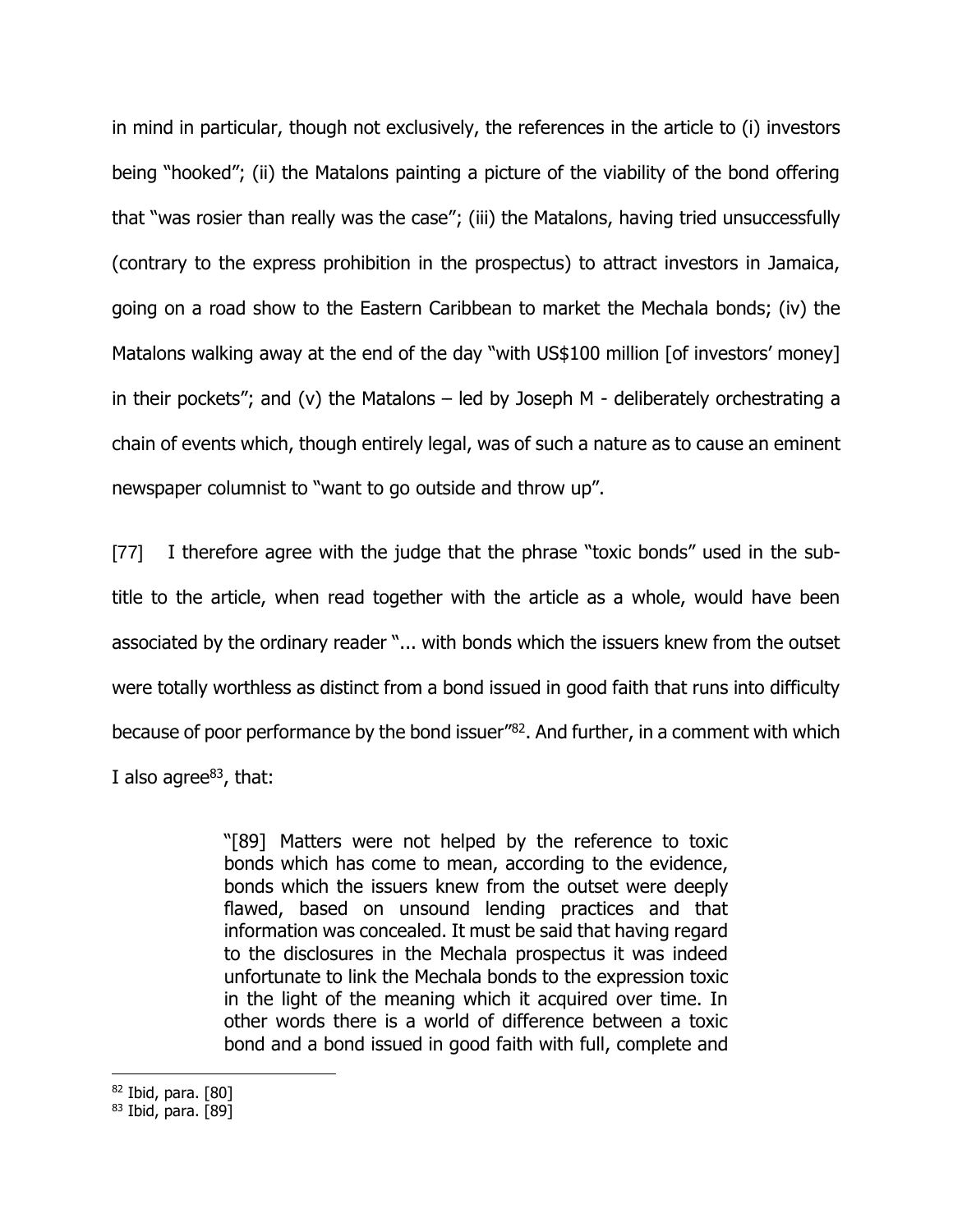honest disclosure. The former is a crooked scheme from the beginning; the latter is an honest scheme that has failed to perform."

[78] In my view, the judge's conclusion that, when taken as a whole, beginning with its characterisation of the Mechala bonds as toxic, the article was defamatory of Joseph M, the (falsely) alleged mastermind behind the bond issue, cannot be faulted.

2. The Eastern Caribbean "road show"

[79] The article stated that, "[m]any Jamaicans were not inordinately impressed with the Matalon bonds and so the family went on a road show to sell them in the Eastern Caribbean". Joseph M denied that any such thing had taken place. Mr Edwards maintained<sup>84</sup> that it was a "known fact that the bonds were touted in the Eastern Caribbean in an effort to sell them in that jurisdiction". The judge roundly rejected Mr Edwards' evidence on the point<sup>85</sup>:

> "[76] … the reference to many Jamaicans not being impressed with the bonds and so the family took the issue on the road to the Eastern Caribbean was not true. None of the bonds was offered in Jamaica and none was offered in the Eastern Caribbean by the Matalons or anyone at their behest. No evidence was called by [JOL] to prove this allegation. Not only was it not a fact it would have been contrary to terms of the prospectus which expressly stated that '[t]he notes will not be offered or sold in Jamaica' meaning that Mechala itself would not offer any of these bonds for sale or be part of offering them for sale in Jamaica. The article gave the distinct impression that the Matalons did offer them and when that did not work out then went to the Eastern Caribbean. Interestingly, Mr Edwards asserted in his examination in chief

<sup>84</sup> Witness Statement, para. 17

<sup>85</sup> Judgment, para. [76]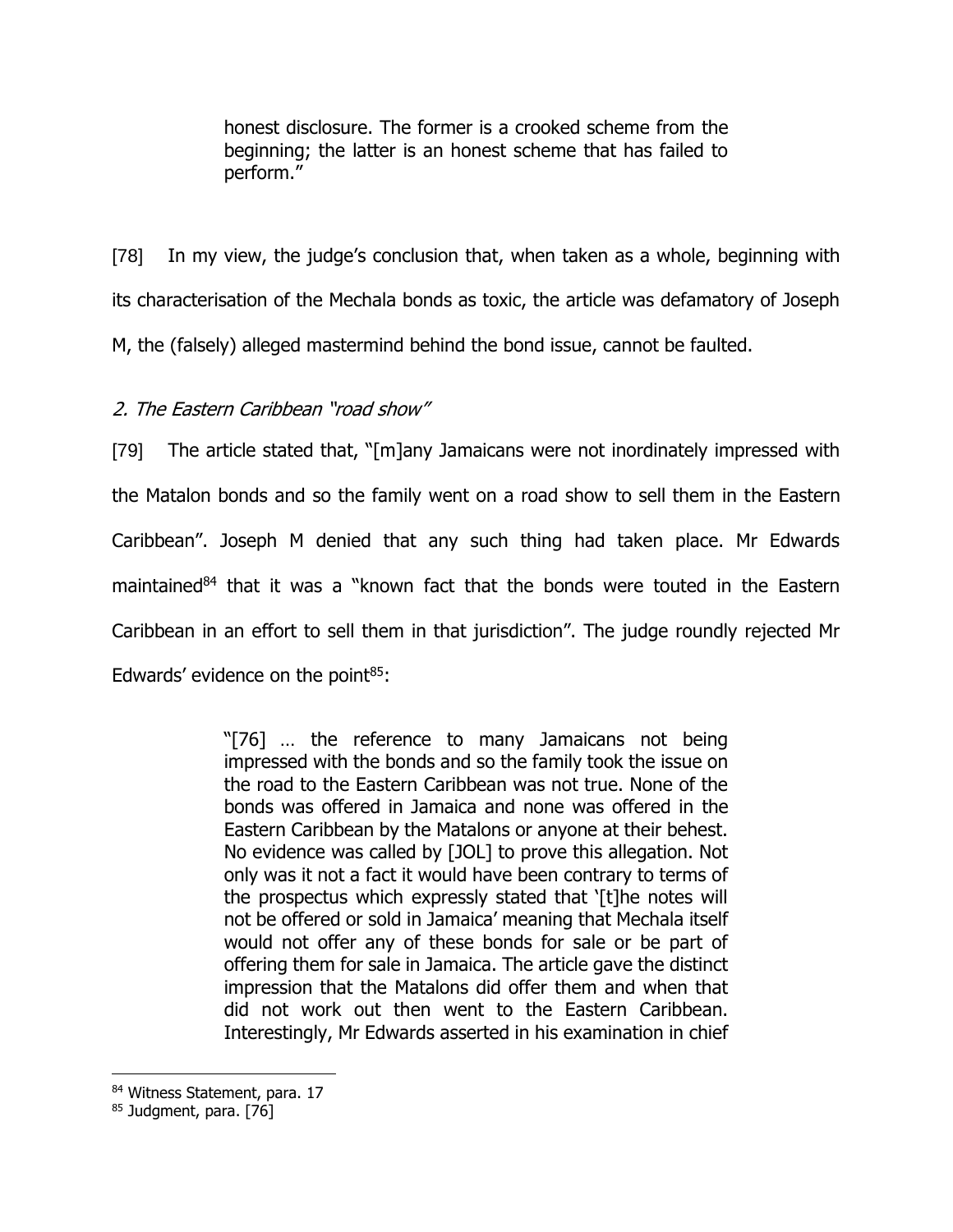that it 'is a fact that the bonds were pitched in the Eastern Caribbean to prospective investors.' This assertion was not proved by reliable and admissible evidence. Mr Edwards never claimed to be an eyewitness to this salesmanship and neither did the defendant offer any evidence other than the naked, unsupported and unsubstantiated statement that the bonds were so offered. This type of evidence amounts to what some call proof by assertion. It is one thing to make an assertion and hope it is not challenged but when challenged then the person making the assertion ought to be able to back it up by some kind of admissible evidence. Mr Edwards was unable to do this."

[80] In his written submissions<sup>86</sup>, Mr Chen contended that the judge wrongly rejected the evidence that the Matalons took the bonds into the Eastern Caribbean. In doing so, he failed to understand the difference between the initial sale on the New York market to the Qualified Institutional Bidders ('QIBs') and later sales in the secondary market, after the QIBs had commenced to trade in them. The reference in the article to the period after the initial issue of the bonds was to a period when they were being traded on the secondary market, when they had depreciated and were therefore not impressive. The bonds could not have been depreciated at the initial offering as they were oversubscribed by the QIBs. In any event, there was nothing either defamatory or disparaging of the Matalons in the statement about the Eastern Caribbean road show. Further still, even if as a matter of fact no member of the Matalon family went on a road show to market the bonds in the Eastern Caribbean, this was a minor error of fact which entitled JOL to claim the protection of section 8.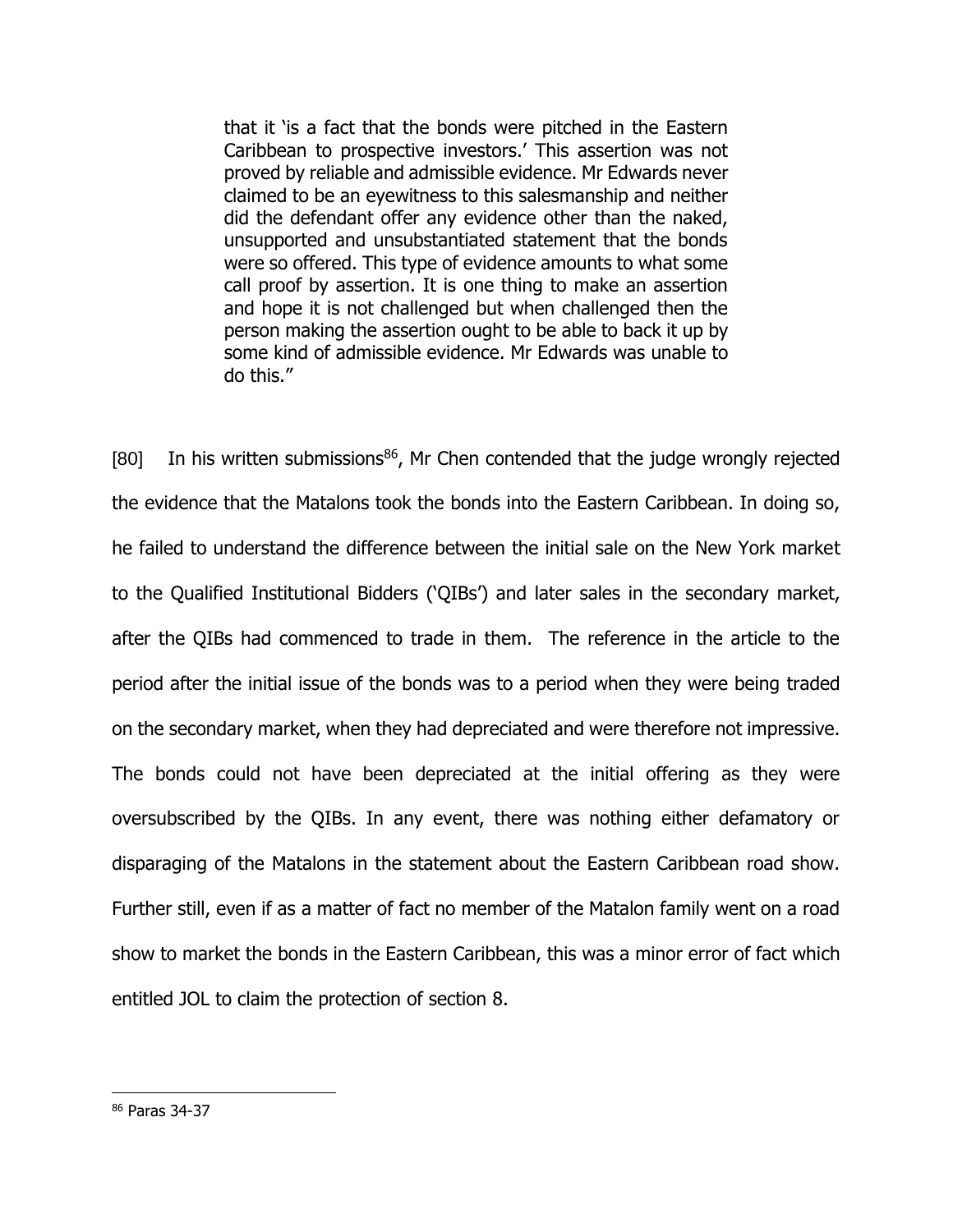[81] Mr Robinson submitted that the totality of the evidence fully supported the judge's finding on this point. He further observed that in any event, Mr Edwards' evidence did not seek to say that any member of the Matalon family had been on the road show, but rather that the bonds were sold in the Eastern Caribbean on the secondary market. Finally, as regards the section 8 point, Mr Robinson submitted that the section had no applicability in this context, since the real reason why JOL's defence of fair comment failed was because the fact base of the alleged "comment" was untrue.

[82] The standard of review by an appellate court of findings of fact by a judge after a trial is well settled. The well-known decision of the House of Lords in **Watt or Thomas v** Thomas<sup>87</sup>, which is often cited in this regard, is authority for the proposition that, where a question of fact has been tried by a judge without a jury, and there is no question of misdirection of himself by the judge, an appellate court will generally not interfere with the judge's findings unless it is satisfied that the judge has arrived at a conclusion that is plainly wrong. As Lord Neuberger explained in **In re B (A Child) (Care Proceedings:** 

## **Threshold Criteria)**<sup>88</sup> –

"… where a trial judge has reached a conclusion on the primary facts, it is only in a rare case, such as where that conclusion was one (i) which there was no evidence to support, (ii) which was based on a misunderstanding of the evidence, or (iii) which no reasonable judge could have reached, that an appellate tribunal will interfere with it. …"

<sup>87 [1947]</sup> AC 484, esp. per Lord Thankerton at 487-488

<sup>88</sup> [2013] 1 WLR 1911, para. 53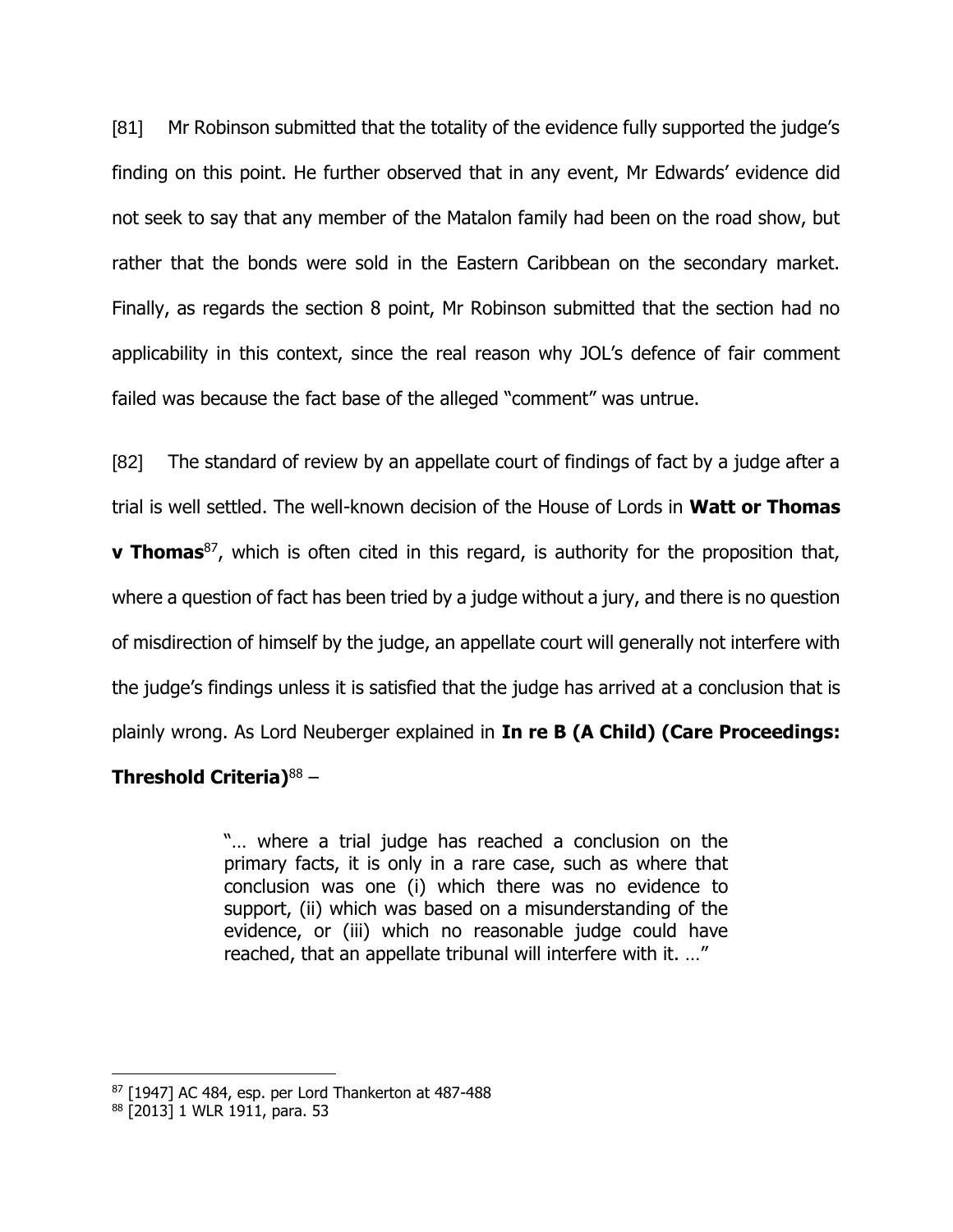[83] More recently, these principles were fully reviewed and approved by the Privy Council in an appeal from the Court of Appeal of Trinidad and Tobago in **Beacon Insurance Company Limited v Maharaj Bookstore Limited**<sup>89</sup>. They have also been applied by this court repeatedly<sup>90</sup>.

[84] At the end of the day in this case, Mr Edwards, who could not say from his own personal knowledge that Joseph M or any other member of the Matalon family participated in a road show to the Eastern Caribbean, was driven to assert it as a "known fact". In the face of Joseph M's complete denial that this was so, and in the absence of any evidence of any kind to suggest otherwise, the judge was, in my view, entirely entitled to find against JOL on this point and absolutely no basis has been shown on appeal to disturb that conclusion.

[85] As to the distinction between the original bond issue and subsequent sales in the secondary market which Mr Chen now invites us to say that the judge failed to appreciate, it seems to me that this was a point which really ought to have been made by Mr Edwards in the article. Instead, having (i) referred to the number of persons who were "disgruntled and unhappy with the bond issue"; (ii) identified one of the problems with it as being that "the picture they [the Matalons] painted was rosier than really was the case"; and (iii) stated that the bond issue "touted US\$75 million in senior notes, which were set to mature at the end of 1999 and another US\$25 million in senior notes due to mature in December

<sup>89</sup> [2014] UKPC 21, per Lord Hodge at paras [11]-[18]

<sup>90</sup> See, for two relatively recent examples, **Rayon Sinclair v Edwin Bromfield** [2016] JMCA Civ 7 and **Herbert Cockings v Grace Gertrude Cockings** [2018] JMCA Civ 17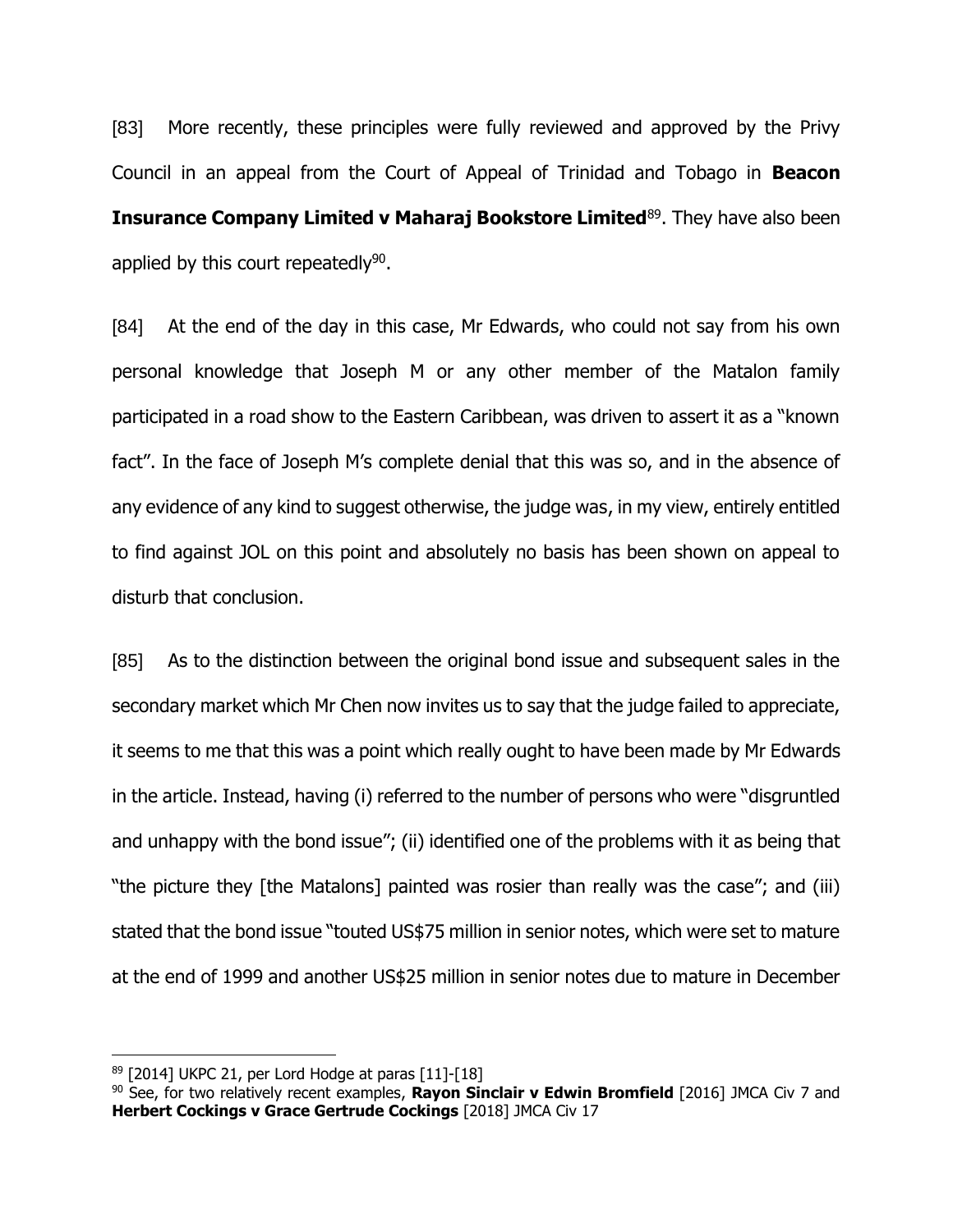2002", the article moved directly into the assertion that "[m]any Jamaicans were not inordinately impressed with the Matalon bonds and so the family went on a road show to sell them in the Eastern Caribbean". In my view, given this sequence, the ordinary reader would in all likelihood have concluded that the alleged Eastern Caribbean road show was in furtherance of the Matalon family's disingenuous strategy of marketing impaired bonds to a wider audience.

# 3. The defence of fair comment/the effect of the Mechala prospectus

[86] I have already summarised the basis of the judge's decision to reject the defence

of fair comment<sup>91</sup>. With regard to the parameters of the defence of fair comment (which

he preferred to describe as honest comment), the judge said the following<sup>92</sup>:

"[44] … [The defendant] must state the facts on which his comment is based. He need not give every chapter, verse, jot or tittle but must nevertheless give, generally, the facts on which the comment is based. What is necessary is that the facts are substantially true. The law tolerates a few minor errors of unimportant minutiae. The comment must be comment and not imputation of fact. The defence does not apply to defamatory statements of fact.

[45] It is here that the undercurrent of truth makes its effect felt despite the absence of a plea of justification. If the facts on which the comment is based are untrue then the defence fails even if the view is honestly held by the commentator. Therefore, it is vital for the defendant, if challenged by a defamation claim, to show that the facts on which the comment is based are true if the defence is to succeed. In other words, there is no such defence as honest comment based on an untrue set of facts. An honest belief that the facts were true is of no avail …

<sup>91</sup> See para. [48] above

<sup>92</sup> Judgment, paras [44]-[48]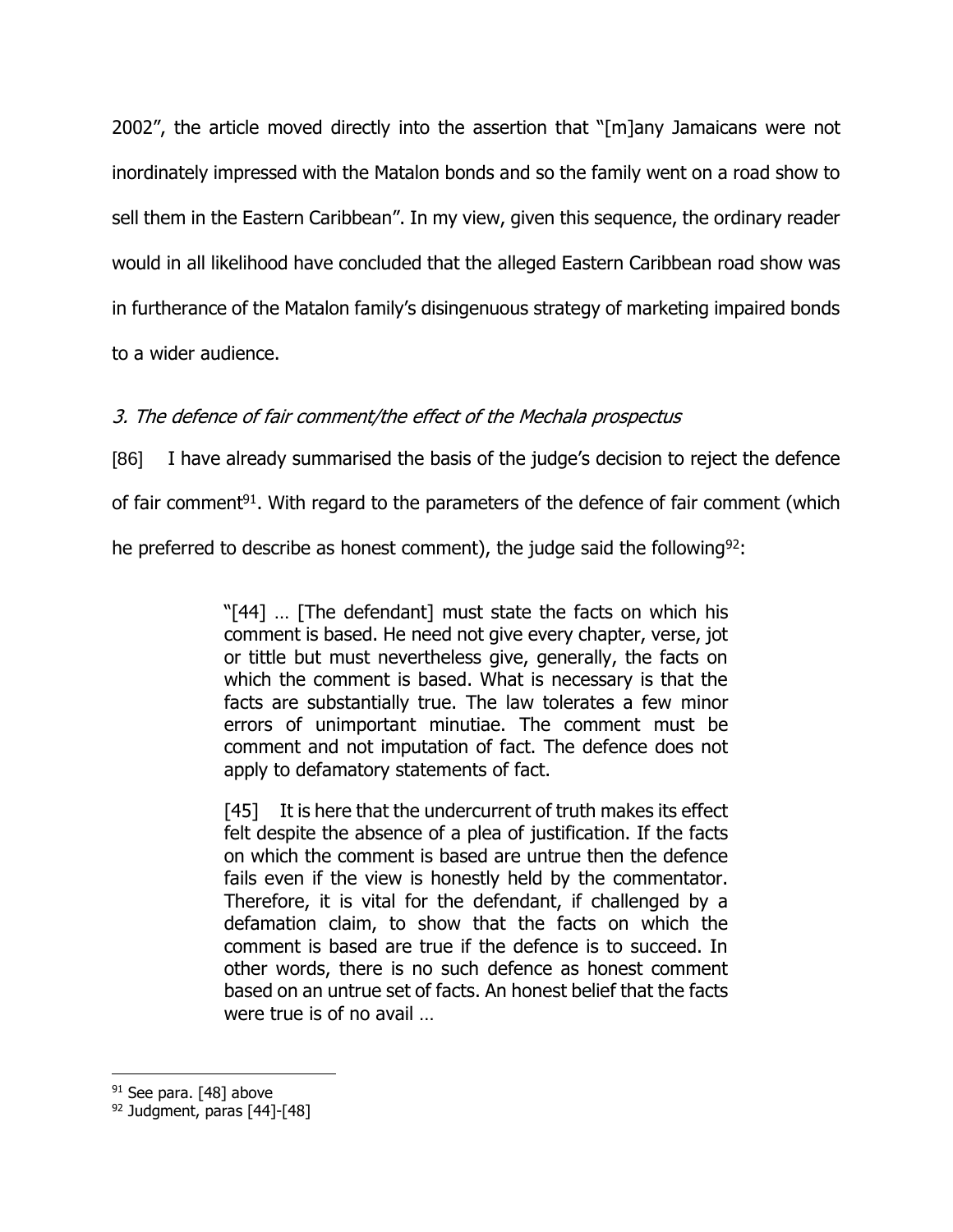[46] …

[47] Not only must the facts be true but they must be truly stated. What this means is that a defendant cannot state facts which are true and omit other true facts if those omitted facts would have given a different impression had they been stated. As stated by Eady J, when giving an example of omitting important facts from an otherwise accurate statement of fact, in **Branson v Bower** [2002] QB 737 at [37], it is not honest comment if the defendant speaks about a person charged with a sexual offence and suggests he is unfit to hold his job without also pointing out, if that is the case at the time of the comment, that the person was either acquitted or proceedings against him dropped because the case against him was shown to be unreliable or worse, totally false. In such a case the basis for thinking that the person may be guilty of serious impropriety would have been eroded.

[48] The test, regarding whether the facts are true or the whole relevant facts were presented is an objective test. The honest belief of the defendant that the facts are true is wholly irrelevant to this aspect of the case. Thus the starting point for an assessment of the defence of honest comment is whether facts stated are true, whether the facts are truly stated and where the circumstances raised the issue of omitted facts, then the assessment is whether the omitted facts would have altered the complexion of the true facts already stated. If this test is not passed then the defence must necessarily fail. If the defendant has cleared this then the next stage is whether any fair-minded person could have honestly held the opinion in [sic] expressed. If the answer to that is yes, then the next stage is whether the defendant in fact held that view honestly. This last stage is linked with the malice in that even if the first two criteria are met but there is evidence of malice then the comment would not be one honestly held. Malice here means spiteful or vengeful. The defence is not a medium for spewing invective over the reputation of the claimant."

[87] It is against this backdrop of principle that the judge rejected JOL's reliance on fair

comment in this case, taking into account what he considered to be seriously inaccurate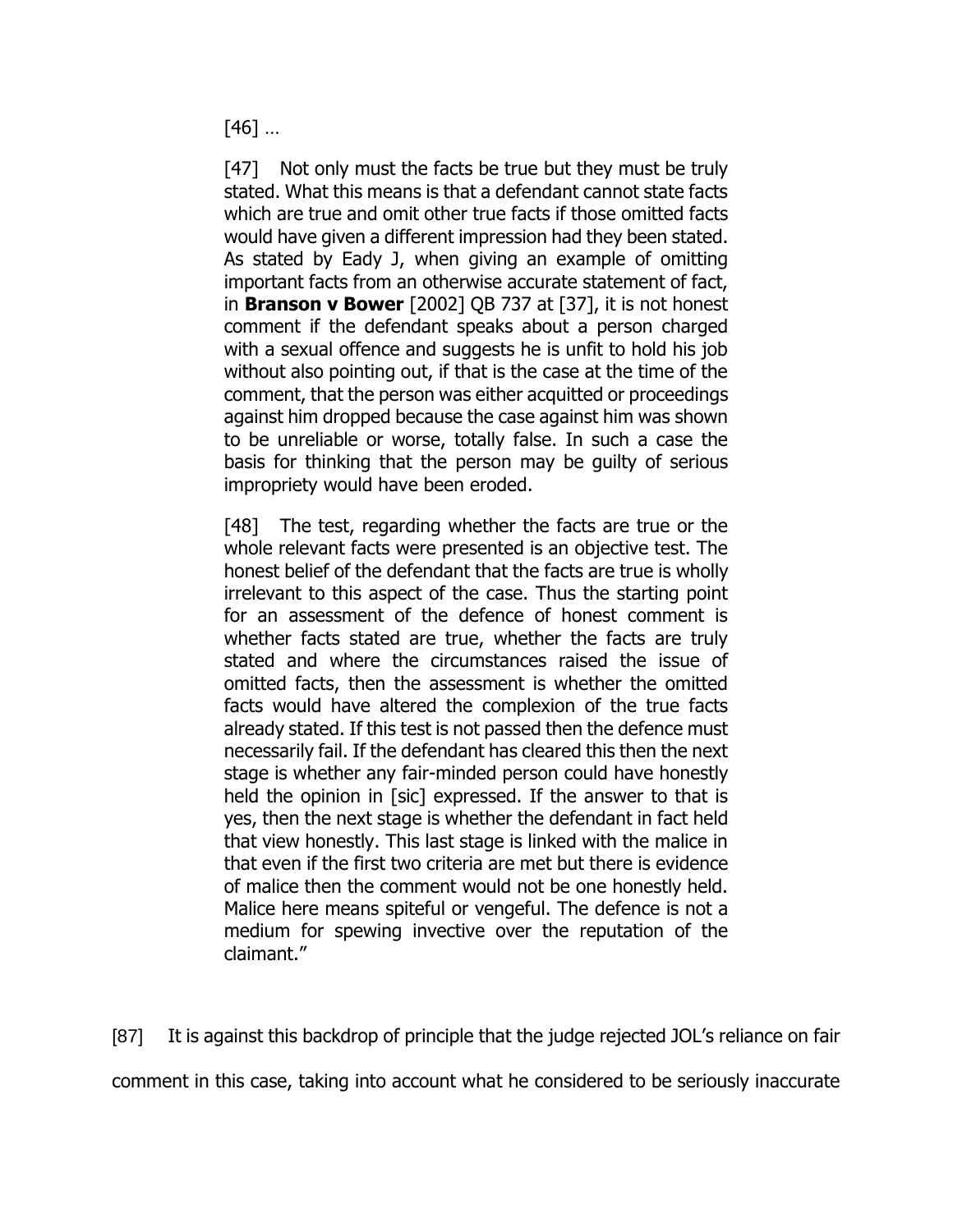statements in the article and some egregious omissions. Among the matters in the first category were the statements that (i) Mechala used the proceeds of the bond issue to capitalise the company; (ii) information regarding the bond issue was not made available to the public, which was therefore obliged to take Mechala's word concerning the state of the company; (iii) because many Jamaicans were not impressed by the bonds, the Matalon family took the bond issue on a road show to the Eastern Caribbean; (iv) the Matalon family put US\$100 million in their pockets and then paid bondholders "a paltry 47 cents on the dollar to buy back the bonds"; and (v) Joseph M spearheaded all of the above through his ascension to the leadership of Mechala in the mid-1990s and was in that role instrumental in issuing bonds "which were 'toxic' and inherently worthless".

[88] The question of the prospectus also played a role in the judge's rejection of the defence of fair comment. After recounting Joseph M's evidence that "the Mechala bonds were fully described and all the risks associated with them were spelt out in clear and unmistakeable language", the judge observed $93$  that,

> "… having read the prospectus, this was an understatement. Even the most obtuse could not fail to appreciate the risks involved. The prospectus used largely accessible English and such jargon as there was did not detract from a clear identification [of] the risks involved."

[89] The judge returned to the role of the prospectus at several points in his analysis. Without purporting to be exhaustive, the principal references are as follows. Firstly, as

<sup>93</sup> Judgment, para. [24]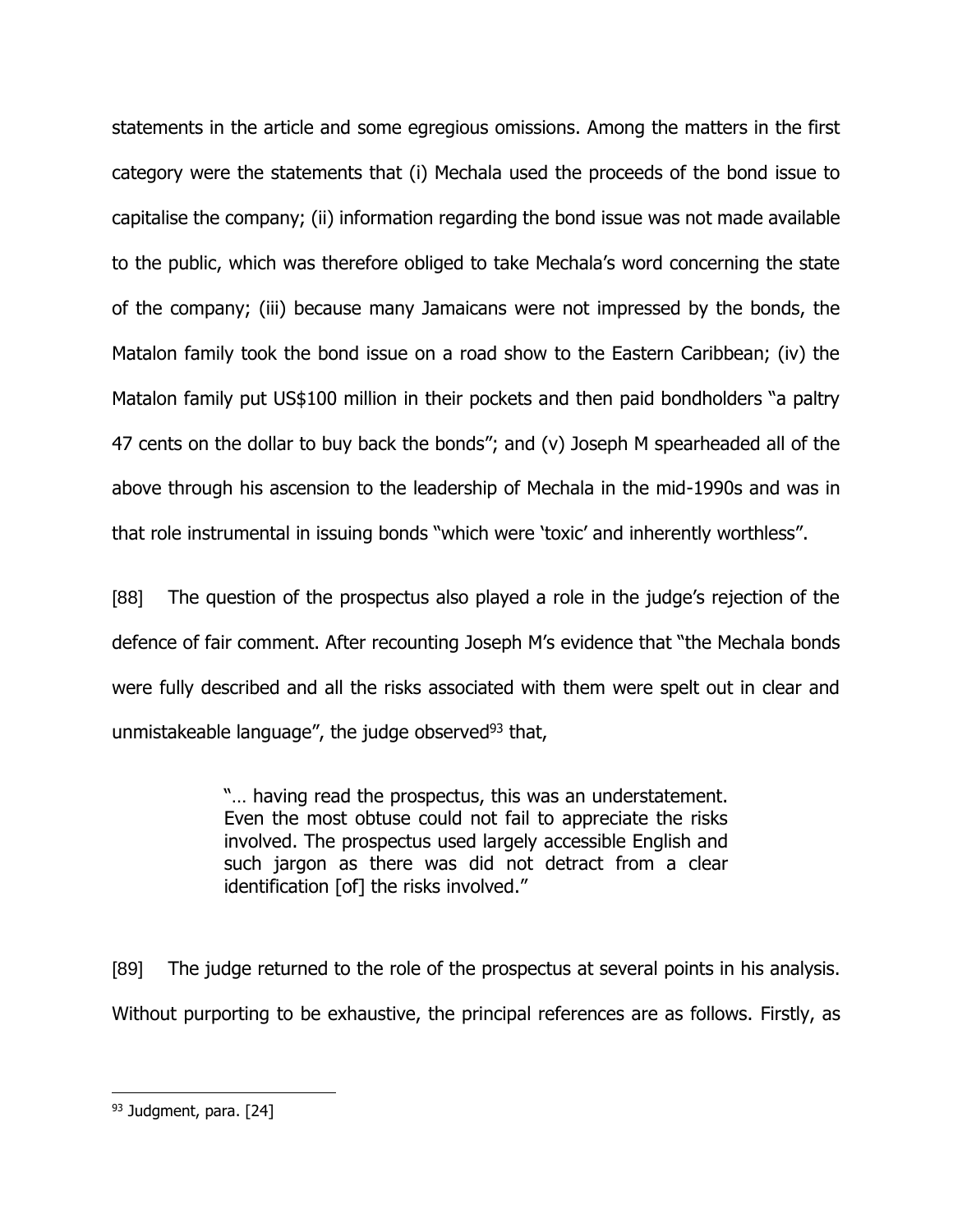regards the alleged Eastern Caribbean road show undertaken by the Matalons, the judge said<sup>94</sup> that the allegation was "not true ... [n]ot only was it not a fact it would have been contrary to [the] terms of the prospectus which expressly stated that '[t]he notes will not be offered or sold in Jamaica' meaning that Mechala itself would not offer any of these bonds for sale or be part of offering them for sale in Jamaica".

[90] Secondly, in relation to the alleged lack of information on the bond issue and the associated risks, the judge's comment<sup>95</sup> was that " $\ldots$  the omission to mention that there was in fact full disclosure in the relevant documents which were available to investors was a significant omission".

[91] Thirdly, again with regard to the alleged omission of material facts concerning the bonds, the judge pointed out<sup>96</sup> that "... the writer need not reproduce the entire prospectus … [o]ne sentence to say that the risk of dishonouring the bonds was fully disclosed and highlighted over nine pages [in the prospectus] would not have lengthened the article unreasonably".

[92] Fourthly, in considering whether the criterion of responsible journalism had been satisfied in relation to the publication of the article, the judge referred $97$  to the fact that "Mr Edwards admitted that he saw the prospectus on the SEC's website … [T]his was a reflective piece being written about an event that took place a decade ago".

96 Ibid, para. [82]

<sup>94</sup> Judgment, para. [76]

<sup>95</sup> Ibid, para. [78]

<sup>97</sup> Ibid, para. [84]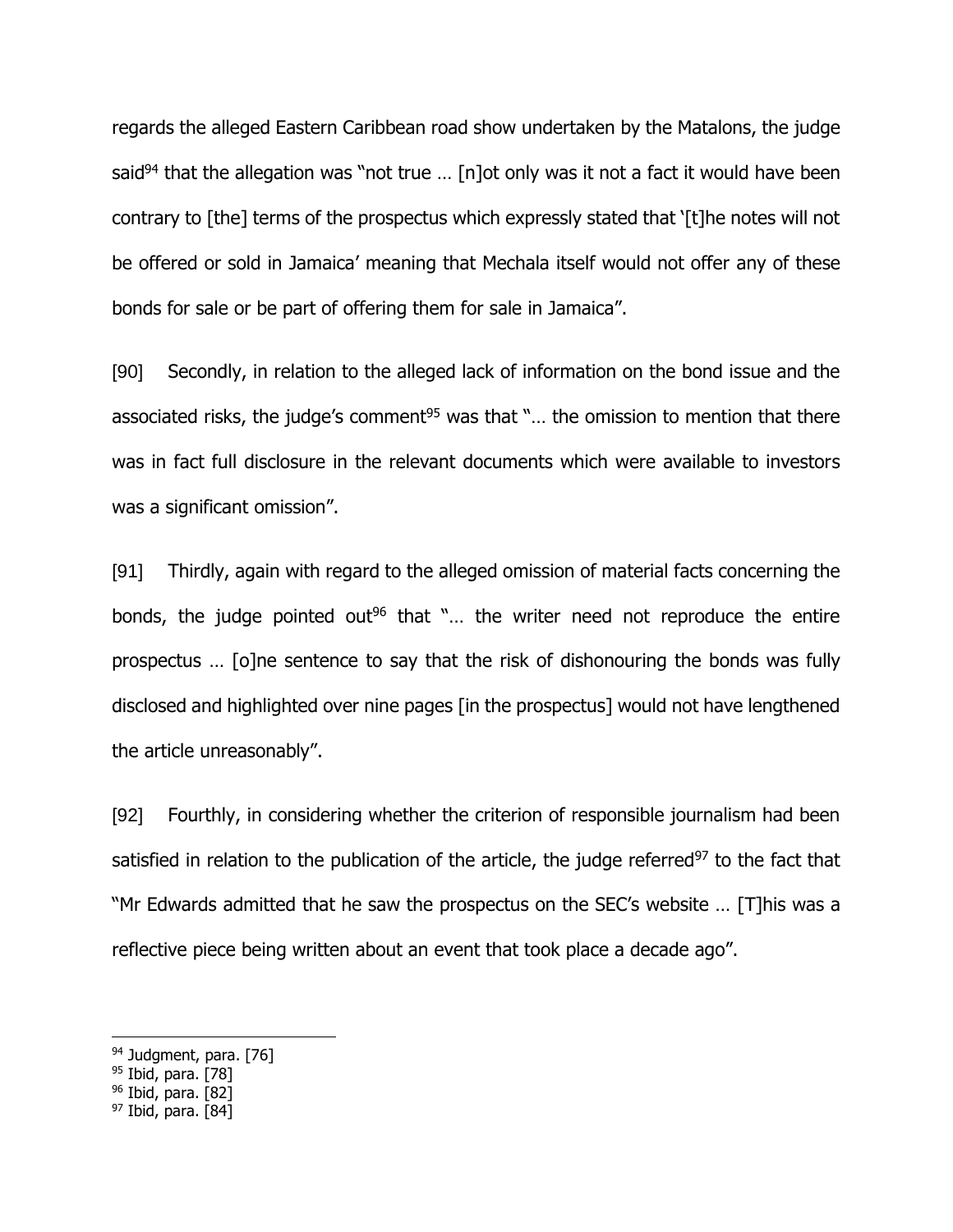[93] Fifthly, as regards Mechala's ability to repay the debt created by the bonds, the judge commented<sup>98</sup> on the fact that this danger was specifically dealt with in the prospectus.

[94] And sixthly, in a final comment on the absence from the article of any reference to the prospectus, the judge said this $99$ :

> "[86] The court is not saying that Mr Edwards should have quoted chapter and verse from the prospectus but rather that it is misleading to print the assertion that there was a lack of information regarding the bonds when that was not true. It was also inaccurate to create the impression that investors were not aware of the risks when the true position was that the prospectus went into exceptional detail regarding the risks. The prospectus pointed [sic] that in certain circumstances the [sic] Mechala may be forced to operate in circumstances where 'the holders of the Notes could experience increased credit risk and could experience a decrease in the market value of their investment'.

> [87] To continue with the incorrect factual suggestion that information was withheld and having failed to sell the bond in Jamaica, the bond was taken by the Matalons to the Eastern Caribbean was plainly wrong. There is no evidence that Joseph M or any Matalon was part of this activity. Not only that, one of the conditions of sale was that Mechala would not offer the bonds in Jamaica. In effect, the article suggested that Joseph M by taking such [sic] prominent role having taken over from Joseph A was part and parcel of conduct that was contrary to the promises they made in their prospectus. In effect, he was promising not to sell the bonds in Jamaica in the document [sic] was actually doing the very thing he was saying the company would not do. In business as in other spheres in life reputations are important.

> [88] Had Joseph M been engaged in or supporting any sale of bonds in Jamaica or the Eastern Caribbean it would be a

<sup>98</sup> Ibid, para. [85]

<sup>99</sup> Ibid, paras [86]-[88]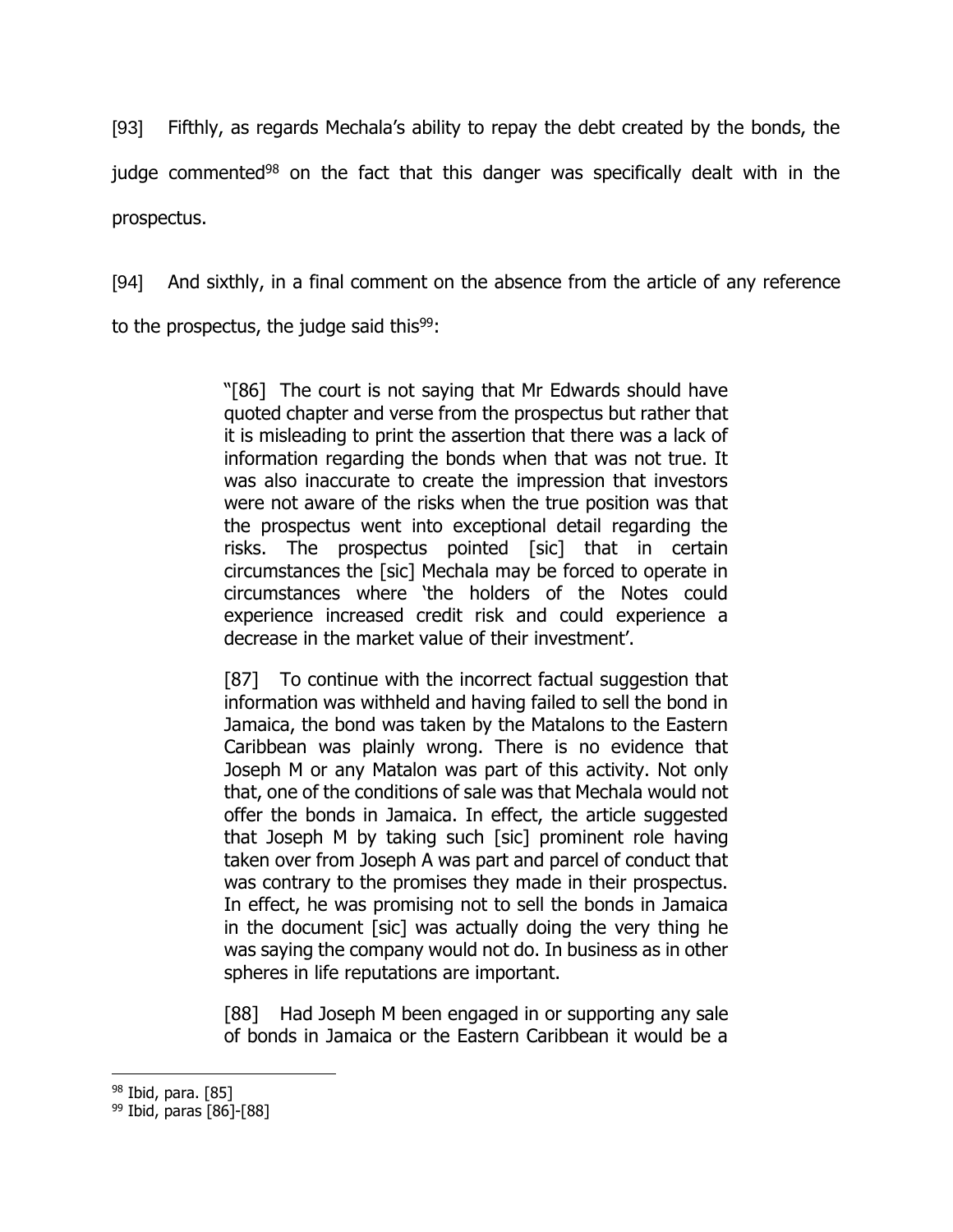fundamental breach of their word as given in the prospectus. In effect, they would be engaged in stifling the possibility of the institutional investors developing a secondary market. In the world of finance this would be a very significant ethical breach with also the possibility of real sanctions from the SEC. In other words, having promised the QIBs that the Matalons and Joseph M would not engage in secondary sales and thus leaving the way clear for the QIBs to develop a secondary market, the Matalons and Joseph M were actively engaged in stymieing those efforts."

[95] Mr Chen submitted that the judge fell into error by failing to recognise that the entire article was in fact no more than a comment on past events. Mr Edwards did not misstate any substantial underlying fact and, contrary to the judge's view, "the history of events made it manifestly obvious that Mechala had overestimated its potential earnings ... [and] … did not generate the anticipated wealth to enable them to perform as intended"<sup>100</sup>. Such inaccuracies as there might have been in the article were minor, given that the underlying facts which it spoke to were substantially agreed. In these circumstances, Mr Edwards was plainly entitled to publish the widely held opinion about the unfavourable outcome of the bond issue and the defence of fair comment ought to have succeeded.

[96] Turning to the prospectus, Mr Chen pointed out<sup>101</sup> that there was no allegation in the article that Joseph M, Mechala or the Matalons generally had failed to comply with the various regulatory obligations associated with the bond issue. In these circumstances, Mr Chen's major complaint was that the judge had mistakenly laid great emphasis on the

<sup>100</sup> Written submissions, para. 14

<sup>&</sup>lt;sup>101</sup> Appellant's Written Submissions, paras 30-31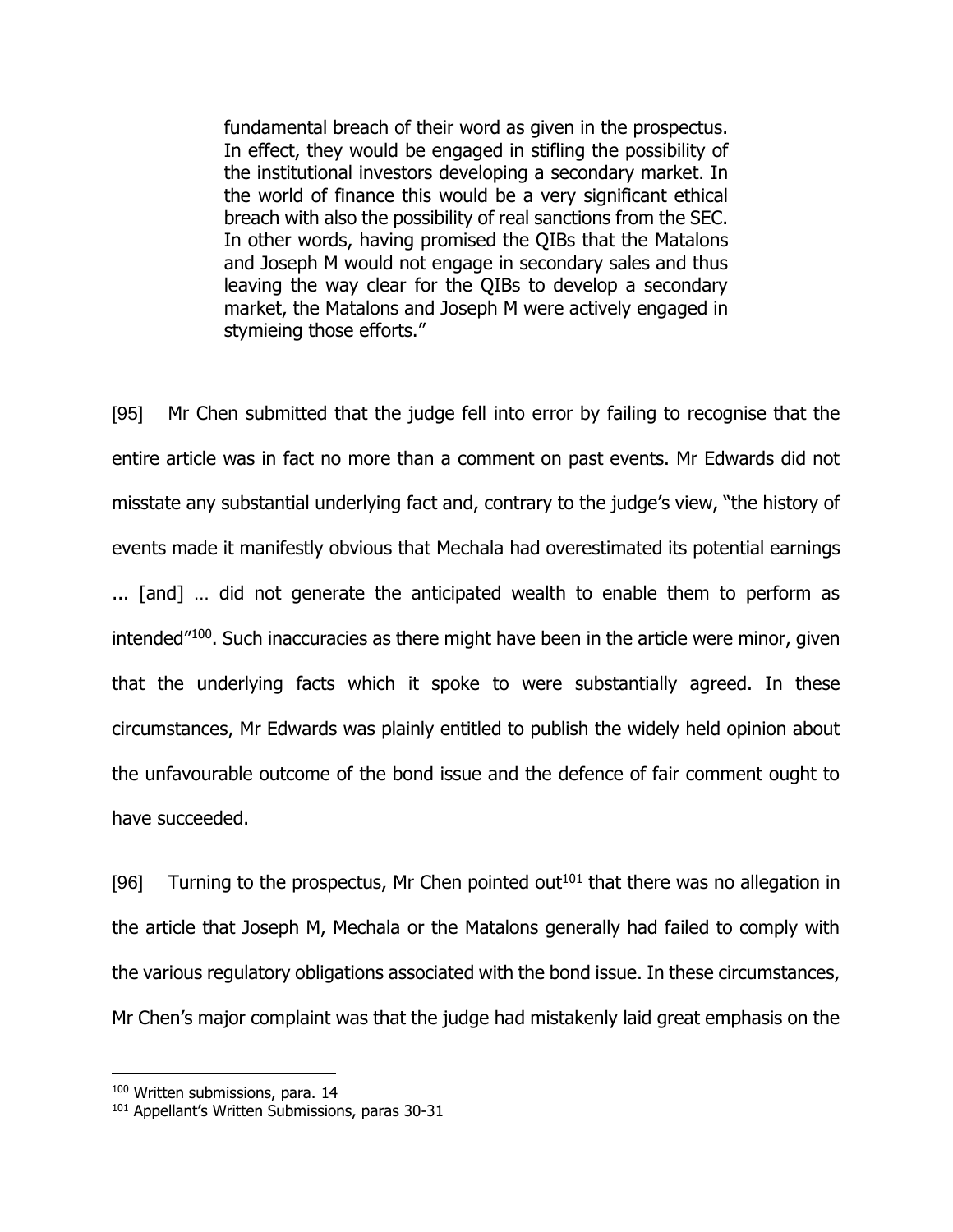fact that the Mechala prospectus included warnings and identified the risks of the investment. The judge thus made this the principal basis for his decision, when this was not an issue in the case at all. In oral argument before us, Mr Chen added that the structure of the article as a whole also made it clear that the "bondholder" to whom it referred must have been someone who purchased the bonds on the secondary market.

[97] On the issue of fair comment, Mr Robinson submitted that the judge was right to have rejected the defence. For, as the judge found, while Mr Edwards was entitled to his honest opinion, much of what was alleged to be opinion in the article actually amounted to statements of fact, and "[h]onest opinion could not be based on 'facts' that were false"<sup>102</sup>.

[98] And, as regards the prospectus, Mr Robinson brought our attention to those parts of his cross-examination of Mr Edwards at the trial from which it emerged that, among other things, Mr Edwards (i) was aware of and had seen the Mechala prospectus on the SEC website<sup>103</sup>; (ii) had read what he described as "a brief summary of it<sup> $n_{104}$ </sup>; (iii) was aware from the prospectus that, as of June 1996, Mechala had approximately  $US$87,500,000.00$  in short and long-term debt<sup>105</sup>; and (iv) agreed that the prospectus disclosed a number of 'risk factors' relating to the bond issue, including the overall level of outstanding debt, exposure to exchange rate fluctuation and the lack of a public market

 $104$  Ibid, page 697

<sup>102</sup> Respondent's Written Submissions, para. 46

 $103$  Notes of Evidence, Core Bundle, Volume II(c), page 749

 $105$  Ibid, page 731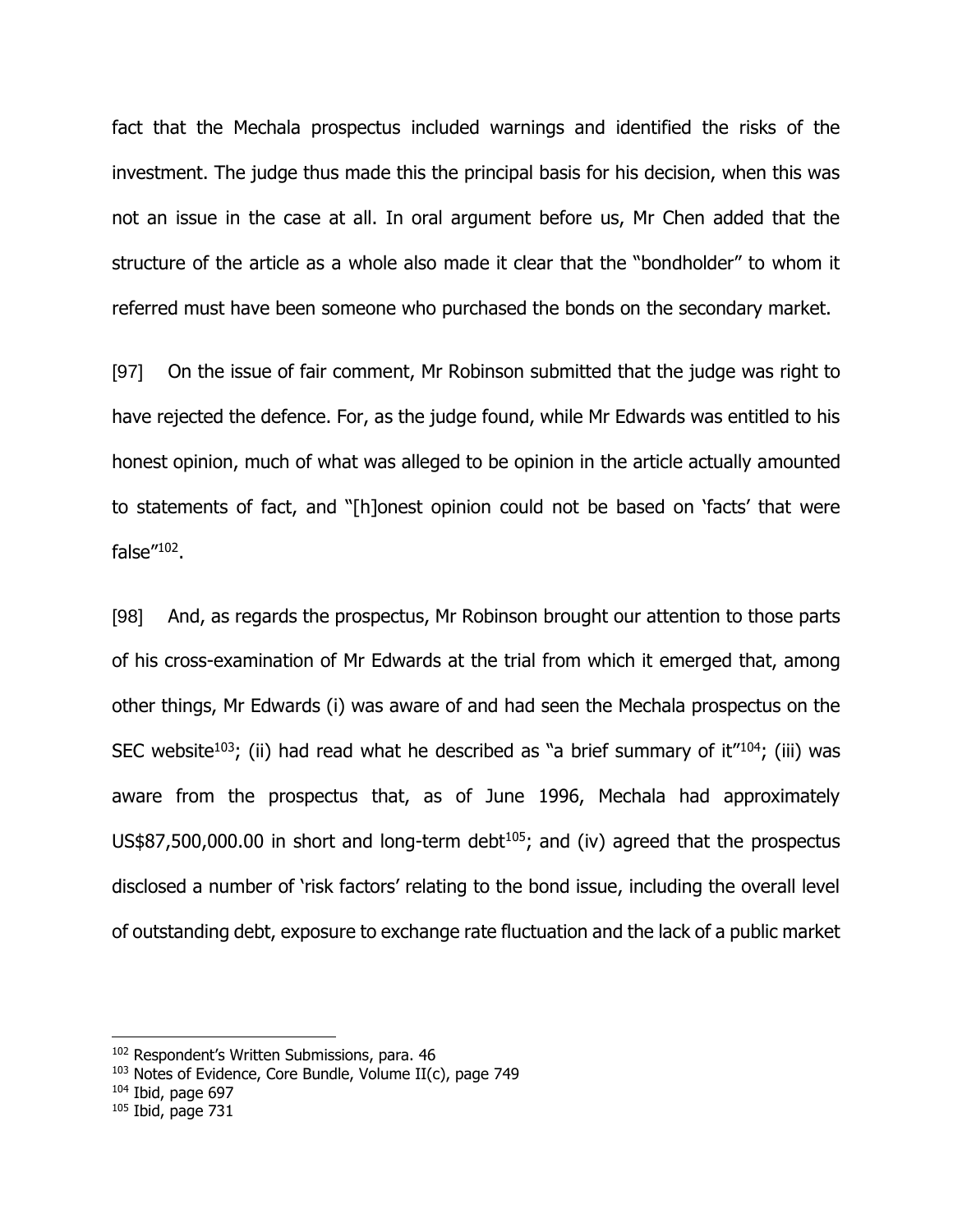for the notes<sup>106</sup>. Mr Robinson submitted that it was clear from this evidence that Mr Edwards was fully aware of all that was in the prospectus but, rather than referring to the material in it, chose instead to include a quote from an anonymous bondholder complaining of lack of information.

[99] Before considering these submissions, I must first say something about the nature and limits of the defence of fair comment. Carter-Ruck states the position as follows<sup>107</sup>:

> "It is a defence to an action for defamation that the words complained of are fair comment on a matter of public interest. The defence gives legal recognition to 'the right of the citizen honestly to express his genuine opinion on a subject of public interest, however wrong or exaggerated or prejudiced that opinion may be': a man is not only entitled to hold his own opinion but, provided that it is his honest opinion based upon true facts and related to a matter of public concern, he is entitled to express it to others even though it reflects unfavourably upon some other person. Fair comment is a defence that protects defamatory criticism or expressions of opinion; it does not protect defamatory statements of fact."

[100] As this extract makes plain, fair comment in the law of libel must not only be on a matter of public interest, but it must represent the honest opinion of the author, "based upon true facts". In other words, as Kennedy J explained in **Joynt v Cycle Trade** 

<sup>106</sup> Ibid, pages 731-738

<sup>107</sup> Op cit, para. 10.1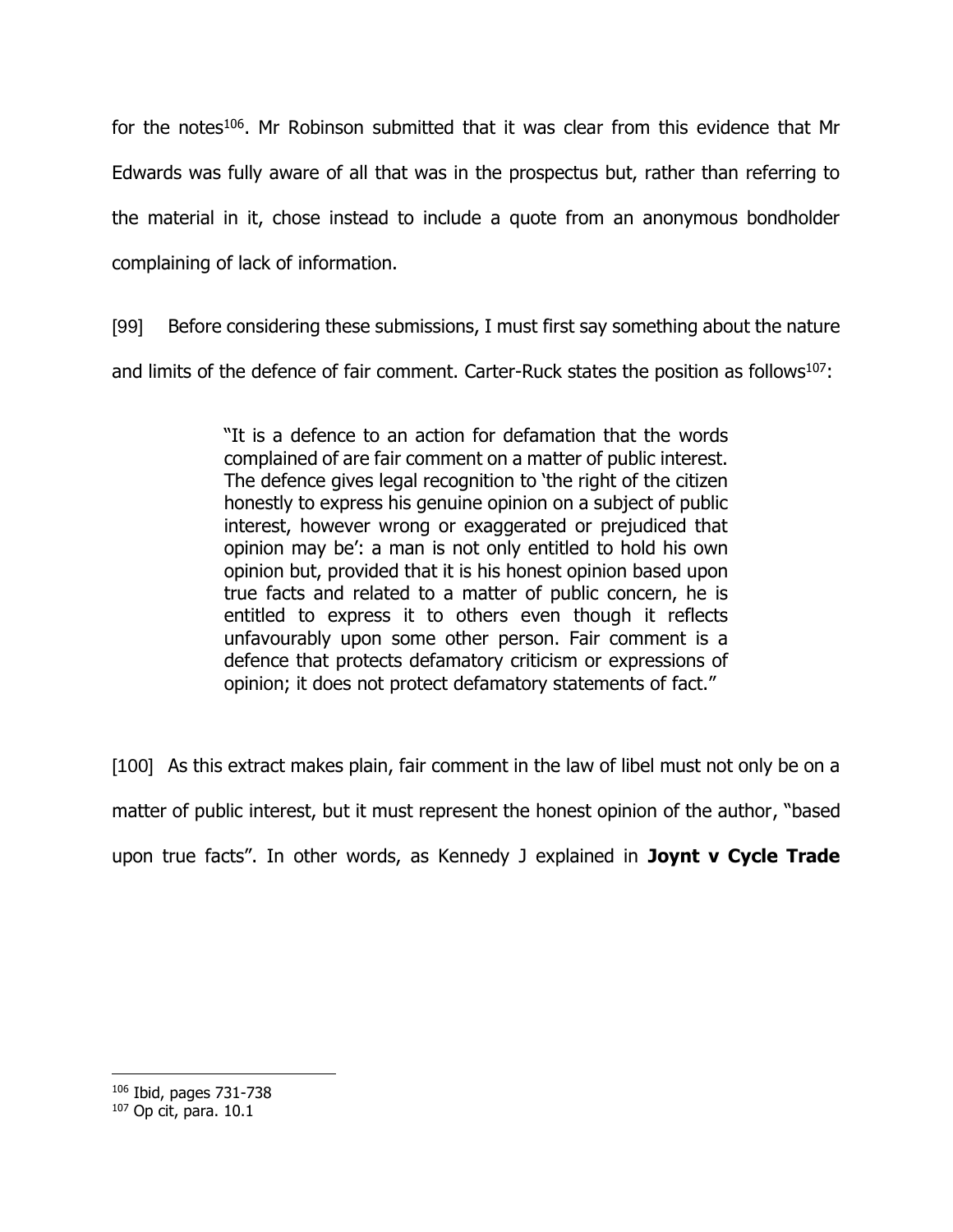**Publishing Co**<sup>108</sup>, "Itlhe comment must ... not misstate facts, because a comment cannot be fair which is built upon facts which are not truly stated …"<sup>109</sup>

[101] In this case, therefore, notwithstanding the absence of a plea of justification, it was necessary for JOL, in seeking to mount the defence of fair comment successfully, to demonstrate that the facts on which the comments in the article were based was substantially true.

[102] As will be recalled, under the rubric, "Matalon bondholders got burnt", the article referred to a bondholder who had been traumatised by the experience (presumably of purchasing Mechala bonds). The article reported him or her as lamenting the fact that, because the Matalon group of companies was private and not publicly listed, "no one really knew what was going on ... [w]e had to take their word for it and the picture they painted was rosier than really was the case". The complaint which Joseph M made about this part of the article in his particulars of claim was that, by its natural and ordinary meaning, it was capable of conveying that, among other things, "the bonds were issued to unsuspecting Jamaican individuals through a private, unlisted group of companies based on an unregulated prospectus in which [Joseph M and MM] were able to say whatever they liked and did in fact seek to mislead the public by describing the bond offer in more favourable terms than were actually and factually the case".

<sup>108</sup> [1904] 2 QB 292, 294

<sup>109</sup> See also **Silkin v Beaverbrook Newspapers Ltd and Another** [1958] 1 WLR 743, 746, in which Diplock J (as he then was) told the jury that: "The first point … is that you should not misstate the material facts on which you are commenting."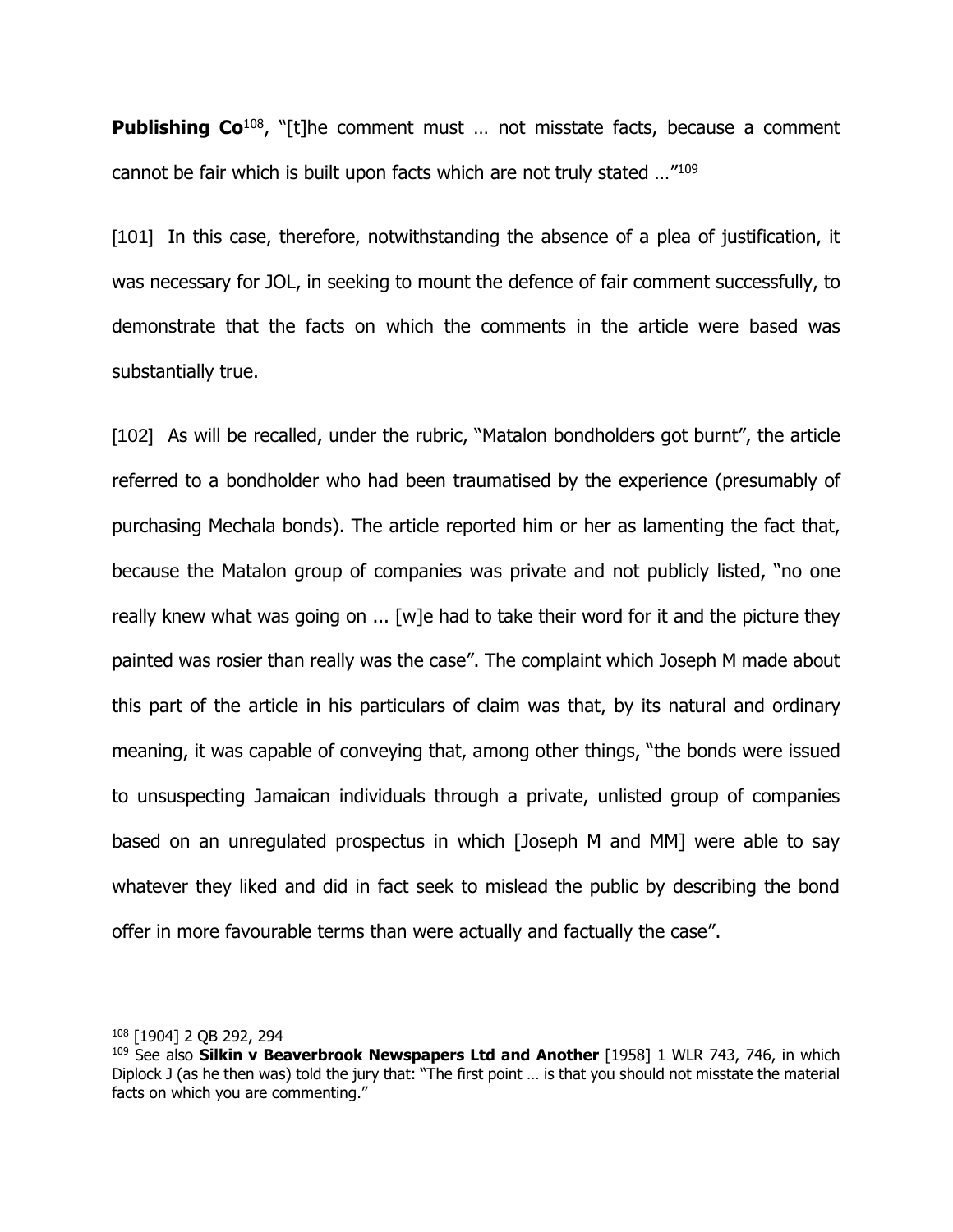[103] It seems to me that the clear implication arising from this part of the article is indeed that potential investors, such as the traumatised bondholder, were deliberately misled by Mechala's failure to disclose either fully or in part financial or other information relevant to the risk of the investment. As such, standing by itself, it was, as I have already concluded, plainly defamatory of Joseph M, as the alleged mastermind behind the bond issue. In its defence to Joseph M's claim, JOL did not set up justification. In other words, it made no claim that anything said by the alleged traumatised bondholder was true. But, as the judge held, the general rule is that the defence of fair comment upon which JOL relied cannot succeed unless the defendant proves that the facts upon which the comment was based were substantially true.

[104] In my view, as the judge found, the implication that the Mechala bond issue was premised on insufficient or misleading information put forward by the company as to the risks involved was decisively falsified by the contents of the prospectus. It is clear from the six extracts from the judgment set out above $110$  that this was the importance which the judge attached to the prospectus and I consider that he was plainly right to do so in all the circumstances of this case.

[105] As regards Mr Chen's subsidiary point that it was clear from the structure of the article as a whole that the "bondholder" to whom it referred must have been someone who purchased the bonds on the secondary market, that, as it seems to me, is a point which only arises in hindsight. In my view, it would not at all have been clear to the

<sup>110</sup> At paras [89]-[94]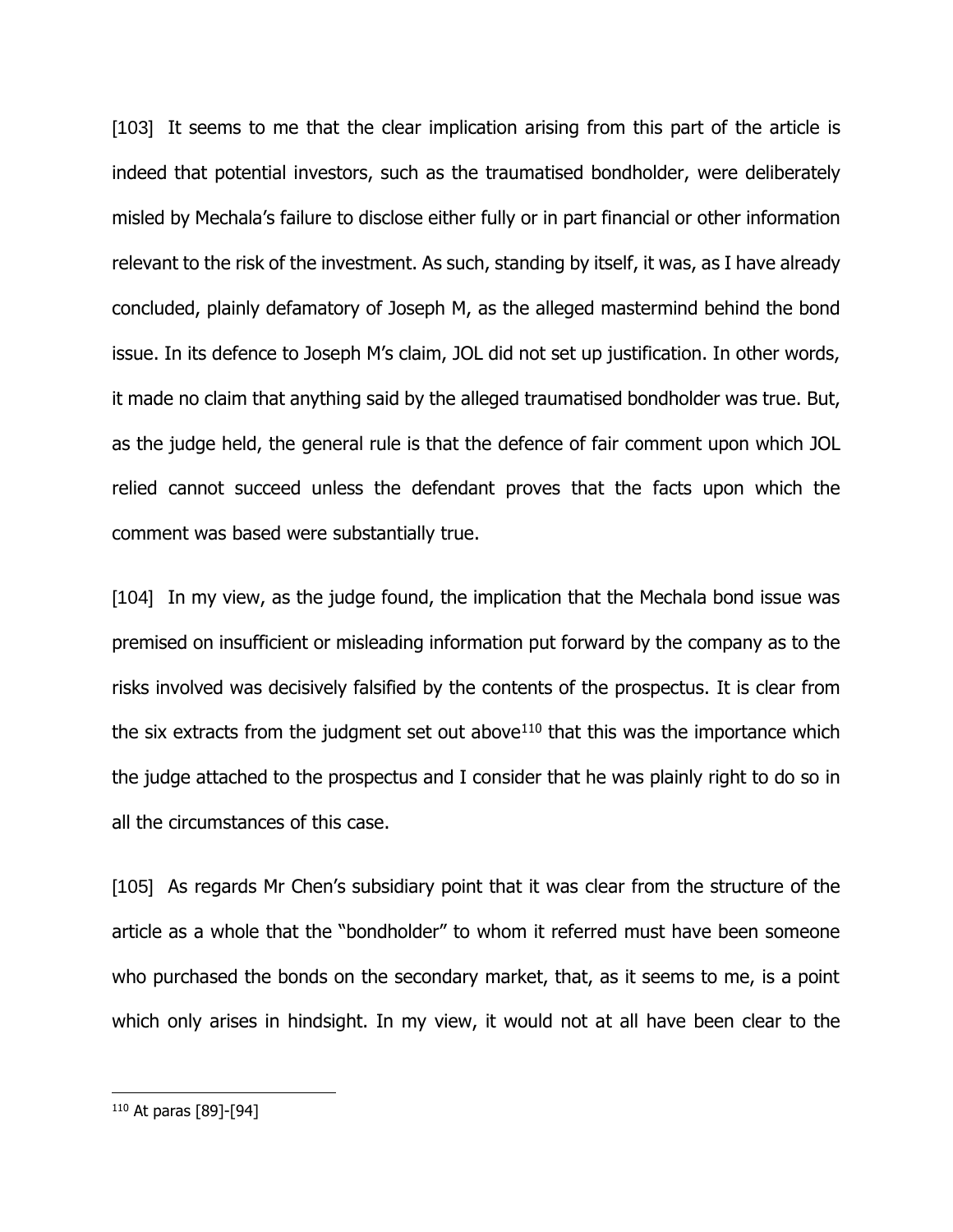reasonable reader of the article standing by itself that the reference by the traumatised bondholder to the number of persons who "felt disgruntled and unhappy with the bond issue" was to persons who bought the bonds on the secondary market only. Indeed, the complaint that, given that the Matalon group of companies was not a listed company, "no one really knew what was going on", was clearly broad enough to cover any category of prospective investor.

### 4. The section 8 point

[106] The full text of section 8 of the Defamation Act as it stood at the date on which the article was published is as follows:

> "In an action for libel or slander in respect of words consisting partly of allegations of fact and partly of expressions of opinion, a defence of fair comment shall not fail by reason only that the truth of every allegation of fact is not proved if the expression of opinion is fair comment having regard to such of the facts alleged or referred to in the words complained of as are proved."

[107] I note in passing that, although not in identical language, the substance of section

8 is now to captured in section 21(1) of the Defamation Act, 2013.

[108] At the trial, JOL relied on section 8 to say that the defence of fair comment ought

not to fail by reason only that it had failed to prove every allegation of fact in the article,

given that the expression of opinion which it contained was fair comment in all the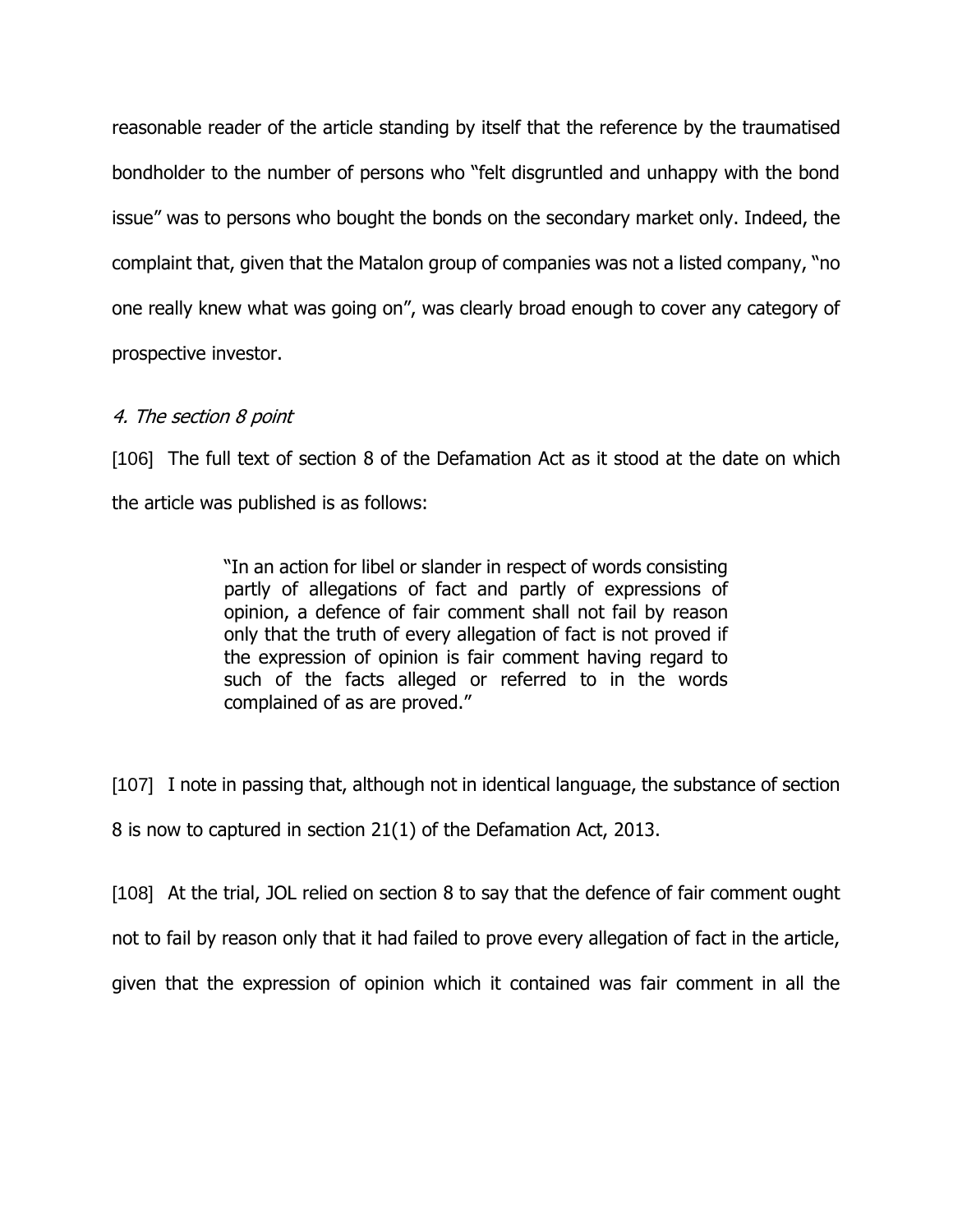circumstances. In his general discussion on the ambit of the defence of fair comment, the judge commented on the scope of section 8 in the following terms<sup>111</sup>:

> "… That section prevents the defence of honest comment from failing if the only reason the defence would fail is if the defendant fails to prove the truth of 'every single allegation of fact'. However, this section only applies if the publication consists 'partly of allegations of fact and partly of expressions of opinion'."

[109] However, the judge does not appear to have addressed the section 8 point again in resolving the case. I nevertheless think that it is fair to infer from what the judge said about the factual inaccuracies which, in his view, defeated the defence of fair comment that, had he dealt with it directly, he would have rejected the section 8 point as well.

[110] Before us, Mr Chen submitted<sup>112</sup> that, "if and in so far as Mr. Edwards may have mis-stated any underlying facts, or was found to have done so (e.g. with regard to the Eastern Caribbean or the date of [Joseph M's] taking over as Chairman of Mechala), then [JOL] is entitled to rely on section 8 of the Defamation Act".

[111] Mr Robinson submitted<sup>113</sup> that section 8 is irrelevant in the circumstances of this case, in which fair comment failed because the article consisted of allegations of fact rather than comment. He submitted that the defence also failed in this case, "because

 $111$  Ibid, para. [51]

<sup>112</sup> Appellant's Written Submissions, para. 66

<sup>113</sup> Respondent's Written Submissions, para. 38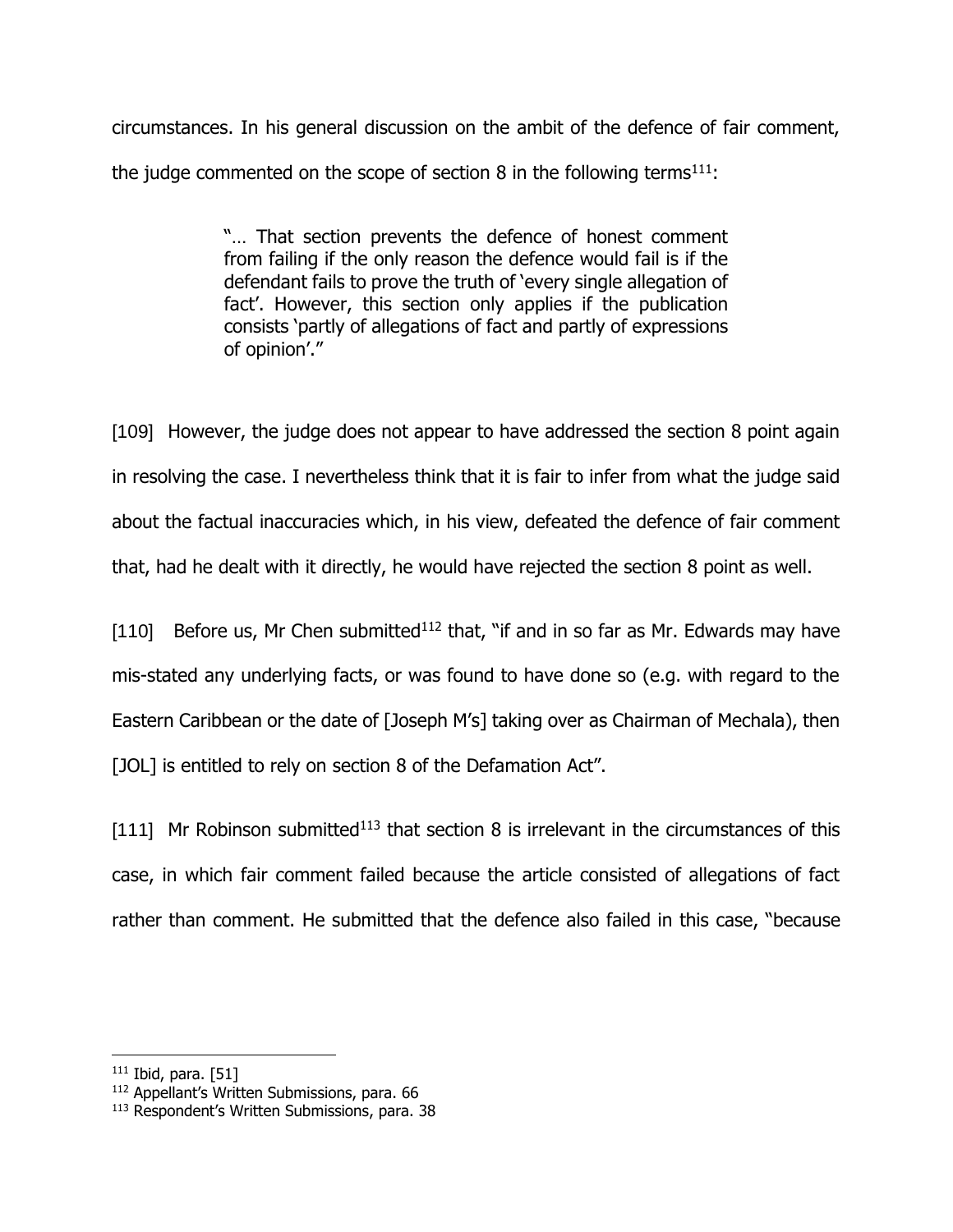the fact base of any comment was untrue (not that [JOL] was unable to prove its truth)

and the [judge] found specifically that 'honest opinion' can't be based on falsehood".

[112] The learning on the effect of section 8, which is the identical equivalent of section 6 of the now repealed United Kingdom Defamation Act 1952, is relatively sparse<sup>114</sup>. Indeed, neither Mr Chen nor Mr Robinson referred us to any authority on the point. But I have found the summary of the position provided by the learned editors of Carter-Ruck on Libel and Privacy<sup>115</sup> helpful:

> "Where … s 6 does apply, its effect is that failure to prove the truth of every allegation of fact on which the comment is based will not defeat the defence of fair comment provided that the expression of opinion is fair having regard to such facts as are proved. Where therefore the defendant has got an immaterial fact wrong, for example the date or place where an incident was said to have occurred, but in all other respects the facts said to justify the comment are true, the defence will not fail. **Section 6 does not, however, change the common law if the facts on which the comment is based are themselves defamatory.**"116 (My emphasis)

[113] In **Broadway Approvals Ltd and another v Odhams Press Ltd and** 

**another**<sup>117</sup>, to which Carter-Ruck makes reference, Sellers LJ expressly approved the

analysis of the Court of Appeal of New Zealand in **Truth (NZ) Ltd v Avery**<sup>118</sup>, in which,

discussing the equivalent section in the New Zealand Act, that court held that (i) fair

<sup>&</sup>lt;sup>114</sup> Especially now that section 6 has now been repealed in the UK by the Defamation Act, 2013.

<sup>115</sup> Op cit, para. 10.36

 $116$  Clerk & Lindsell on Torts, 19<sup>th</sup> edn, para. 23-170 makes the same point: "Where the facts are themselves defamatory they must be justified."

 $117$  [1965] 2 All ER 523. See also the decision at first instance ([1964] 2 QB 683, 686), where the point is more fully considered by Lawton J.

<sup>118</sup> [1959] NZLR 274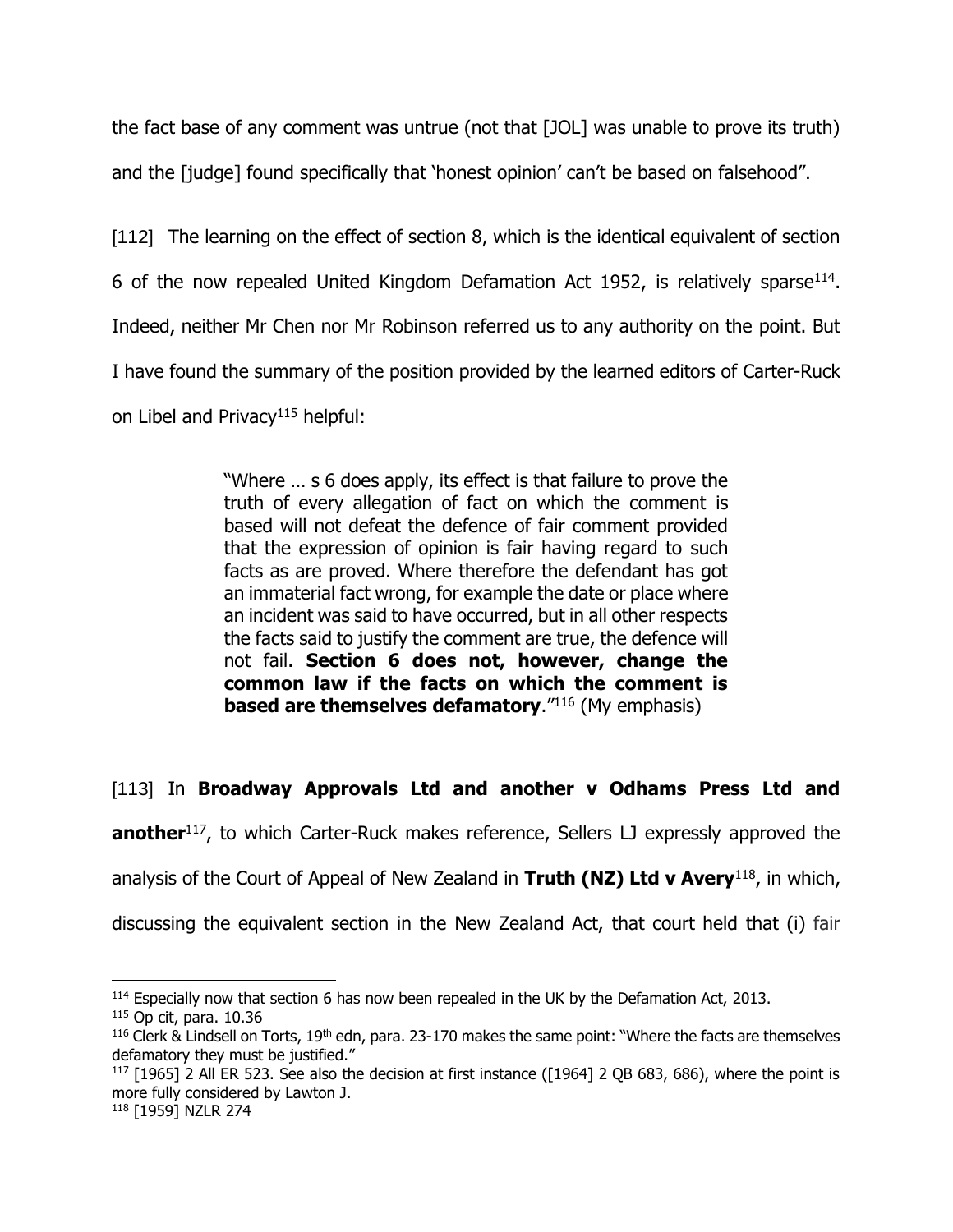comment is a defence to comment only and not to defamatory statements of fact; (ii) section 6 has not altered the law in this respect; and (iii) where there is any defamatory sting in any of the facts on which the comment is based, these defamatory statements of fact can only be defended by a successful plea of justification.

[114] I accept this analysis. It accordingly seems to me that section 8 permits a defendant to rely on the defence of fair comment, notwithstanding the failure to prove every single statement of fact, provided that those facts which have been misstated, whether positively or by material omission, are not themselves defamatory and the comment is otherwise generally fair.

[115] In this case, as Mr Robinson reminded us at several points in his written and oral submissions, JOL did not plead justification. Nor has it sought seriously to defend several of the factual allegations in the article upon which such comment as it contained was based. Mr Chen's very submission on the effect of section 8 proceeds on the basis that at least two of the so called underlying facts (the Matalon participation in the Eastern Caribbean road show and the date when Joseph M took over as Chairman of Mechala) were misstated<sup>119</sup>. And, as the judge found, there were several others, hardly least of all the suggestion that the Matalons, led by Joseph M, misled the investing public by failing to disclose relevant information in relation to bonds which were intrinsically worthless.

<sup>119</sup> See para. [110] above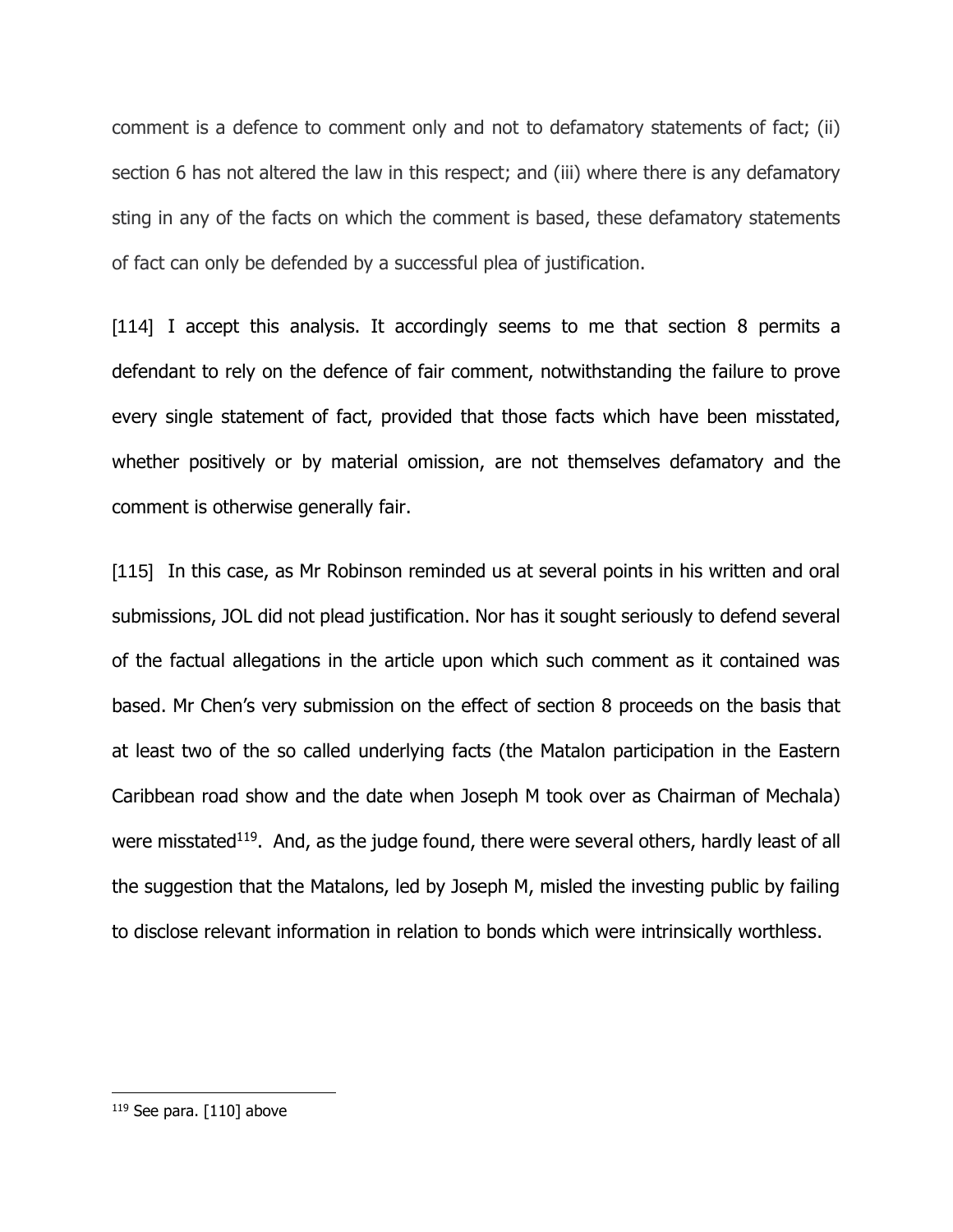[116] In my view, the judge was fully entitled to reject the section 8 point on the basis that such comment was unfair because of the several failures to establish the truth of the underlying facts, some of which were themselves defamatory.

#### 5. The defence of qualified privilege

[117] The judge treated JOL's claim to privilege as one falling within the ambit of 'Reynolds privilege', that species of privilege which takes its name from the decision of the House of Lords in **Reynolds**.

[118] The law of defamation has traditionally accorded qualified privilege to statements which, although defamatory, were made pursuant to a public or private interest or duty (whether legal, social or moral) to give certain kinds of information to a person who has a corresponding interest or duty to receive such information $^{120}$ . The privilege is qualified because, in a proper case, it can be defeated by proof of malice. Classic instances of statements in this category which have traditionally attracted qualified privilege include information given by a former employer to a prospective employer and complaints made or information given to the police or appropriate authorities regarding suspected crimes $^{121}$ .

[119] However, the law did not recognise any generic privilege extending to publications in the press on matters of public interest. A strong attempt to change that position failed in **Reynolds**, but the case was a landmark because it extended the scope of qualified

<sup>120</sup> See generally, Street on Torts, 12th edn, pages 555-562

<sup>121</sup> **Reynolds**, per Lord Nicholls at page 616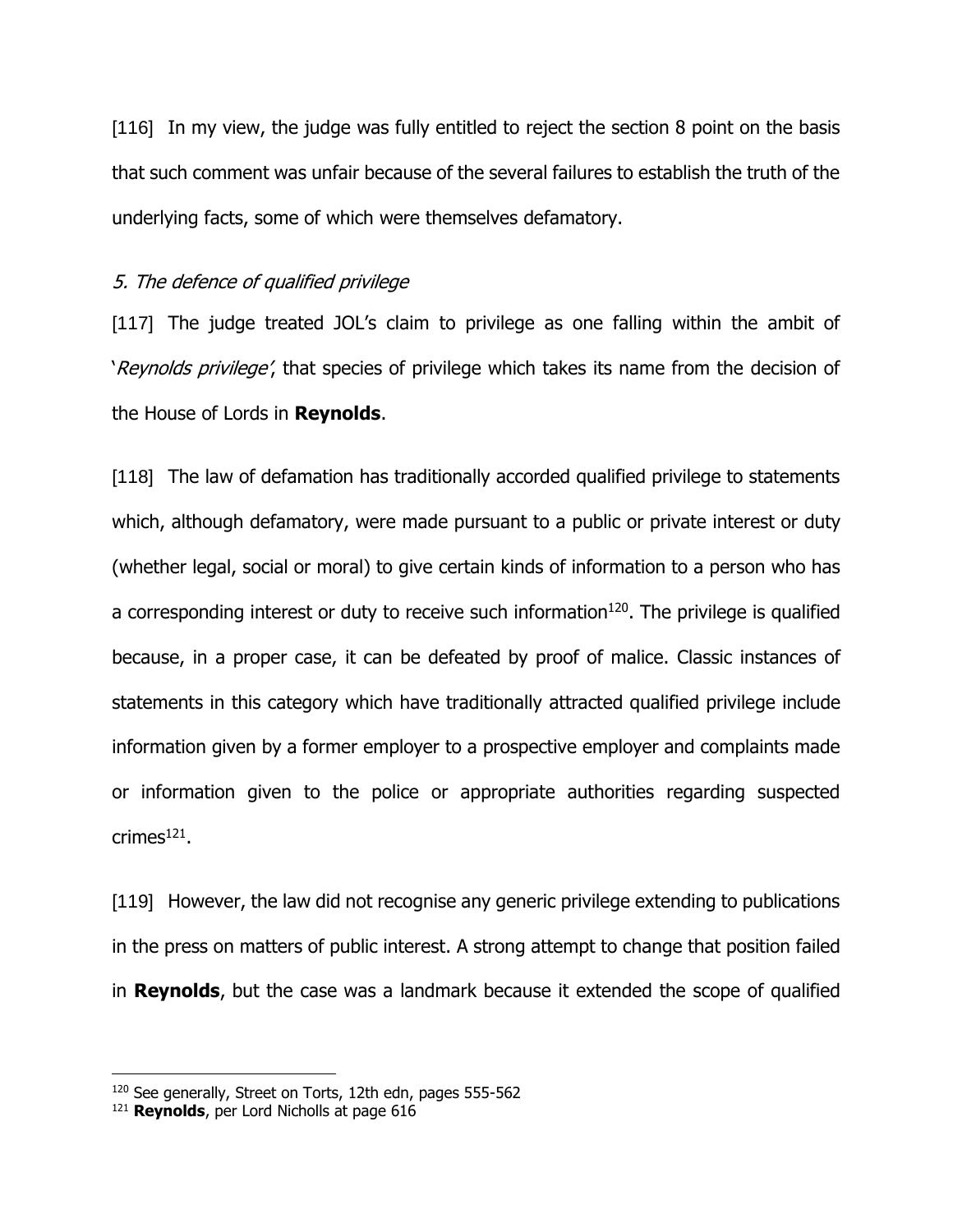privilege by recognising that publication of information on a matter of genuine public interest may in a proper case attract the privilege, providing that the publisher acts responsibly. Delivering the leading judgment in the case, Lord Nicholls set out<sup>122</sup> a nonexhaustive list of the various matters which might be taken into account in assessing the question whether the standard of responsible journalism has been met. Among the questions for consideration are (i) the seriousness of the allegation; (ii) the nature of the information, and the extent to which the subject-matter is a matter of public concern; (iii) the source of the information; (iv) the steps taken to verify the information; (v) the status of the information; (vi) the urgency of the matter; (vii) whether comment was sought from the claimant; (viii) whether the article contained the gist of the claimant's side of the story; (ix) the tone of the article; and (x) the circumstances of the publication, including the timing.

[120] But Lord Nicholls was careful to observe that this list is not exhaustive and that the weight to be given to the factors set out in it and any other relevant factors would vary from case to case.

[121] Returning to the question in **Bonnick v Morris & Others**<sup>123</sup> (in a passage to which the judge also referred), Lord Nicholls explained that the notion of responsible journalism lies at the heart of Reynolds privilege:

> "Stated shortly, the Reynolds privilege is concerned to provide a proper degree of protection for responsible journalism when reporting matters of public concern. Responsible journalism is

 $122$  At page 626

<sup>123</sup> At para. 23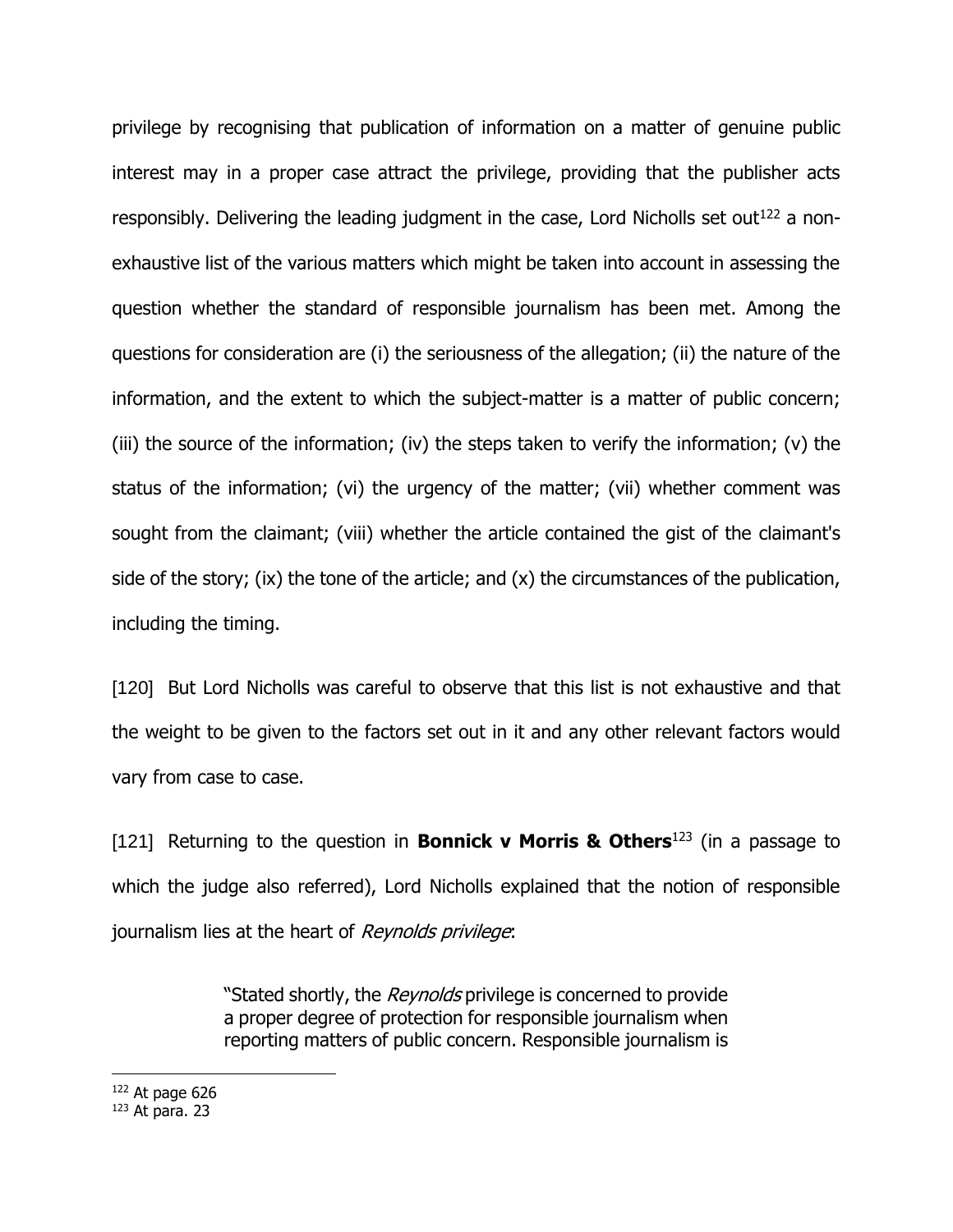the point at which a fair balance is held between freedom of expression on matters of public concern and the reputations of individuals. Maintenance of the standard is in the public interest and in the interests of those whose reputations are involved. It can be regarded as the price journalists pay in return for the privilege. If they are to have the benefit of the privilege journalists must exercise due professional skill and care."

[122] In this case, the judge considered that the defence of qualified privilege failed because, when viewed in the light of the several inaccuracies, omissions and misdescriptions (such as the characterisation of the bonds as "toxic bonds"), the article as a whole fell short of the standard of responsible journalism which might have been expected of a journalist of Mr Edwards' experience.

[123] Mr Chen submitted that the judge fell into "fundamental error" in concluding that Reynolds privilege could not avail JOL in this case. He complained that the judge had taken an unduly restrictive view of the ambit of the privilege and that this was contrary to established authority, including the decision of the House of Lords in **Jameel and others v Wall Street Journal Europe sprl**<sup>124</sup> **('Jameel')**. He also complained that the judge had confused the question whether *Reynolds privilege* was available with the question whether the article was defamatory: the proper approach was to determine, in the first place, whether the words are defamatory, and then, if they are, to turn to the availability of the privilege.

<sup>124</sup> [2006] UKHL 44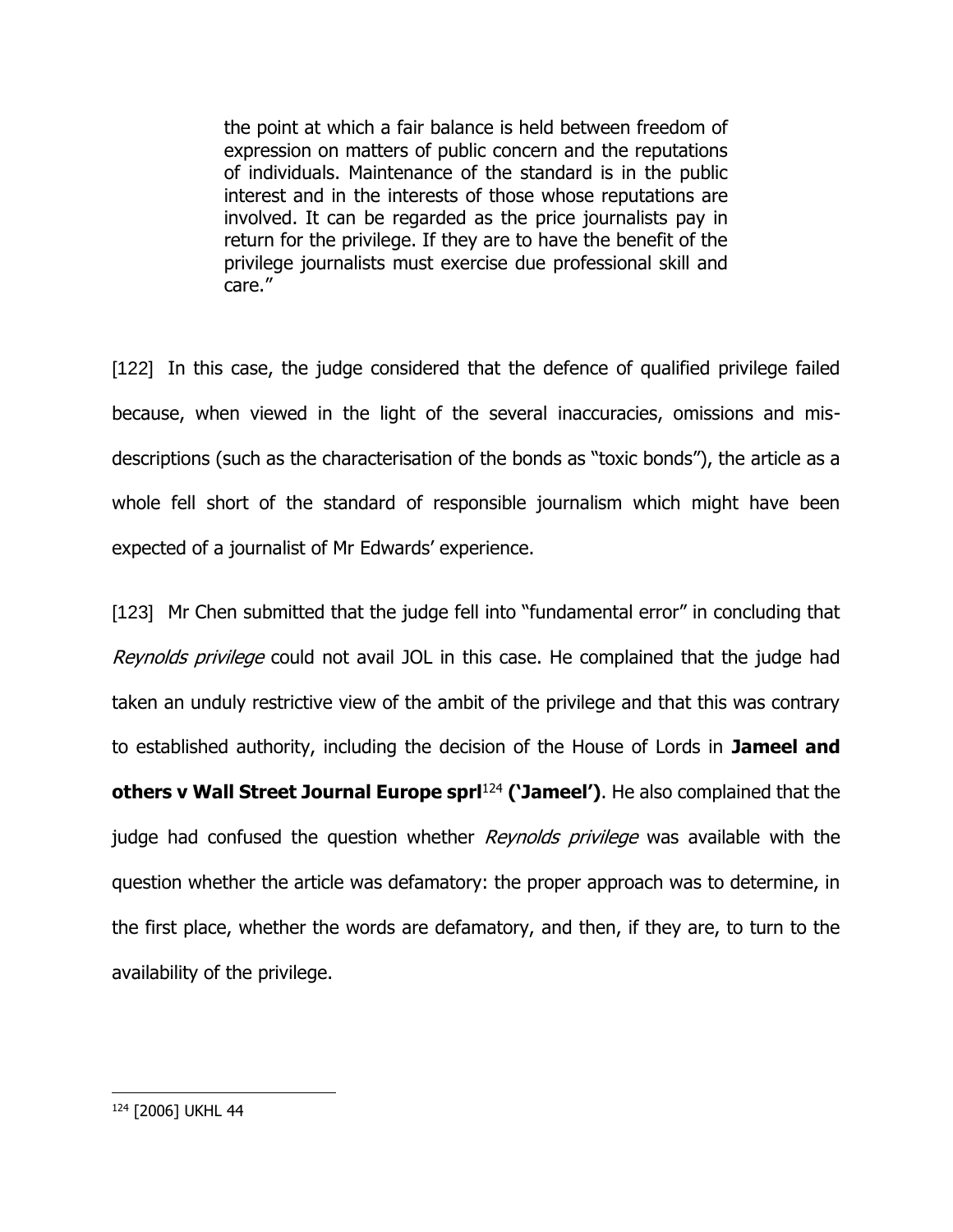[124] Mr Robinson was content to submit that the judge was right for the reasons he gave. He also invited the court to "deter the unchecked use of journalistic power" which JOL's conduct in this case revealed.

[125] **Jameel** makes it clear that the development of *Reynolds privilege* did not involve a rejection of the traditional duty/interest approach in determining whether an occasion of qualified privilege has arisen. As Lord Bingham explained<sup>125</sup>, "Lord Nicholls [in **Reynolds**] considered that matters relating to the nature and source of the information were matters to be taken into account in determining whether the duty-interest test was satisfied or, as he preferred to say 'in a simpler and more direct way, whether the public was entitled to know the particular information' ".

[126] But, as Lord Hoffmann also pointed out<sup>126</sup>, the classic duty/interest test might no longer need to be applied in the traditional way, given the development of the Reynolds privilege:

> "... The *Reynolds* defence was developed from the traditional form of privilege by a generalisation that in matters of public interest, there can be said to be a professional duty on the part of journalists to impart the information and an interest in the public in receiving it. The House having made this generalisation, it should in my opinion be regarded as a proposition of law and not decided each time as a question of fact. If the publication is in the public interest, the duty and interest are taken to exist. …"

<sup>125</sup> At para. 30

<sup>126</sup> At para. 50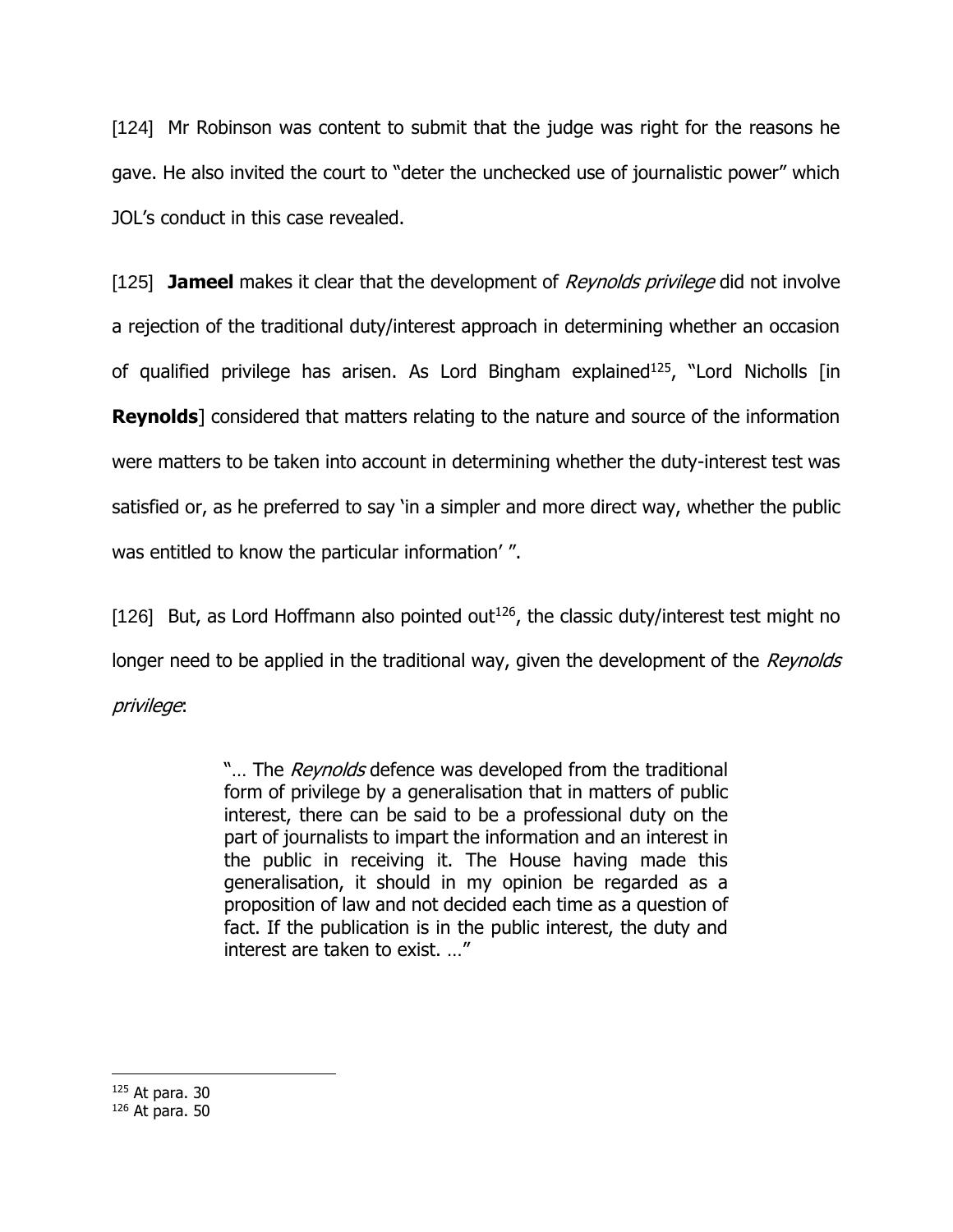[127] To generally similar effect, Baroness Hale added this<sup>127</sup>:

"It should by now be entirely clear that the Reynolds defence is a 'different jurisprudential creature' from the law of privilege, although it is a natural development of that law. It springs from the general obligation of the press, media and other publishers to communicate important information upon matters of general public interest and the general right of the public to receive such information. It is not helpful to analyse the particular case in terms of a specific duty and a specific right to know. That can, as experience since Reynolds has shown, very easily lead to a narrow and rigid approach which defeats its object. In truth, it is a defence of publication in the public interest."

[128] It is because of these explanations of the revised role of the traditional

duty/interest approach to the existence of qualified privilege that Mr Chen complained

that the judge took too restrictive a view of *Reynolds privilege* when he said this<sup>128</sup>:

"[83] The court will analyse the privilege claimed as Reynolds privilege. **The preconditions for traditional privilege are not present. There was no occasion between the newspaper and any narrow class of persons that warranted publication. There was no duty existing between the newspaper and anyone which demanded that discussion**." (My emphasis)

[129] In the light of the dicta in **Jameel** which I have referred to above, I accept that it is not entirely clear what the judge had in mind in this passage. But it seems to me that,

<sup>127</sup> At para. 146

<sup>128</sup> Judgment, para. [83]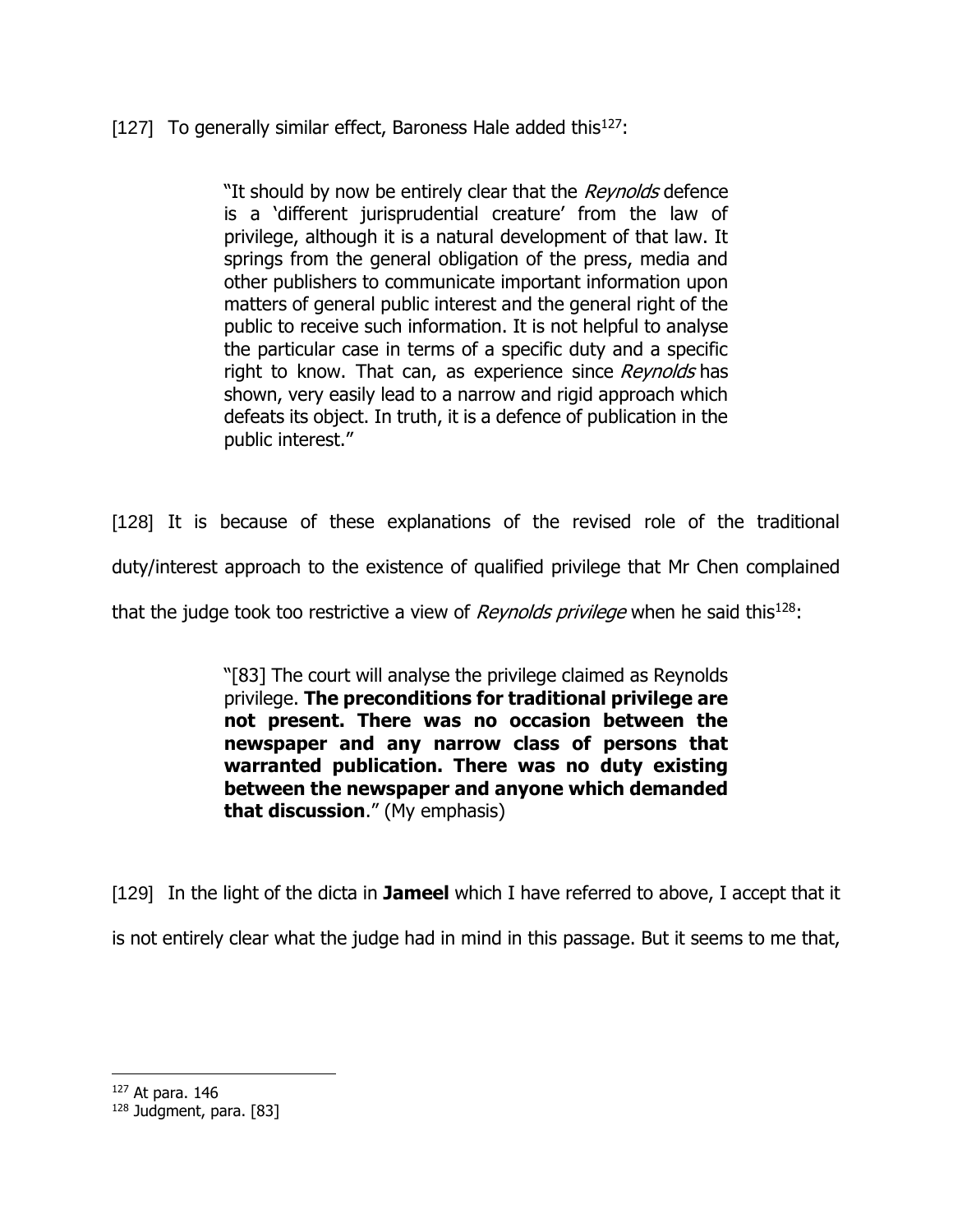given the judge's next step in his analysis, this is essentially a non-point, a mere quibble

over language. For the judge then went on to say this<sup>129</sup>:

"[84] To get directly to the heart of the matter, the question is, was this responsible journalism? This court does not form the view that it was responsible to publish an [sic] quotation from an alleged bondholder who was complaining about lack of information and it was difficult to get accurate information about the bond thereby creating the impression that somehow important information was kept away from the bondholders when that was not the case. Mr Edwards admitted that he saw the prospectus on the SEC's website. There was no time pressure since this was a reflective piece being written about an event that took place a decade before."

[130] So the judge obviously approached the case on the footing that Reynolds privilege could apply and, having considered the requirements of responsible journalism, concluded that JOL was not entitled to claim the privilege.

[131] In determining whether the judge's overall conclusion on this point was correct, I must first consider whether the subject matter of the article gave rise to matters of public interest. While I am rather inclined to doubt that the issues involved were, as JOL pleaded in its defence, "of the highest levels of significance nationally and globally", I am prepared to accept that matters discussed in the article were matters of public interest, in particular to readers with an interest in financial affairs.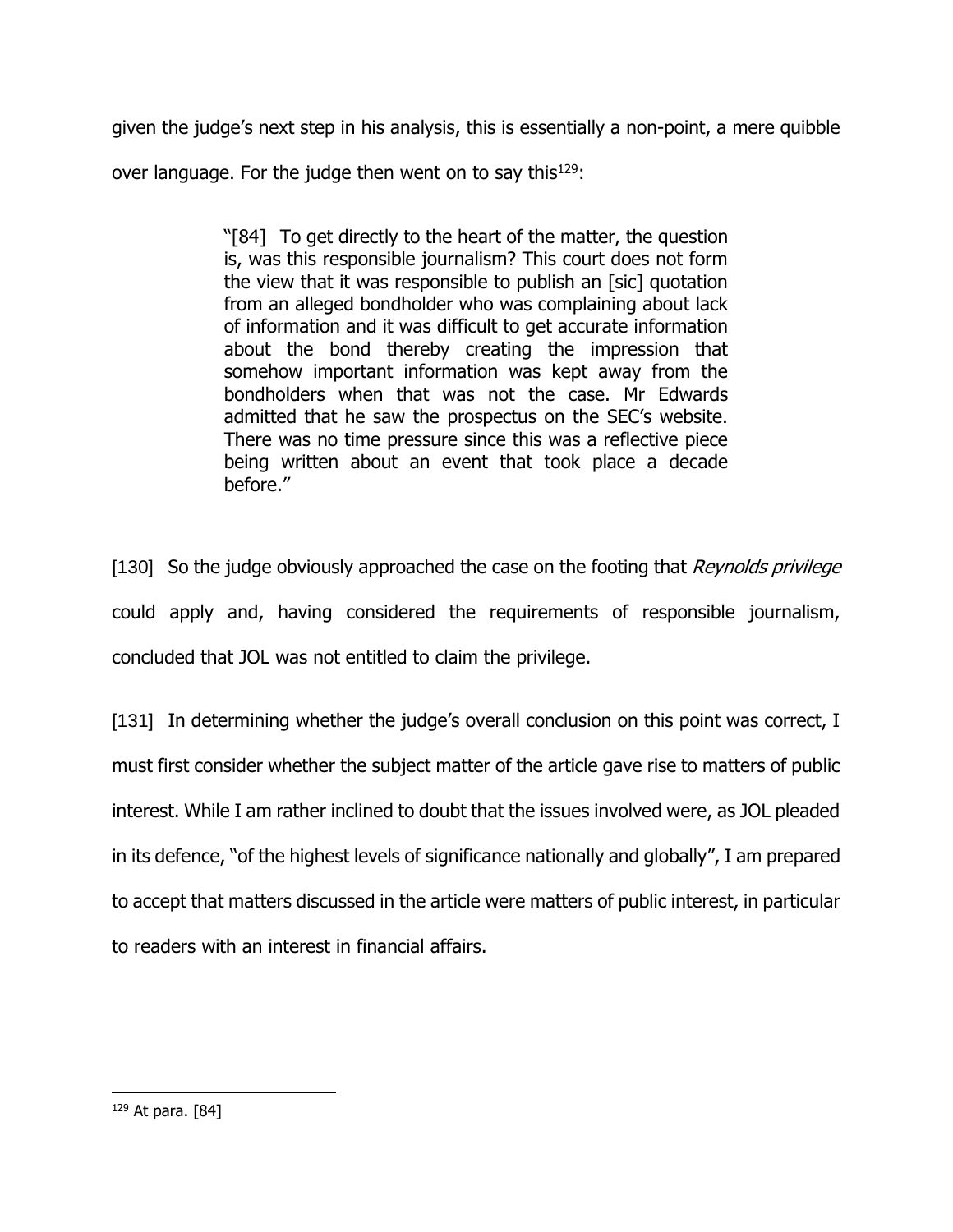[132] But the fact is that, as the judge pointed out, there was absolutely no time pressure driving the release of the article in order to meet a deadline in the face of fast-breaking news. Had it been otherwise, it would obviously have been necessary to keep in mind Lord Nicholls' comment in **Reynolds**<sup>130</sup> that, "[n]ews is often a perishable commodity". In this case, to the contrary, the events which the article set out to describe were already several years old. In these circumstances, it is impossible to see why greater care was not taken to get right the various facts which the judge found to have been misstated, particularly since there were more than one source from which an accurate account of the events surrounding the bond issue and its sequel might have been obtained.

[133] The confident assertion by Mr Edwards in his witness statement<sup>131</sup> (mirroring what was stated in the defence<sup>132</sup>) that he did not contact either Joseph M or MM for comment before publishing the article, "since the facts on which [JOL's] article is [sic] based were well known from extensive research by [JOL]", was plainly misplaced in the light of the several inaccuracies which JOL was unable – indeed did not seek - to justify in this litigation. This could well explain why Mr Edwards resiled from this seemingly unequivocal position under extensive cross-examination by Mr Robinson at the trial. He now said<sup>133</sup> that he tried "many times" without success to contact Joseph M for a comment before the article was published. Despite the fact that Mr Edwards' revised position was a clear departure from JOL's pleaded case and his witness statement, which was written at a

 $132$  At para. 8

<sup>130</sup> Page 626

<sup>&</sup>lt;sup>131</sup> See para. [22] above

 $133$  Notes of Evidence, Core Bundle, Volume II(c), page 673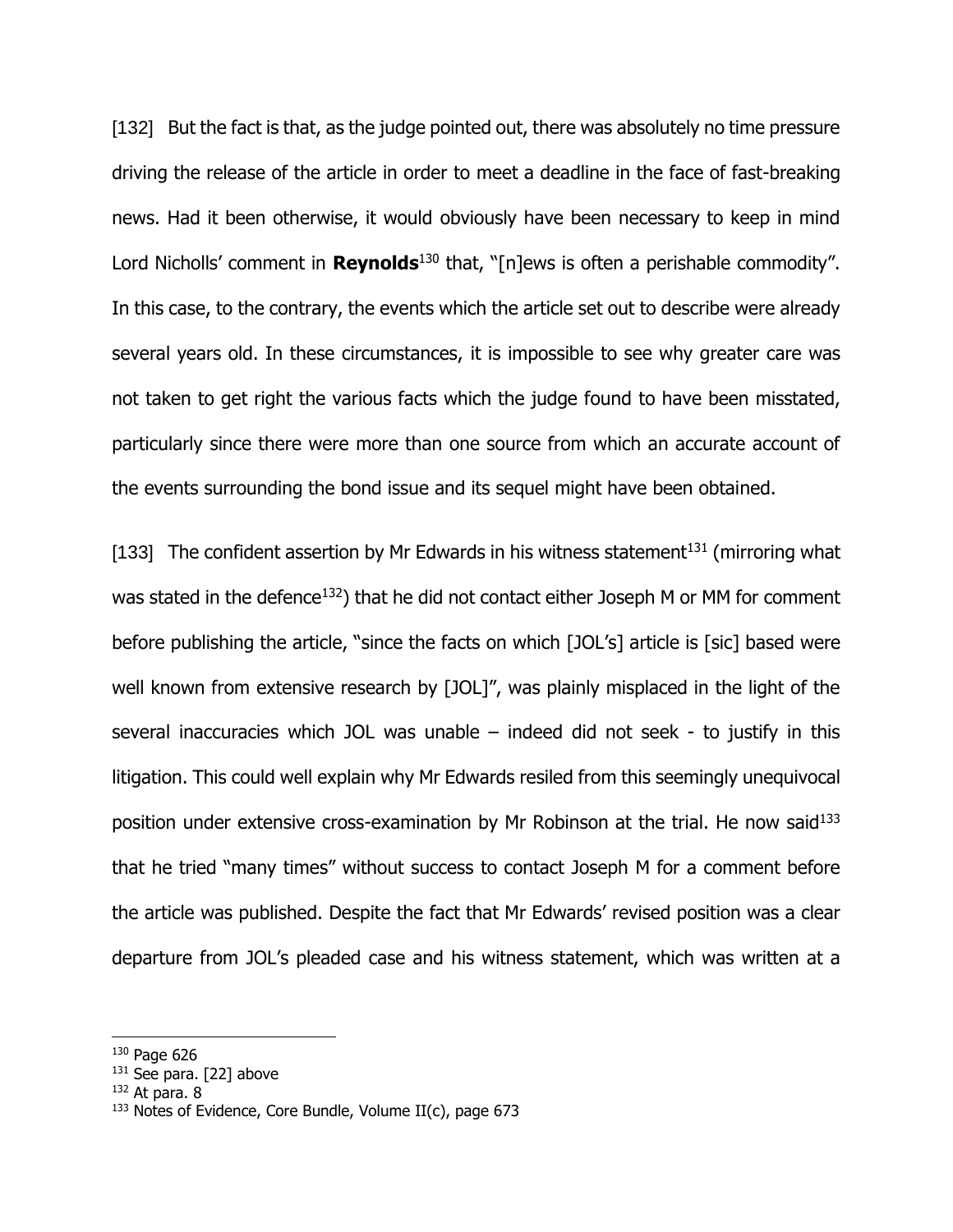time when the events were presumably fresher in his mind, the judge made no specific finding on the point. But, however this may be, the fact is that the article went to press without Joseph M/Mechala's side of the story being told.

[134] As the judge pointed out, much of the relevant information was readily available from the Mechala prospectus. Mr Edwards saw the prospectus on the SEC website, though, as he said in cross-examination<sup>134</sup>, he read no more than "a brief summary" of it. I have already set out<sup>135</sup> the judge's comments on the significance of the prospectus in the context of this case and there is no need to repeat it here. In common with the judge, I do not suggest "that Mr Edwards should have quoted chapter and verse from the prospectus". But it seems to me that achieving a fair balance must be one of the important aims of responsible journalism. For, as Lord Hobhouse observed in his brief but powerful concurring speech in **Reynolds**<sup>136</sup> , although the liberty to communicate and receive information "is of fundamental importance to a free society … it is the communication of information, not misinformation, which is the subject of [that liberty]". Accordingly, in a context in which adverse comment was being made on the inability of prospective purchasers of the Mechala bonds to obtain relevant information on the company's financial health, it seems to me that adherence to the tenets of responsible journalism must necessarily have required that the various cautionary notes sounded in the prospectus be also mentioned. In saying this, I have not lost sight of Mr Chen's contention that the traumatised bondholder referred to in the article was a purchaser in

 $134$  Notes of Evidence, Core Bundle, Volume II(c), page 697

<sup>135</sup> See para. [94] above

 $136$  At page 657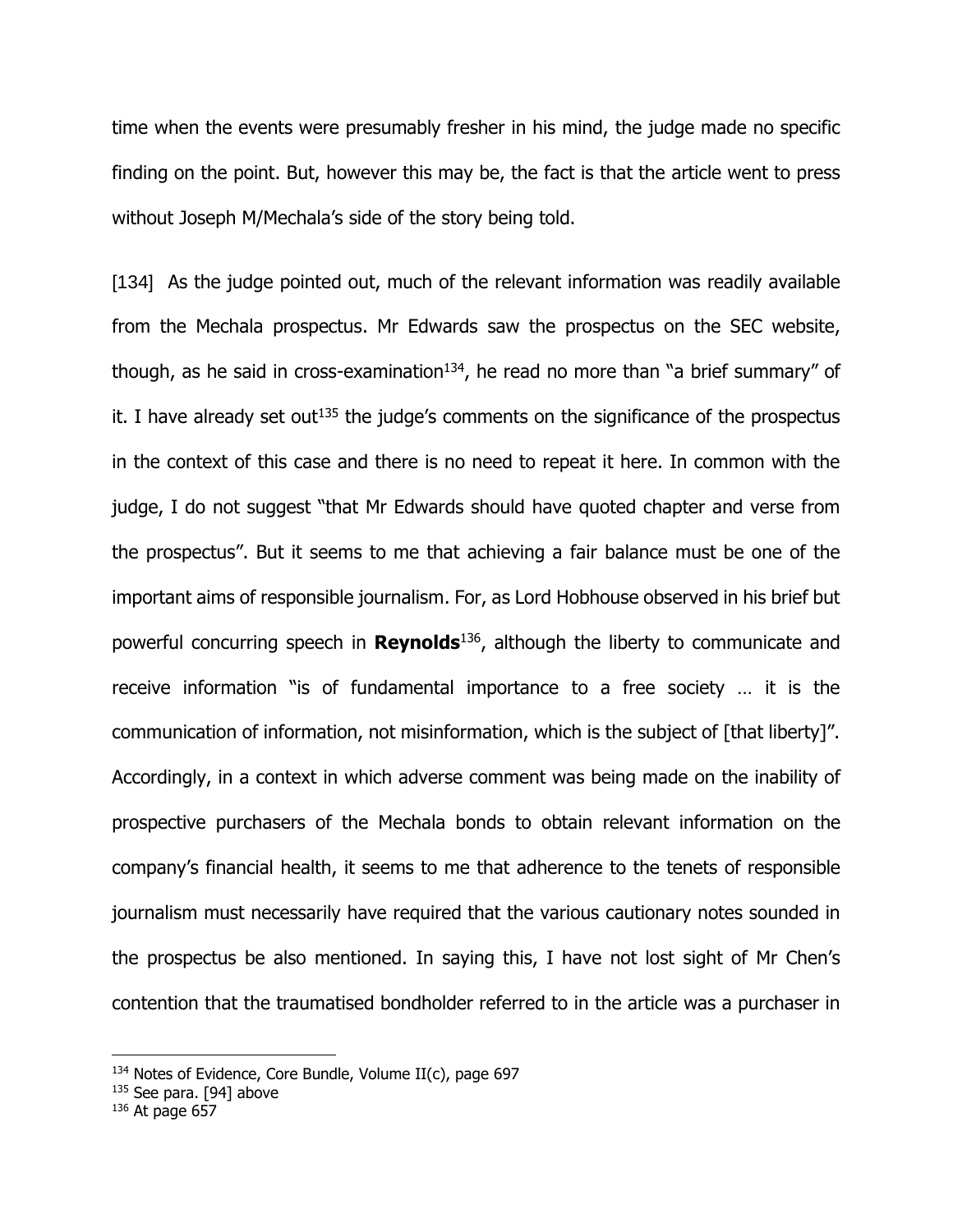the secondary market. The article itself did not say this, of course. But, even if this were so, it would in my view have been helpful – and fair - to make it known to readers that the original bond issue targeted buyers on the primary market, to whom all the relevant information had in fact been fully disclosed in the prospectus.

[135] In considering this matter, like the judge, I have not found it necessary to undertake a point-by-point assessment of how the article matched up against Lord Nicholls' list of indicia of responsible journalism. As Lord Bingham observed in **Jameel**<sup>137</sup> , "[Lord Nicholls] intended these as pointers which might be more or less indicative, depending on the circumstances of a particular case, and not, I feel sure, as a series of hurdles to be negotiated by a publisher before he could successfully rely on qualified privilege". A similar caution was expressed by Lord Hoffmann, who said<sup>138</sup> that Lord Nicholls' "well-known non-exhaustive list of ten matters which should in suitable cases be taken into account ... are not tests which the publication has to pass". To the contrary, as Lord Hope suggested<sup>139</sup>, it is the particular publication as a whole which must be looked at, keeping in mind "the whole context".

[136] Looked at that way, I am quite satisfied that the judge was fully entitled to conclude that the article as a whole fell well short of the standards of responsible journalism. But, in any event, even if it were necessary to complete a **Reynolds** scoresheet for the purposes of this assessment, I am quite satisfied from a consideration

- <sup>137</sup> At para. 33
- <sup>138</sup> At para. 56

<sup>139</sup> At para. 108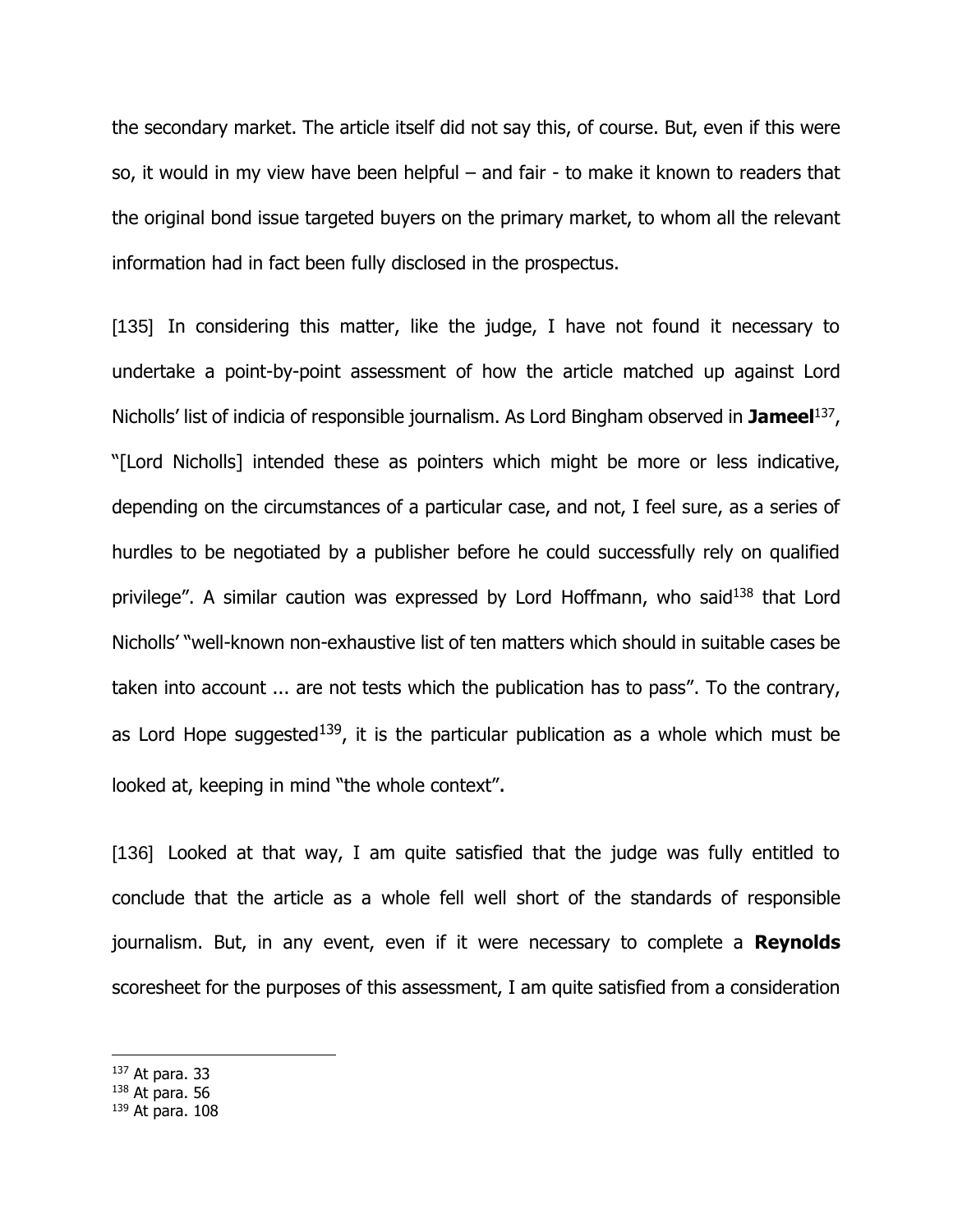of at the very least (i) the seriousness and nature of the allegation; (ii) the source of the information; (iii) the steps taken to verify the information; (iv) the status of the information; (v) the urgency of the matter; (vi) whether comment was sought from Joseph M; (vii) whether the article contained the gist of Joseph M's side of the story; and (viii) the tone of the article, that, as Lord Nicholls put it in **Bonnick v Morris & Others**<sup>140</sup> , "the price journalists pay in return for the privilege" was not met in this case.

#### 6. Damages

[137] As has been seen, neither party was happy with the judge's award of \$4,379,310.34 for general damages. For its part, JOL contends that if, contrary to its primary case, the article was defamatory, the award of damages ought to have been a purely nominal sum<sup>141</sup>. On the other hand, Joseph M contends that, because the judge failed to take into account the extreme aggravating circumstances and the undisputed malice that motivated publication of the article, the award should be increased to not less than \$100,000,000.00.

[138] I cannot avoid setting out in full the judge's discussion on the quantum of damages $142$ :

> "[95] The evidence of Joseph M suggests that no loss of reputation seemed to have ensued. There is none of the expected fall out that one would expect to see in this type of case. Mr Chen was able to establish, through cross examination, that in 2000, Joseph M was appointed Chairman of the family company ICD [sic] was still the Chairman at the

<sup>140</sup> At para. 23

<sup>141</sup> Ground (xxv)

<sup>142</sup> Judgment, paras [95]-[99]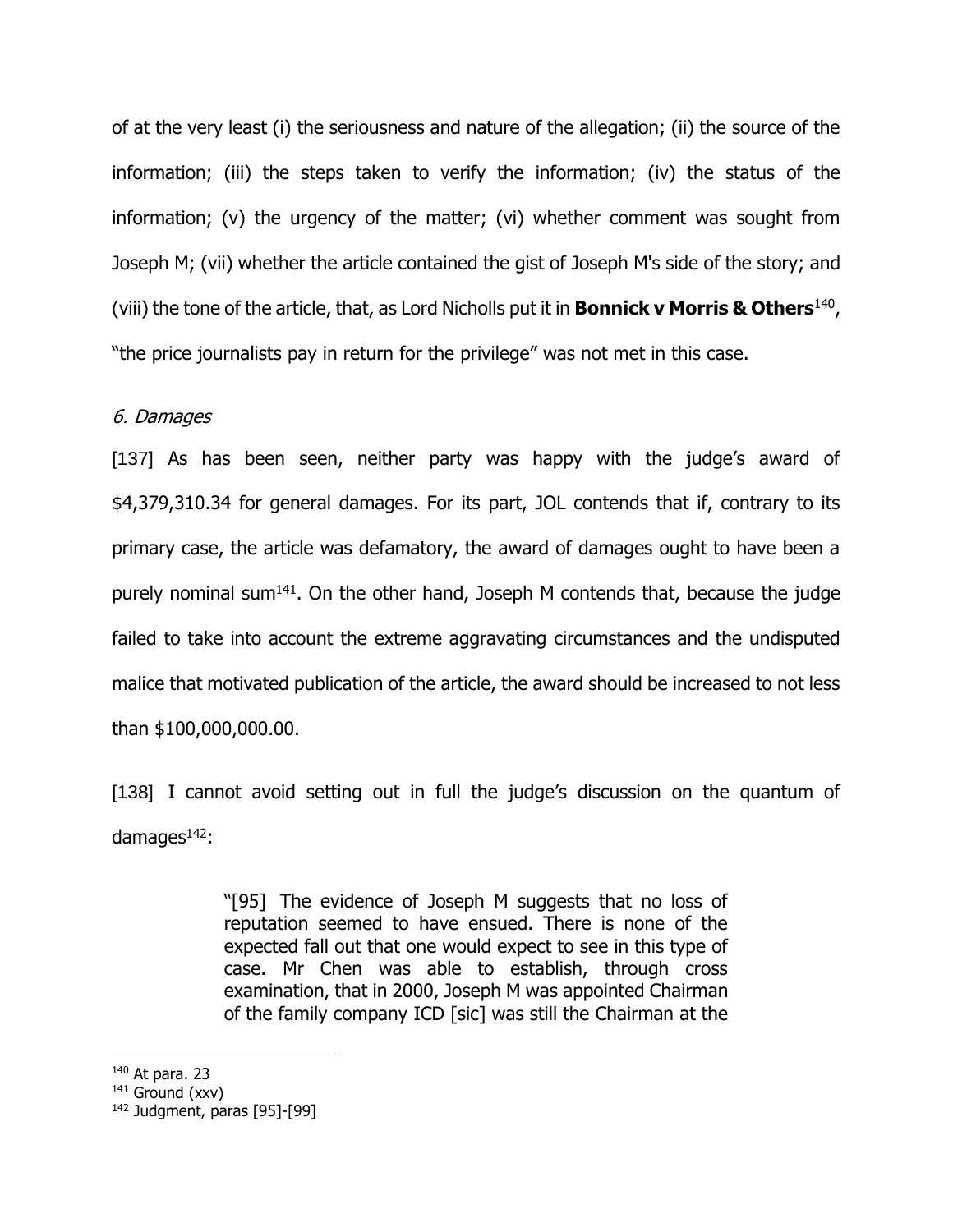time of trial. It was also established that in 2010, two years after the article, Joseph M was conferred with an Order of Distinction, Commander Class for contribution to the private sector and public sector. With [sic] six months of the article, Joseph M was elevated to the presidency of the Private Sector Organisation of Jamaica, an extremely powerful lobby group in Jamaica. In the year before the article was published, that is 2007, Joseph M was appointed to the board of the Development Bank of Jamaica and was still a member of that board.

[96] Joseph M founded St Patrick's Foundation and is now its Honorary Chairman. He is a director of Multicare Foundation which assists the less fortunate. He is also chairman of the Board of Governors of Hillel Academy, a distinguished private school in Jamaica. Two years after the article, 2010, he was appointed to the Board of the International Youth Foundation based in Baltimore in the United States of America.

[97] There was no specific evidence coming [sic] Joseph M indicating how he has shunned or suffered as a result of the article. Nothing has been produced to say that in business circles Joseph M has suffered loss of prestige. This case is unlike that of **Gleaner Company Ltd v Abrahams** (2003) 63 WIR 197 [sic] the jury award of JA\$80,700,000.00 was reduced to JA\$35,000,000.00. Even this reduced figure was very high by Jamaican standards. It was high then and still high now. Mr Abrahams in that case was universally treated with hostility and contempt. Everyone knew him, so there was nowhere he could go. He was openly called a thief by a shopper in the supermarket and taunted in public. Social invitations ceased. No-one would do business with him. He became depressed, withdrawn and prone to weep. Only a handful of people believed he was innocent' (**[16]**). There is no such equivalent circumstance in the present case. The witnesses who testified on behalf of Joseph M did not say that they lost any respect for him. Mr Bornstein stated that he regarded Joseph M then and now as [an] honest man.

[98] Indeed the objective evidence is that Joseph M as [sic] not lost any board membership since the article. Indeed he has received a national honour and secured the presidency of an important private sector organisation. There is nothing to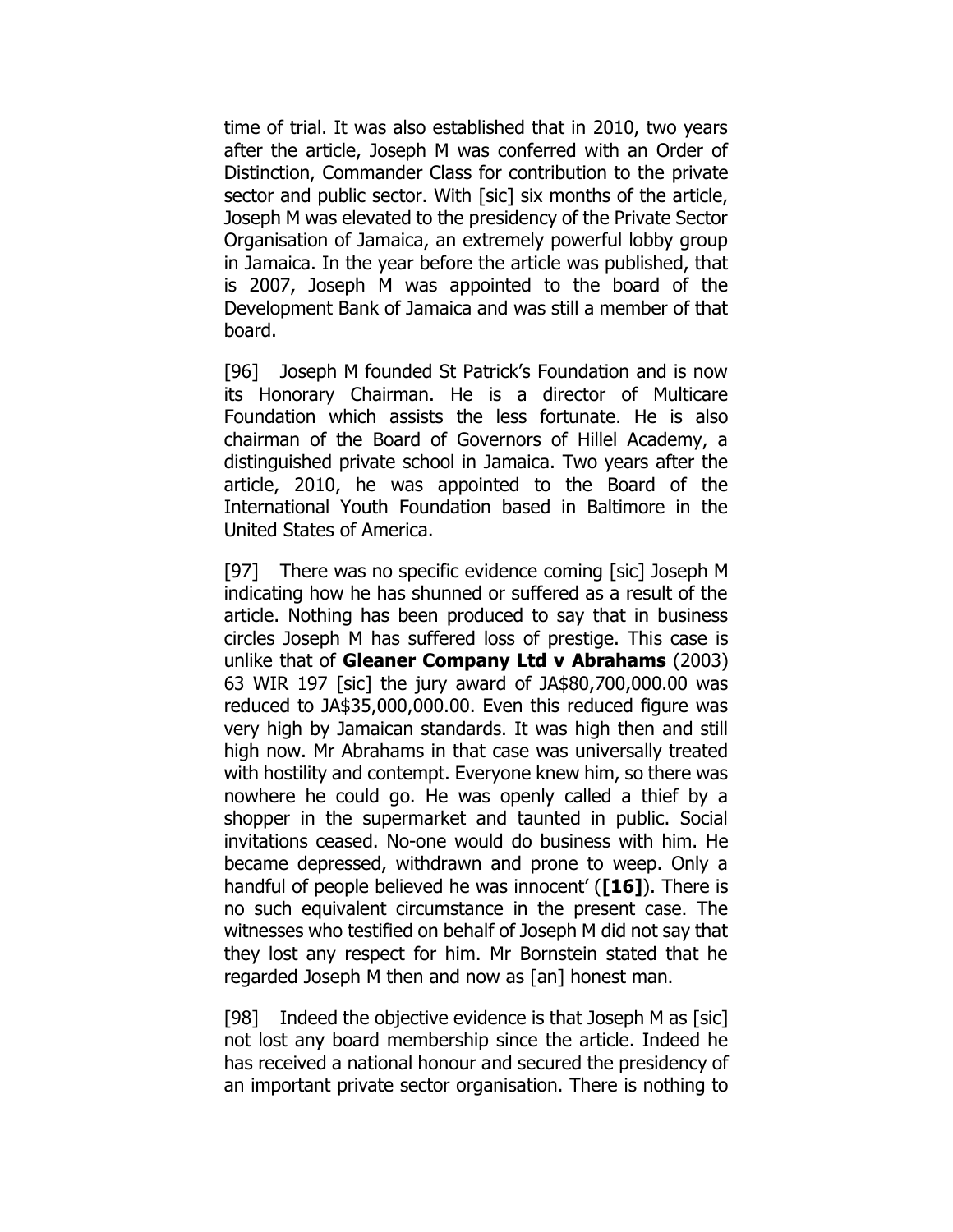say that even within his family business there has been any loss of face. There is no evidence of loss of stature.

[99] Mr Robinson has suggested that this case should attract on award of JA\$50m. This case is at the low end of defamation awards. The allegations were serious but from all indications Joseph M is none the worse. The court will use the case of **Seaga v Harper** (2008) 72 WIR 323 because the circumstances there are closer to the present case than those cited by counsel. In that case the award was JA\$3,500,000.00 at trial which was reduced on appeal to JA\$1,500,000.00. The Consumer Price Index (CPI) at date of Supreme Court Award was 73.95. The latest CPI available is June 2014 which is 215.9. Updating that award to today's value gives JA\$4,379,310.34. This is the sum that is awarded. Costs to Joseph M to be agreed or taxed. The second claimant died before the case began. His claim is no longer before the court."

[139] On the appeal, Mr Chen submitted that there was no basis for a substantial award of damages to Joseph M, given that there was no evidence that he had suffered any loss of reputation in consequence of the publication of the article. In these circumstances, Mr Chen repeated the submission that he had made to the judge, which is that a finding on liability in favour of Joseph M should attract no more than nominal damages. In relation to Joseph M's cross-appeal, Mr Chen submitted that the judge had rightly rejected the submission of Joseph M's counsel that damages in the sum of \$50,000,000.00 should be awarded.

[140] For his part, Mr Robinson submitted that the judge should have awarded damages in a far more substantial amount. The claim was for defamation of character, not for loss of reputation. The fact that Joseph M may have lost little or no stature was not a bar to damages. Joseph M did in fact suffer some loss of reputation. In addition, the pain and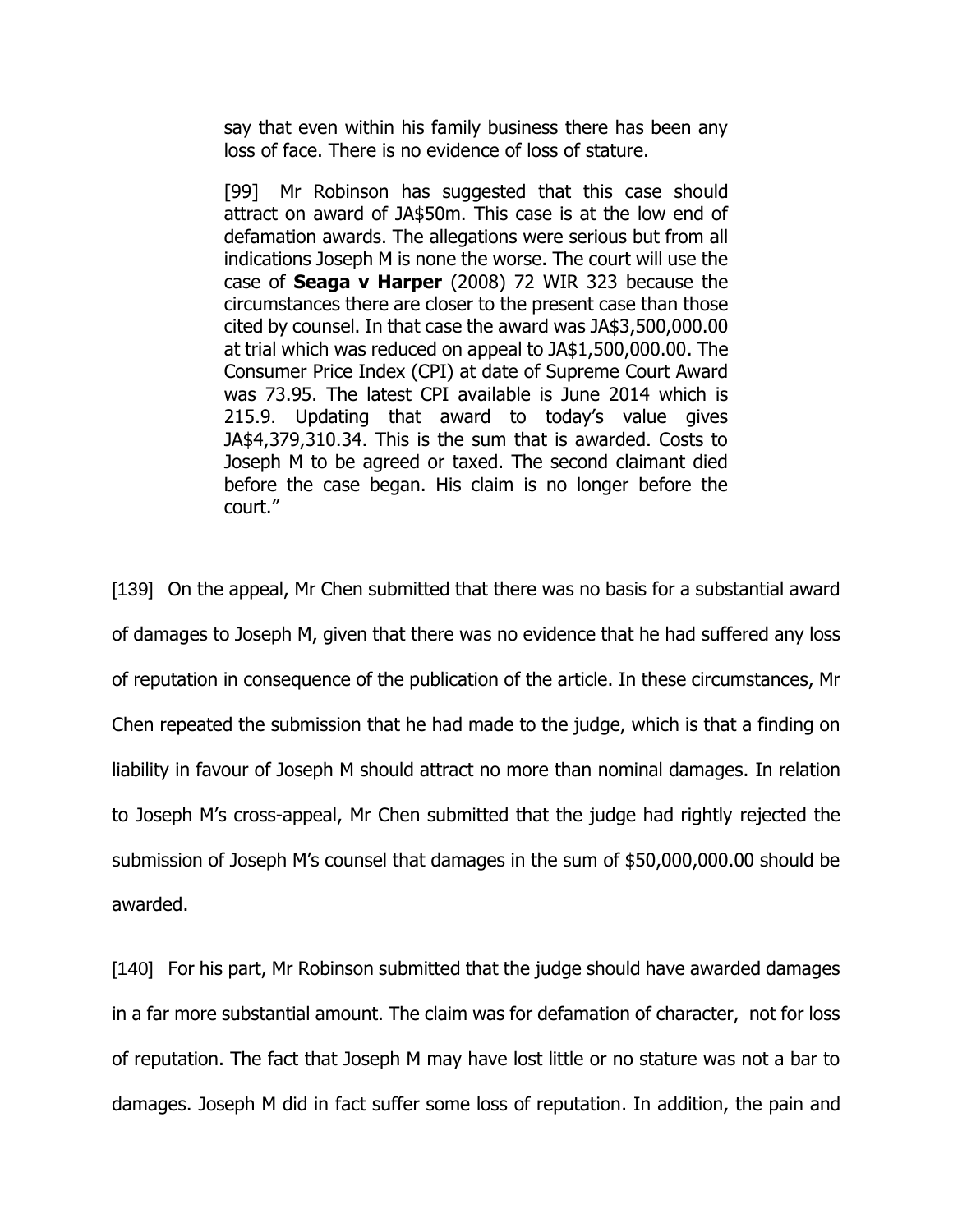anguish which the publication of the article had caused him, MM and the Matalon family were also factors to be taken into account. The judge failed to take into account the aggravating factors of JOL's behaviour before and during the litigation, including its refusal to offer either an apology or to make amends. And, as regards the conduct of the litigation, Mr Robinson took us through the various stages of the action, to make the point that JOL's defence of the matter was "disingenuous and insincere" and by that means aggravated the damages.

[141] Mr Robinson's further submission was that the judge also failed to take into account Joseph M's undisputed evidence $143$  that the root cause of JOL's conduct was the role played by Joseph M as a director of Ackendown, which was at the time involved in a commercial dispute with Gorstew Ltd, a company connected to JOL. On this basis, Mr Robinson's submission was that, as Joseph M had testified<sup>144</sup>, "[JOL's] obvious motive [was] to damage my personal reputation in the eyes of the public ...". Taken all together, the factors of  $145$  "egregious malice and deliberate, perverse and persistent aggravation brings [sic] this case squarely within the category of cases best exemplified by the seminal decision of **Gleaner Co Ltd v Anthony Abrahams**<sup>146</sup> …". In all the circumstances, Mr Robinson submitted, the award for general damages should be at least \$100,000,000.00.

<sup>143</sup> Witness Statement of Joseph Matalon, paras 7 and 24

<sup>&</sup>lt;sup>144</sup> Claimant/Respondent's Skeleton Submissions dated 16 November 2015, para 57

 $145$  Ibid para 60

<sup>146</sup> [2004] 1 AC 628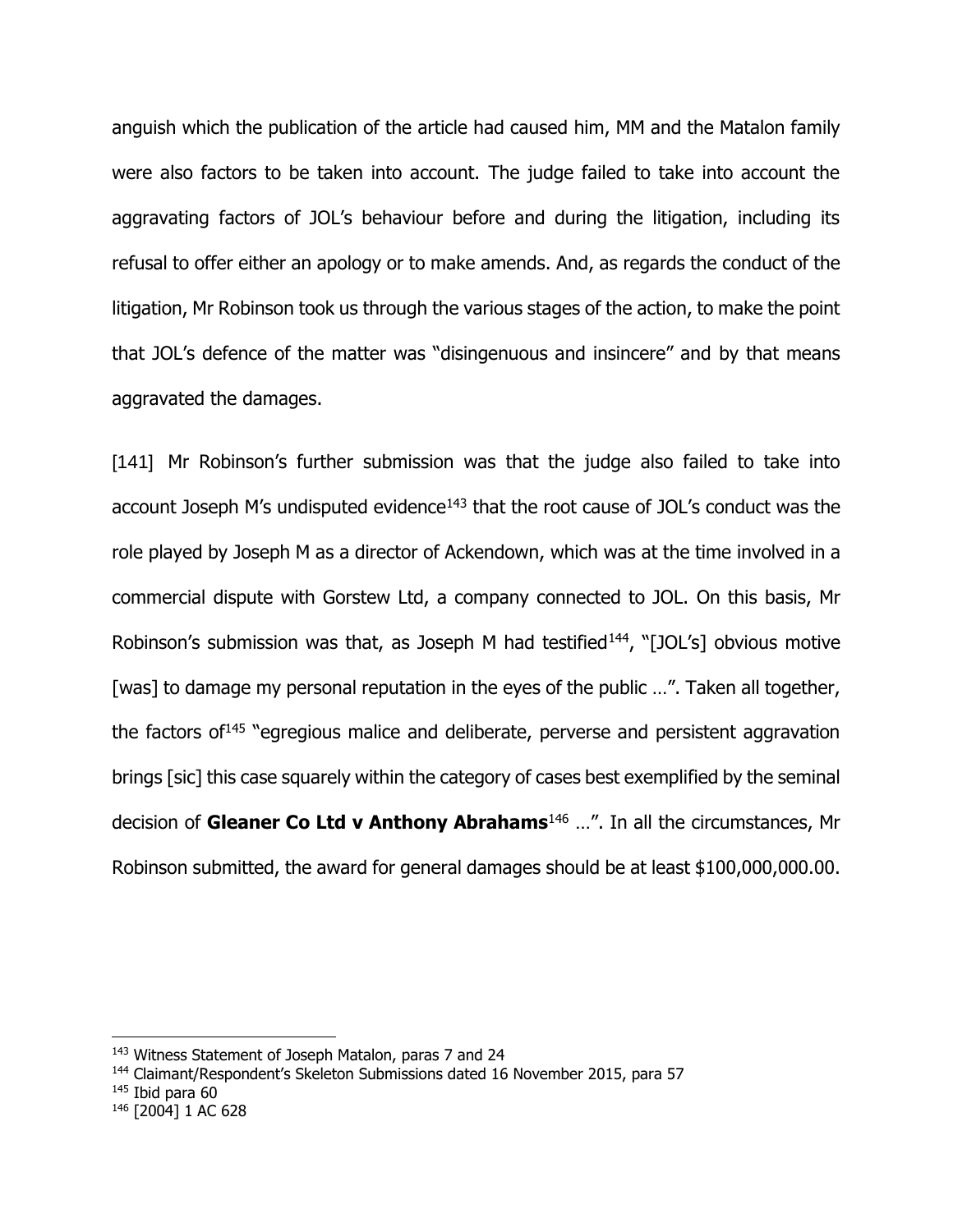[142] In support of his submissions, Mr Robinson cited a number of authorities which I will mention briefly.

[143] In **Rantzen v Mirror Group Newspapers (1986) Ltd and Others**<sup>147</sup> , the plaintiff was a well-known television presenter. She was also chairman of a charitable service for sexually abused children. She sued for libel arising out of a newspaper publication which suggested that she had protected from exposure a male teacher at a boys' school, who was himself a sexual abuser, thereby putting the children at the school at risk. The newspaper's defences of justification and fair comment failed and the jury awarded the plaintiff damages in the sum of £250,000.00. On appeal, while considering that the circumstances of the case justified a "very substantial award", the Court of Appeal of England and Wales reduced the jury's award to £110,000.00, on the ground that the sum awarded by the jury was excessive in that it was not proportionate to the damage suffered by the plaintiff. The court considered that, despite the ordeal suffered by the plaintiff as a result of the libellous publication and its aftermath, she continued to enjoy "an extremely successful career as a television presenter … [was] a distinguished and highly respected figure in the world of broadcasting ... [whose] work in combating child abuse has achieved wide acclaim"<sup>148</sup>.

[144] However, Mr Robinson also relied on two additional points which emerged from the judgment. First, that in a proper case, the absence of any apology can be taken into

<sup>147</sup> [1994] QB 670

<sup>148</sup> Per Neill LJ at page 696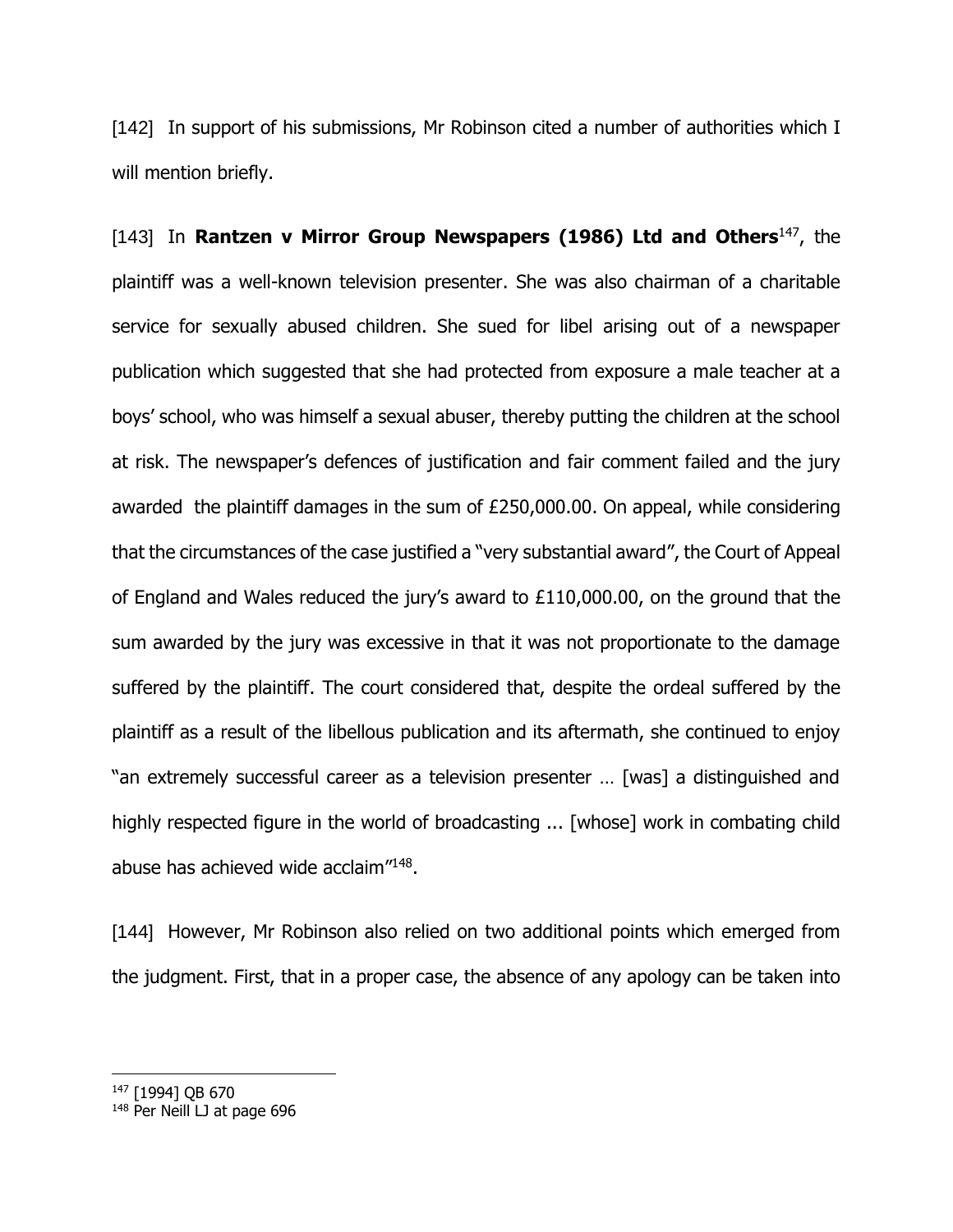account in aggravation of damages<sup>149</sup>. And second, that "damages for defamation are intended at least in part as a vindication of the plaintiff to the public<sup>"150</sup>.

[145] As the judge's account demonstrates, **The Gleaner Company Ltd and Another v Eric Anthony Abrahams** ('**Abrahams**')<sup>151</sup> was a case in which a substantial award of damages was held to be justified by the nature of the libellous statements complained of and their impact on the claimant. In that case, the defendant newspaper published articles suggesting that, during his time as Minister of Tourism for Jamaica, the claimant had taken bribes from American public relations and advertising agencies in return for awarding them lucrative contracts for promoting tourism in Jamaica. The claimant's action for libel was met by pleas of justification and qualified privilege, but in due course, both defences fell away completely and the matter came down to an assessment of damages.

[146] At some point after it had become clear that there was, as the Board put it<sup>152</sup>, "no way of avoiding the assessment", the defendant published an apology, which it would later describe as "full and ample". But, for reasons which it is not now necessary to explore, the trial judge told the jury, without criticism from either this court or the Privy Council, that they were entitled to regard the apology as insincere in all the circumstances.

- $149$  At page 683
- $150$  At page 695
- <sup>151</sup> [2003] UKPC 55
- <sup>152</sup> At para. 30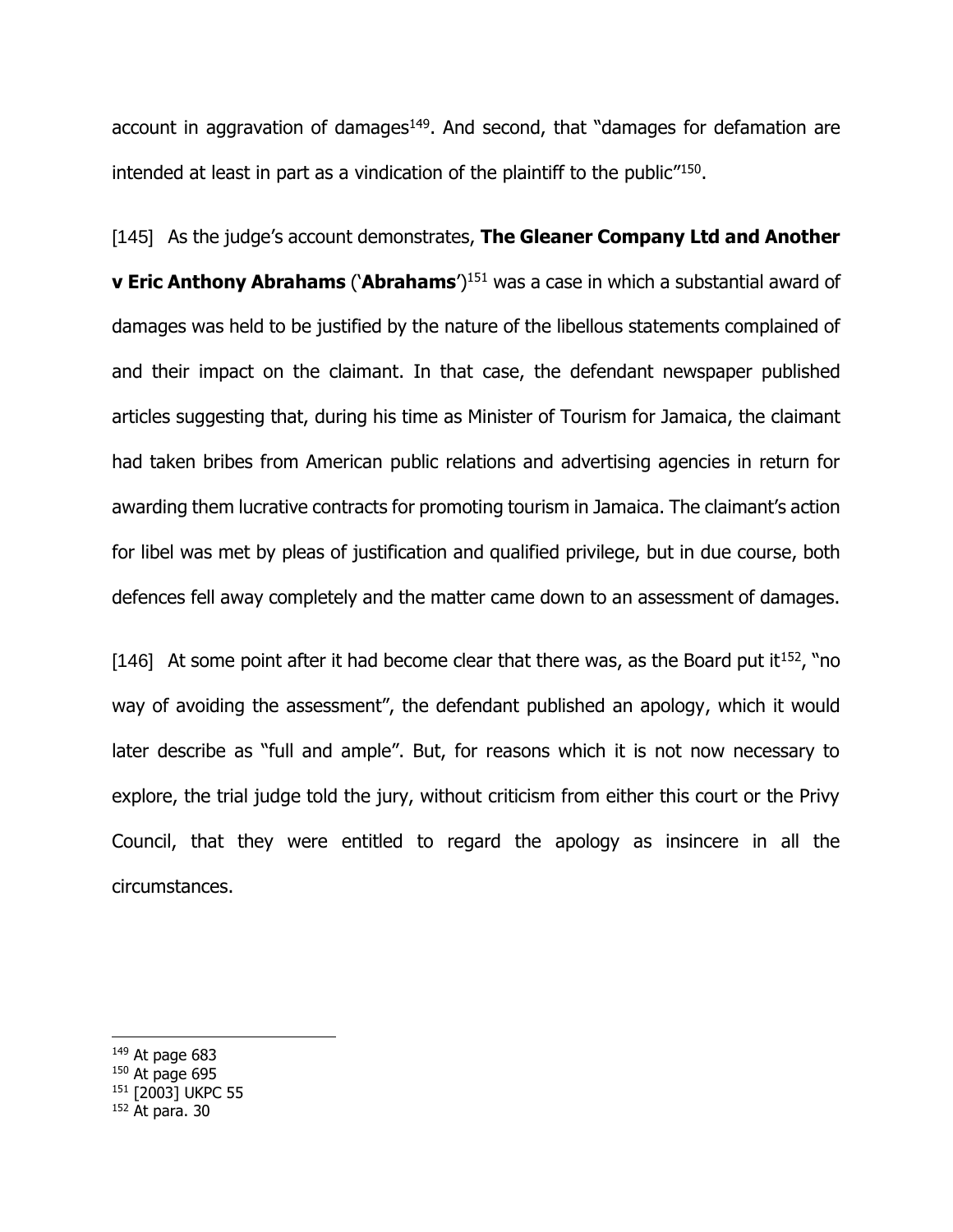[147] The evidence relating to the effect of the libel on the claimant was summarised by

Lord Hoffmann in the judgment of the Privy Council in the following way<sup>153</sup>:

"16. Mr Abrahams was universally treated with hostility and contempt. Everyone knew him, so there was nowhere he could go. He was openly called a thief by a shopper in the supermarket and taunted in public. Social invitations ceased. No one would do business with him. He became depressed, withdrawn and prone to weep. Only a handful of people believed that he was innocent."

[148] Further<sup>154</sup>:

"32. Mr Abrahams pleaded no special damage, such as loss of particular earnings, but gave evidence in support of an award of general damages which took loss of earnings into account. He said that in 1987 his business as a tourism consultant was prospering and seemed about to take off. He hoped to make real money. Instead, for five years he earned nothing and then had to take up a different occupation.

33. In addition, Mr Abrahams called medical evidence about the effect on him of the ostracism and humiliation he had suffered. He had, for example, been thrown out of the offices of a potential client and searched by his security officers. At one stage he felt unwilling to go out of doors. An eminent psychiatrist deposed that he had suffered both physiological and mental damage; the aggravation of asthma and diabetes, development of obesity through inertia; damage to his self-esteem. …"

[149] After a trial before FA Smith J (as he then was) and a jury, the claimant was awarded general damages of \$80,700,000.00 for libel. However, this court considered

<sup>153</sup> At para. 16

<sup>154</sup> At paras 32 and 33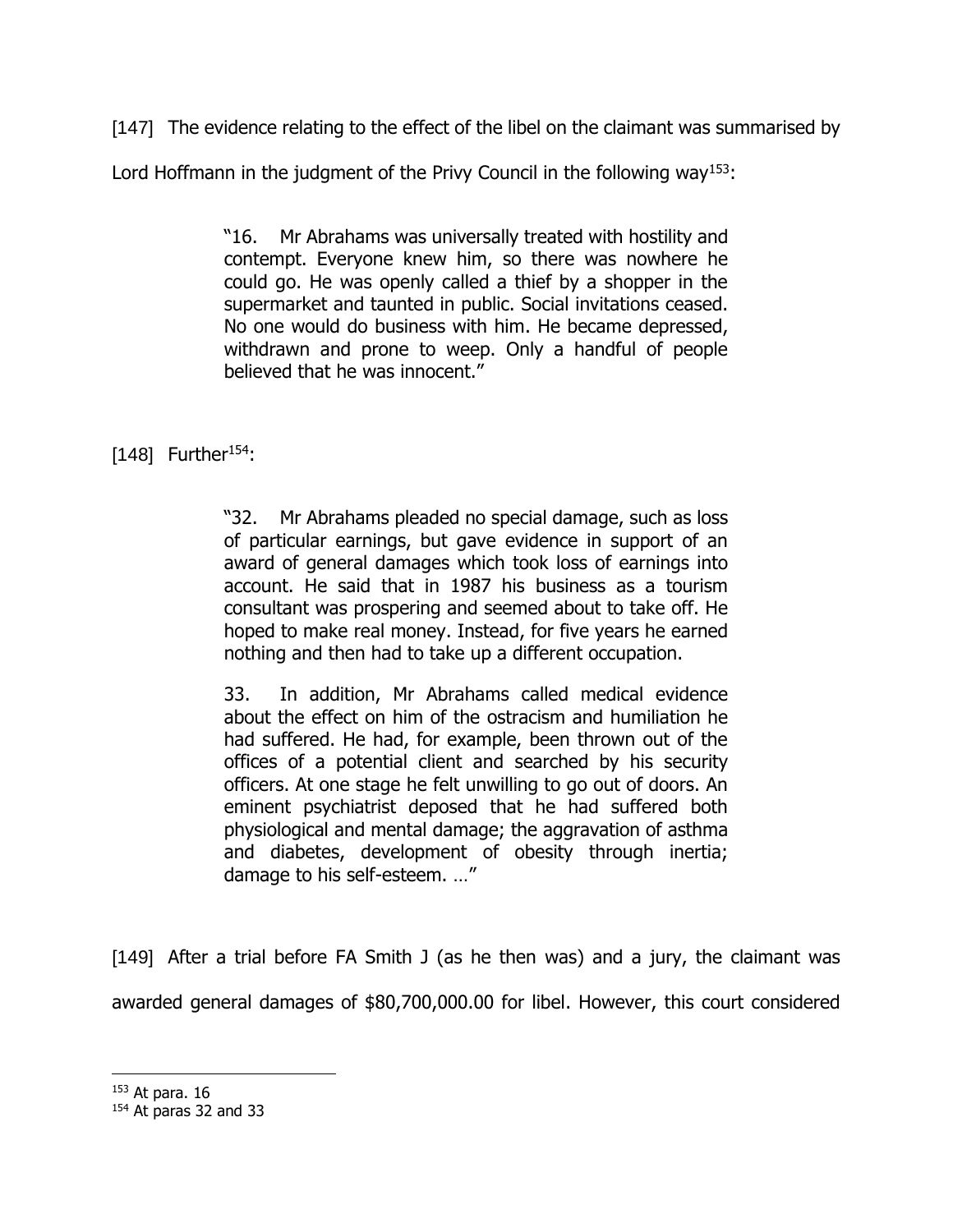that this award was excessive and reduced it to \$35,000,000.00. The Privy Council took the view that this court was in the best position to determine the right figure required to compensate the claimant in the circumstances of this case and declined to further reduce the award.

[150] In **Percival James Patterson v Cliff Hughes and Nationwide News Network Ltd** ('Patterson')<sup>155</sup>, the claimant, a former Prime Minister of Jamaica, sued for damages for libel allegedly contained in a radio broadcast. The claim arose out of a news report that the claimant and others had arrived at the Norman Manley International Airport in a private jet in which a sum of approximately US\$500,000.00 was found in a diplomatic pouch. Among the things said in the report was that "the authorities were concerned about the source of this money and its intended use and they were acting under the Proceeds of Crime Act". The report also stated or strongly implied that the claimant, despite his retirement as Prime Minister, may still have been in possession of a diplomatic passport. Accordingly, among other things, he complained that the report suggested that he had used his diplomatic privileges in an attempt to shroud his criminal activity. The information conveyed by the report ultimately proved to be erroneous. A purported apology tendered to the claimant by the defendants a few days later was considered by the court to be inappropriate in the circumstances of the case.

[151] In a notable judgment at first instance, P Williams J (as she then was) held that the defence of qualified privilege failed because the report, which she held to be

<sup>155</sup> [2014] JMSC Civ 167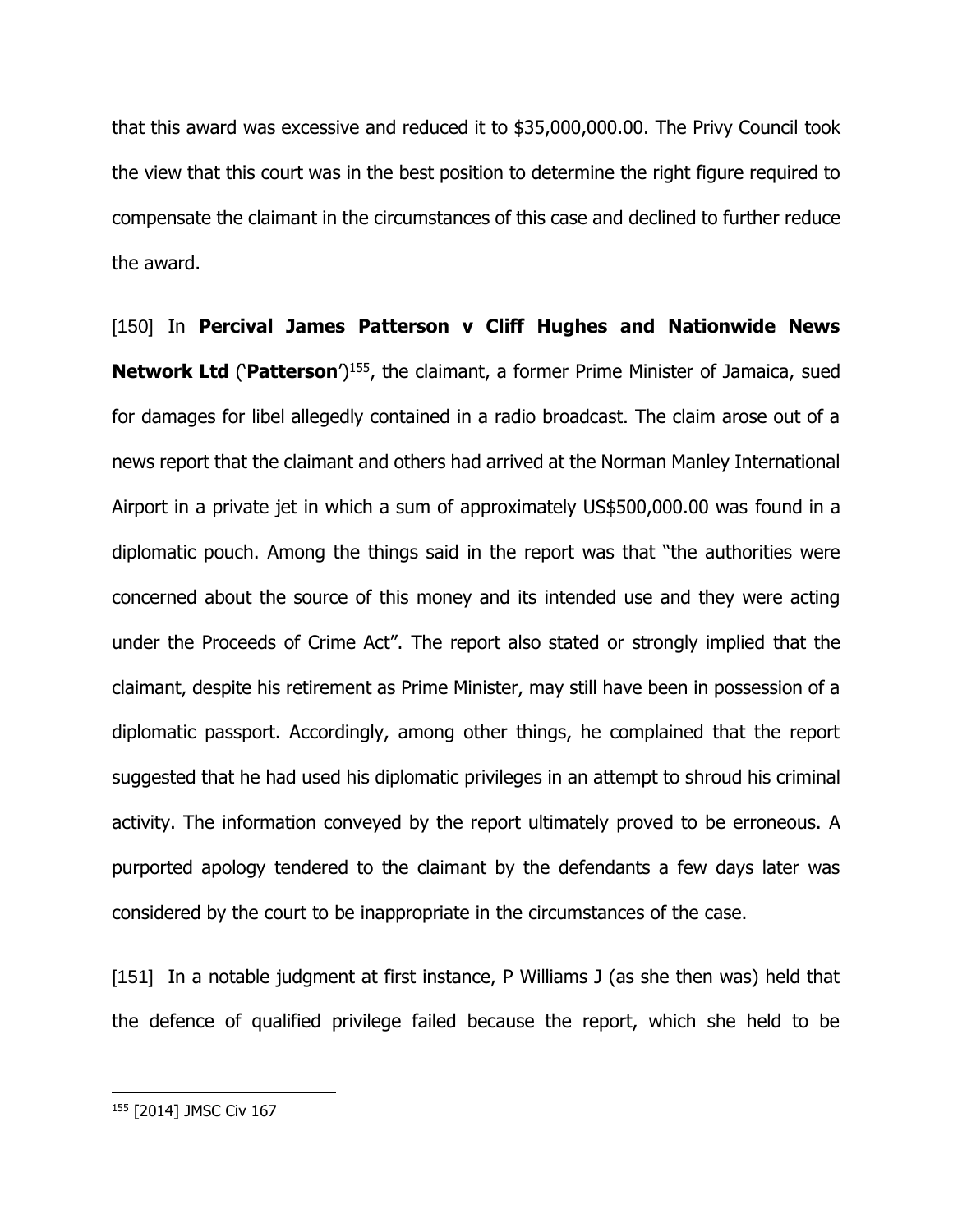defamatory, fell short of the standards of responsible journalism. On the issue of damages, there was evidence of the high reputation which the claimant had enjoyed in Jamaica, the region and the wider world. The witnesses who testified in his favour spoke to their shock and disbelief at hearing the news report, but confirmed that he continued to be held by them in great esteem nonetheless. There was also evidence that the claimant had received, as P Williams J put it<sup>156</sup>, " $\ldots$  awards, recognition and appointments of distinction after the words were published". This led the defendants to submit that any award of damages to the claimant should be accordingly modest. For the claimant on the other hand, in reliance on **Rantzen v Mirror Group Newspapers Ltd**, it was submitted that, notwithstanding the fact that he continued to enjoy a good reputation, a substantial award should still be made, taking into account his status as esteemed public servant, lawyer, political representative and statesman. The claimant also sought an award of aggravated and/or exemplary damages.

[152] P Williams J ruled that no case for either aggravated or exemplary damages was made out, given the criteria laid down by the House of Lords in **Rookes v Barnard and Others ('Rookes v Barnard')**<sup>157</sup>. In reliance on **Abrahams**, the claimant submitted, using the \$35,000,000.00 awarded by this court and affirmed by the Privy Council in that case as a base, that general damages in the amount of \$180,000,000.00 should be awarded. The defendants relied on the decision of this court in **Edward Seaga v Leslie** 

<sup>156</sup> At para. 120

<sup>157</sup> [1964] AC 1129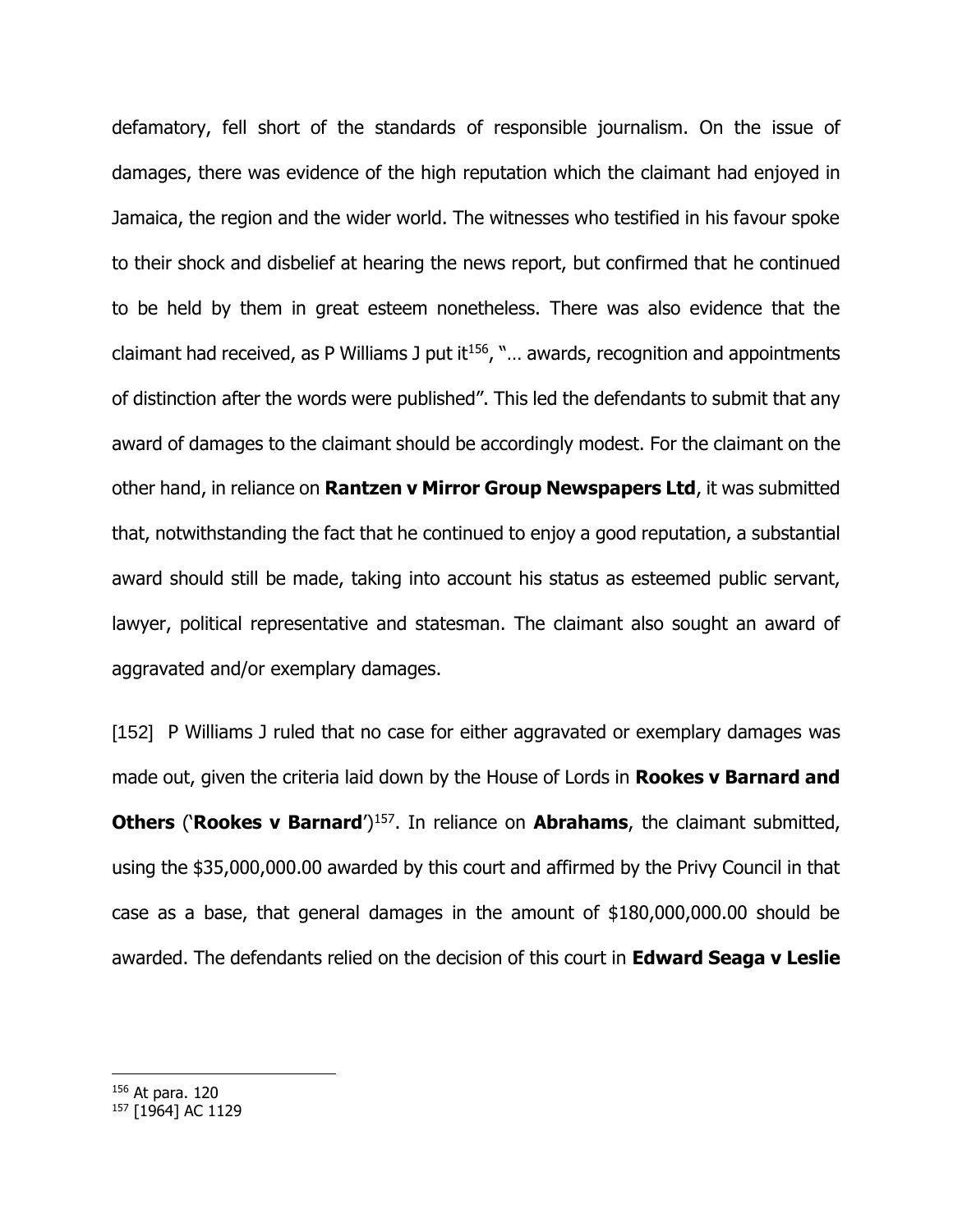**Harper**<sup>158</sup> **('Seaga v Harper')**, which was a case in which a Deputy Commissioner of Police was libelled but was able to show very little evidence of any lasting injury to his reputation. The trial judge's award of \$3,500,000.00 for general damages was reduced by this court to \$1,500,000.00.

[153] In resolving these contrasting positions, P Williams J found value in the following

dictum of Panton P in **The Jamaica Observer Ltd v Orville Mattis**<sup>159</sup>:

"It takes years to build a good name and reputation. On the other hand, it takes only a few reckless lines in a newspaper to destroy or seriously damage that name or reputation. The damage usually remains for a good while. Section 22 of the Constitution gives a right to free speech, but it does not permit defamation of one's good character. When such damage has been proven adequate compensation should follow. …"

[154] With this in mind, P Williams J awarded the claimant general damages in the sum

of \$12,000,000.00, giving the following as her reasons<sup>160</sup>:

"In the circumstances I find from the evidence that the damage to the reputation of the claimant was not such as to warrant an award in the nature of the amount awarded in the Abraham's case [sic]. The award suggested by [the defendants] of \$250,000.00 is however not sufficient to meet the damage done to the claimant in this case; his persona must be taken into account. The evidence indicated that any damage done faded soon thereafter although the defendants persisted in making remarks and adopted a position which some may view as perpetuating the falsehood of the story for longer than they should. I also must bear in mind that although now considered inappropriate an attempt to

<sup>158 (</sup>unreported), Court of Appeal, Jamaica, Supreme Court Civil Appeal No 29/2004, judgment delivered 20 December 2005

<sup>159</sup> [2011] JMCA Civ 13, para. 17

<sup>160</sup> At para. 135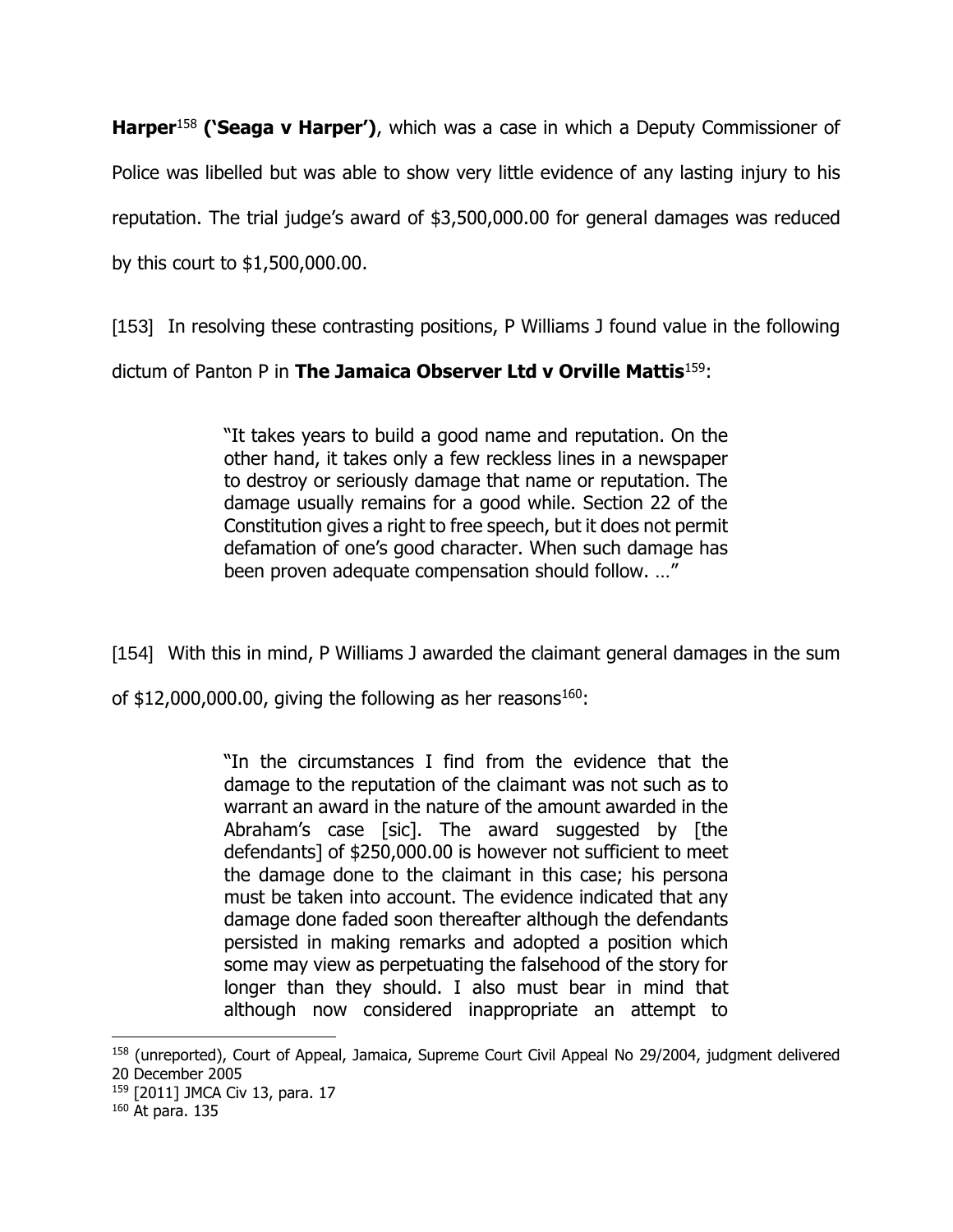apologize was made days later. I find that given the nature of the damage proven, an adequate compensation that should follow is twelve million dollars (\$12,000,000.00)."

[155] And finally in relation to the cases cited by Mr Robinson, I will mention the decision of the Court of Appeal of Grenada in **Keith Mitchell v Steve Fassihi and Others**<sup>161</sup> . In that case the publisher of the newspaper 'Grenada Today' reprinted a 'petition' sent by the first-named respondent to Her Majesty, the Queen. As Gordon JA stated in his judgment<sup>162</sup>, the 'petition' accused the appellant, at the time of publication the sitting Prime Minister of Grenada, "of using his office to harbour criminals, assist in money laundering, of having his election campaign financed by criminals, of using public monies to set up private family businesses, of appointing known criminals as Honorary Councils [sic] and Ambassadors at large and other defamatory matters".

[156] No defence was filed to the action brought by the appellant, nor was any apology given or retraction made. After judgment in default of defence was entered in favour of the appellant, damages were assessed by the Master, who awarded the appellant general damages of EC\$100,000.00, including aggravated damages, but declined to award exemplary damages. With regard to exemplary damages, the Master took the view that the claimant had failed to bring the case within the criteria laid down in **Rookes v Barnard**.

<sup>161</sup> (unreported), Court of Appeal, Grenada, Supreme Court Civil Appeal No 22/ 2003, judgment delivered 22 November 2004

 $162$  At para. [2]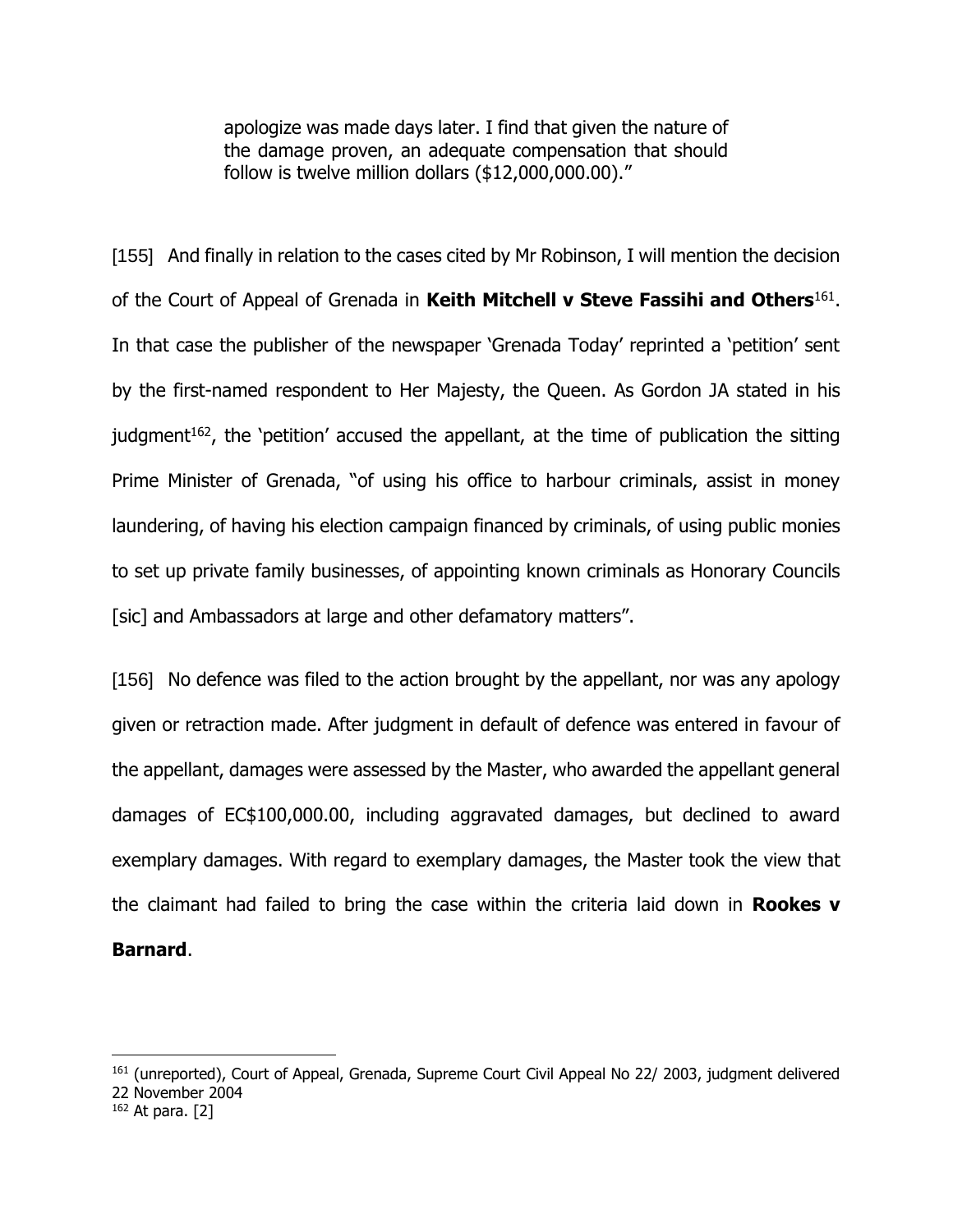[157] The claimant appealed against the Master's decision on the grounds that (i) the award for general damages was insufficient, and (ii) the Master ought to have awarded exemplary damages in the circumstances of the case. The appeal failed on the first ground, but succeeded on the second. I am bound to say, with respect, that the basis of the decision on the exemplary damages point is not entirely clear from the judgment of Gordon JA (with whom Redhead and Archibald JJA (Ag) both agreed). But it appears that the court took the view that it was possible to bring the case within the second category of case identified in **Rookes v Barnard** as fit for an award of exemplary damages, that is, cases in which the defendant's conduct has been calculated by him to make a profit for himself which may well exceed the compensation payable to the claimant.

[158] A number of points may be taken away from this brief survey of Mr Robinson's authorities. First, loss of reputation has a value which, in an appropriate case, can and should be compensated by, if warranted by the circumstances, a substantial award of damages. Second, it is always necessary to consider the impact that the libellous statement has had on the claimant's life, since, save in cases where an award of exemplary damages is found to be justified, the damages awarded must be proportionate to the damage suffered by the claimant. Third, the outcome in each case will therefore depend on the actual circumstances of the case and the nature of the evidence put forward in support of the claim for damages. Fourth, the absence of an apology, or at any rate a genuine apology, is a relevant factor which may be taken into account as an aggravating feature in assessing damages. Fifth, damages for defamation are to an extent intended to operate as a vindication of the claimant to the public.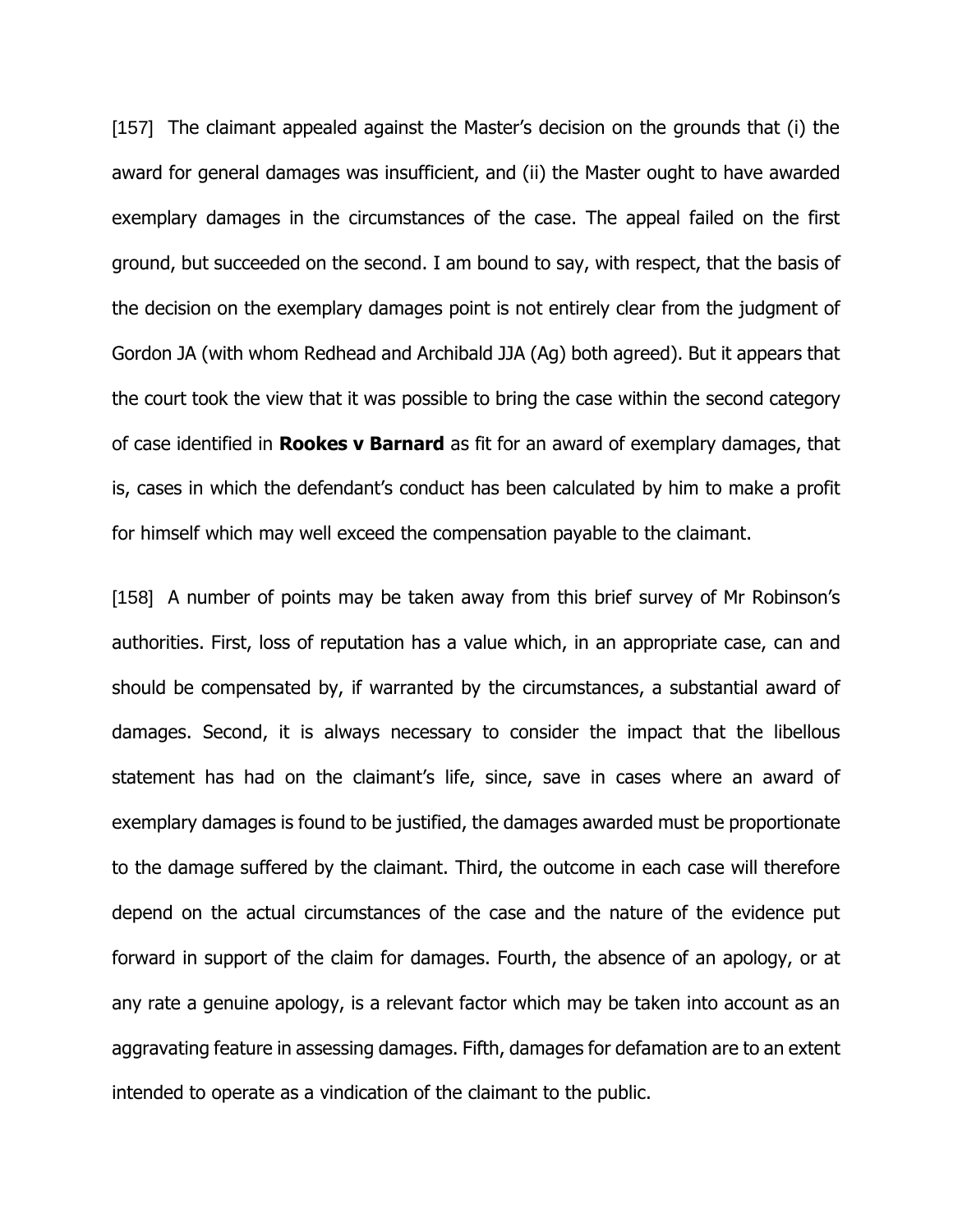[159] To these points, I would add a sixth, which is this. In considering whether the judge's award should be disturbed, I must bear in mind that, although an appellate court may interfere with an award of damages if the trial judge acted on some erroneous principle of law, took into account irrelevant factors, or omitted to take into account relevant factors in arriving at his or her conclusion, the court will generally be cautious before doing so. This court will therefore ordinarily defer to a trial judge's reasoned determination of damages once this can be shown to be, as Buxton LJ put it in **Gur v Avrupa Newspapers Ltd and Another**<sup>163</sup>, "... well within the ambit of her [or his] proper judgement, looking at all the factors in [the] case". I note, however, the observation by Harrison JA (as he then was) in **Seaga v Harper**<sup>164</sup> that this court will "more readily" disturb an award made after a trial by judge alone than it would an award made after a trial by jury.

[160] Mr Chen submitted that there was no evidence that Joseph M suffered any serious loss of reputation as a result of the libel. And it is clear from the judge's unchallenged findings on the point that this was so. However, there can be no doubt that Joseph M was seriously libelled in the article. Particularly egregious, in my view, was the implication that Joseph M, his father and the rest of his family, having deliberately omitted to make full and fair disclosure of the risks associated with investing in the bonds (which were "toxic"), walked away with "US\$100m in their pockets", paying bondholders "a paltry 47 cents on the dollar to buy back the bonds". This was, as the judge found, a serious

<sup>163</sup> [2008] EWCA Civ 594, para. [38]

 $164$  At page 33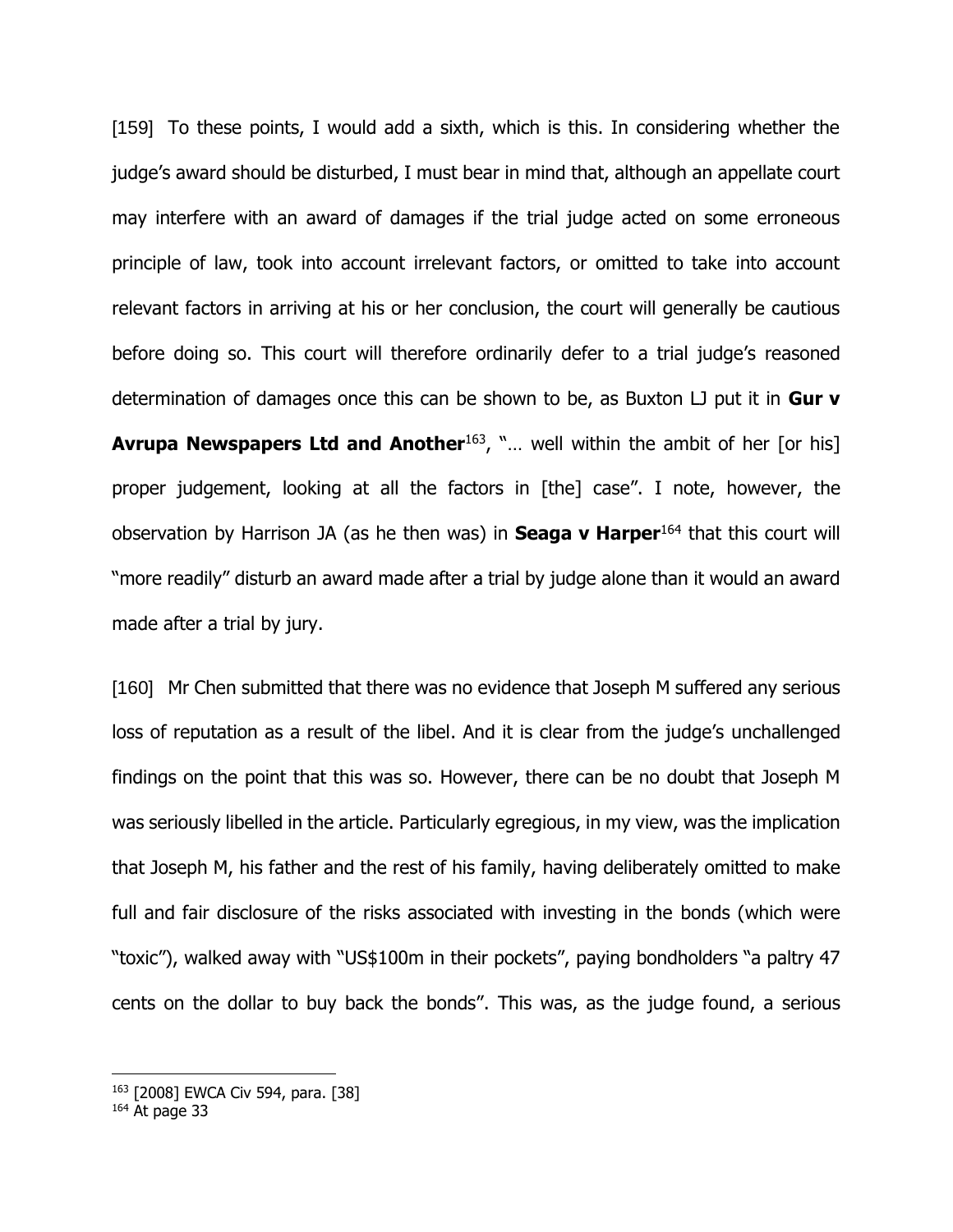misrepresentation of the facts, especially since, as the evidence showed, in addition to the fact that all the risks were fully disclosed, the proceeds of the bond issue were substantially used to replace Mechala's high cost debt: of the total net proceeds of the bond issue of US\$94,800,000.00, some US\$80,500,000.00 (or approximately 85%) was applied to this purpose $^{165}$ .

[161] But JOL, finding itself completely unable to justify the libellous statements in the article, proffered no apology of any kind at any point in the proceedings. Indeed, its first response to the intimation of a claim from Joseph M was to reject it out of hand and to offer space in its newspaper to allow him "to publish his perspective" on the matter. That was, as Joseph M obviously considered it to be, too little too late. Thereafter, JOL defended the claim vigorously, giving, as the arguments put forward in this appeal have demonstrated, absolutely no quarter at any stage.

[162] I therefore think that the idea of an award of nominal damages floated by Mr Chen is absolutely out of the question.

[163] On the cross-appeal, Mr Robinson complains that the judge's award of \$4,379,310.34 was way too low. He argued that, at the very minimum, the award of \$12,000,000.00 in **Patterson**, in which the defendants had also submitted that the claimant had suffered no loss of reputation as a result of the libel, should now be taken as the "low end" for libel awards. But this case, Mr Robinson submitted, taking the

<sup>165</sup> See para. [31] above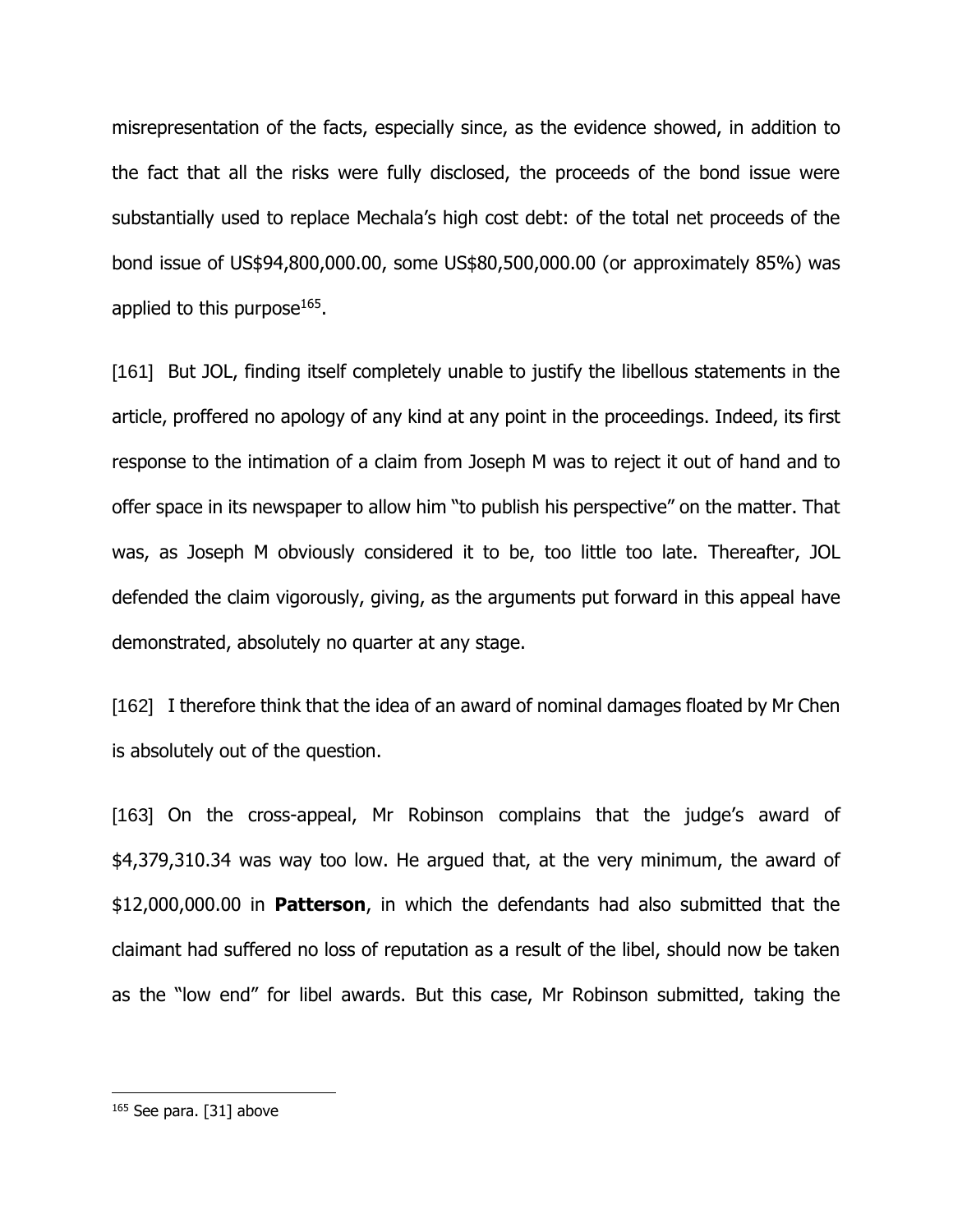\$35,000,000.00 awarded in **Abrahams** as the starting point, should have attracted an award of not less than \$100,000,000.00.

[164] On this aspect of the matter, hardly surprisingly, Mr Chen submitted that the judge's award of \$4,379,310.34 ought not to be disturbed, on the basis that there was nothing to indicate that he had erred in assessing damages in this case at the lower end of the scale.

[165] As the judge found, there was no evidence in this case of any permanent impairment to Joseph M's reputation as a result of the libellous statements in the article. Indeed, as the evidence summarised by the judge amply demonstrated, his stature as a well-respected business leader continued to grow and, by the time of the trial, he had attained a level of eminence in the business and wider community which very few persons might expect to approach in any lifetime. Further afield, Mr Bornstein, as the judge also pointed out, who had been on the opposite side from Joseph M/Mechala in the buy-back negotiations, continued to regard Joseph M as an honest man<sup>166</sup>. Indeed, in answer to Mr Chen under cross-examination, Mr Bornstein, although careful to point out that he did not live in Jamaica, stated<sup>167</sup> his impression that the Matalons were regarded as "well respected business people in Jamaica", both at the time of the publication of the article and at trial.

<sup>&</sup>lt;sup>166</sup> Judgment, para. [97]

<sup>&</sup>lt;sup>167</sup> Notes of Evidence, Core Bundle II(b), page 344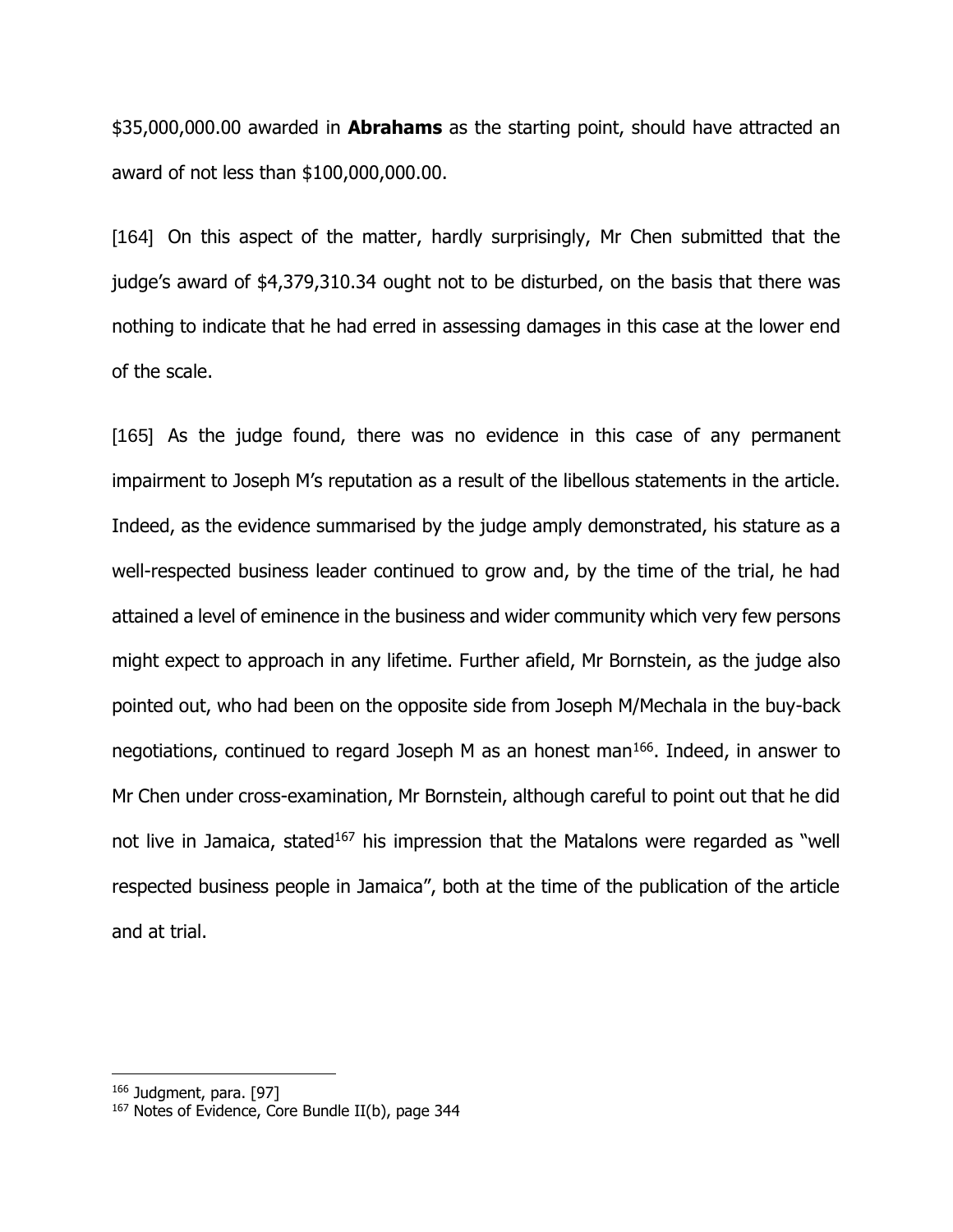[166] Nor was there any evidence of anything remotely approaching the kind of personal devastation, from either a health or financial point of view, which the claimant suffered in **Abrahams**. I therefore agree with the judge that **Abrahams** is readily distinguishable. As P Williams J put it in **Patterson**, distinguishing **Abrahams** on the same basis, "the evidence [of] the damage to the reputation of the claimant was not such as to warrant an award in the nature of the amount awarded in the [**Abrahams**] case".

[167] In arriving at the figure of \$4,379,310.34, the judge treated the award of \$1,500,000.00 in **Seaga v Harper** as a suitable comparator. The claimant in that case was a Deputy Commissioner of Police and at the material time the defendant was a Member of Parliament and the Leader of the Opposition. The defendant suggested in a public speech that the claimant was unable to perform his duties as a senior police officer with impartiality, was motivated by political bias and partisanship and was therefore unfit to hold the high office of Commissioner of Police, in which a vacancy was shortly to arise. So this was also a case of a serious, even egregious libel, which the defendant did not seek to justify at any stage. The defence of qualified privilege failed at the trial and the claimant's evidence<sup>168</sup> was that he found the defendant's allegation "wounding", and that it caused him "severe embarrassment and distress". But there was no evidence that the claimant suffered in any way in his position as a Deputy Commissioner of Police. To this extent, therefore, the case was obviously comparable to this case.

<sup>168</sup> **Leslie Harper v Edward Seaga**, (unreported), Supreme Court, Jamaica, Suit No CLH 138/1996, judgment delivered 11 December 2003, page 30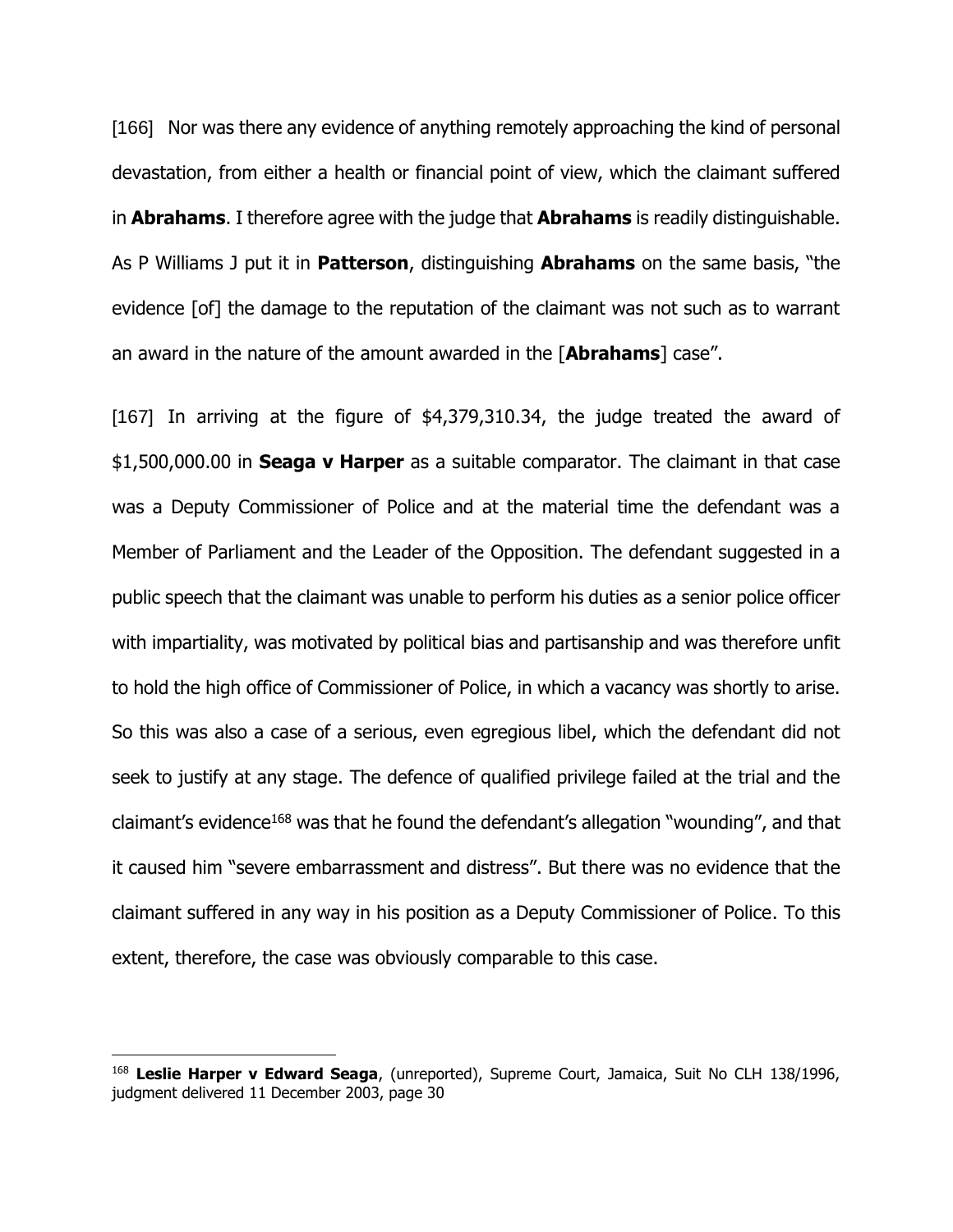[168] The trial judge in **Harper v Seaga**<sup>169</sup> awarded \$3,500,000.00 for general damages. In arriving at this amount, the trial judge explicitly took into account as an aggravating factor, which he included as part of the award, "the publicity given to the speech, as well as the way in which the defence was conducted"170. But this court reduced the award to \$1,500,000.00, on the sole basis that the judge's award included an element of aggravated damages which the claimant had neither pleaded nor particularised. Harrison JA also observed<sup>171</sup> that "[t]he aspect of 'the conduct of the defence in the case' considered by the learned trial judge would not have been evident when pleading".

[169] In this case, Joseph M expressly asked for aggravated damages in the particulars of claim. Although no particulars were provided, the pre-trial memorandum<sup>172</sup>, the skeletal opening submissions<sup>173</sup> and the skeletal closing submissions<sup>174</sup> filed on Joseph M's behalf maintained his stance that he was entitled to aggravated damages.

[170] So there can be no doubt that the question of Joseph M's entitlement to aggravated damages was a live issue in the case. But as will have been seen from the extract from the judgment dealing with damages reproduced above, the judge made no mention of aggravated damages at all. Rather, he dealt with the issue of damages purely on the footing of whether Joseph M had suffered any loss of reputation as a result of the publication of the libel. In my respectful view, this amounted to a failure by the court to

<sup>169</sup> Brooks J, as he then was

 $170$  At page 34

 $171$  At page 34

<sup>172</sup> Claimant's Pre-Trial Memorandum dated and filed 9 October 2012

<sup>173</sup> Claimant's Skeletal Opening Submissions dated and filed 20 December 2012

<sup>174</sup> Claimant's Skeletal Closing Submissions dated and filed 5 April 2013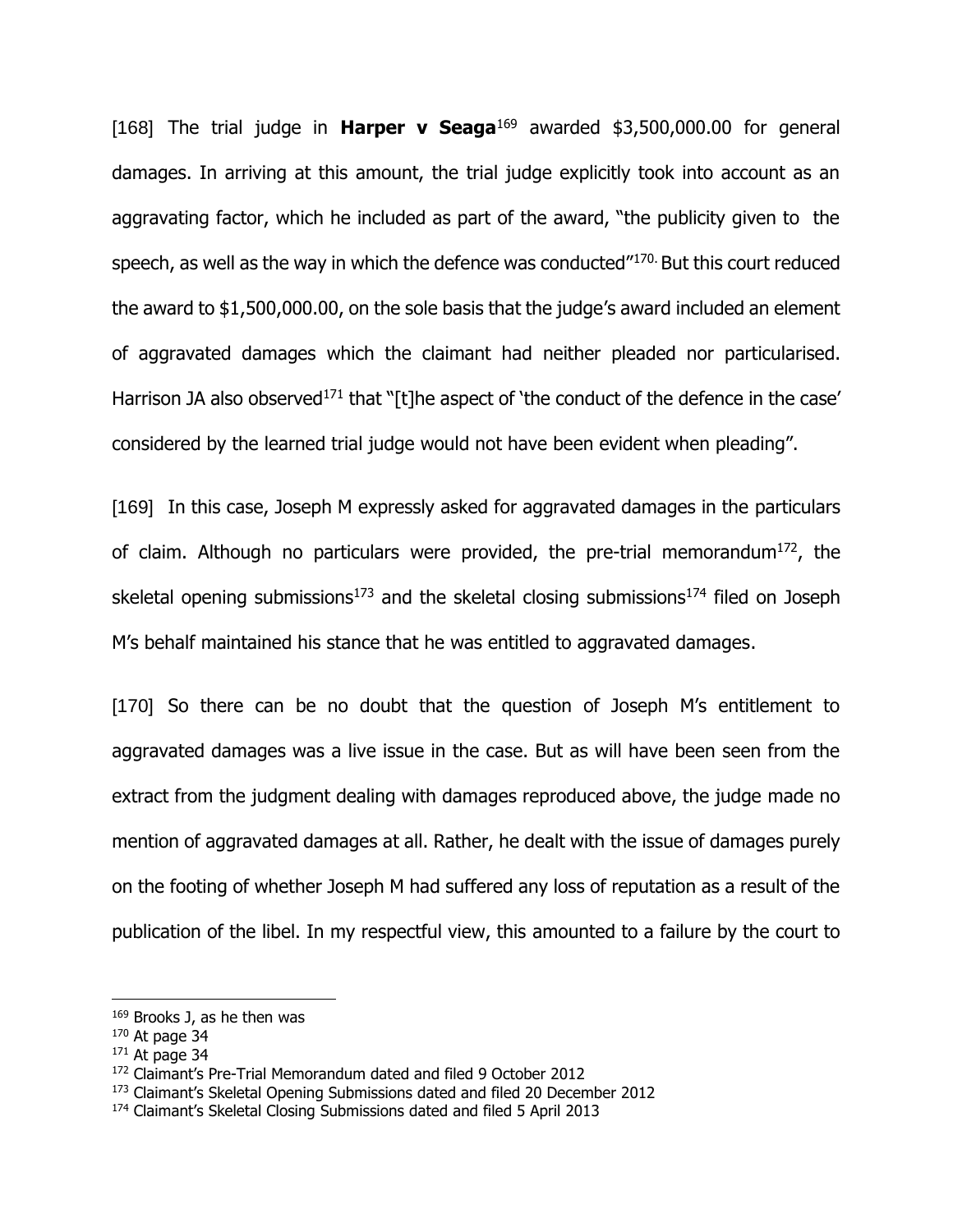address an issue which was clearly before it and thereby to give consideration to a relevant factor in assessing the damages to which Joseph M was entitled. In these circumstances, therefore, it is in my view open to this court to look afresh at this aspect of the matter.

[171] As the Privy Council confirmed in **Abrahams**, the function of aggravated damages is essentially compensatory<sup>175</sup>. And in his influential judgment in John v MGN Ltd<sup>176</sup>, after describing in general terms the court's approach to the award of damages for defamation, Sir Thomas Bingham MR pointed out that:

> "It is well established that compensatory damages may and should compensate for additional injury caused to the plaintiff's feelings by the defendant's conduct of the action, as when he persists in an unfounded assertion that the publication was true, or refuses to apologise, or crossexamines the plaintiff in a wounding or insulting way."

[172] Mr Robinson drew attention to a number of features of the instant case which caused additional injury to Joseph M. In the pre-trial memorandum, reference was made to the agreed facts that JOL did not (i) seek "any response/comment/clarification" in relation to the article from either Joseph M or MM at any time before publishing the article; and (ii) publish either a retraction or an apology. In the skeletal opening submissions, reference was made to JOL's conduct of the proceedings, including "refusing

<sup>175</sup> See per Lord Hoffmann at paras 41-42, citing the judgment of Lord Devlin in **Rookes v Barnard**, at page 1228 <sup>176</sup> [1997] QB 586, 607-608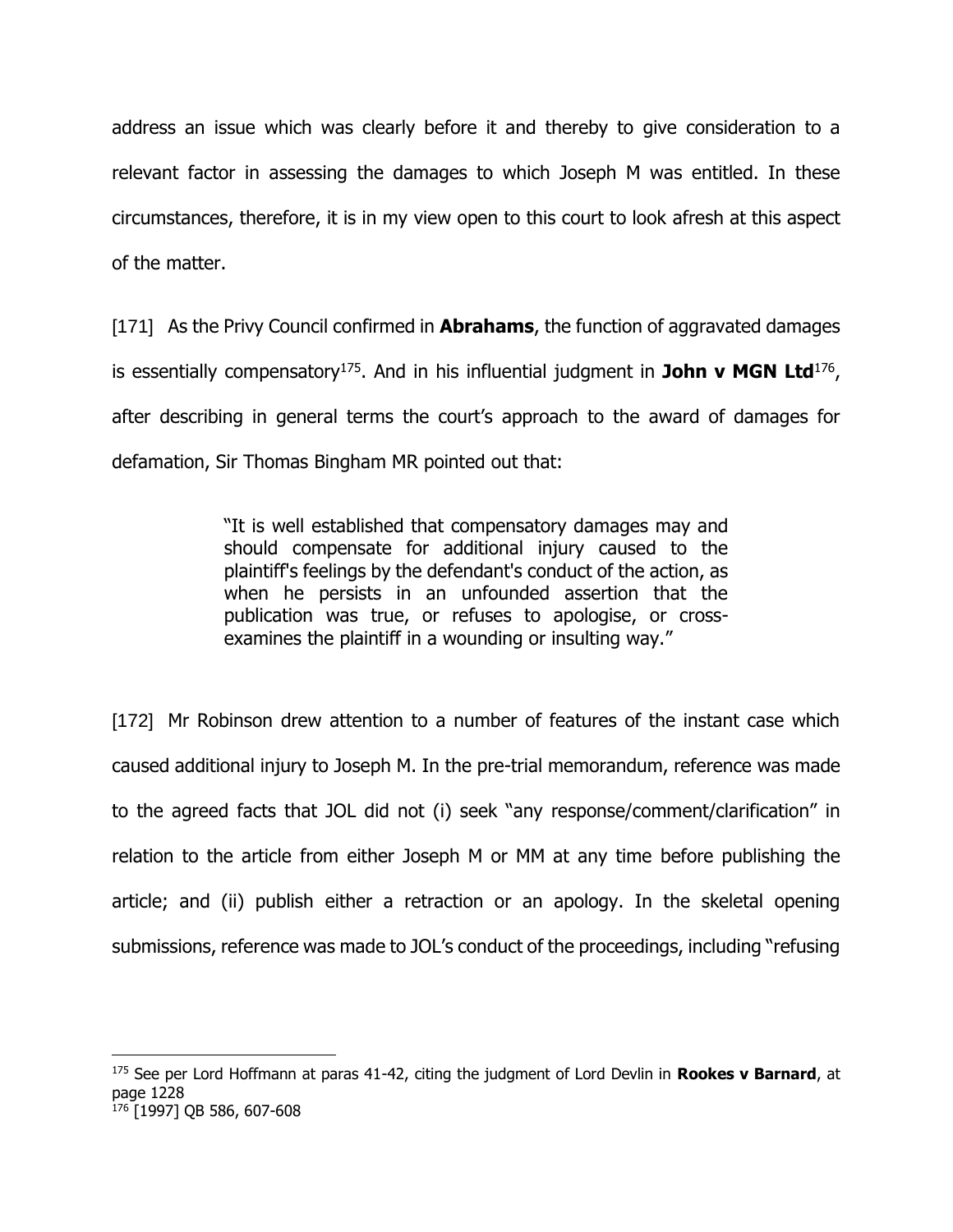to disclose the name of the author of the article until forced to do so by the Court"<sup>177</sup>. In the skeletal closing submissions, a more extensive list of aggravating factors was provided<sup>178</sup>, including what I will call 'the Ackendown factor'; defending the action "on spurious grounds to delay recompense"; and "[f]ailing to defend on justification but defending on fair comment and qualified privilege which were doomed to fail".

[173] On his feet before us, Mr Robinson highlighted a number of additional factors which, he submitted, also justified an award of aggravated damages. Among them, he pointed out the contrast between, on the one hand, the answer given by JOL to the request for information by Joseph M and MM, in which it was stated that the reference in the article to the bonds being touted by the family in the Eastern Caribbean "does not literally mean the Matalons themselves but rather their representatives and those acting on their behalf"179; and, on the other hand, Mr Edwards' evidence under crossexamination, in which he was at pains to explain that what he meant was that it was the QIBs who had tried to sell the bonds on the secondary market in the Eastern Caribbean, and not any member or representative of the Matalon family<sup>180</sup>. Mr Robinson's comment on this contrast was that it demonstrated that the conduct of the defence was disingenuous and insincere, and should therefore aggravate the damages.

<sup>&</sup>lt;sup>177</sup> Claimant's Skeletal Opening Submissions, para. 15. See also the Order of Hibbert J dated 22 November 2010

<sup>178</sup> At para. 36

<sup>&</sup>lt;sup>179</sup> See JOL's Response to Request for Information Pursuant to CPR Part 34 dated 31 January 2011, page 2

<sup>180</sup> Notes of Evidence, Core Bundle, Volume II(c), pages 2254-2273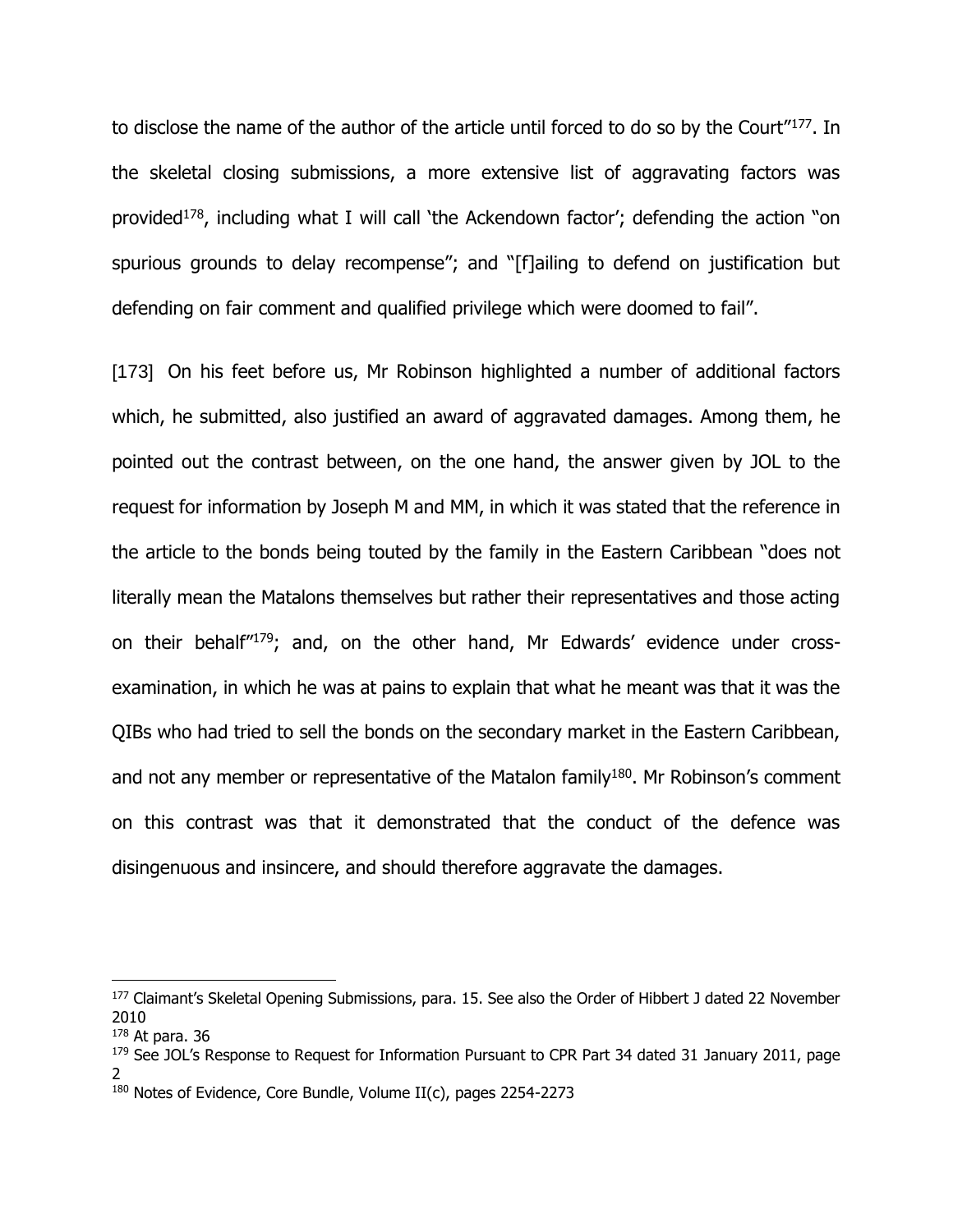[174] Turning to the conduct of the appeal, Mr Robinson pointed out that this appeal was filed in September 2014. However, no steps were taken to prosecute it for over a year and it was Joseph M who, on an application to this court, obtained an order on 16 July 2015 for the matter to be expedited $181$ . In all the circumstances, it was submitted, JOL had also contributed to the delay in prosecuting the appeal.

[175] On this aspect of the matter, Mr Chen submitted that the 'hurt' suggested by Mr Robinson was not such as to aggravate the damages and reiterated that the judge's award should not be disturbed.

[176] On the question of aggravated damages, I will deal first with what I have described as 'the Ackendown factor'. This was, in Mr Robinson's submission, the source of the malice which motivated publication of the article. In considering this aspect of the matter, I note that the suggestion that the Ackendown factor was the true source of JOL's actions was not part of Joseph M's pleaded case. It therefore made its first appearance in his witness statement. The fact that there was no response to it from JOL attracted severe criticism from Mr Robinson, who pointed out that, despite Joseph M's specific reference to Mr Gordon 'Butch' Stewart and his common ownership interest in both JOL and Gorstew, Mr Stewart "did not elect to testify and deny that [JOL's] character assassination was an unethical retaliation in support of him and his associated company".

[177] But this was an action brought by Joseph M in his personal capacity against JOL in respect of libellous statements allegedly made in one of its publications. Neither

<sup>&</sup>lt;sup>181</sup> See order of McDonald-Bishop JA (Ag) (as she then was), made on 16 July 2015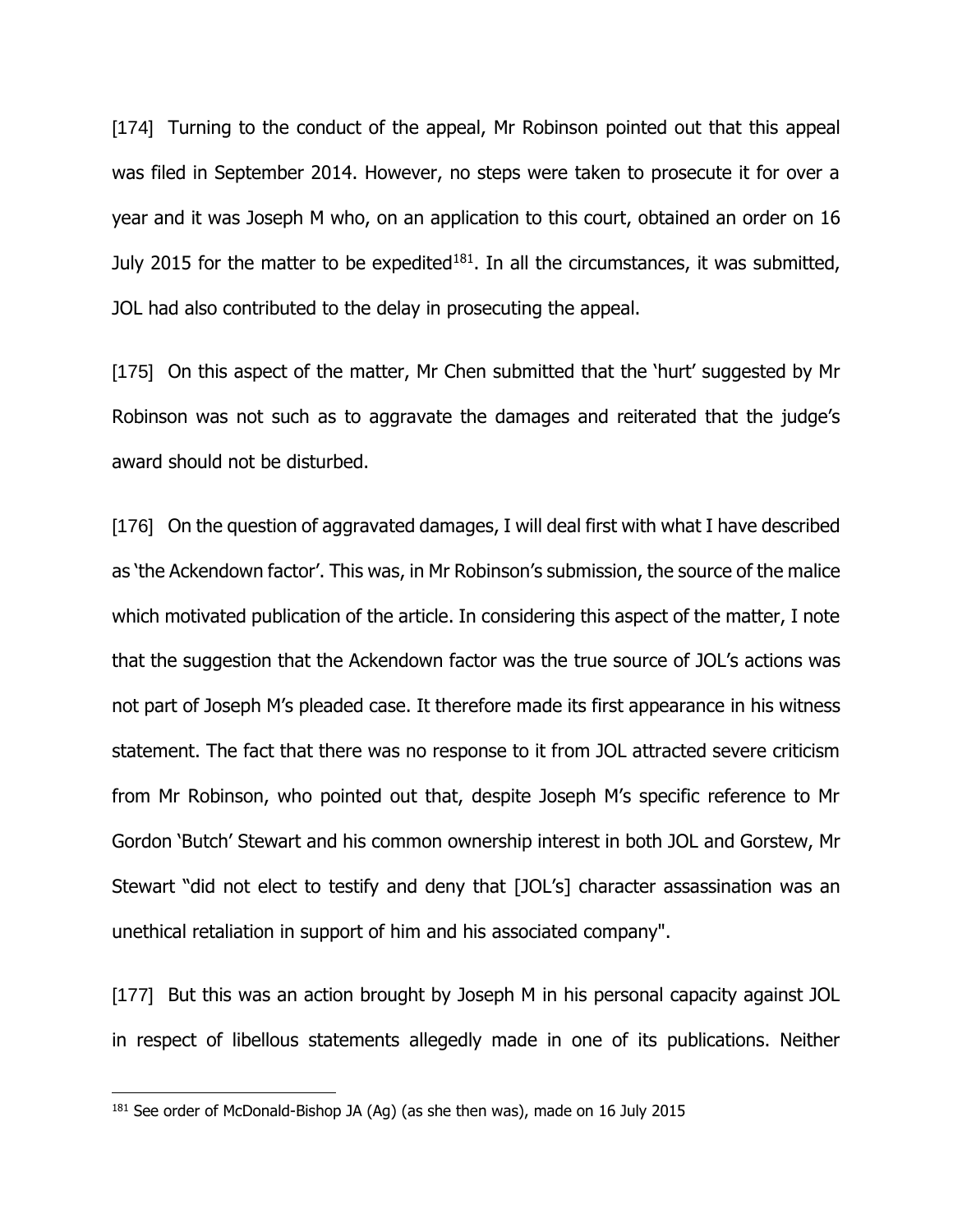Ackendown nor Gorstew/Mr Stewart was a party to the action and no issue arose on the pleadings in relation to either of them. Beyond Joseph M's statement $182$  that the dispute had to do with "the quantum of rental to be paid to Ackendown related to the operations of the Sandals Whitehouse Hotel", nothing is known about the nature of the alleged commercial dispute between the two companies. Further, any allegation of malice or motive in this case would require to be made out against JOL, and not against Gorstew or Mr Stewart, unless it could be shown that either or both of them acted on behalf of JOL. On the face of it, therefore, no part of this litigation concerned either Ackendown or Gorstew/Mr Stewart. And, in my view, Joseph M's conviction that the Ackendown factor provided the true motivation for publication of the libellous article remained at the end of the day, even if unanswered, no more than pure speculation.

[178] In these circumstances, I am unable to see what weight, if any, the judge could possibly have given to either Joseph M's assertion of the cause of JOL's animus towards him, or the fact that Mr Stewart was not called as a witness in the case. This may well be the reason why the judge did not find it necessary to refer to the Ackendown factor at all, despite the fact that Mr Robinson addressed him on it in much the same terms as he did in his submissions before us.

[179] But, save for the Ackendown factor which I discount entirely, there was in my view more than sufficient material before the judge for him to have considered including an element of aggravated damages in the award which he ultimately made. Without taking

<sup>182</sup> Witness Statement, para. 3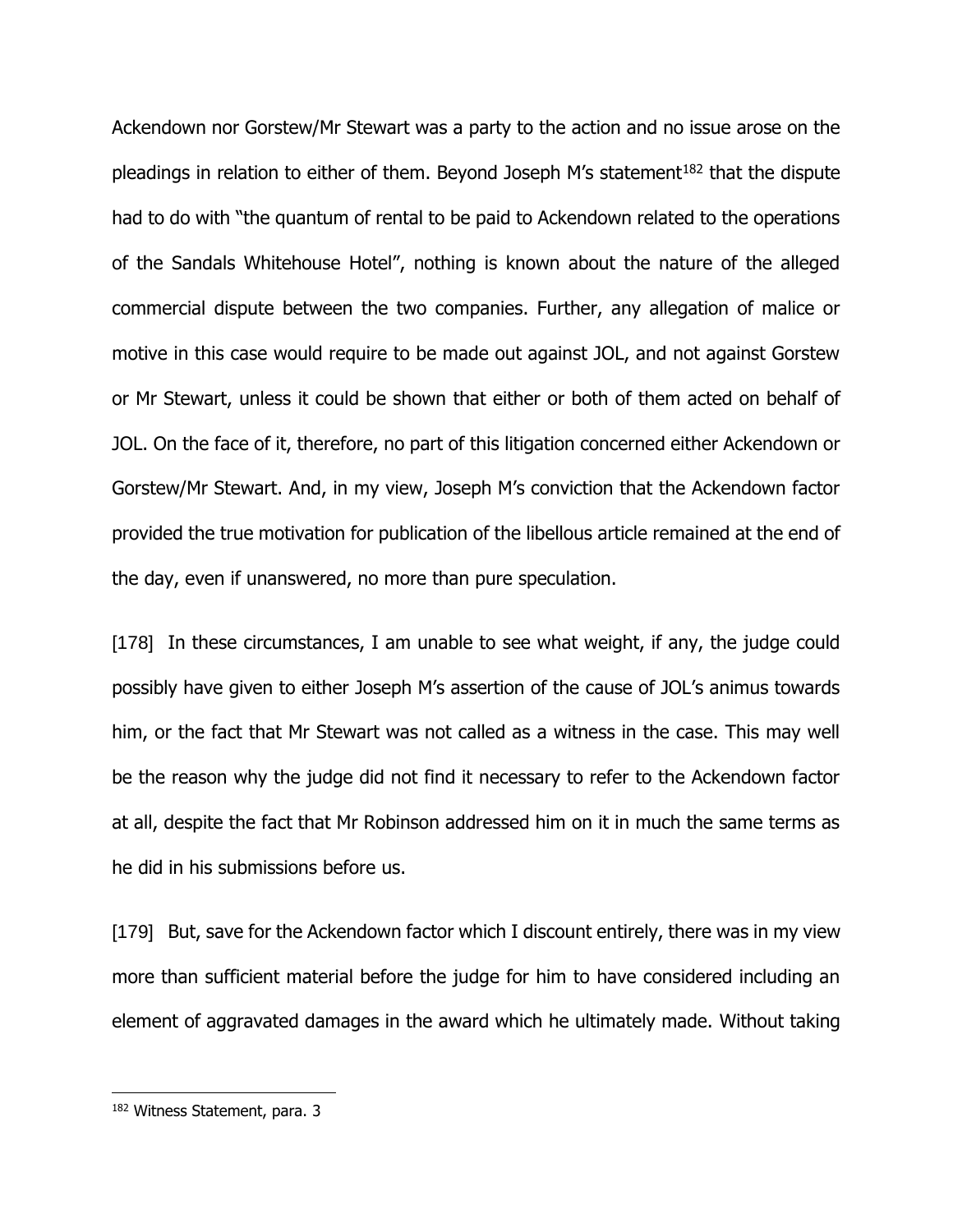them all or listing them in any particular order of priority, there were (i) JOL's failure before publication of the article to seek any response, comment or clarification from either Joseph M or MM at any time before publishing the article; (ii) JOL's failure to offer any apology, even when it became clear from the information contained in the prospectus that several of the statements in the article could not be justified<sup>183</sup>; and (iii) JOL's conduct of the proceedings.

[180] In this last category, I have in mind in particular JOL's progressive retreat from the bold assertion in the article that, "the family went on a road show to sell [the bonds] in the Eastern Caribbean"; through its later clarification in answer to the request for information that the reference to "the family" was not to the Matalons themselves, but to persons acting on their behalf; and then to Mr Edwards' complete capitulation in crossexamination, when he accepted that neither the Matalons themselves nor anyone acting on their behalf had anything to do with the sale of the bonds on the secondary market to persons in the Eastern Caribbean. All of this now falls to be viewed in the light of the judge's finding that JOL had produced no evidence of a Mechala bonds road show of any kind in the Eastern Caribbean. This sorry progression plainly reflects, in my view, as Mr Robinson submitted, on the sincerity of the positions taken by JOL in its defence to the action.

[181] Under the heading conduct of the action, other matters which might also be mentioned include JOL's failure to answer requests for information when asked to do so.

<sup>183</sup> See Joseph M's Witness Statement, paras 32 and 35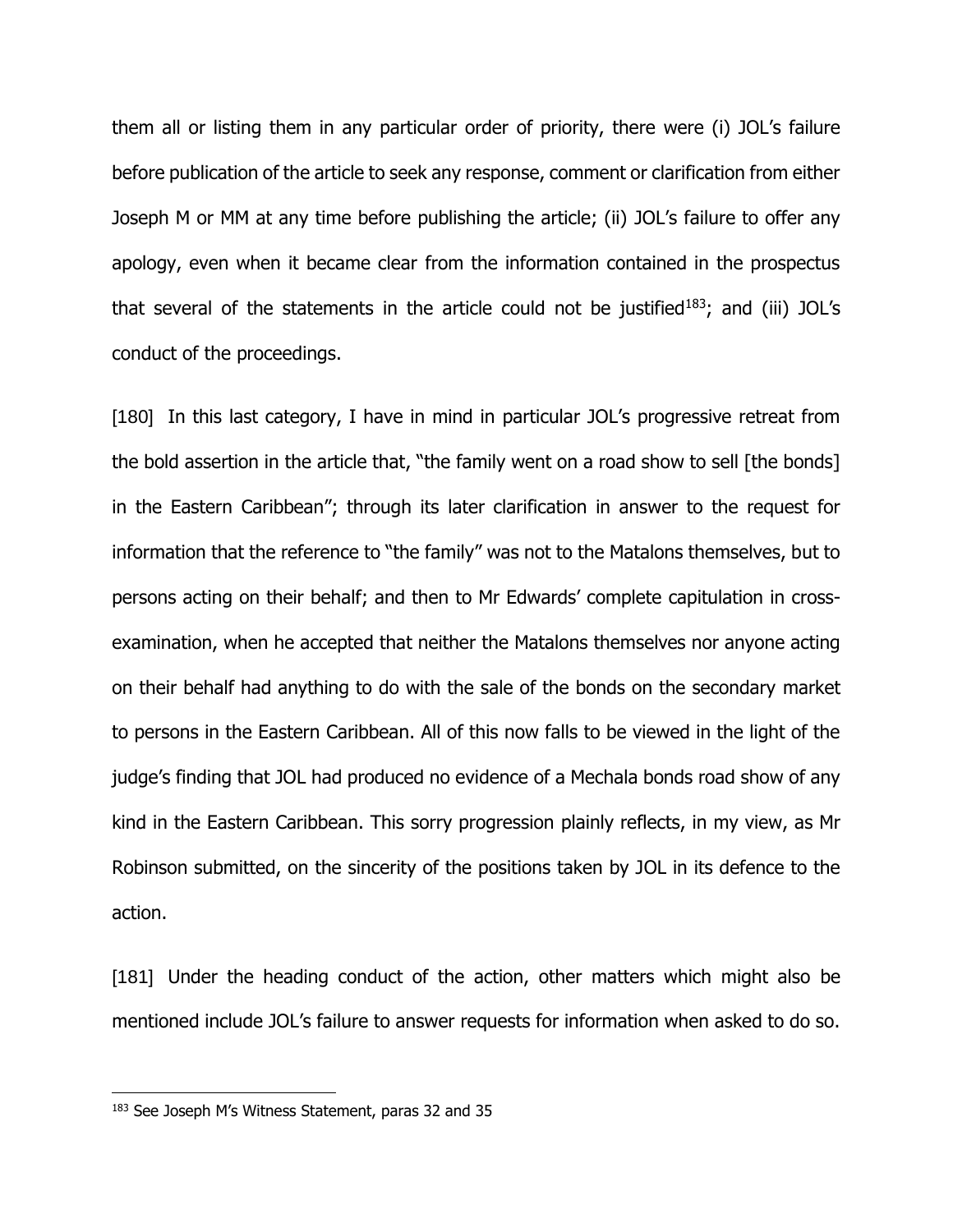But, on the other hand, I must leave out of account entirely Mr Robinson's invitation to us to treat JOL's tardiness in moving the appeal along after filing it as a further aggravating factor, since that was a factor which obviously came into play after judgment was given in the case.

[182] Joseph M's evidence<sup>184</sup> was that, rather than offering an apology or to make amends in any way, JOL, through its managing director, Mr Ed Khoury, offered to interview him and to publish his side of the story. According to Joseph M, given that the clear import of the article was to accuse him of dishonesty, this offer "… only served to aggravate me and my hurt about the entire matter …".

[183] The assessment of damages in defamation cases, perhaps even more so than in personal injury cases, is an imprecise science, not always capable of mathematical precision. So, judges must do the best that they can, keeping in mind the circumstances of the particular case under consideration and past awards in similar cases. But, in doing so, it is always necessary to remember Sir Thomas Bingham MR's cautionary note in **John v MGN Ltd**<sup>185</sup>, that "comparison with other awards is very difficult because the circumstances of each libel are almost bound to be unique".

[184] There is no question that the claim for aggravated damages was properly pleaded in this case. There was also some material upon which an award of aggravated damages might have been grounded. It seems to me that, had the judge considered these matters,

<sup>184</sup> Witness Statement, para. 33

 $185$  At page 612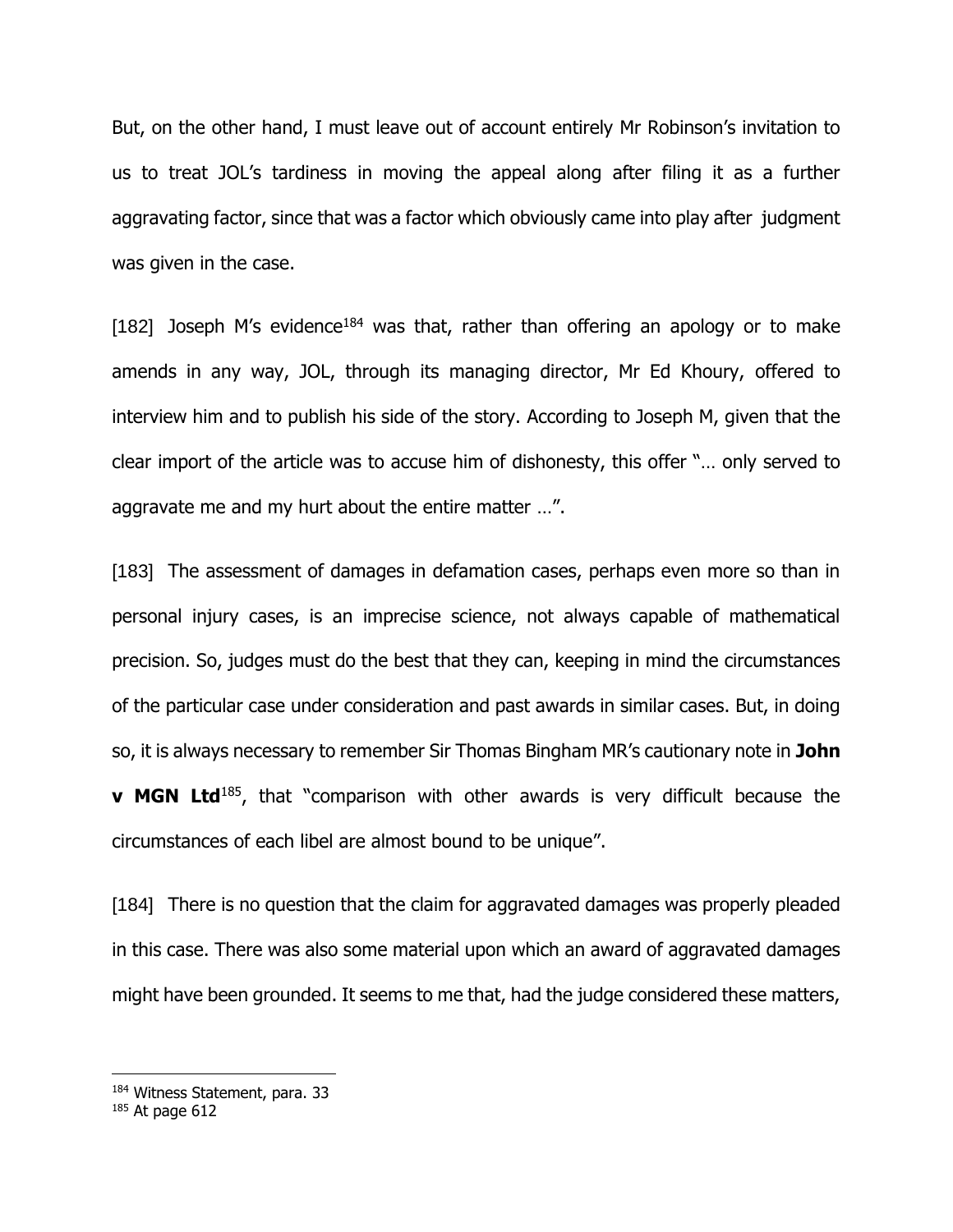he might well have approached the value of **Harper v Seaga** as a precedent differently, by taking into account, rather than excluding, the amount which the trial judge in that case included in the award as aggravated damages. As has been seen, this court set aside that aspect of the trial judge's award in that case solely on the basis that aggravated damages were not pleaded, but otherwise expressed no disapproval of the award in principle.

[185] In **Harper v Seaga**, the trial judge considered the aggravating factors to be the publicity given to the defendant's speech, as well as the way in which the defence was conducted. While the judge took the view that the circumstances of **Harper v Seaga**  provided the most ready comparison to this case, it is probable that he did not consider the aggravating factors, since he did not approach the assessment exercise with that aspect of the case in mind at all. Had he done so, it seems to me that he could well have considered that the aggravating factors in this case would have been at least equal to those in **Harper v Seaga**. On this basis, I would therefore consider the total, unreduced, award of \$3,500,000.00 which the trial judge made in that case as an appropriate comparator for the purpose of assessing the damages in this case. Applying the same formula as that used by the judge in this case<sup>186</sup> , \$3,500,000.00 as at the date **Harper v Seaga** was decided<sup>187</sup> would equate to an award of \$10,218,390.08 as at the date of

<sup>186</sup> Consumer Price Index (CPI) at date of award in **Harper v Seaga** was 73.95; CPI at June 2014 is 215.9. The **Harper v Seaga** award of \$3,500,000 updated as at the date of judgment is 215.9/73.95x\$3,500,000  $=$  \$10,218,390.08 <sup>187</sup> 11 December 2003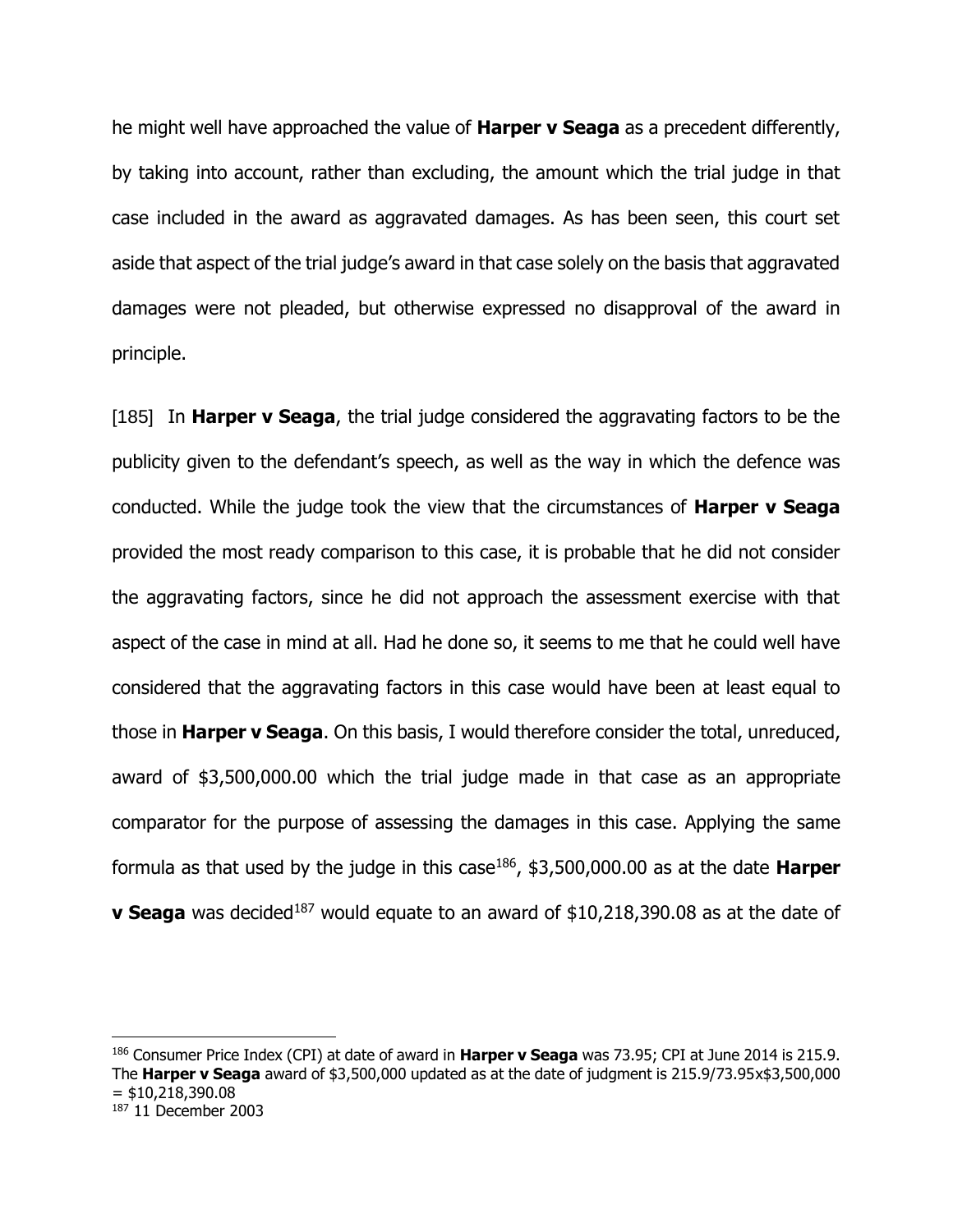the judge's judgment. For ease of calculation, I would round this figure up to \$10,200,000.00.

[186] Finally, a brief word about the exemplary damages which Joseph M also claimed. As is well known, exemplary damages differ from ordinary damages in that, while the object of damages is generally speaking to compensate, the explicit aim of exemplary damages is to punish and deter<sup>188</sup>. In **Rookes v Barnard**<sup>189</sup>, the House of Lords famously confined the entitlement to exemplary damages to cases (i) of oppressive, arbitrary or unconstitutional action by the servants of the government; (ii) in which the defendant's conduct has been calculated by him to make a profit for himself which may well exceed the compensation payable to the claimant; and (iii) in which exemplary damages are expressly authorised by statute.

[187] **Rookes v Barnard** has been routinely followed and applied in Jamaica. One of the best known of the earlier cases is **Douglas v Bowen**<sup>190</sup>, in which this court held by a majority<sup>191</sup> that the **Rookes v Barnard** categorisation of the kinds of cases in which exemplary damages might be awarded should be applied in Jamaica.

[188] In this case, Joseph M's pleaded basis for an award of exemplary damages was that the case fell within the second category, that is, that JOL published the words of the article -

<sup>188</sup> See **Rookes v Barnard**, per Lord Devlin at page 1221

<sup>189</sup> Ibid, pages 1226-1227

<sup>190</sup> (1974) 22 WIR 333

 $191$  Luckhoo P (Ag) and Edun JA, Graham-Perkins JA dissenting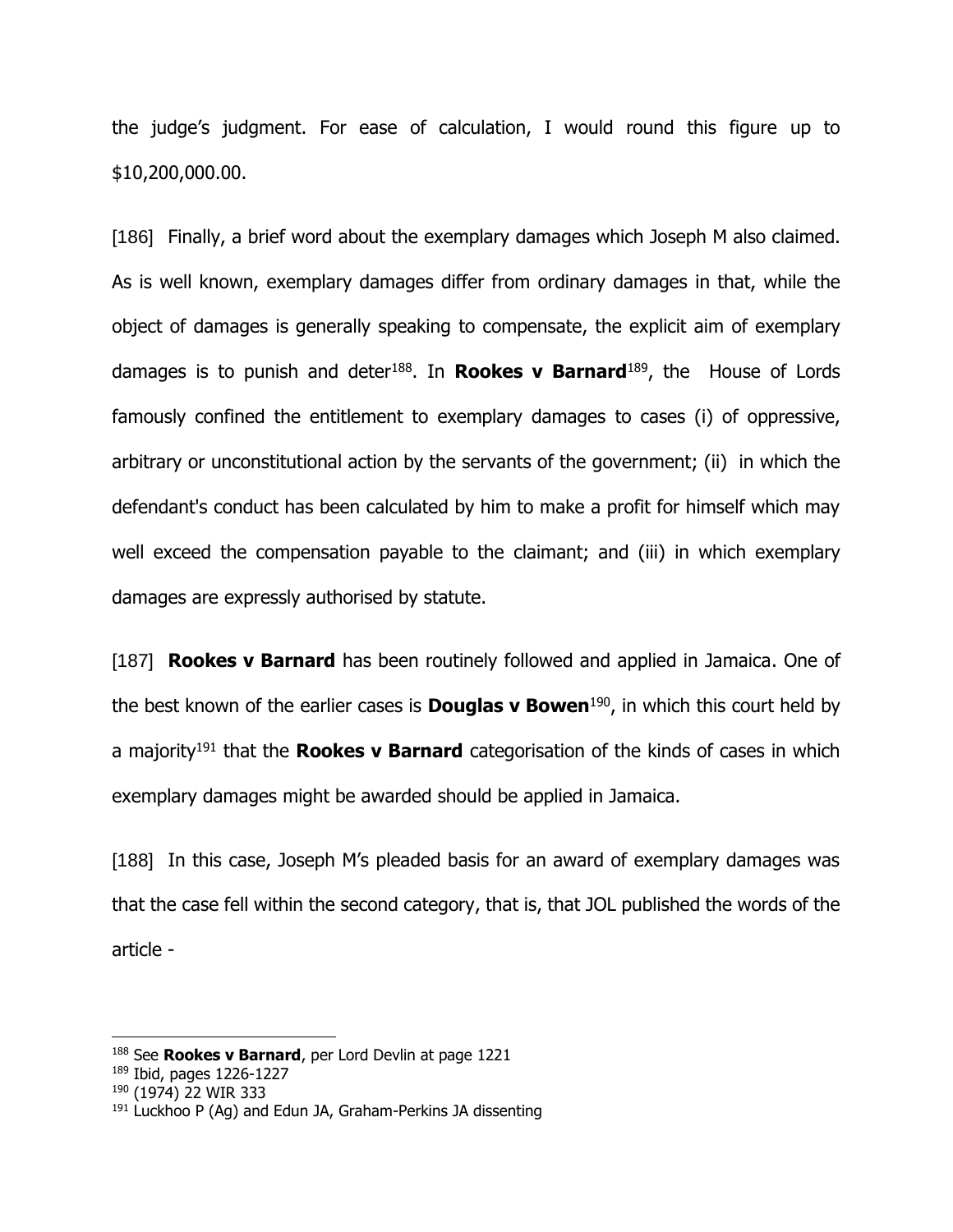"… with a reckless disregard as to whether or not they were libelous and with the expectation that the salacious nature of the Article would help to increase the circulation of [JOL's] newspaper and, accordingly, its sales and profits in excess of any amount that could be awarded to [Joseph M and MM] in a simple suit for damages."

[189] However, no evidence was placed before the judge to ground this claim and it may be for that reason that nothing at all was said about it in the judgment. Mr Robinson submitted that an award of exemplary damages should have been made in this case. Urging us not to be "shackled" by **Rookes v Barnard**, he submitted that the law must evolve in the light of the nature of the changes which have since taken place in Jamaican society, and that **Douglas v Bowen** may also need to be revisited today. Reliance was also placed on the case of **Mitchell v Fassihi et al**, and to Gordon JA's observation in that case<sup>192</sup> that "the narrow requirement that a defendant must contemplate a profit exceeding the likely damages to be assessed against him has been considerably widened".

[190] Gordon JA based his view on the decision of the Privy Council in **A v Bottrill**<sup>193</sup>, an appeal from the Court of Appeal of New Zealand. But I think that, for present purposes, it is necessary to read that decision with caution because, as Lord Nicholls pointed out at the outset of his judgment for the majority<sup>194</sup> –

> "Moderate awards of exemplary damages in appropriate cases are an established feature of the law of New Zealand. The

- $192$  At para. [16]
- <sup>193</sup> [2002] UKPC 44
- $194$  At para. [3]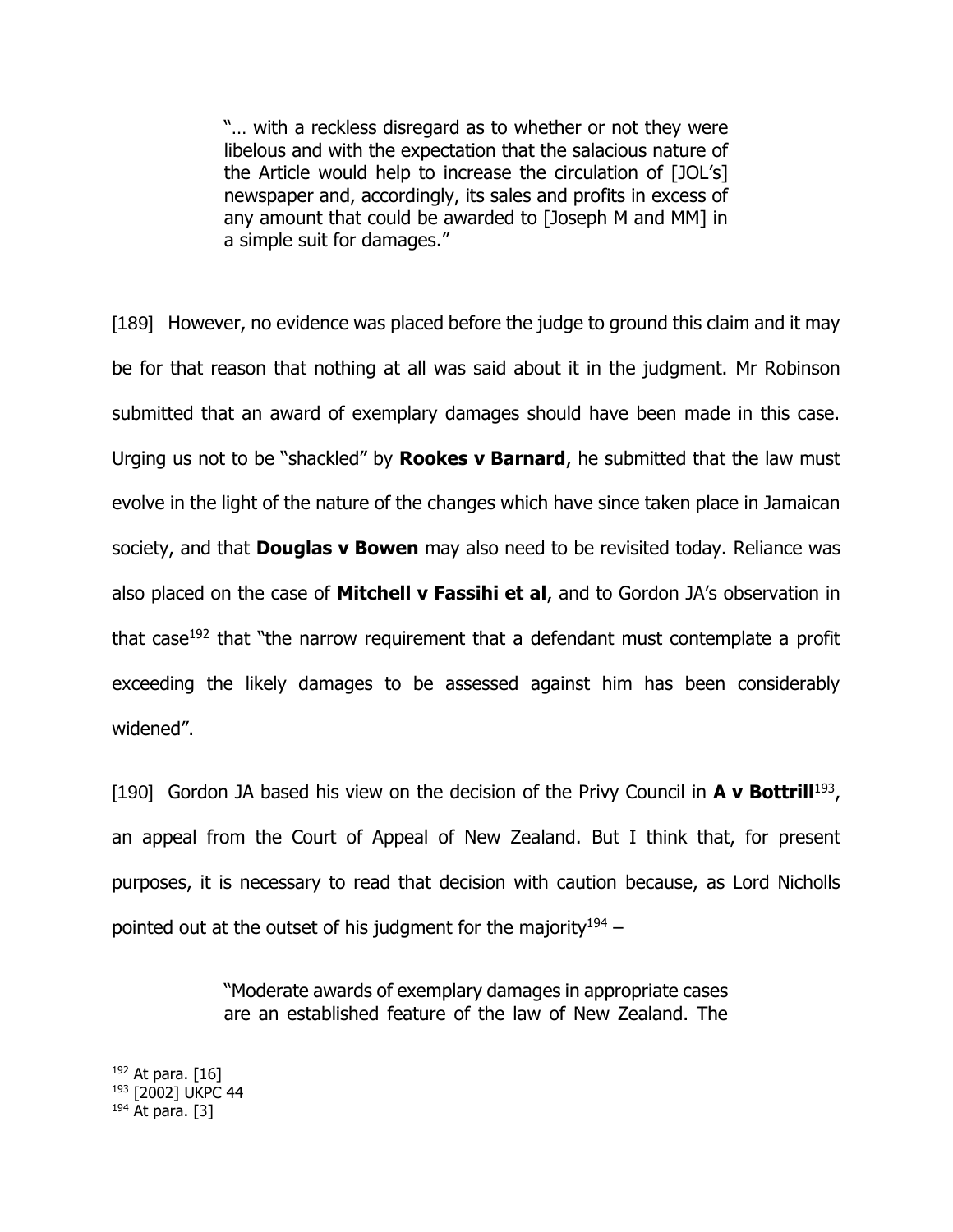Parliament of New Zealand has confirmed the existence of the court's jurisdiction to award exemplary damages, and to do so in cases of accidental personal injury: see section 396 of the Accident Insurance Act 1998. The court exercises this power with considerable restraint. Awards are reserved for 'truly outrageous conduct' which cannot be adequately punished in any other way: see **Dunlea v Attorney-General** [2000] 3 NZLR 136."

[191] So, in that case, the Board was not concerned, as **Rookes v Barnard** was (and, indeed, this case is) with the category of cases in which exemplary damages could be awarded: both by common law and statute the award of such damages was permitted in appropriate cases in New Zealand. It seems to me that the fact that this was so is confirmed by Lord Nicholls' ironic comparison<sup>195</sup> of the situation in that and other common law jurisdictions to that of "England, still toiling in the chains of **Rookes v Barnard**".

[192] And this, in my view, for better or for worse, is still the situation in Jamaica. In my judgment, therefore, there was no basis in this case for an award of exemplary damages and I agree with Mr Chen that the judge was right to make no award under this head.

#### **Conclusions and disposal**

[193] For all the reasons which I have attempted to give, I therefore consider that, firstly, JOL's appeal on liability should be dismissed because the judge was correct to conclude that the defences of fair comment and qualified privilege could not succeed in the circumstances of this case. The judge was also correct to reject JOL's contention that, in any event, Joseph M should be awarded purely nominal damages or some lesser sum

<sup>195</sup> At para. [41]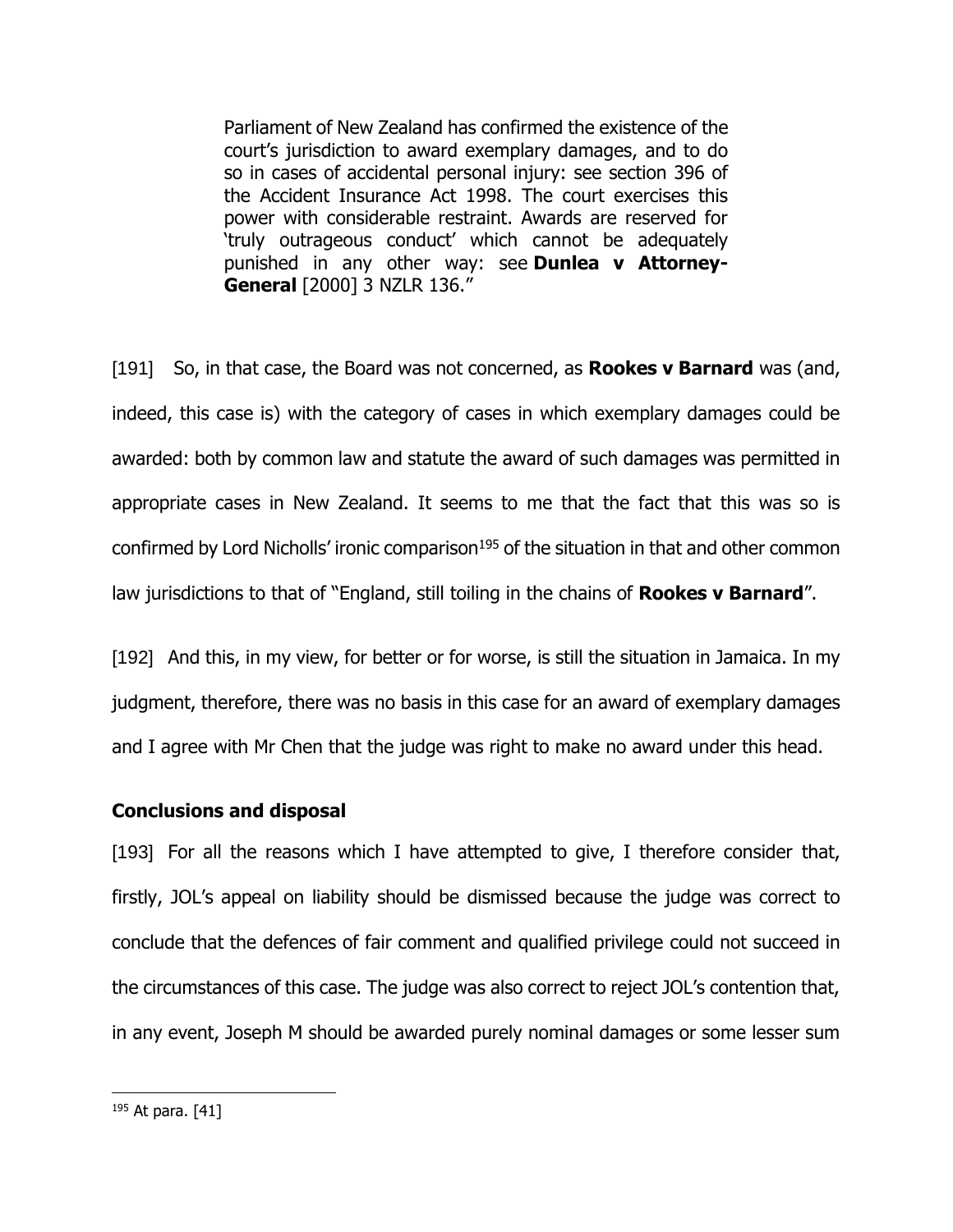than the \$4,379,310.34 which was in fact awarded. Secondly, Joseph M's cross-appeal should be allowed and the sum awarded to him increased to \$10,200,000.00, because, in arriving at his conclusion on damages, the judge failed to take into account the claim for aggravated damages.

[194] I would therefore make the following orders:

- 1. Appeal dismissed.
- 2. Cross-appeal allowed and award of general damages of \$4,379,310.34 made in the court below set aside. In its stead, this court substitutes an award of general damages in the sum of \$10,200,000.00.
- 3. Costs of the appeal and the cross-appeal to the respondent, such costs to be taxed if not agreed.

# **An apology**

[195] I cannot possibly end this judgment without, on behalf of the court, offering profuse apologies to the parties for the long delay in delivering it. While some of the reasons for such delays are well known, I do not advance any of them as an excuse, since I am painfully aware that they can in no way lessen the great inconvenience which the parties inevitably suffer in a case such as this.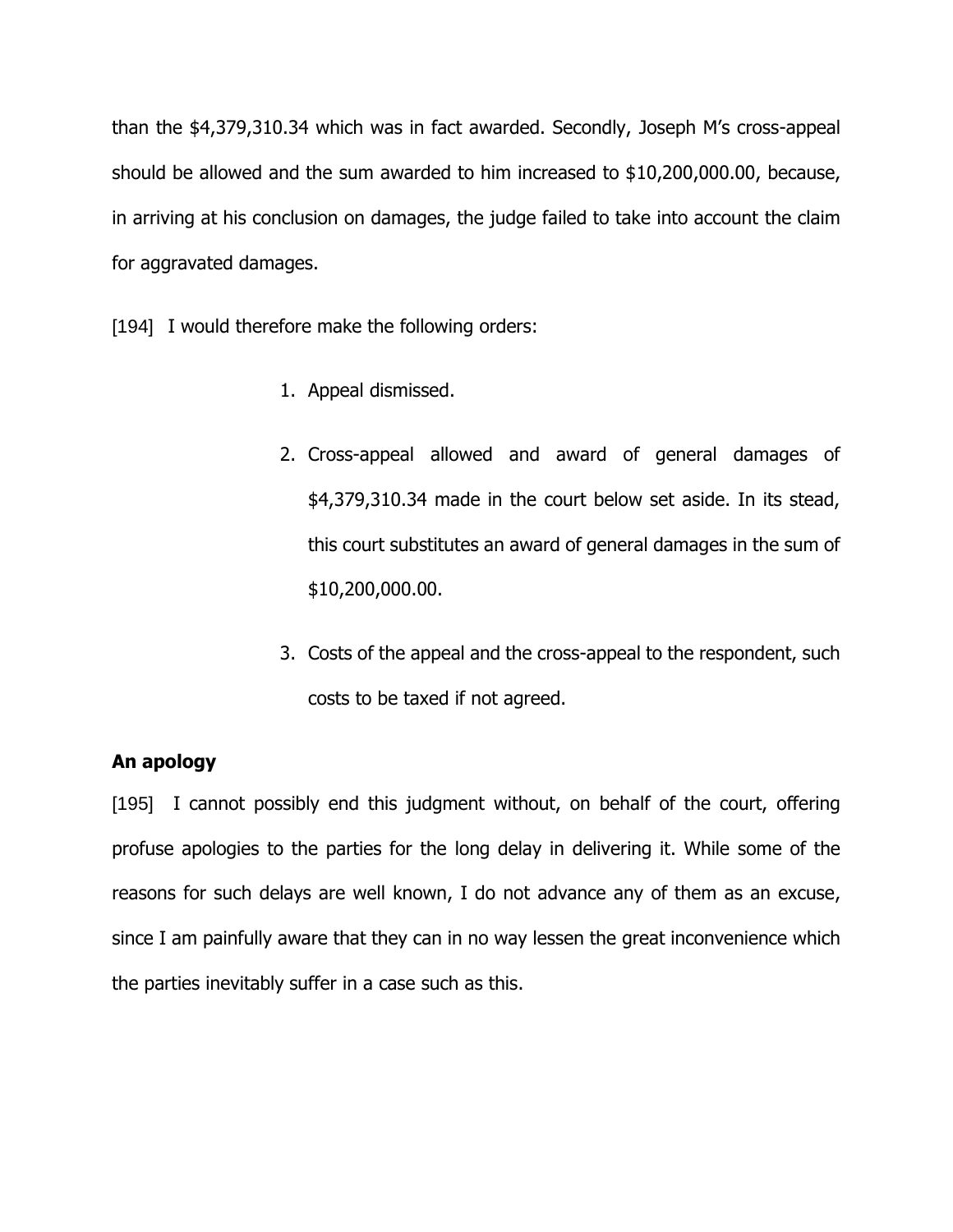### **PHILLIPS JA**

[196] I have read in draft the judgment of the learned President. I agree with his reasoning and conclusion. There is nothing that I can usefully add.

## **P WILLIAMS JA (AG)**

[197] I too have read the draft judgment of the learned President and agree with his reasoning and conclusion.

### **MORRISON P**

### **ORDER**

- 1. Appeal dismissed.
- 2. Cross-appeal allowed and award of general damages of \$4,379,310.34 made in the court below set aside. In its stead, this court substitutes an award of general damages in the sum of \$10,200,000.00.
- 3. Costs of the appeal and the cross-appeal to the respondent, such costs to be taxed if not agreed.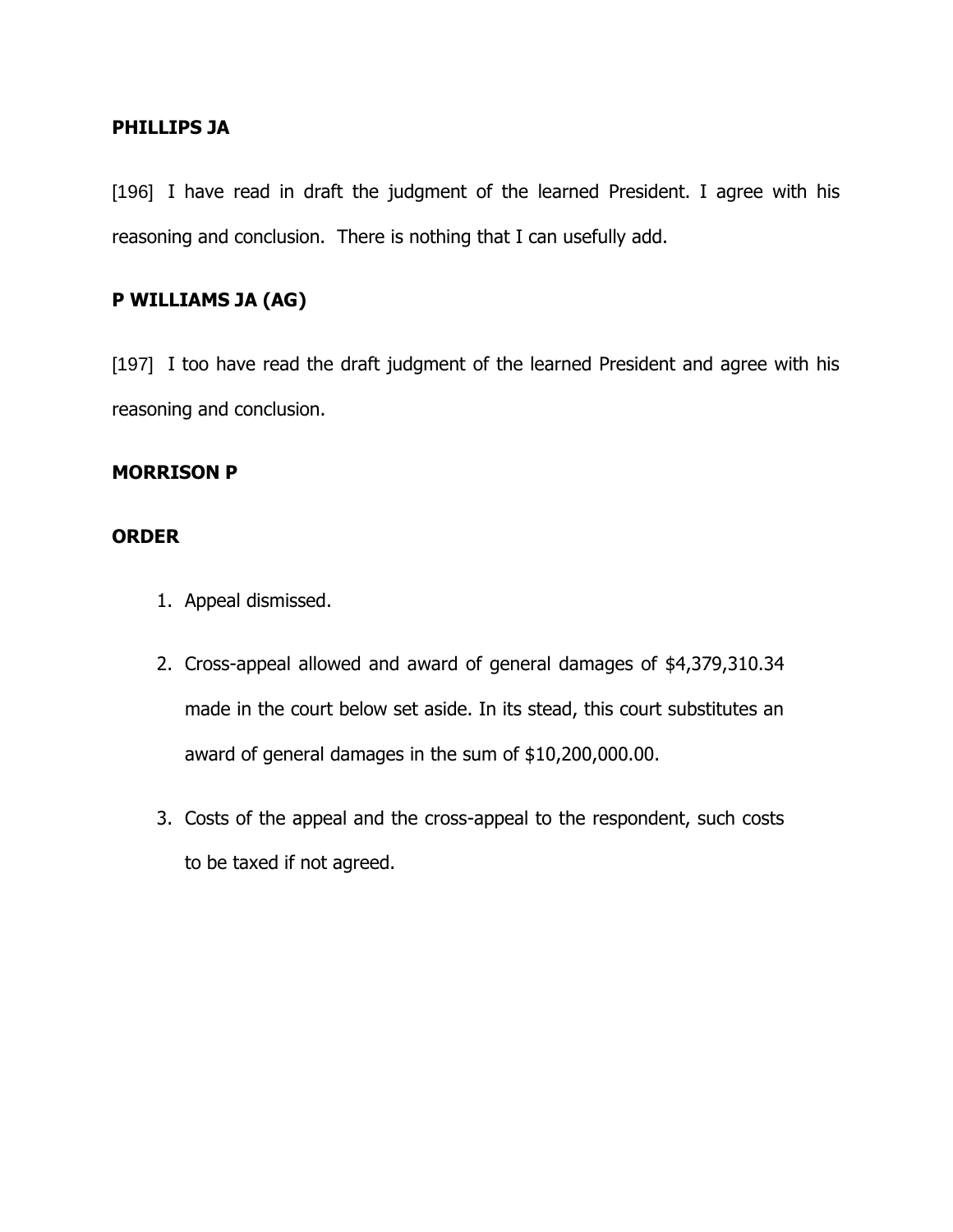# **APPENDIX A**

## Grounds of Appeal

- (i) The Judge's conclusions were based on a misunderstanding of the expression 'toxic bonds'. This misunderstanding was fundamental and applied throughout his decision. As a result the decision ought to be set aside.
- (ii) The Judge found (see e.g. paragraph  $[24] [26]$ ,  $[80]$  and  $[89]$  of the judgment) that the expression 'toxic bonds' meant 'bonds which the issuers knew from the outset were totally worthless as distinct from a bond issued in good faith that runs into difficulty because of poor performance by the bond issuer'.
- (iii) This was and is the natural and ordinary meaning of the words. The expression 'toxic bonds' means only that the bonds proved to be worth much less than their face value, and so became a liability rather than an asset. This is the natural and ordinary and the generally understood meaning of the words, as the Judge ought to have found. In the circumstances of this case the expression 'toxic bonds' was an entirely accurate description.
- (iv) The learned Judge thus fell into error.
- (v) Even if the expression could bear the meaning found by the Judge, this could not be understood as the only meaning of the words. They were at least ambiguous. The expression could reasonably have been understood only to mean bonds that proved to be worth less than their face value. The defence of fair comment should therefore have succeeded, on the principles explained in **Bonnick v Morris** [2002] UKPC 31, [2003] 1 AC 300, at [17] – [25].
- (vi) The learned Judge in fact accepted that the expression 'toxic bonds' was ambiguous, and/or could have a different meaning than that suggested by the [Respondent]. In paragraph [80] of the judgment he found: 'While it is true that the expression toxic bonds, at the time it was used, was not defined by scholars...' In paragraph [89], he referred to: 'the meaning which it acquired over time'. In the circumstances, and without prejudice to the Appellant's case that the natural and ordinary meaning of the words is clear and not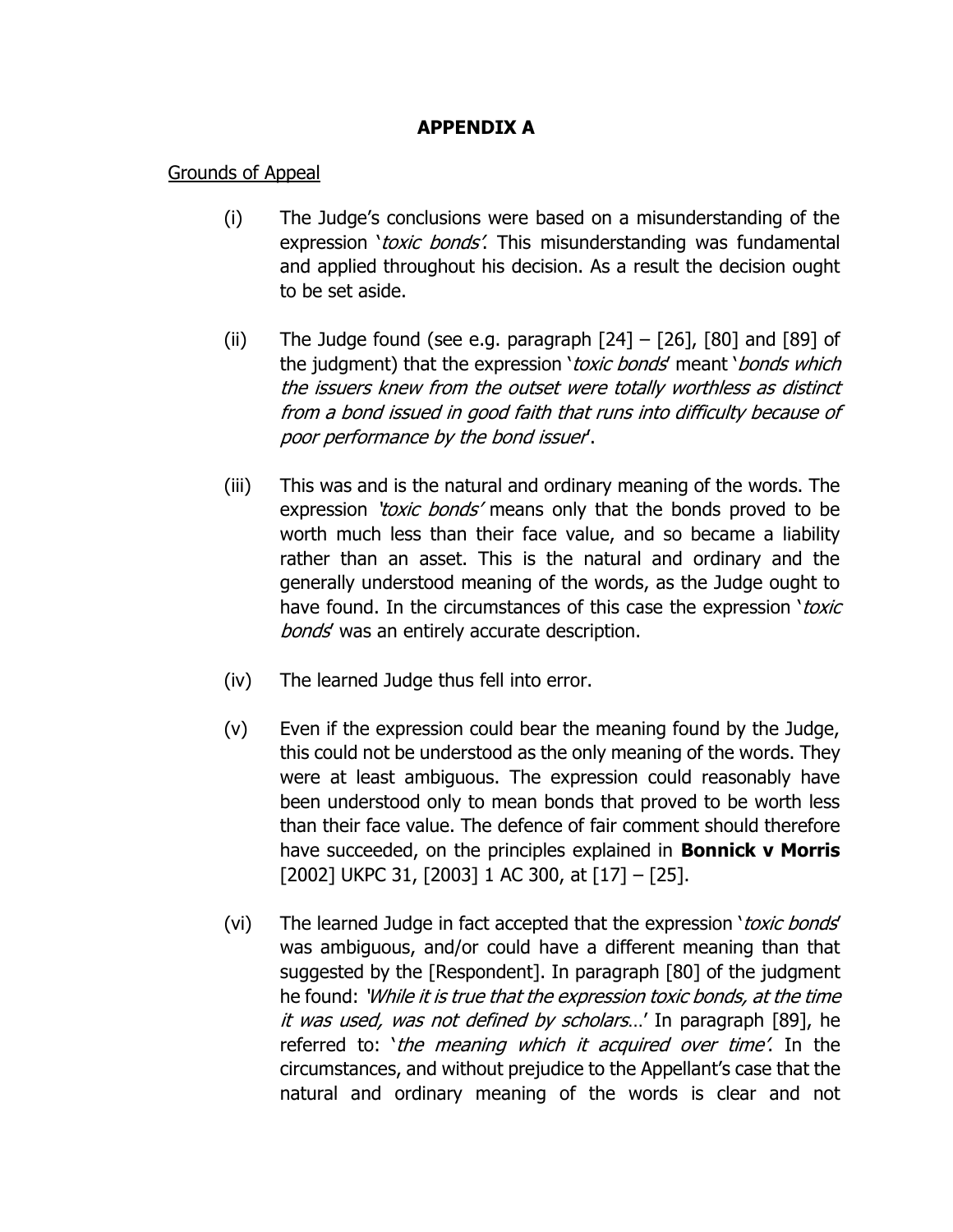defamatory, the Judge should have followed his own finding that the expression *`at the time it was used, was not defined'*. He should not have found that the words meant that the [Respondent] and/or Mechala knew from the outset that the bonds were 'dodgy or worthless'.

- (vii) The judge further erred by repeated and misplaced emphasis on the fact that Mechala's prospectus for the bond issue had included warnings, and complied with regulatory requirements. He appears to have thought that this was equivalent to full disclosure to investors, and that it put Mechala beyond criticism or reproach. However this was not so, and in any event was not the point. The article did not accuse Mechala or the [Respondent] of failure to indicate risk or failure to comply with regulatory obligations.
- (viii) The Judge further misunderstood what had happened as a result of the scheme of arrangement when the bond issue had failed and were re-valued at US\$0.47 cents per dollar. He said (see paragraphs [22], [23] of the judgment) that the failure of the bond issue and subsequent scheme of arrangement meant that the Matalon family 'suffered like the other bondholder. There is no evidence to suggest that the Matalon family bond holders came out better off than the other investors. They were in fact worse off because they put up additional money and lost the value of their bonds.'
- (ix) This finding was wrong. But it plainly coloured the Judge's attitude to the Claim and his consideration of the article. In fact the evidence was that the Matalon family took shares for the money they introduced at the time of the tender so they increased their equity position in the revamped entities and so benefitted from the huge discount on the bonds, as shareholders. Their position was not worse but better.
- (x) This error was generally typical of the Judge's apparent inclination to accept the [Respondent's] position, which was generally selfserving. He did not approach the article from the viewpoint of the ordinary reader as explained in e.g. **Lewis v Daily Telegraph** [1964] AC 234.
- (xi) The statement quoted in paragraphs [73] and [74] of the judgment, 'The Matalons in effect used other people's money to capitalize their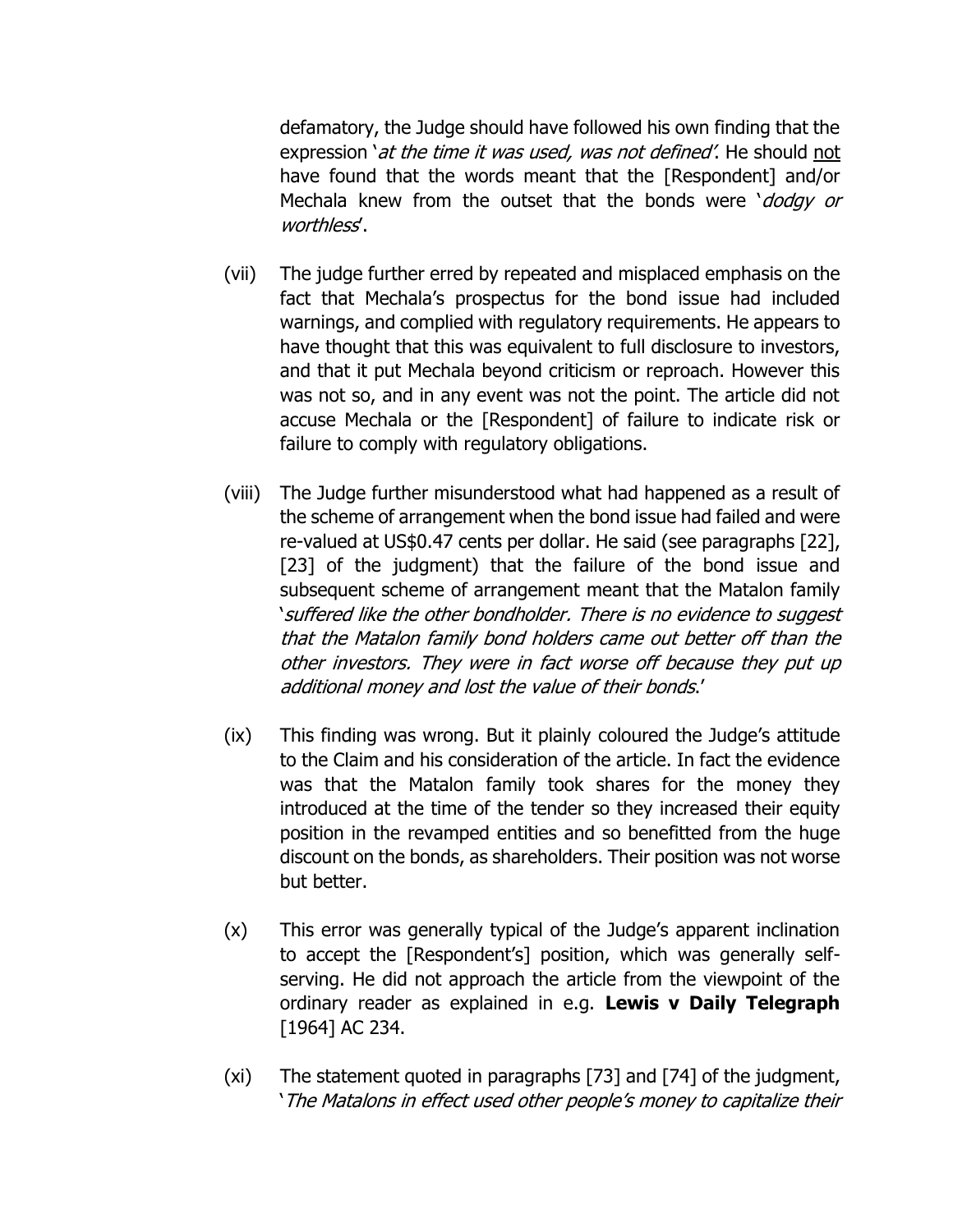businesses, eradicate debt and because of poor performances of their companies were unable to make good', was an accurate description of the bond issue and refinancing exercise by Mechala. In context its meaning was clear and unexceptionable. It was comment, and certainly not defamatory.

- (xii) The statement by a disappointed bondholder, quoted in the article and relied on by the Judge at paragraphs  $[73] - [74]$ , was a further example of comment; which the person concerned was entitled to make, and the Appellant was entitled to publish under ordinary accepted principles. The quotation was: 'Looking back there (were) a number of us that felt disgruntled and unhappy with the bond issue. One of the problems with that bond offering was the Matalon group of companies are private, not listed, so no one really knew what was going on. We had to take their word for it and the picture they painted was rosier that really was the case.' This was clearly comment, and the facts upon which the comment was based were clearly correct (and hardly capable of dispute). The picture painted by Mechala when the bonds were issued was plainly rosier that was the case, because the value of the bonds diminished below their face value.
- (xiii) The Judge's finding (see paragraph [37] of the judgment) that the statement in the article 'Many Jamaicans were not inordinately impressed with the Matalon bonds and so the family went on a road show to sell them in the Eastern Caribbean' is disputed as being contrary to the evidence. Mr. Edwards' evidence was that this had taken place.
- (xiv) Alternatively, the statement was not capable of and/or it did not have a defamatory meaning.
- (xv) Alternatively, the statement was protected by section 8 of the Defamation Act: "In an action for libel or slander in respect of words consisting partly of allegations of fact and partly of expression of opinion, a defence of fair comment shall not fail by reason only that the truth of every allegation of fact is not provided if the expression of opinion is fair comment having regard to such of the facts alleged or referred to in the words complained of as are proved."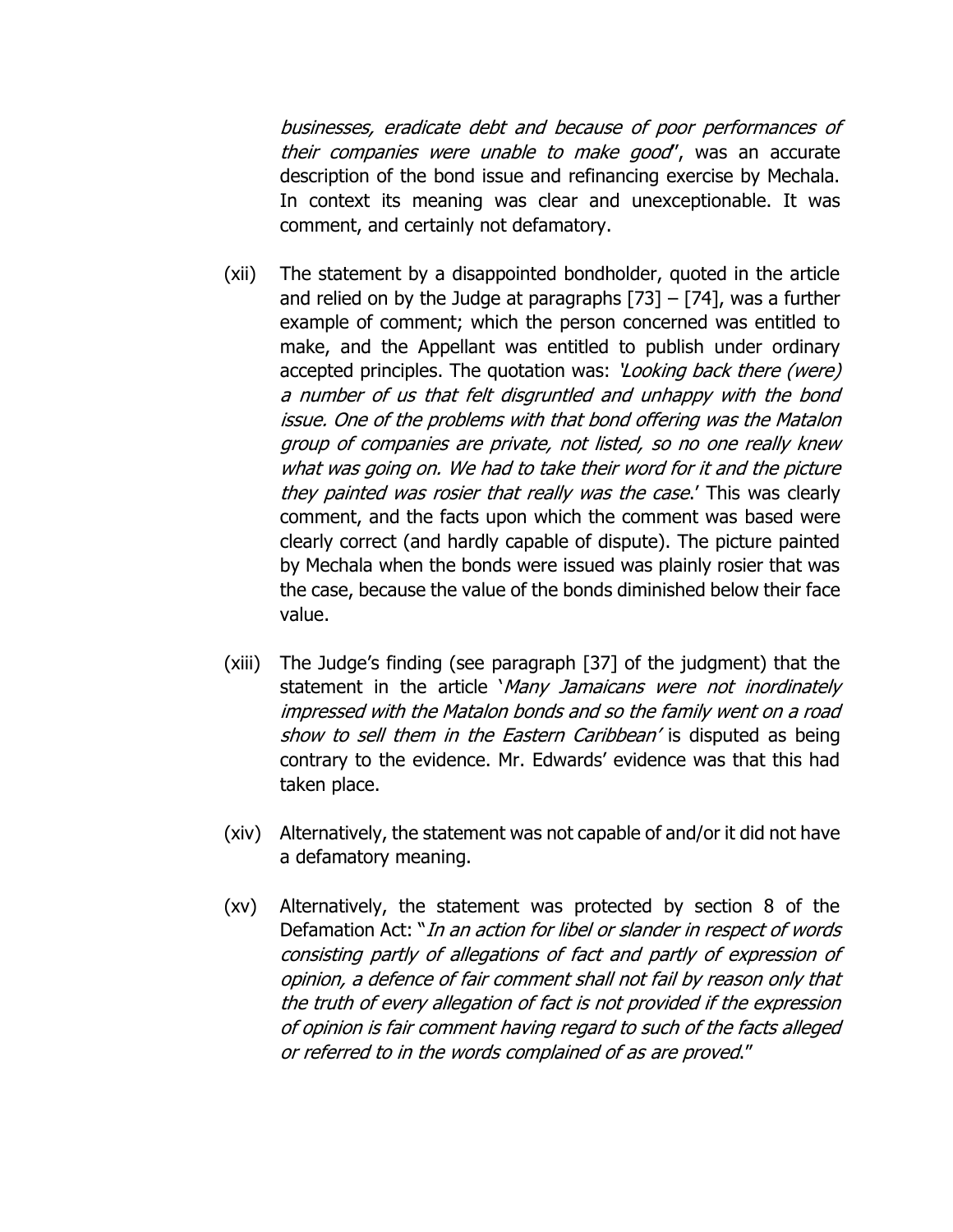(xvi) Section 8 of the Defamation Act further operated to protect any mistake as to the date upon which the [Respondent] took over responsibilities at Mechala. The [Respondent's] case in this regard was summarized by the Judge a paragraph [27]] of the judgment: 'Joseph M complained that paragraphs 4 – 6 omitted the correct time sequence. While he accepts that paragraph 4 is correct, the next two paragraphs and indeed the whole article, failed to make the point that (a) Joseph A did not step down until 2000, well after the bonds were issued and the pay-back to the bondholder made. The paragraphs created the impression that Joseph A was pushed aside and Joseph M took over, in a sort of putsch. The article created the impression that this coup d'état was necessary in order to launch the rescue of the Matalon – owned companies. Having deposed Joseph A, Joseph M then set about resolving the debt-crisis for the group of companies. Paragraph 6 was said to be chronologically inaccurate because ICD was not formed until after the bond pay-back.'

(Emphasis added). However this part of the [Respondent's] case was not established and the Judge made no such finding as to the meaning of the article.

- (xvii) Generally, the Particulars of Claim alleged that the Appellant's article had categorized the bond issue as 'an insincere and disingenuous plot to obtained money from investors' and to use that money 'for the personal benefit of the [Respondent]. This complaint, and the various particulars alleged in the Particulars of Claim at paragraphs 10 (a) – (i), was not remotely established.
- (xviii) The Judge's finding (see paragraph [77] of the judgment) that he expression '*in their pockets'* was defamatory was wrong, an ought not to be accepted. The natural and ordinary meaning of the words is plainly not defamatory. Nor were they defamatory in the context of the article. The section of the article referred to by the Judge did not 'clearly suggest or imply that some form of sleight of hand was afoot.' Nor were these words, or the relevant section of the article, 'capable of suggesting that Joseph M (the [Respondent]) engaged in sharp if not dishonest practice.'
- (xix) This section of the article was plainly comment, and went no further that the quotation by the late Morris Cargill, which the article also set out in full, at paragraphs  $26 - 29$ . The Appellant will refer to this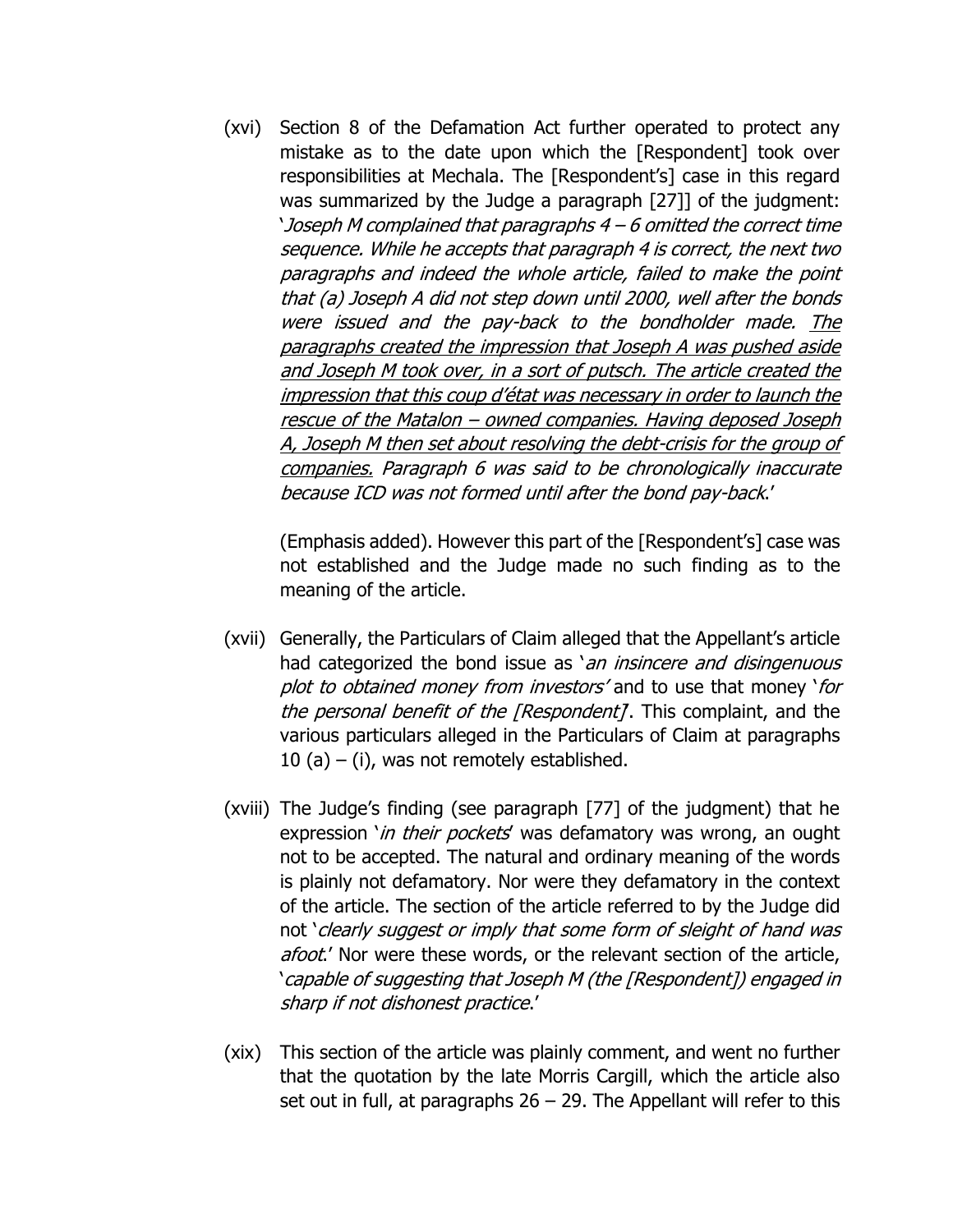quotation at the hearing of the appeal. It was not the subject any complaint by the [Respondent]. It was protected by the principles of fair comment. In the circumstances, the findings against the Appellant, were wrong. They were equally protected.

- (xx) The Judge was wrong in any event to break down the article into sections, as he did (e.g. in paragraph [77] of the judgment). In spite of statements to the contrary he did not consider the article as a whole; or the effect the whole of the article would have on an ordinary reader. Instead he analysed it in parts and from the [Respondent's] point of view, and found strained meanings that were not consistent with the natural and ordinary meaning of the words.
- (xxi) There was no basis for the Judge's finding in paragraph [92] of the judgment that the reader of the article would conclude 'that Joseph M was part of a scheme to sell bonds without giving full and accurate information. They would conclude that Joseph M was associated with selling bonds known to Joseph M to be dodgy but he sold them nonetheless.' These meanings are not present in the words of the article, which cannot be stretched in this way.
- (xxii) With respect to the defence of fair comment, the learned Judge fell into the trap of allowing his disagreement with Mr. Edwards' opinions to blind him to the fact that he was perfectly entitled to hold and publish them, as was the Appellant. That is the purpose of the defence of fair comment. The Judge said (at paragraph [91] of the judgment):

'Having read Mr. Edwards' article and the exhibits in the case it is difficult to appreciate the point Mr. Edwards was making. Mechala was not a financial institution. It did not collaterise any debt obligations and sold them as bonds. In light of its detailed prospectus outlining losses and its heavy indebtedness and the risk factors highlighted it really is difficult to see how anyone could conclude that there was an overestimation of potential earnings by Mechala or fail to get a sense of the true worth of the company's value. The risk of inadequate performance was there for all to see.'

(xxiii) With respect, the learned Judge's disagreement with Mr. Edwards, and his view that Mr. Edwards was wrong, was not relevant. For the purposes of the defence of fair comment, the fact that an opinion is